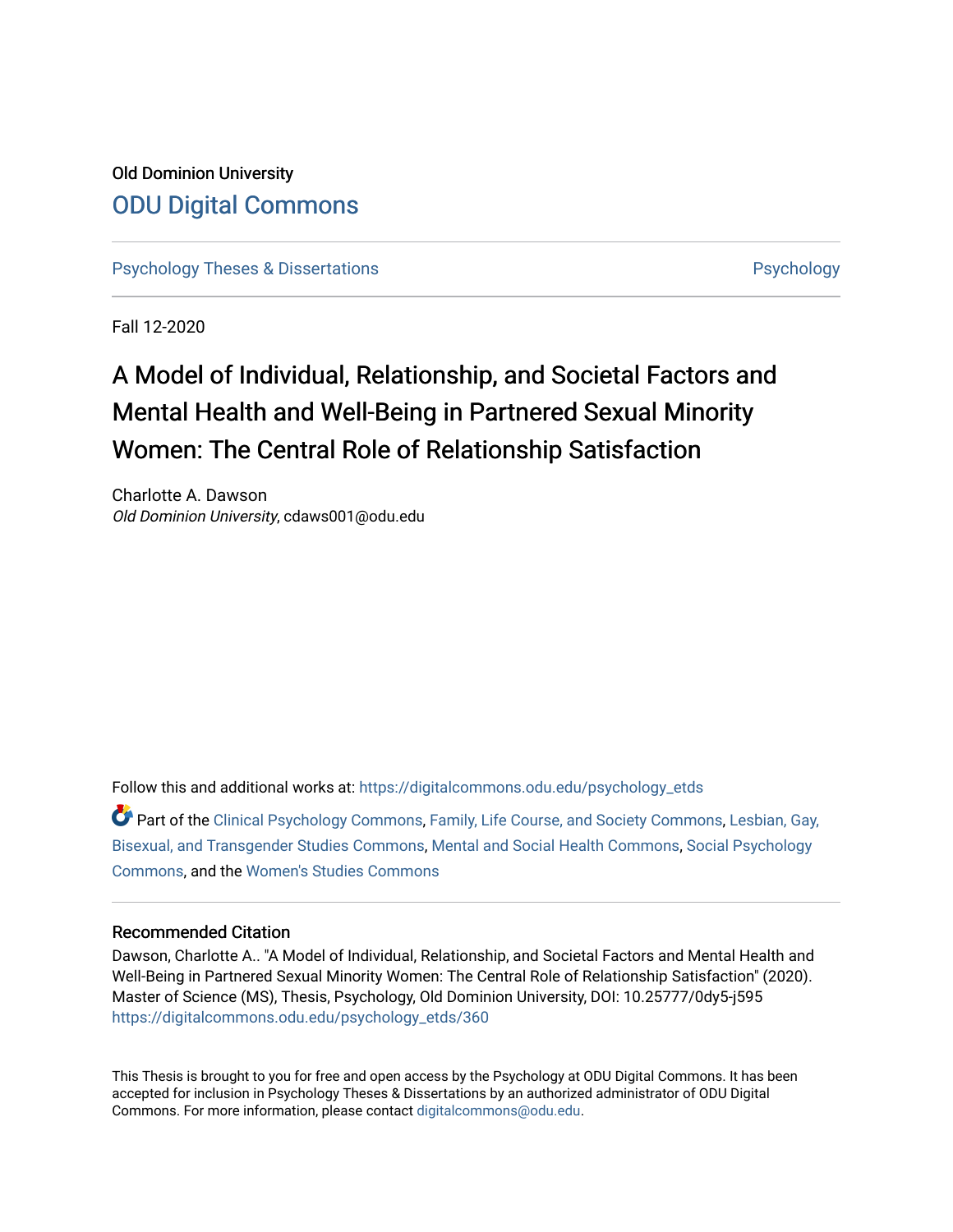# **A MODEL OF INDIVIDUAL, RELATIONSHIP, AND SOCIETAL FACTORS AND MENTAL HEALTH AND WELL-BEING IN PARTNERED SEXUAL MINORITY WOMEN: THE CENTRAL ROLE OF RELATIONSHIP SATISFACTION**

by

Charlotte A. Dawson B.A. May 2016, University of Virginia

A Thesis Submitted to the Faculty of Old Dominion University in Partial Fulfillment of the Requirements for the Degree of

# MASTER OF SCIENCE

# PSYCHOLOGY

# OLD DOMINION UNIVERSITY December 2020

Approved by:

Robin J. Lewis (Director)

Barbara A. Winstead (Member)

Cathy Lau-Barraco (Member)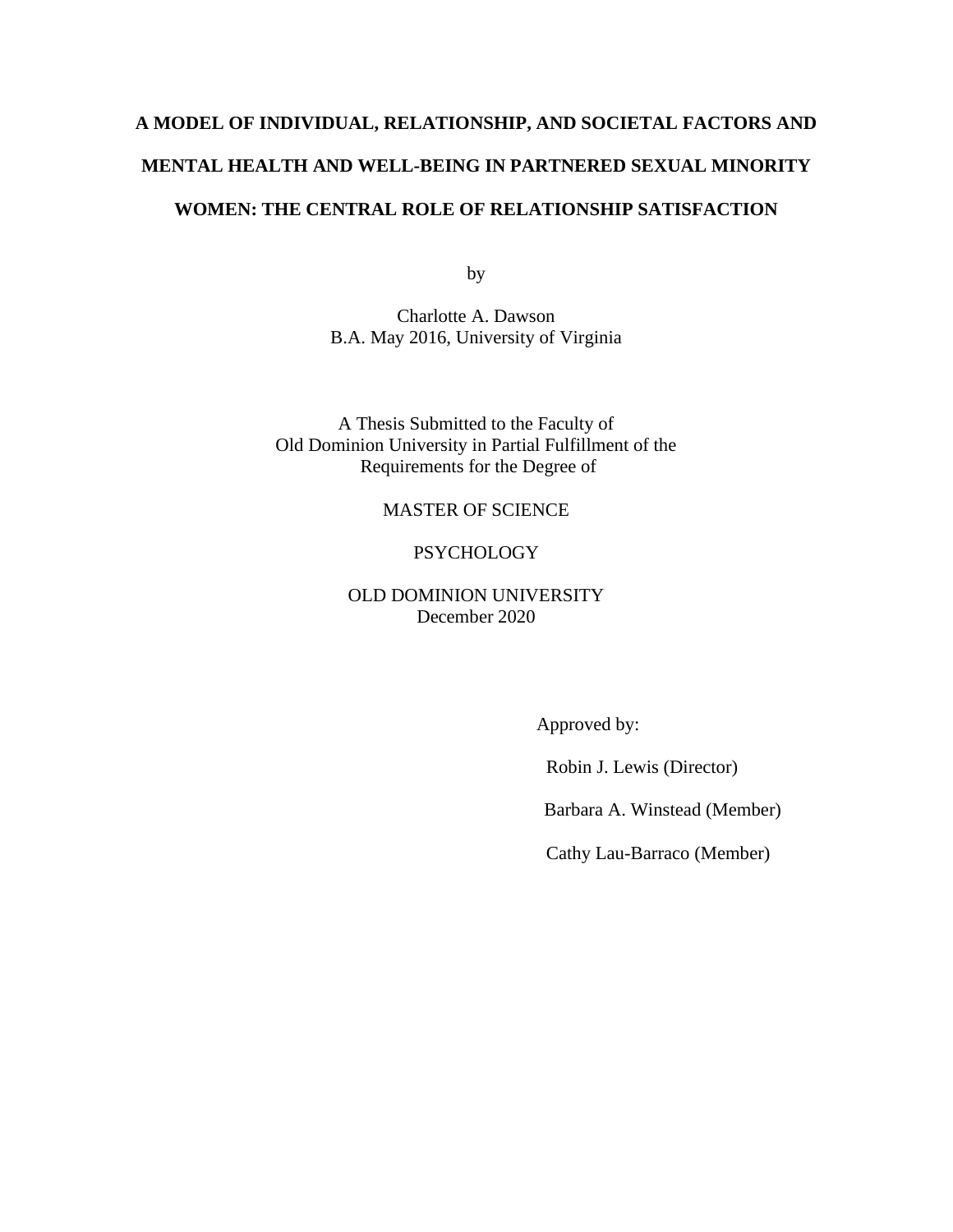#### **ABSTRACT**

# A MODEL OF INDIVIDUAL, RELATIONSHIP, AND SOCIETAL FACTORS AND MENTAL HEALTH AND WELL-BEING IN PARTNERED SEXUAL MINORITY WOMEN: THE CENTRAL ROLE OF RELATIONSHIP SATISFACTION

Charlotte A. Dawson Old Dominion University, 2020 Director: Dr. Robin J. Lewis

Sexual minority women (SMW) are at increased risk for mental health disorders, substance abuse, and physical health problems compared to heterosexual women. For heterosexual individuals, romantic relationships have been found to be protective against a variety of health issues. Less research, however, has focused on the association between romantic relationships and health in same-sex couples. The purpose of this study was to examine the potential protective nature of being in a relationship for SMW and to test a model investigating the central role of relationship satisfaction in the association between individual, relationship, and societal factors and mental health and well-being among young women in same-sex relationships.

Women attracted to women were recruited from Facebook's advertising platform based on their interests (e.g., Gay pride). In total, 665 SMW were in the final sample, including 432 partnered women and 233 single women. Participants completed an online survey consisting of measures of negative and positive sexual minority identity, social support, mental health, and well-being. Those in relationships also completed a subset of relationship-related measures. Partnered women reported better mental health (i.e., less anxiety and depression) and well-being (i.e., higher levels of self-acceptance, personal growth, environmental mastery, and purpose in life) than single women. The SEM model suggests that the Societal factor is important for the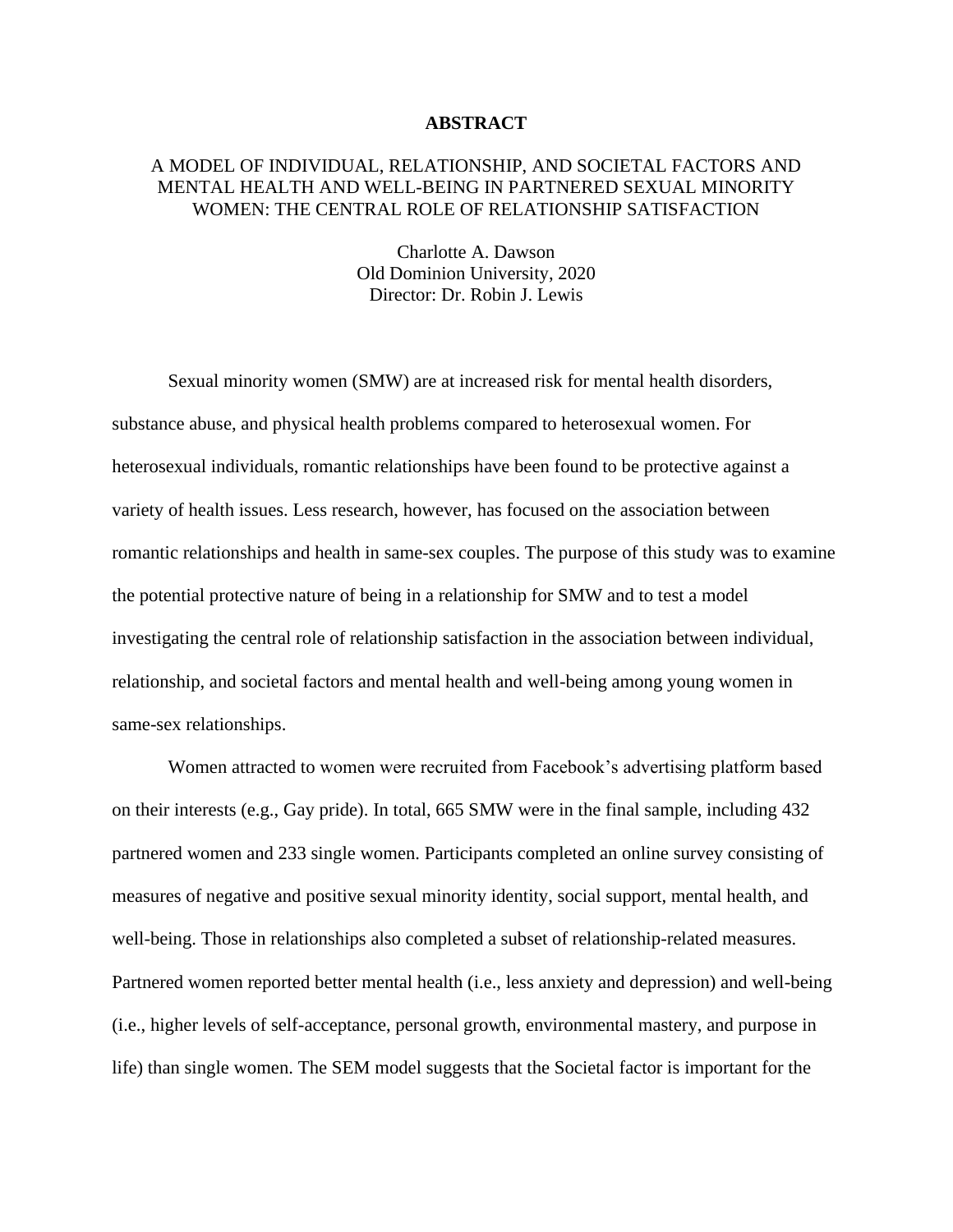mental health and well-being of partnered SMW, with significant associations to mental health and well-being. Future research is needed to better understand the role of relationship satisfaction in the mental health and well-being of partnered SMW.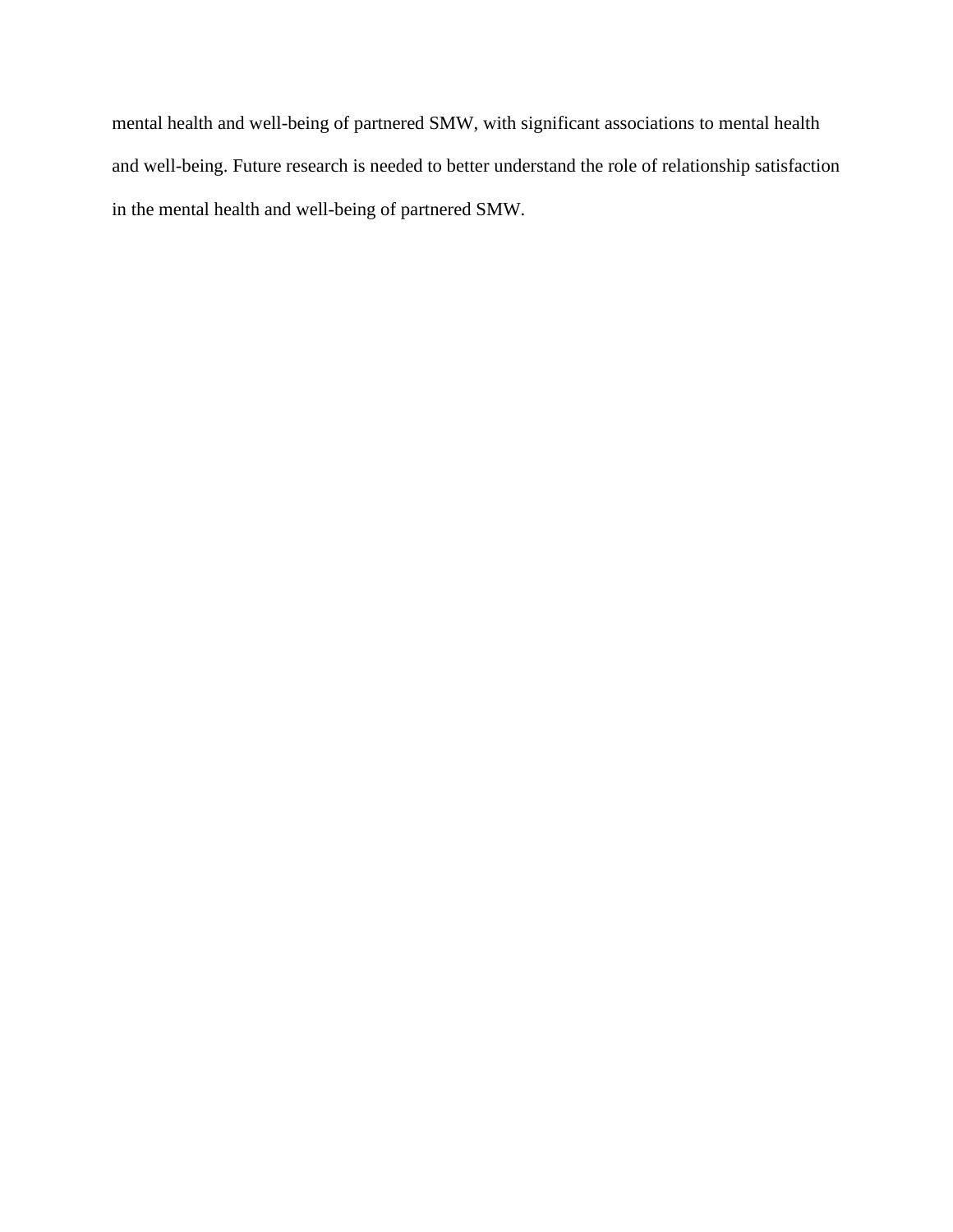Copyright, 2020, by Charlotte A. Dawson, All Rights Reserved.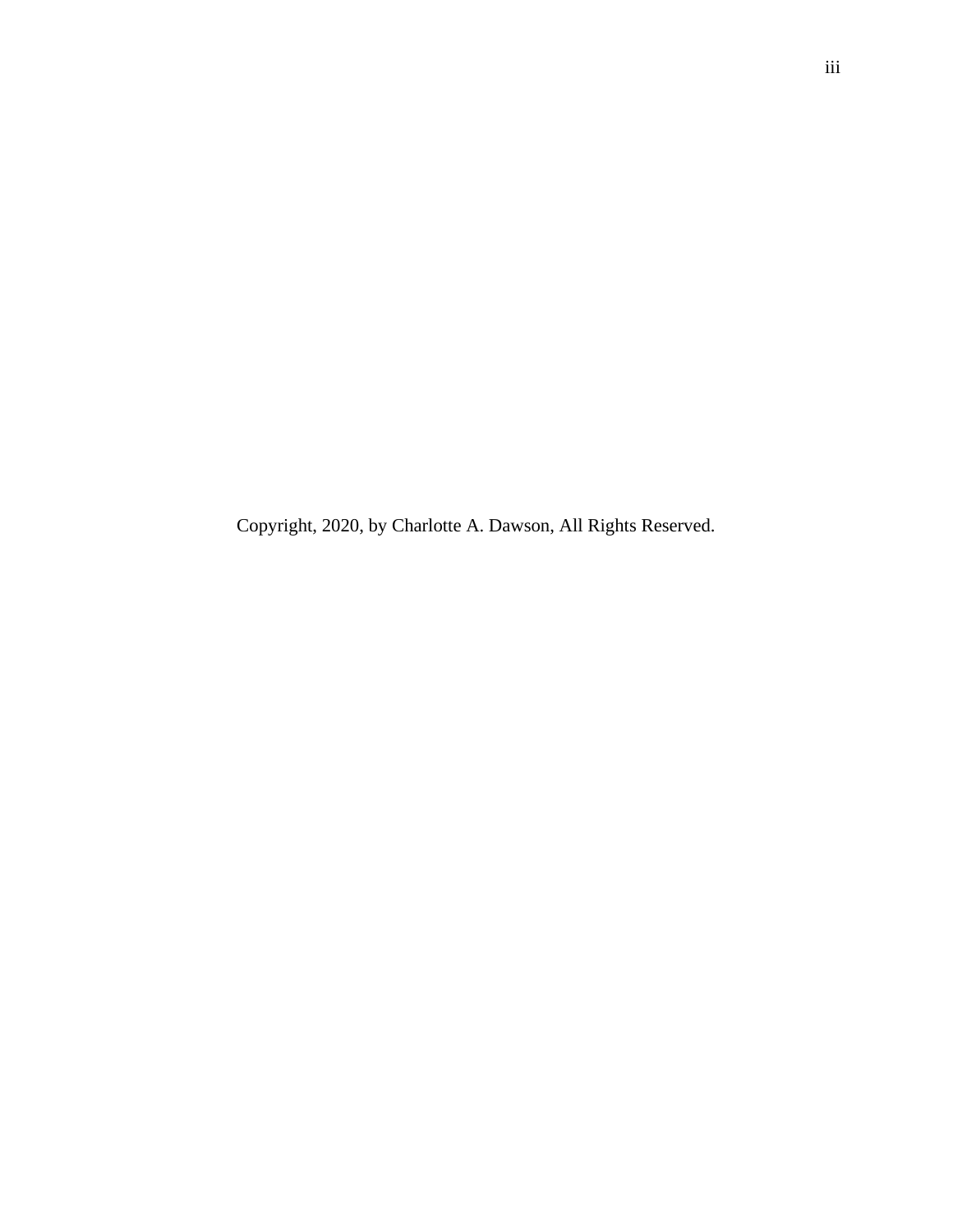This thesis is dedicated to my mother, Laurie, and my fiancé, Chris, for their unconditional love and support.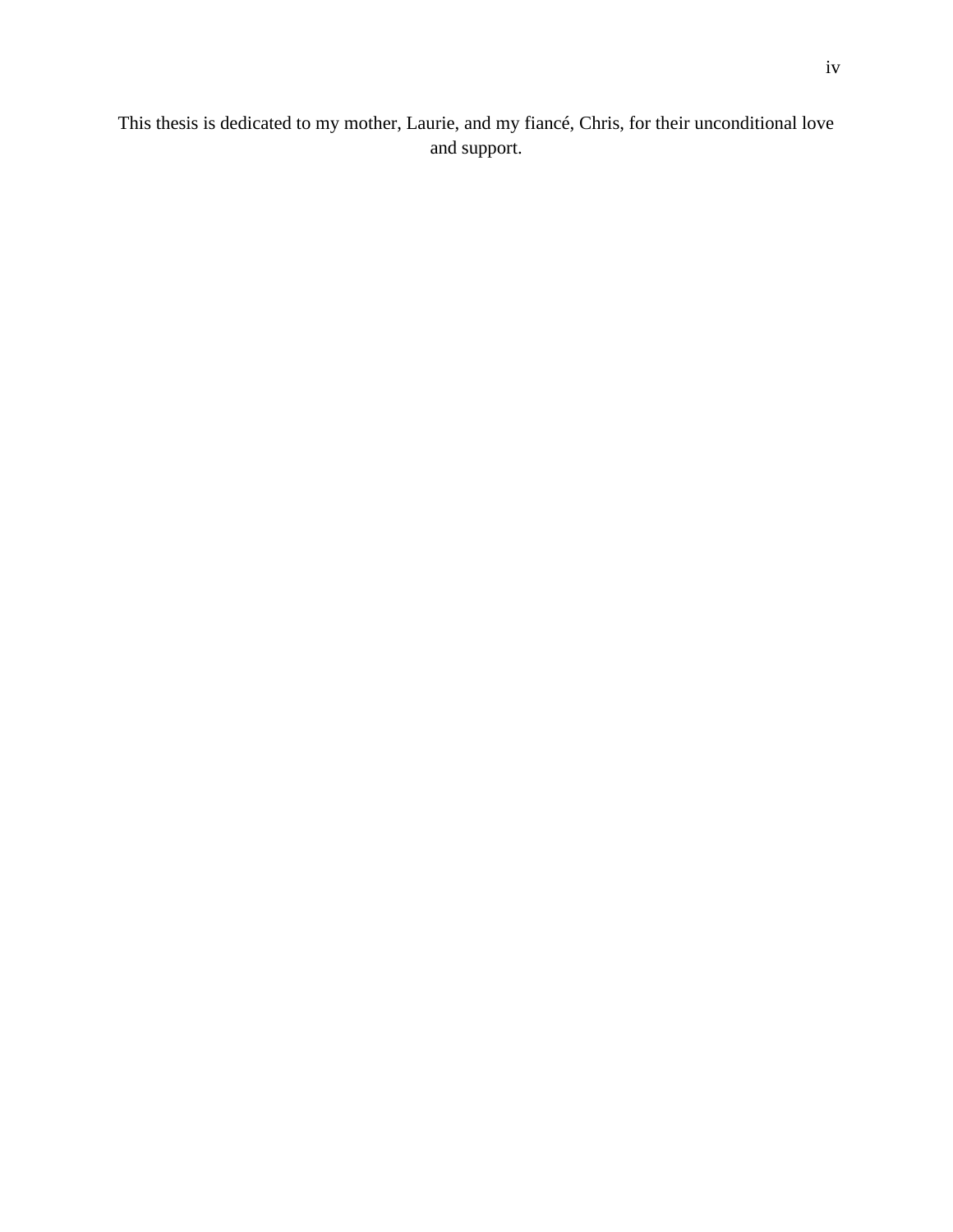# **ACKNOWLEDGEMENTS**

I would like to thank Dr. Robin Lewis for her mentorship, support, and guidance in completing this thesis. Additionally, I would like to thank my committee members, Dr. Barbara Winstead and Dr. Cathy Lau-Barraco, for their feedback and recommendations.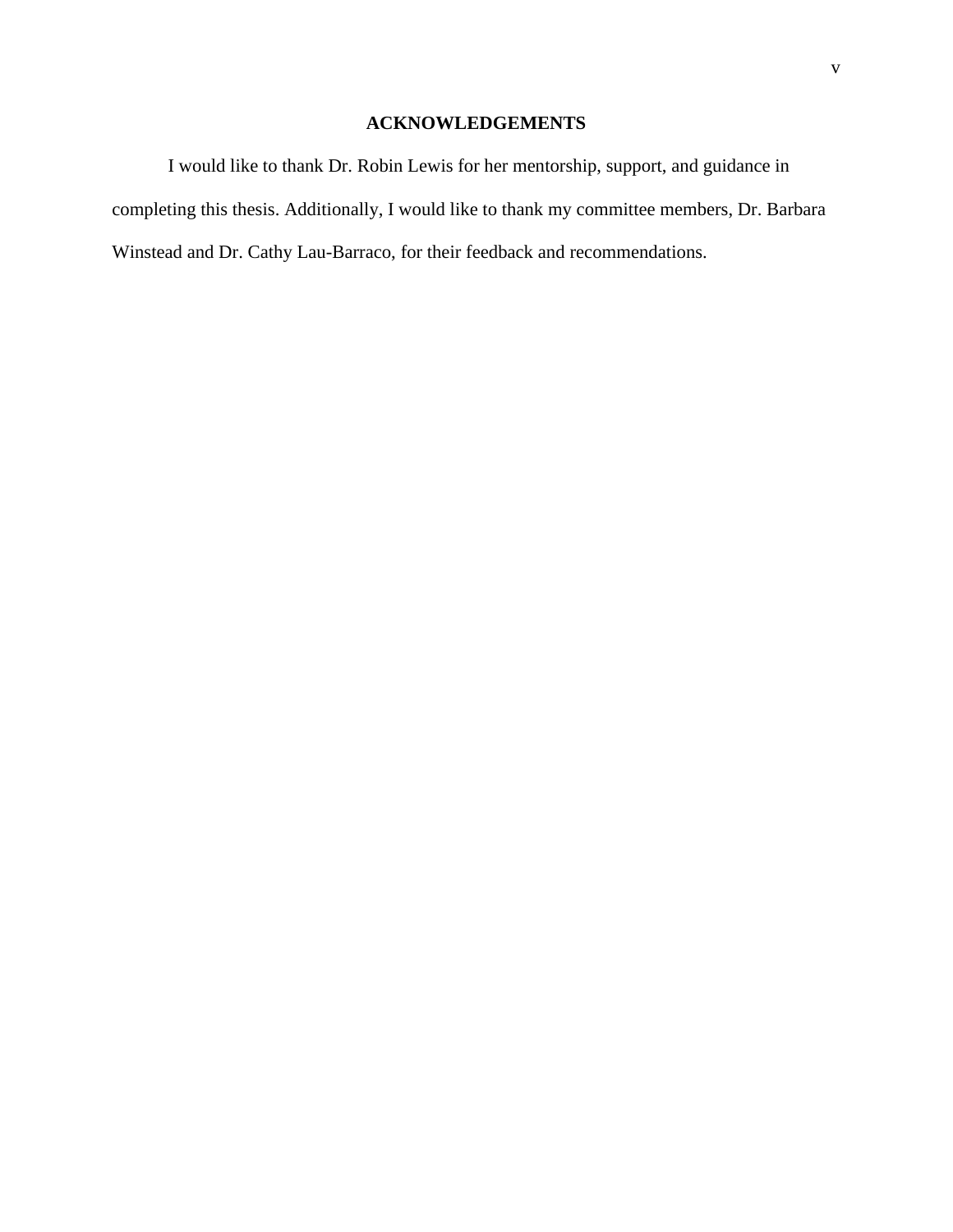|                                                                | Page |
|----------------------------------------------------------------|------|
|                                                                |      |
|                                                                |      |
| Chapter                                                        |      |
|                                                                |      |
|                                                                |      |
|                                                                |      |
| RELATIONSHIP SATISFACTION AND MENTAL HEALTH AND WELL-BEING  19 |      |
|                                                                |      |
|                                                                |      |
|                                                                |      |
|                                                                |      |
|                                                                |      |
|                                                                |      |
|                                                                |      |
|                                                                |      |
|                                                                |      |
| AIM 1: RELATIONSHIP STATUS, MENTAL HEALTH, AND WELL-BEING  55  |      |
|                                                                |      |
|                                                                |      |
|                                                                |      |
|                                                                |      |
|                                                                |      |
|                                                                |      |

# **TABLE OF CONTENTS**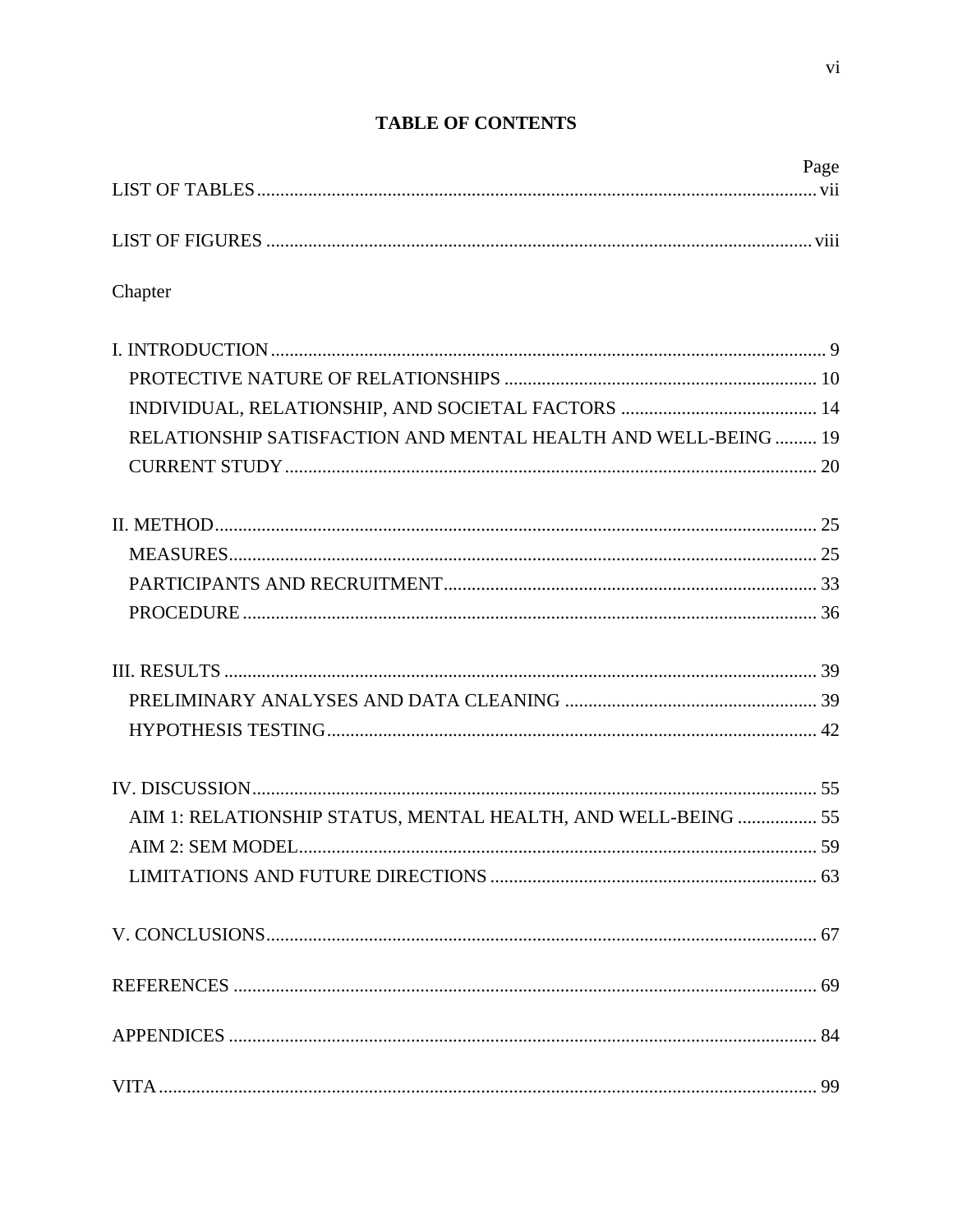# **LIST OF TABLES**

<span id="page-8-0"></span>

| Table                                                                                                                                                                       |  |
|-----------------------------------------------------------------------------------------------------------------------------------------------------------------------------|--|
|                                                                                                                                                                             |  |
| 2. Means, Adjusted Means, Marginal Means, Standard Deviations, and Standard Errors for<br>Mental Health and Well-Being Outcomes for Partnered and Single Women 44           |  |
| 3. Means, Adjusted Means, Standard Deviations, and Standard Errors for Mental Health and<br>Well-Being Outcomes for Married, Cohabiting, Non-cohabiting, and Single Women46 |  |
| 4. Mean Differences between Relationship Groups for Mental Health and Well-Being Outcomes                                                                                   |  |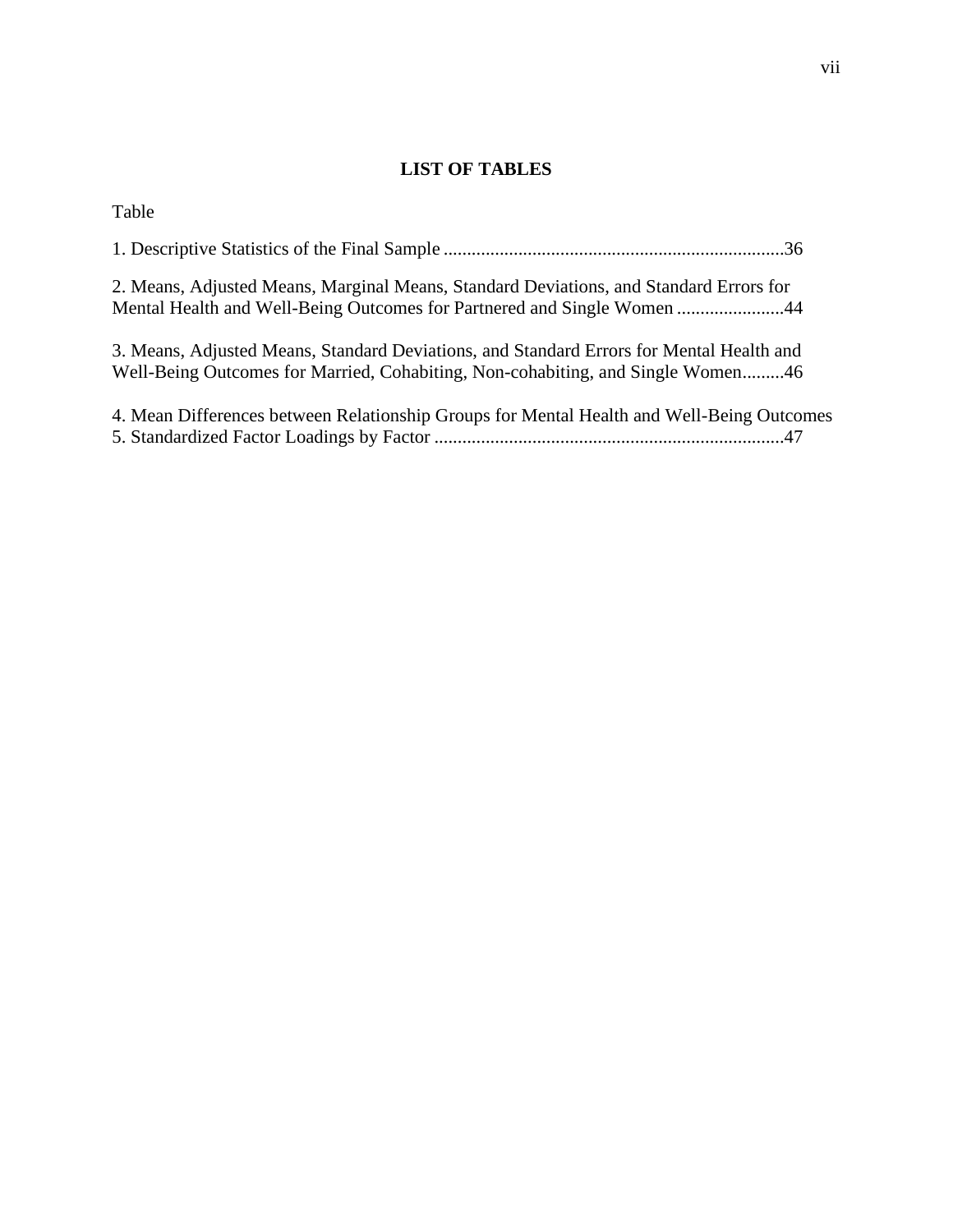# **LIST OF FIGURES**

<span id="page-9-0"></span>

| Figure |  |
|--------|--|
|        |  |
|        |  |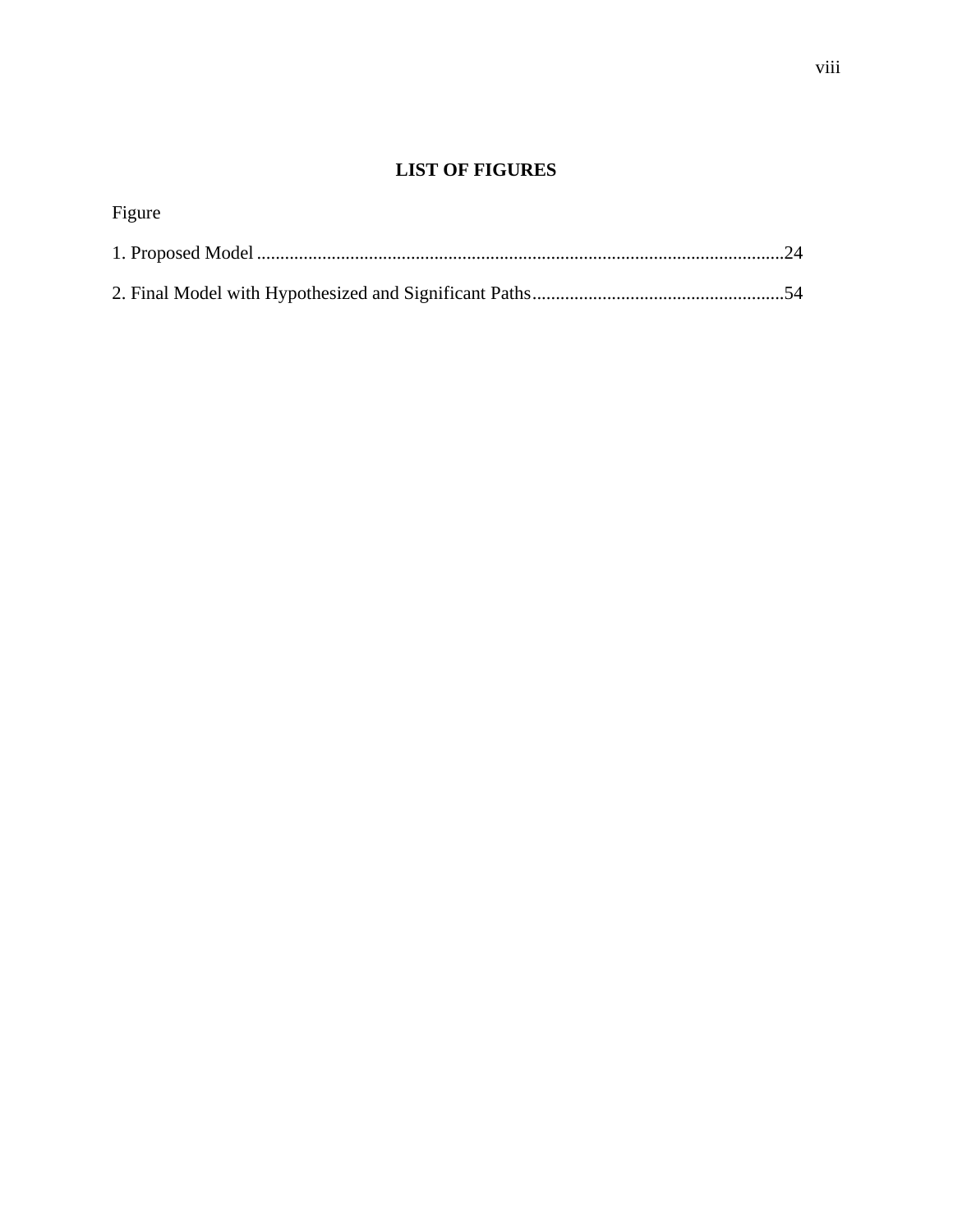#### **CHAPTER I**

#### **INTRODUCTION**

<span id="page-10-0"></span>The Institute of Medicine (IOM, 2011) and Healthy People 2020 (Healthypeople.gov, 2017) both emphasized the importance of continued research on health disparities among lesbian, gay, bisexual, and transgender (LGBT) individuals. Sexual minority individuals, or people who do not identify as heterosexual, are at greater risk for mood, anxiety, and substance abuse disorders (Bostwick et al., 2010; Fergusson et al., 1999; Gilman et al., 2001; Jorm et al., 2002; King et al., 2008). Among lesbian and bisexual women specifically, disparities have been reported in terms of anxiety, comorbidity of mental health disorders, hazardous drinking, and drug use (Cochran et al., 2003; Drabble et al., 2018).

One prominent explanation for these health disparities focuses on the unique challenges faced by sexual minority individuals, such as discrimination, stigma, and prejudice. Meyer's minority stress model (2003) suggests that these challenges create heightened stress for sexual minority individuals, potentially increasing psychological distress. Hatzenbuehler (2009) built upon Meyer's theory with the psychological mediation framework, which suggests that the association between sexual minority stress and psychopathology is mediated by disruptions in psychological processes. These psychological processes include coping and emotion regulation, cognitive processes, and social and interpersonal problems, which may increase the risk for psychopathology (Hatzenbuehler, 2009).

Sexual minority stress has historically been considered at this individual level. That is, sexual minority stress has been associated with greater psychological distress (Lea et al., 2014; Lehavot & Simoni, 2011; Lewis et al., 2003; Szymanski et al., 2014) and physical health problems (Flenar et al., 2017; Frost et al., 2015). Importantly, sexual minority stress may also be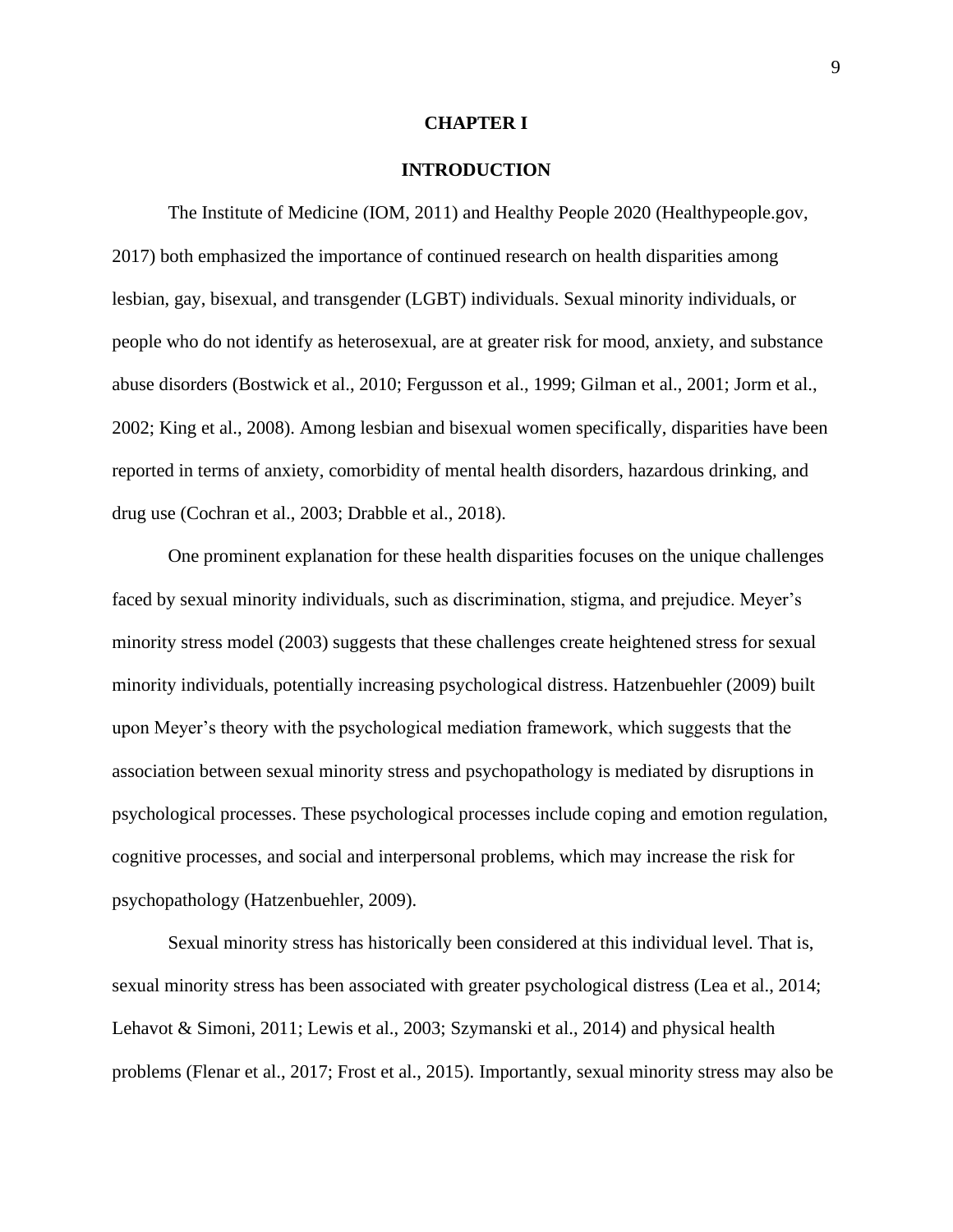associated with relationship conflicts and problems. Overall, there is a negative association between sexual minority stress and same-sex relationship well-being. Specifically, a metaanalysis conducted before the legalization of same-sex marriage in the United States found that, in general, sexual minority stress and same-sex relationship well-being are negatively associated (Cao et al., 2017). Although a large body of research has investigated how heterosexual relationships are associated with mental and physical well-being (Braithwaite & Holt-Lunstad, 2017), female same-sex couples have been systematically excluded from health research (Andersen & Zou, 2015). As a result, there is a gap in the literature regarding the potential protective role of relationships for female same-sex partners. Therefore, the proposed study aims to examine the potential protective nature of female same-sex relationships and seeks to test a model of individual, relationship specific, and societal factors and mental health and well-being through relationship satisfaction. The proposed model extends Huston's (2000) social ecological model, used to study close relationships, to include mental health and well-being outcomes.

# <span id="page-11-0"></span>**Protective Nature of Romantic Relationships**

## *Heterosexual Relationships*

Among heterosexuals, the association between romantic relationships and mental health and well-being is well established. Generally, heterosexual adults in close, committed relationships have reported experiencing fewer mental health problems (Braithwaite & Holt-Lunstad, 2017; Gove et al., 1983). Married individuals also reported more satisfaction with life and greater well-being than those who are single (Gove et al., 1990; Holt-Lunstad et al., 2008). Extending these findings to non-marital relationships, young adults in romantic relationships reported fewer depressive symptoms than single young adults (Simon & Barrett, 2010). Similarly, college students in committed relationships experienced fewer mental health problems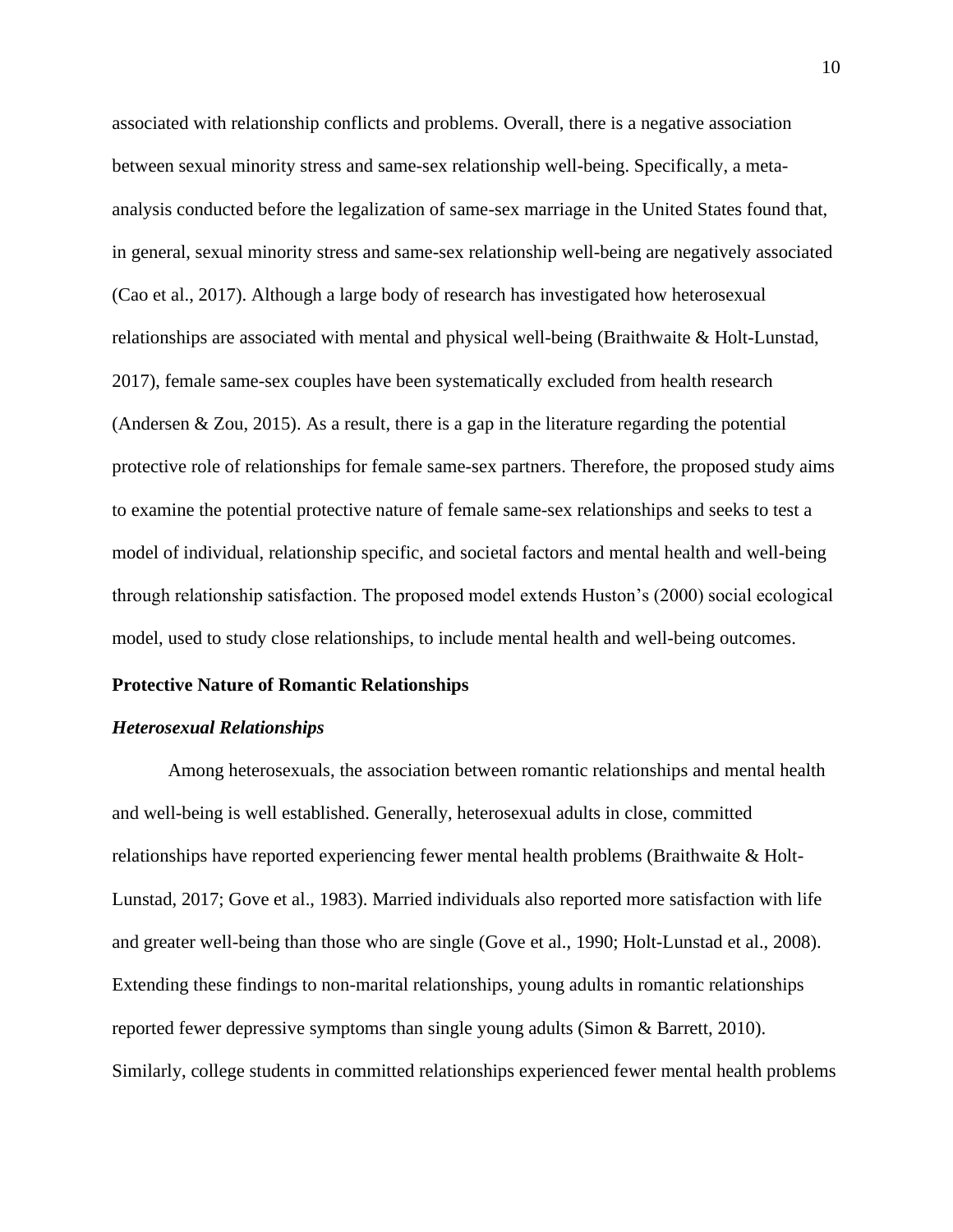compared to single college students (Braithwaite et al., 2010). Taken together, this research suggests that being in a committed relationship may serve as a protective factor against mental health problems.

Previous research has also focused on the association between relationship quality and mental health among heterosexual individuals. In a meta-analytic review of 26 cross-sectional studies, marital quality was negatively associated with depressive symptoms in women and men (Whisman, 2001). Proulx and colleagues (2007) expanded upon Whisman's work by including longitudinal studies and investigated multiple elements of well-being, such as depression, selfesteem, life satisfaction, global happiness, and physical health. In both cross-sectional and longitudinal studies, there was a positive association between marital quality and personal wellbeing (Proulx et al., 2007). However, these types of thorough investigations have not examined whether aspects of same-sex relationships protect against mental health problems for sexual minority individuals.

#### *Selection vs. Experience*

When investigating the association between romantic relationships and mental health, it is important to consider the potential direction of causality. The directionality of the association can have implication for interventions and treatment plans. In their review article, Braithwaite and Holt-Lunstad (2017) defined and reviewed the arguments for both the selection hypothesis and the experience hypothesis. They defined the *selection hypothesis* as suggesting "it is mental health that increases the likelihood of individuals to select into romantic relationships," and that the *experience hypothesis* suggests "the experience of marriage is associated with mental health" (p. 120). Braithwaite and Holt-Lunstad (2017) concluded that both selection and experience play a role in explaining the association between mental health and romantic relationships, but that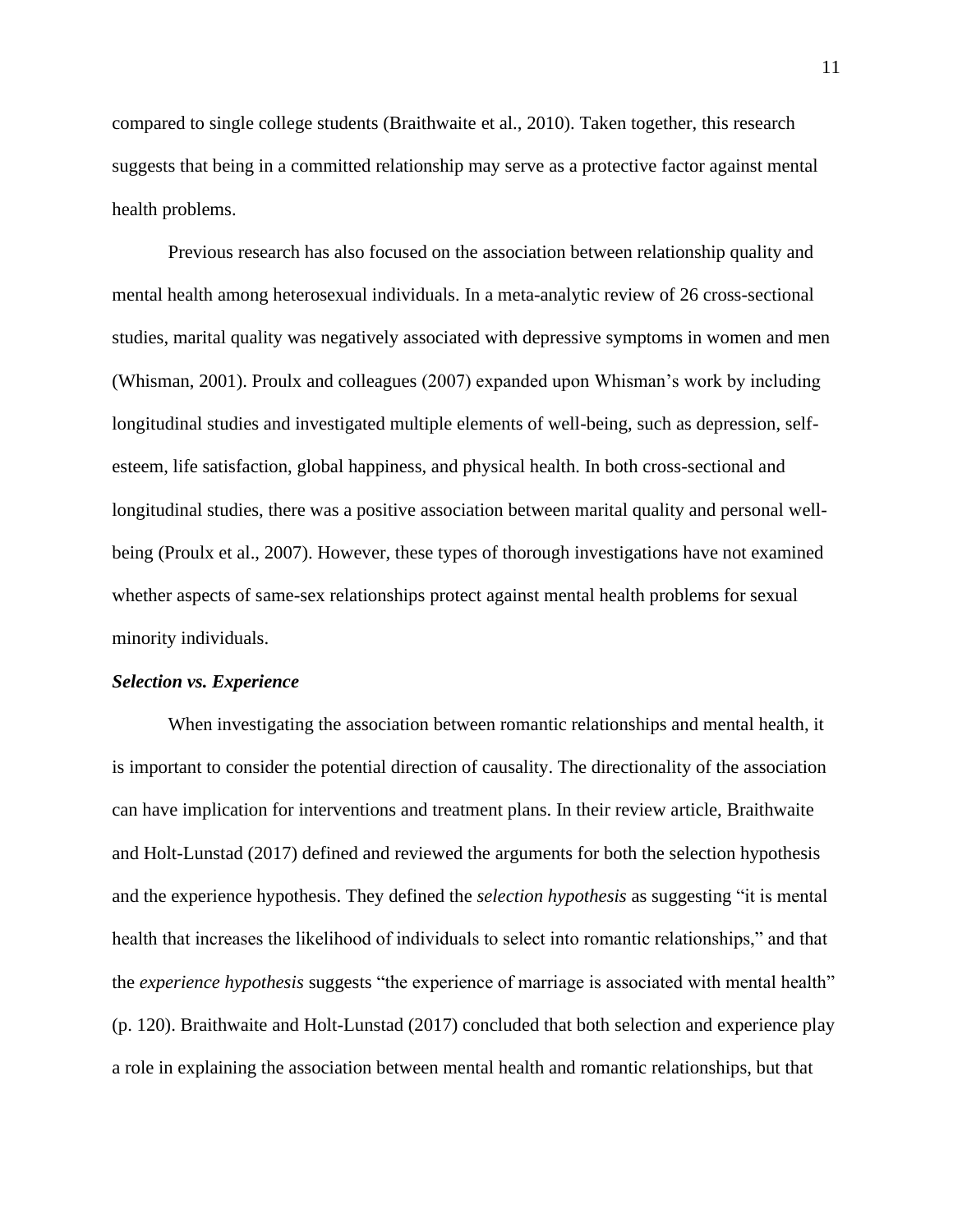experience explains more of the variance in the association. Additionally, in a meta-analysis of longitudinal studies, the association between marital quality and well-being was stronger when marital quality was the predictor and well-being was the outcome (Proulx et al., 2007). Consistent with these findings, the proposed study will focus on relationship status and relationship quality as predictors and well-being as the outcome.

#### *Same-Sex Relationships*

Although there is little research examining the association between romantic relationships and mental health or well-being in sexual minorities, some studies have suggested that the protective nature of heterosexual relationships might apply to same-sex relationships. Some of this research has been conducted in connection with recent legislation allowing marriage recognition for same-sex couples. For instance, in a population-based sample in California, same-sex married men and women were significantly less psychologically distressed than sexual minority individuals who were not in a legally recognized same-sex union (Wight et al., 2013). Similarly, LGB men and women in legally recognized relationships and committed relationships reported less internalized homophobia (i.e., internalization of negative societal attitudes), depression, and stress as well as more meaning in life compared to single LGB individuals (Riggle et al., 2010). In a study using dyadic analyses, same-sex male and female couple members in civil marriages (i.e., marriages recognized by states prior to the legal recognition of same-sex marriage) reported greater partner support and LGB identity centrality, an aspect of positive sexual minority identity, compared to same-sex couple members who were not in civil marriages (Riggle et al., 2017). In addition, same-sex male and female cohabitors reported better overall health than single individuals (Liu et al., 2013). However, Liu and colleagues (2013) found that this difference was fully explained by socioeconomic status, such that same-sex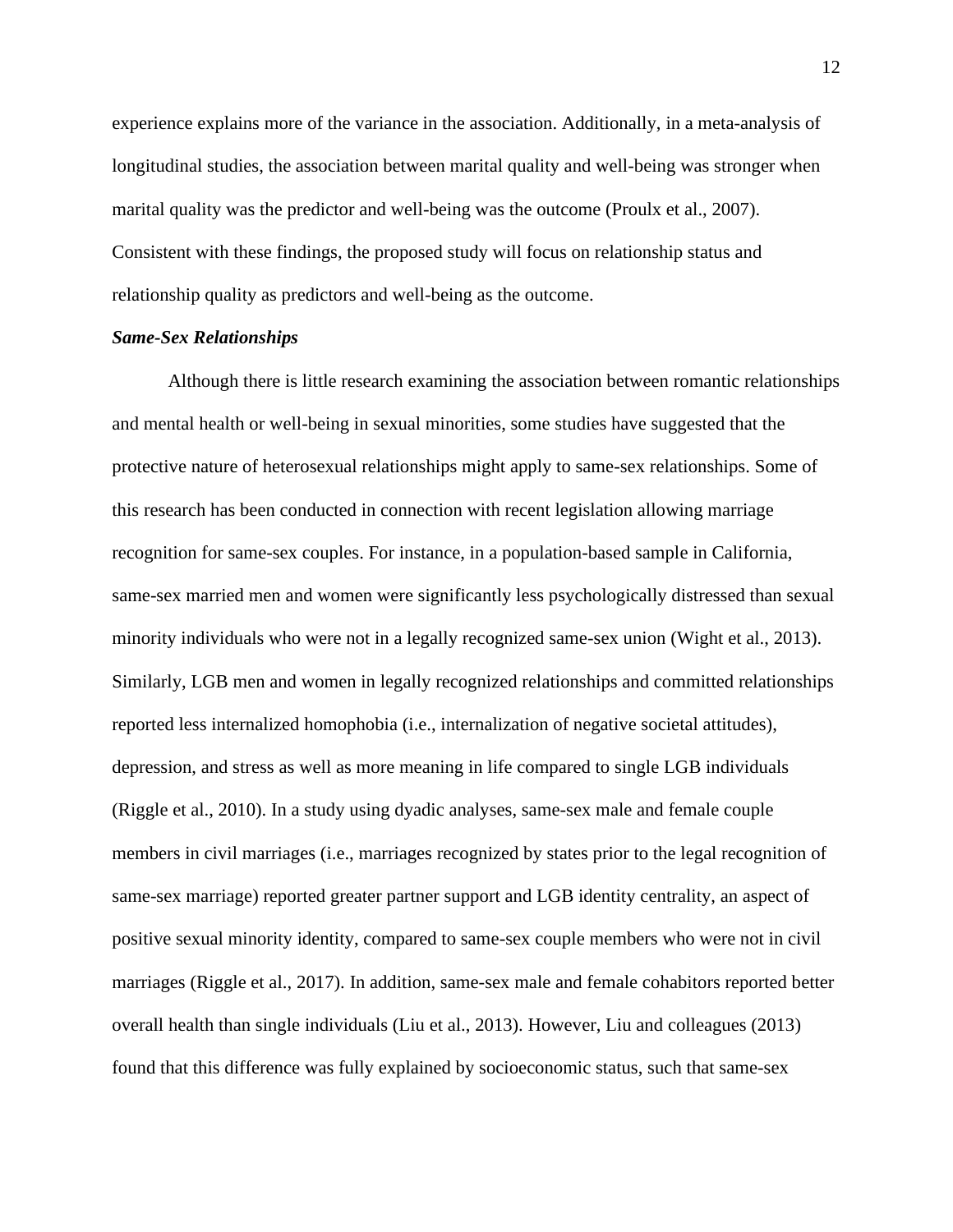cohabitors in their study reported more socioeconomic resources than both single individuals and mixed-sex cohabitors. In summary, being in a same-sex relationship appears to influence the mental health and well-being of sexual minority individuals.

## *Relationship Status*

In addition to the protective nature of romantic relationships in general, differences in health outcomes among types of romantic relationships were identified in previous research for both mixed and same-sex relationships. In a review of research on romantic relationships and mental health, Braithwaite and Holt-Lunstad (2017) emphasized that more established, committed heterosexual relationships have been associated with greater mental health benefits than less committed heterosexual relationships. Several other studies have concluded that wellbeing increases among heterosexual individuals as one moves from dating, to cohabiting, to marital relationships (Dush & Amato, 2005; Soons & Liefbroer, 2008). Additionally, in California one study including both lesbian and heterosexual women concluded that married women reported lower levels of depression than unmarried women regardless of sexual identity (Kornblith et al., 2016). This type of research has not been conducted to the same extent among same-sex couples, in part, due to the only recent legalization of same-sex marriage and the exclusion of same-sex couples from couple research (Andersen & Zou, 2015). However, some research has compared health outcomes for different relationship statuses among same-sex couples. Among LGB men and women in relationships, those who were in legally recognized relationships experienced less psychological distress and more life meaning than LGB individuals in relationships that were not legally recognized (Riggle et al., 2010). In a sample of lesbian women, married and partnered women reported ever having a depressive disorder at a significantly lower rate than single women; married women reported significantly less days when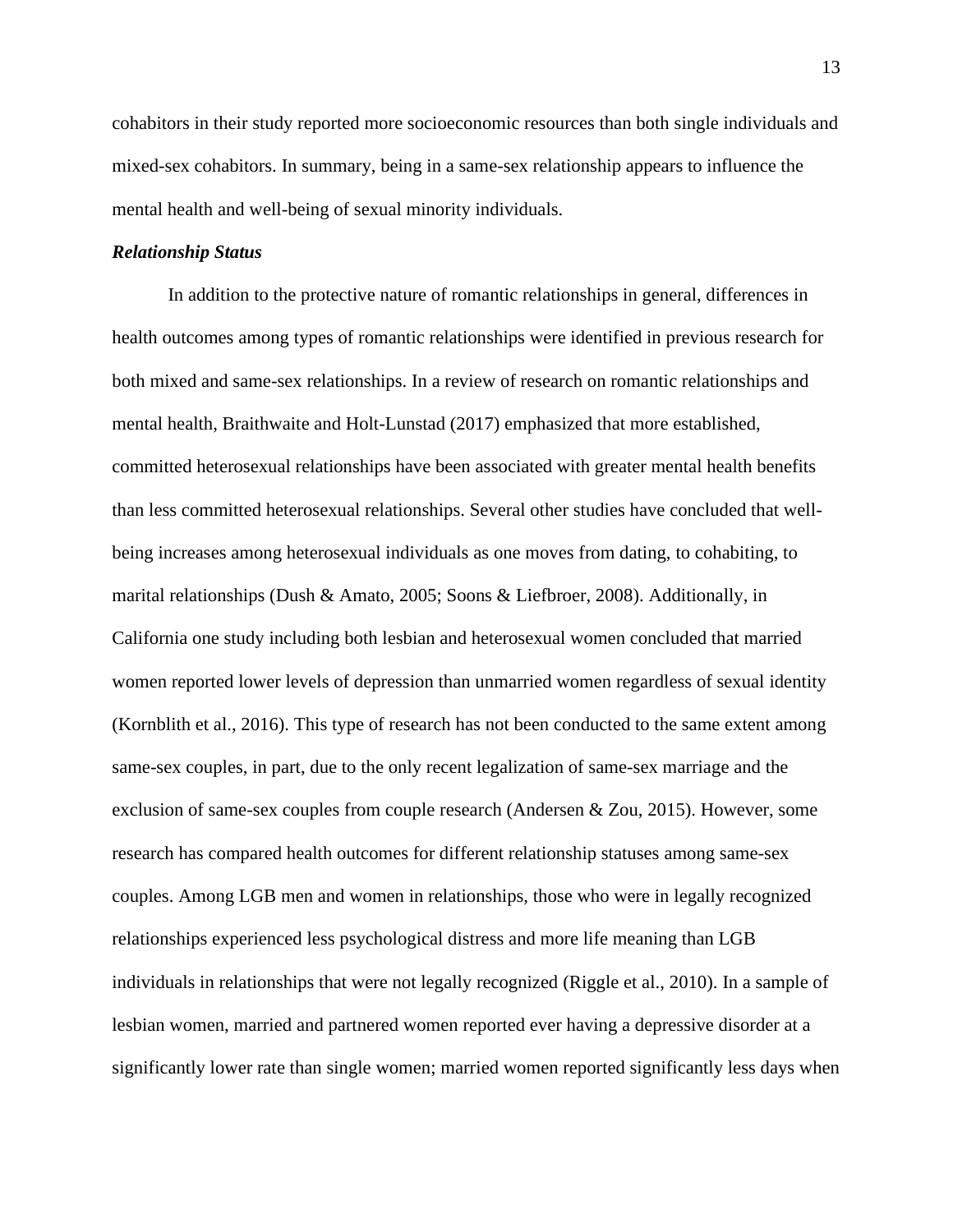mental health was not good compared to partnered and single women (DuBois et al., 2019). For alcohol use, SMW in committed noncohabiting relationships were more likely to report alcoholrelated problems and symptoms of potential alcohol dependence when compared to SMW in committed cohabiting relationships (Veldhuis et al., 2017). Therefore, more committed relationships (i.e., marriage) and cohabiting relationships seem to be linked to better mental health.

#### <span id="page-15-0"></span>**Individual, Relationship, and Societal Factors**

To address the gap in the literature regarding how female same-sex relationships may be associated with health outcomes, Huston's (2000) model of close relationships served as a guide. *Huston's Model for Studying Close Relationships*

Huston (2000) developed a framework for studying marital and other intimate relationships that could apply to romantic relationships of any gender composition or living situation. Huston's social ecological model includes three levels of analysis: the individual, the relationship itself, and societal forces. The social ecological model was used to outline the factors that may contribute to the relationship satisfaction of women who are in female same-sex relationships. Extending Huston's model, the proposed model also tested these factors and their importance to mental health and well-being, both through relationship satisfaction and directly. At the individual level, both negative and positive sexual minority identity was examined. The focus of the specific relationship factors was on sexual satisfaction, intimacy, commitment, and equality. The societal forces included general social support, sexual minority specific social support, and belonging to the LGBT community. Connections between individual, relationship, and societal factors and relationship, satisfaction, mental health, and well-being have been identified in sexual minority individuals in past research.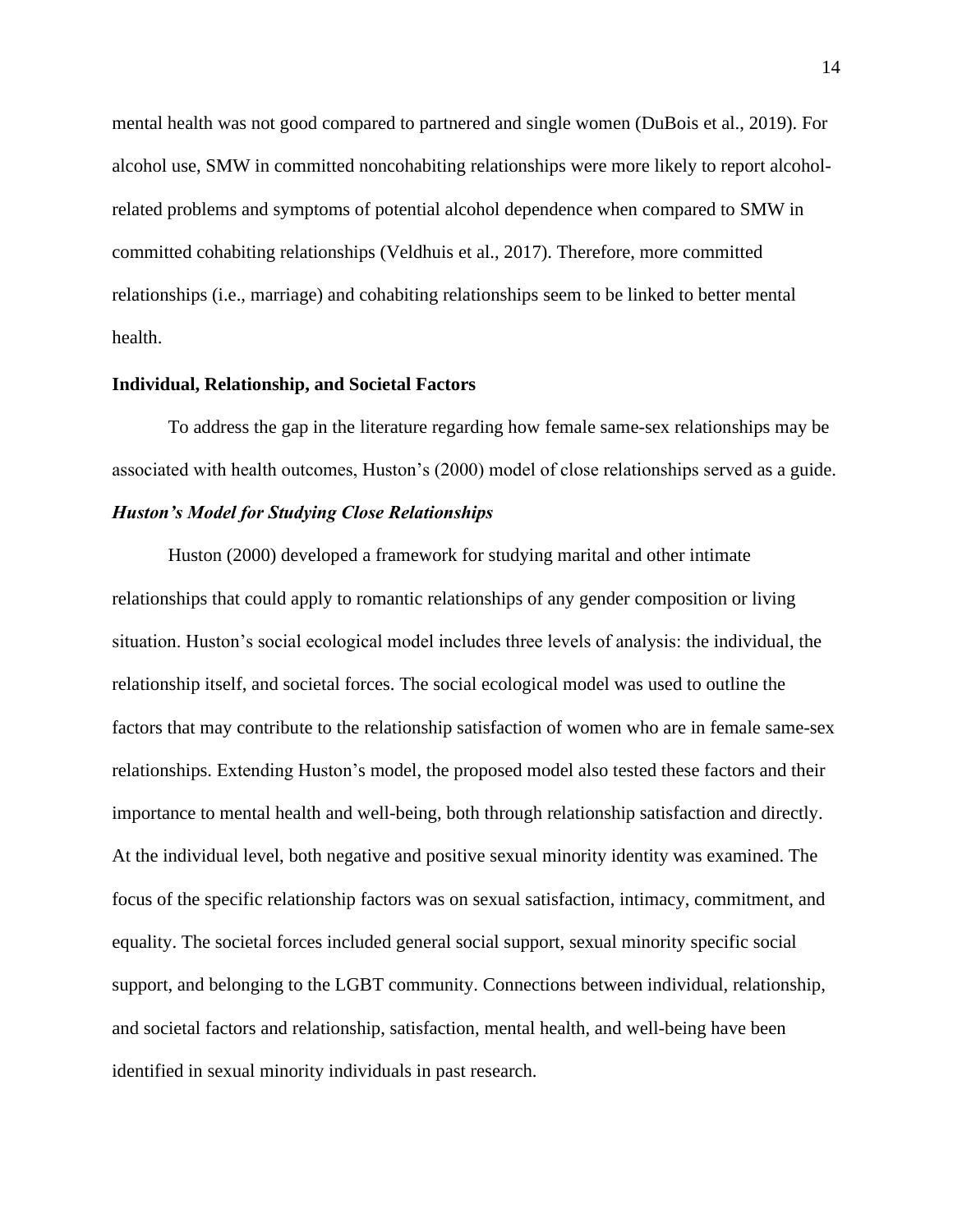# *Individual Factors*

**Negative Sexual Minority Identity.** The majority of research on negative LGB identity concerns internalized homonegativity. Internalized homophobia has been linked to psychological distress in a number of studies focusing on LGB adults (Kaysen et al., 2014; Newcomb & Mustanski, 2010). Connecting internalized homophobia, relationships, and mental health, Frost and Meyer (2009) suggested that depressive symptoms mediated the association between internalized homophobia and relationship problems in a diverse sample of LGB adults. However, it is important to note that Frost and Meyer (2009) suggest that alternative models may be a better fit. Internalized homophobia has also been negatively associated with intimacy in female same-sex relationships (Otis et al., 2006) and overall relationship well-being in male and female same-sex relationships (Cao et al., 2017). However, some studies have focused on overall negative identity and different aspects of negative identity in relation to relationship quality and mental health. Among female and male same-sex couples, stigma sensitivity, identity confusion, superiority, and homonegativity were negatively associated with relationship quality (Mohr & Fassinger, 2006). Negative identity (i.e., acceptance concerns, concealment motivation, difficult process, and internalized homonegativity) has been positively associated with depression, anxiety, and negative affect and inversely associated with satisfaction with life (Cramer et al., 2017). Overall, negative sexual minority identity has been associated with both mental health and relationship issues.

**Positive Sexual Minority Identity.** Research tends to focus on the negative aspects of being a sexual minority individual. Consequently, little research has examined how a positive LGB identity may be associated with health and well-being. Identity affirmation, or affirmation of one's LGB identity, has been positively associated with general satisfaction with life, self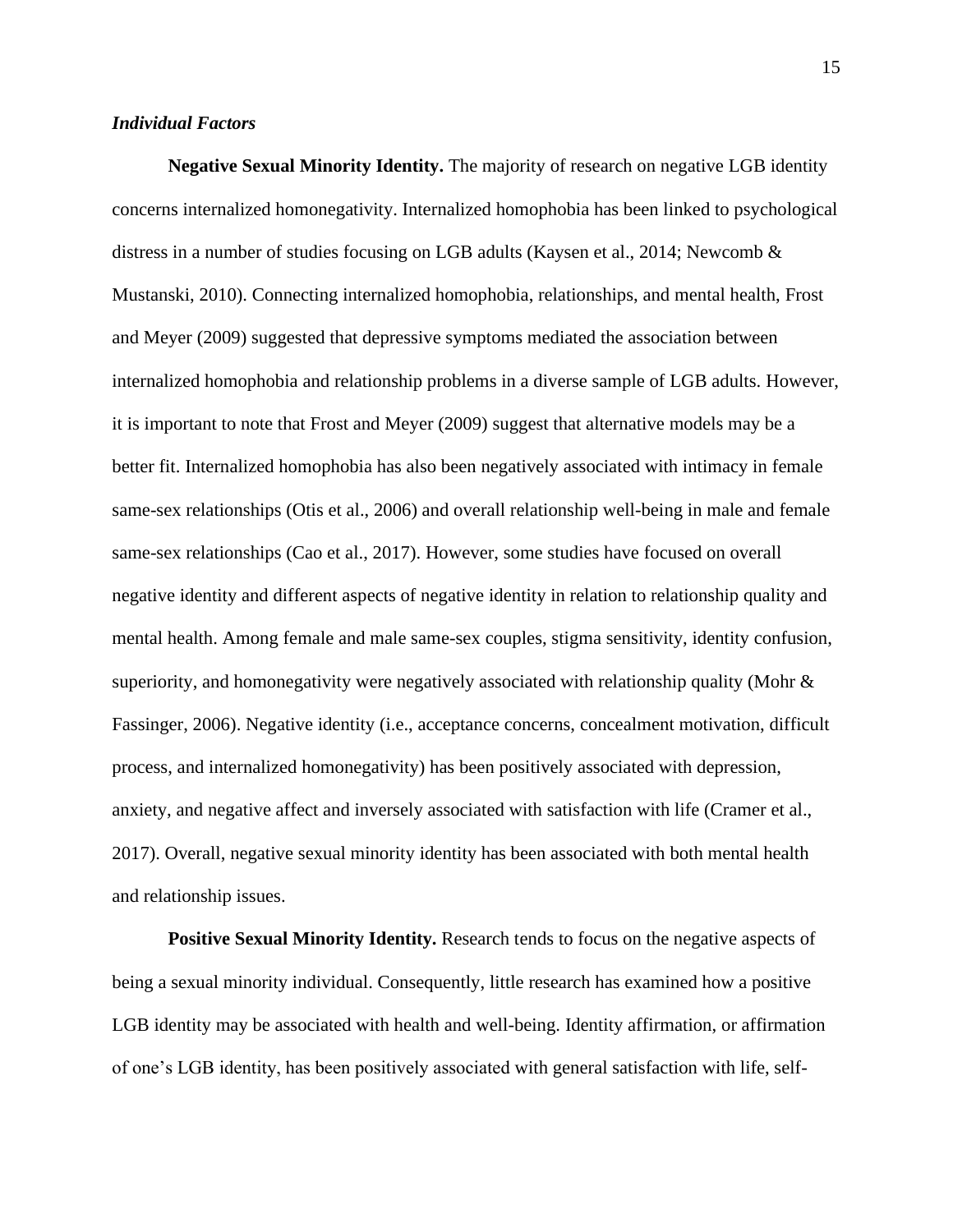esteem, and self-assurance in a sample of LGB university students (Mohr & Kendra, 2011). Additionally, positive sexual minority identity has been inversely associated with depressive symptoms and positively associated with satisfaction with life (Riggle et al., 2014). A more specific aspect of positive sexual minority identity, authenticity, was also positively associated with psychological well-being and negatively associated with depressive symptoms and stress (Riggle et al., 2017). Although some research has connected positive sexual minority identity and mental health and well-being, less is known about the association between positive sexual minority identity and relationship quality. One notable exception is that authenticity, one aspect of positive sexual minority identity, has been identified as a contributor to healthy relational functioning according to Relational-Cultural Theory and Silencing the Self Theory (Szymanski et al., 2016).

#### *Relationship Factors*

**Sexual Satisfaction.** Sexual satisfaction is an important aspect of relationship functioning. Among women in same-sex and mixed-sex relationships, sexual satisfaction was a strong predictor of relationship well-being and mental health for women in both types of relationships (Holmberg et al., 2010). Sexual intimacy in female same-sex relationships has also been associated with greater relationship satisfaction (Eldridge & Gilbert, 1990). Henderson and colleagues (2009) found that sexual satisfaction was positively associated with relationship satisfaction and negatively associated with depressive symptomology.

**Intimacy.** Another important relationship factor linked to mental health and sexual minority identity is relationship intimacy. Poorer mental health and internalized homophobia have been associated with lower levels of intimacy for female same-sex couples (Otis et al., 2006). In addition, Eldridge and Gilbert (1990) found that five types of intimacy (emotional,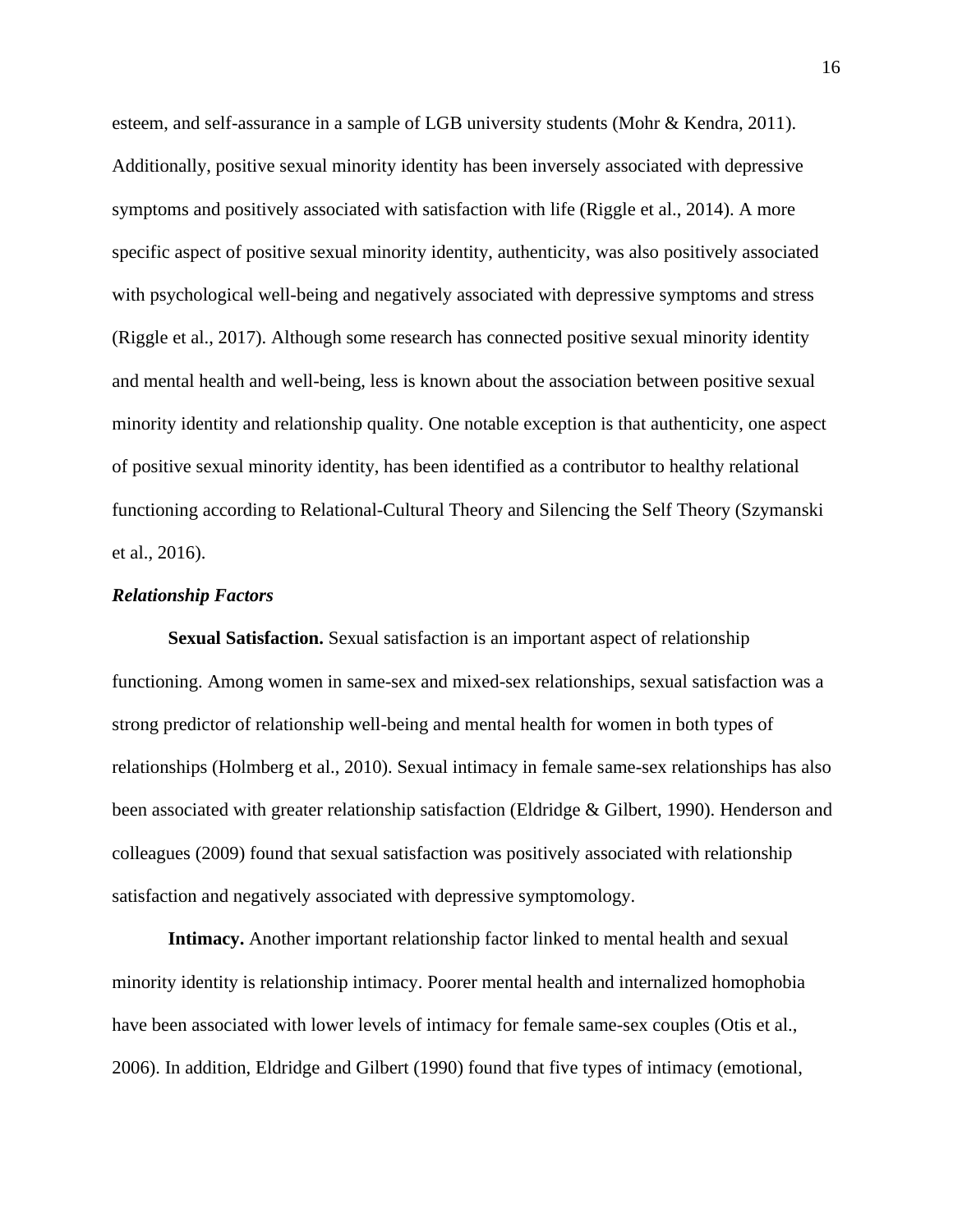intellectual, recreational, sexual, and social) were all associated with greater relationship satisfaction in female same-sex relationships, with emotional intimacy the most closely related to relationship satisfaction.

**Commitment.** Another important factor in romantic relationships is commitment to the relationship. The results from a qualitative study of perceptions of success in long-term male and female same-sex relationships suggested that commitment to the relationship is a source of strength in long-term relationships (Riggle et al., 2016). Also, in a study investigating the impact of mental health on relationship quality in female same-sex couples specifically, poor psychological health was significantly associated with lower levels of commitment to the relationship (Otis et al. 2006). Equal involvement or commitment from both female partners in a same-sex relationship has also been associated with more relationship satisfaction (Peplau et al., 1982).

**Equality.** A unique characteristic of same-sex relationships, compared to mixed-sex relationships, is the similarity in gender. Similar gender may impact relationship dynamics and functioning. For example, lesbian women reported more shared decision making than gay men and married or cohabitating heterosexual individuals (Kurdek & Schmitt, 1986). Also, partnered lesbian women tend to perceive higher levels of personal autonomy and equality when compared to partnered heterosexuals (Kurdek, 2004). In a review of empirical studies, Peplau and Fingerhut (2007) noted that female same-sex couples were more likely to divide housework equally when compared to mixed-sex and gay couples, with lesbian partners tending to share tasks as opposed to completing tasks individually.

Among female same-sex couples, 97% of lesbian women reported that both partners should have exactly equal say in a relationship, while 64% of lesbian women reported that this

17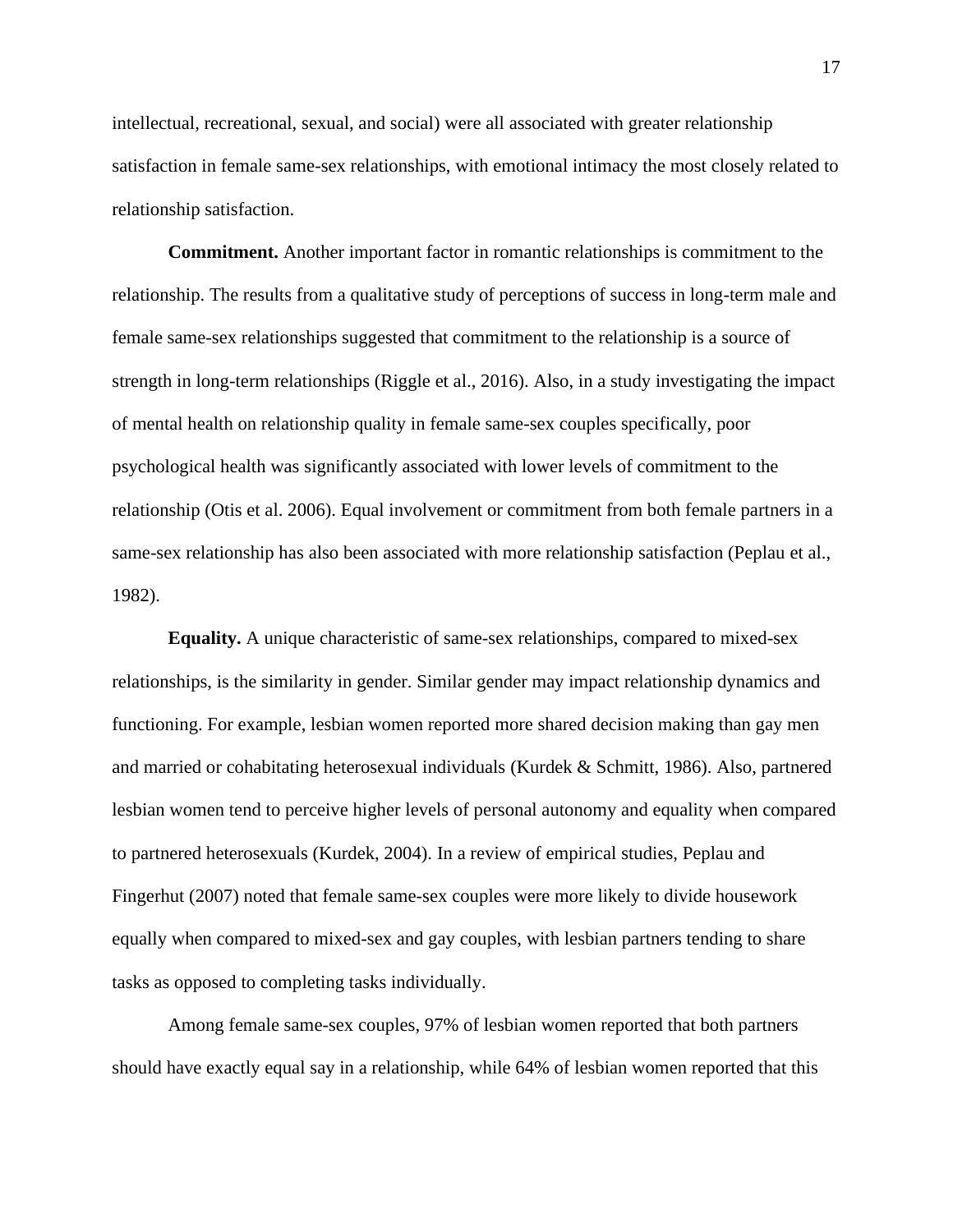ideal was achieved in their relationship (Peplau et al., 1978). Riggle and colleagues (2008) found that many lesbian women noted that positive aspects of their lives included freedom to have egalitarian relationships and freedom from gender-specific roles and stereotypes. In a study of balance of power in lesbian relationships, Caldwell and Peplau (1984) found that women in unequal power relationships reported less satisfaction and more relationship problems than women in equal power relationships. Also, in a study examining correlates of relationship satisfaction in female same-sex couples, higher power, defined as partner's sense of influence in the relationship, was associated with greater relationship satisfaction (Eldridge & Gilbert, 1990). In female same-sex relationships, equality tends to be more important to the partners and more achievable when compared to mixed-sex couples and same-sex male couples. Therefore, a sense of equality in female same-sex relationships may be a contributing factor to the mental health and well-being of the partners.

## *Societal Factors*

**General and Sexual Minority Specific Social Support.** Social support is another important aspect to consider in understanding the experiences of female same-sex couples. Lesbian and gay individuals were less likely to report social support from family members and more likely to identify friends as supporters of their relationship compared to heterosexual individuals (Kurdek, 2004). Although women and men in same-sex relationships perceived less social support than mixed-sex couples overall, social support was an important predictor of relationship well-being and personal well-being in both same-sex and mixed-sex relationships (Blair & Holmberg, 2008). In a sample of LGB individuals, sexual minority specific social support was inversely associated with symptoms of psychological distress (Belous & Wampler, 2016). Additionally, in a sample of women who were currently or recently in a relationship with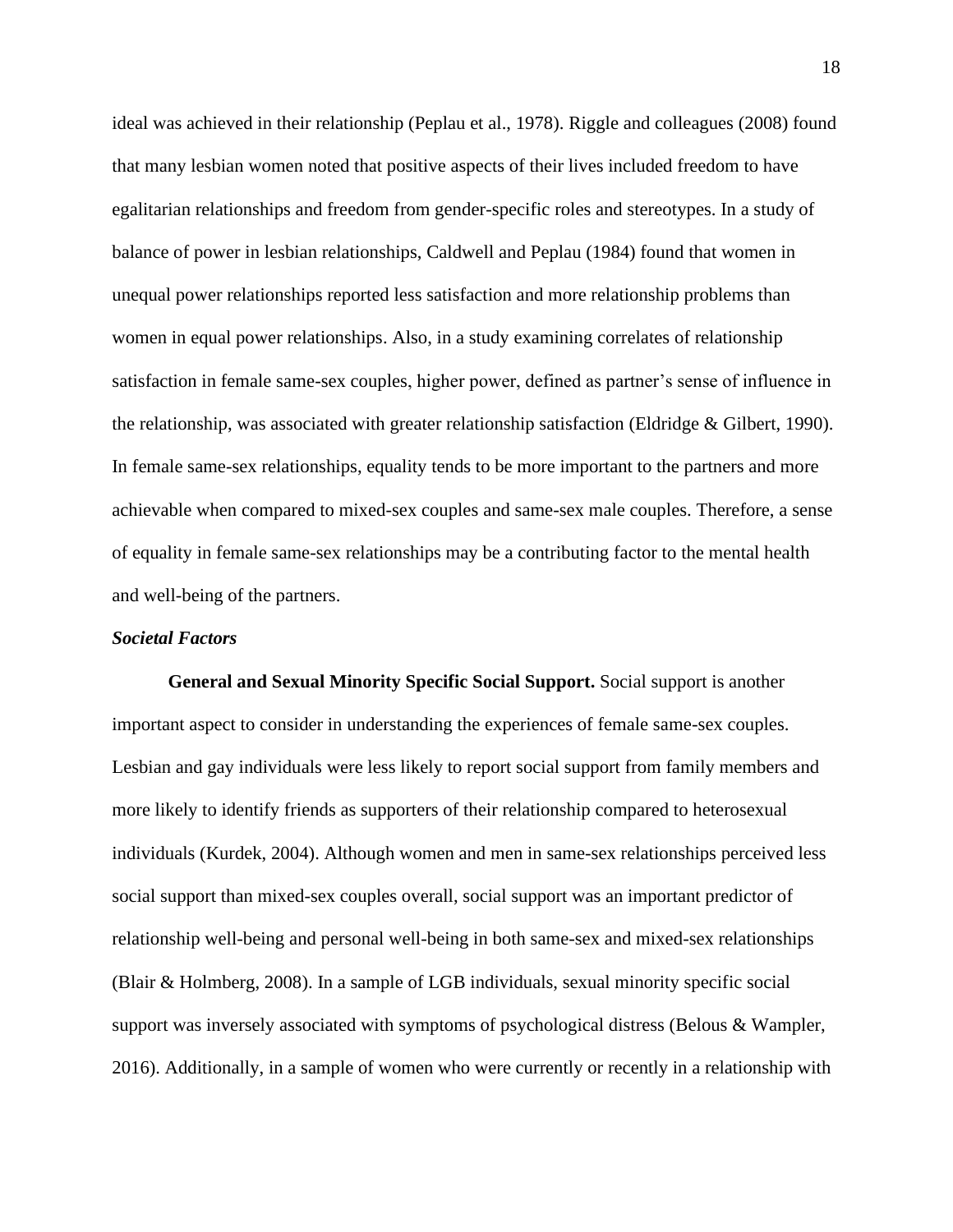another woman, social support was positively associated with relationship satisfaction (Terrell  $\&$ Dugger, 2018). These findings highlight the importance of social support when considering the relationship satisfaction and mental health and well-being of women in same-sex relationships.

**Belonging to the LGBT Community.** Connection, belonging, and involvement in the LGBT community can be beneficial to sexual minority individuals. Belonging to a community was the most common theme that emerged when lesbian women were asked to describe positive aspects of their lives (Riggle et al., 2008). More LGBT community connectedness has also been linked to greater psychological well-being in a diverse sample of LGB individuals living in New York City (Kertzner et al., 2009). Social involvement in lesbian and gay related activities has also been connected to relationship quality in female same-sex couples. Couples who reported moderate involvement in lesbian or gay related activities were most satisfied with their romantic relationships (Beals & Peplau, 2001).

#### <span id="page-20-0"></span>**Relationship Satisfaction and Mental Health and Well-Being**

Several studies have focused on the association between relationship satisfaction and mental health or psychological distress in same-sex couples. For instance, poorer mental health was significantly associated with lower levels of relationship satisfaction and higher levels of conflict in female same-sex couples (Otis et al., 2006). In a sample of women who were currently or recently in a relationship with a woman, psychological distress was negatively associated with relationship satisfaction (Terrell & Dugger, 2018). Also, relationship well-being, defined as satisfaction, love, and trust, was positively associated with mental health in sample of same-sex couples (Blair & Holmberg, 2008; Holmberg et al., 2010). In addition, in a sample of gay and lesbian individuals, greater sexual-minority-specific relationship satisfaction was associated with less psychological distress (Belous & Wampler, 2016).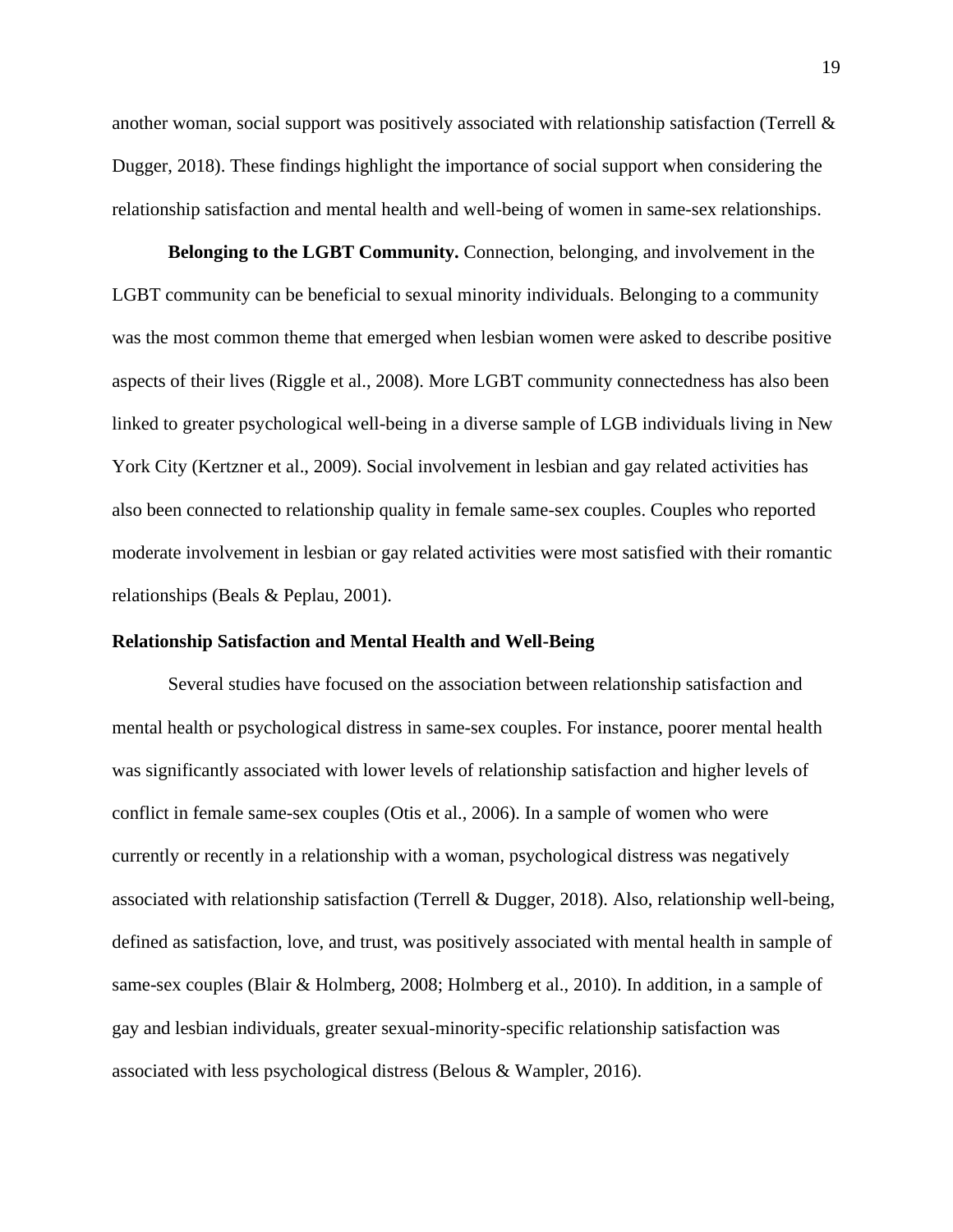Relationship satisfaction has also been linked to well-being among female same-sex couples. In a sample of married female same-sex couples from Massachusetts, greater relationship quality was associated with greater overall well-being, as well as physical, psychological, social, and environmental well-being (Ducharme & Kollar, 2012). Additionally, Shenkman (2018) found that among lesbian mothers there was a positive correlation between basic need satisfaction in their relationship and personal growth, a factor of well-being.

Previous research has shown that marital quality plays a central role in the mental health and well-being of heterosexual individuals (Beach et al., 1993). Less is known about the role of relationship satisfaction in the mental health and well-being of women in same-sex relationships. However, in a study of heterosexual women and SMW, relationship satisfaction mediated the association between sexual satisfaction and depression, as well as the association between social support and sexual satisfaction (Henderson et al., 2009). Among sexual minority women specifically, Henderson and colleagues (2009) found that relationship satisfaction also mediated the association between social support and internalized homophobia. This suggests that relationship satisfaction may play a central role in the mental health and well-being for SMW in relationships.

#### <span id="page-21-0"></span>**Current Study**

Despite findings that romantic relationships have been protective against mental health issues for heterosexual women (Braithwaite & Holt-Lunstad, 2017; Gove et al., 1990; Simon & Barrett, 2010), the protective role of being in a stable same-sex female relationship has not been well established. Perhaps due to experiencing minority stress, SMW are at a greater risk from mental health problems than heterosexual women (Gilman et al., 2001; Bostwick et al., 2010; Jorm et al., 2002). Consequently, it is critical to examine potential protective factors that may be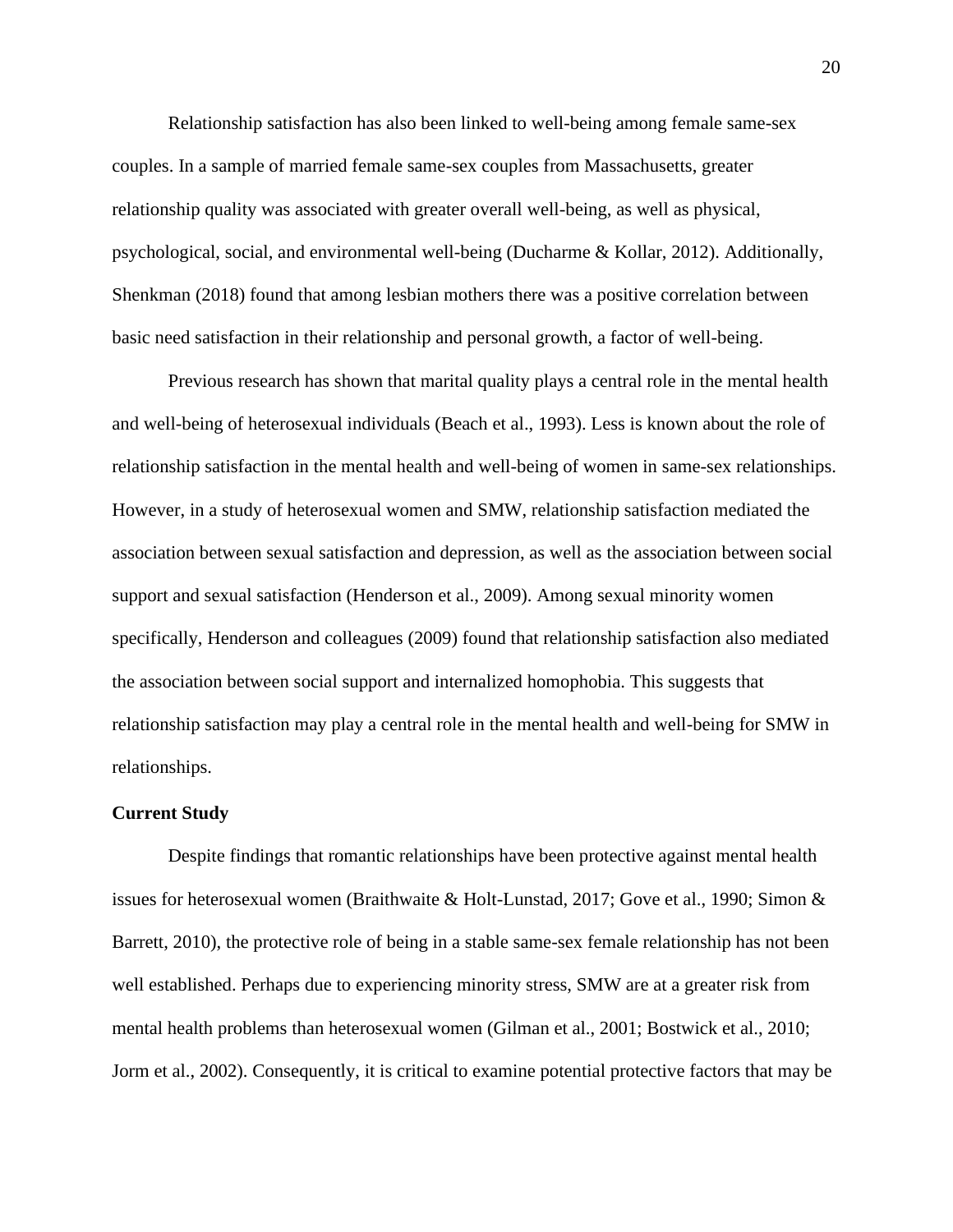associated with better mental well-being among SMW. Additionally, when considering romantic relationships as protective, it is also important to consider the role of relationship satisfaction. Lower levels of relationship quality have been linked to more depressive symptoms among same-sex couples (Whitton & Kuryluk, 2014). Therefore, the current study examined relationship status as a protective factor for SMW and tests a model of individual, relationship, and societal factors and mental health and well-being through relationship satisfaction.

The current study focused on women who are attracted to women due to evolving sexual identity labels. Young sexual minority individuals may refuse labels altogether or prefer labeling themselves with an umbrella term such as queer instead of bisexual or lesbian (Savin-Williams, 2008). In their study on sexual minority self-identification, Galupo and colleagues (2015) found that sexual identity is much more complex than identifying individuals as sexual minority, lesbian/gay, or bisexual. In addition to using a variety of primary sexual identity labels (e.g., lesbian, bisexual, queer, pansexual, fluid), many individuals also endorsed a secondary sexual identity label (i.e., identifying as queer and pansexual). Therefore, concentrating on women who are attracted to women does not force these individuals into a "box" or a single label but still allows the focus to remain on SMW.

In addition to an increased risk of mental health issues due to their sexual minority status, young women (18-30) may be particularly vulnerable to mental health issues when compared to other age groups. The age of onset of mental health disorders, using the range between the  $25<sup>th</sup>$ and 75th percentiles, has been reported as 18-43 years for mood disorders and 6-21 for anxiety disorders and 75% of people with a mental disorder report an age of onset younger than 24 years. (Kessler et al., 2005). Additionally, young adulthood is a period of transition when many are working to establish careers and relationships (Patel et al., 2007).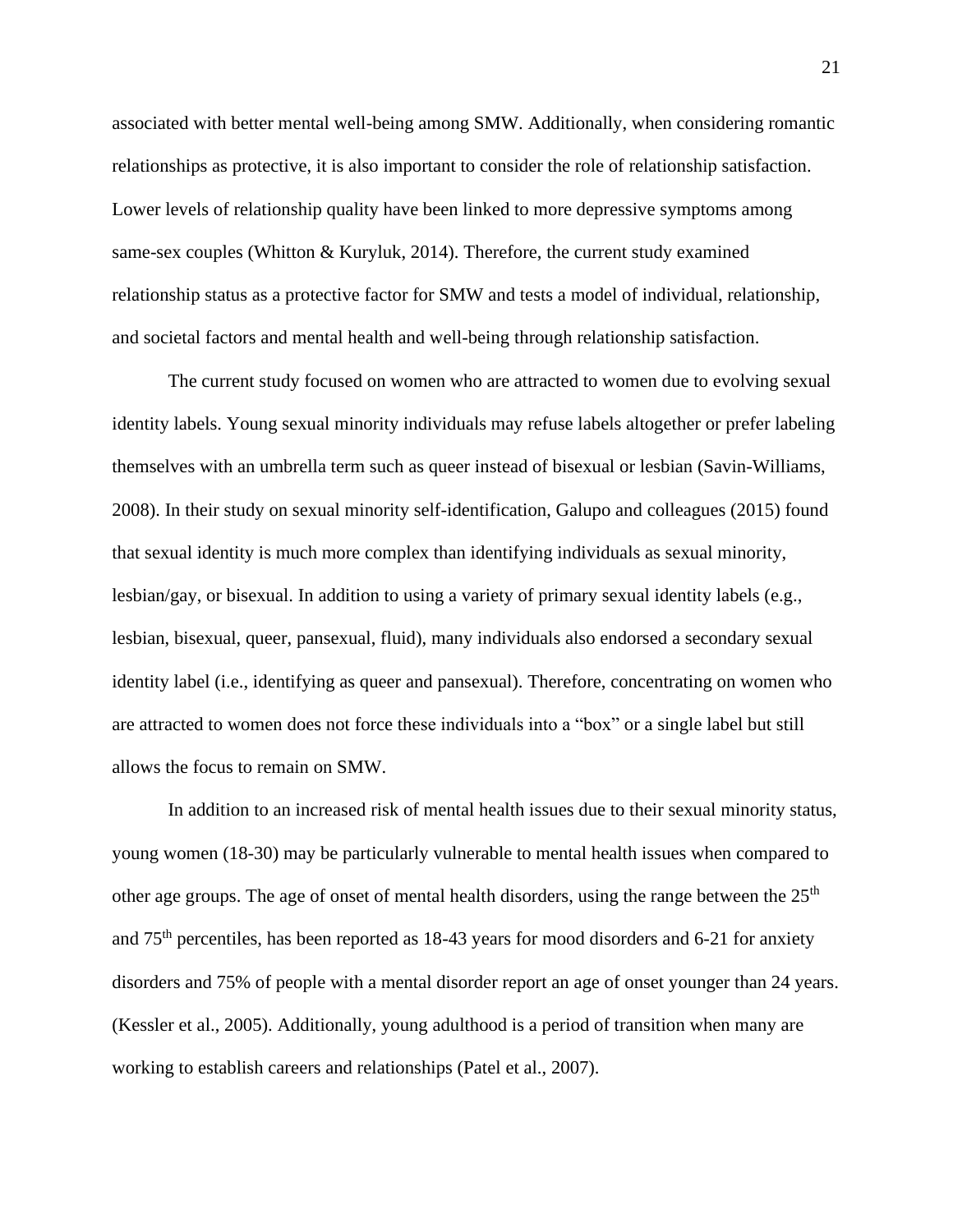## *Study Aims*

First, the current study aimed to extend the knowledge regarding the potential protective nature of being in a relationship for SMW by examining differences in mental health and wellbeing among different types of partnered SMW and single SMW. Typically, higher levels of commitment have been associated with better mental health and well-being (Braithwaite & Holt-Lunstad, 2017; Proulx et al., 2007). Also, while romantic relationships have been found to be protective for a variety of health issues, the current study focuses on both mental health problems and well-being.

Second, this study sought to provide a better understanding of which aspects of female same-sex relationships are associated with better mental health and well-being through the central role of relationship satisfaction. The following aspects of relationships were considered: sexual satisfaction, intimacy, involvement, and equality. In addition, guided by Huston's social ecological model (2000), the current study considered relationship factors alongside individual and societal factors and their connections to relationship satisfaction. Specifically, individual level factors included negative and positive sexual minority identity, and the society level factors included global social support, sexual minority specific social support, and belonging to the LGBT community. The proposed model extends Huston's model to include mental health and well-being outcomes.

Specific aims of the current study are:

**Aim 1:** To examine the protective effects of same-sex relationships for female partners with regard to mental health and well-being

**Aim 1a:** To examine whether mental health and well-being differ based on being in a relationship (partnered vs. single).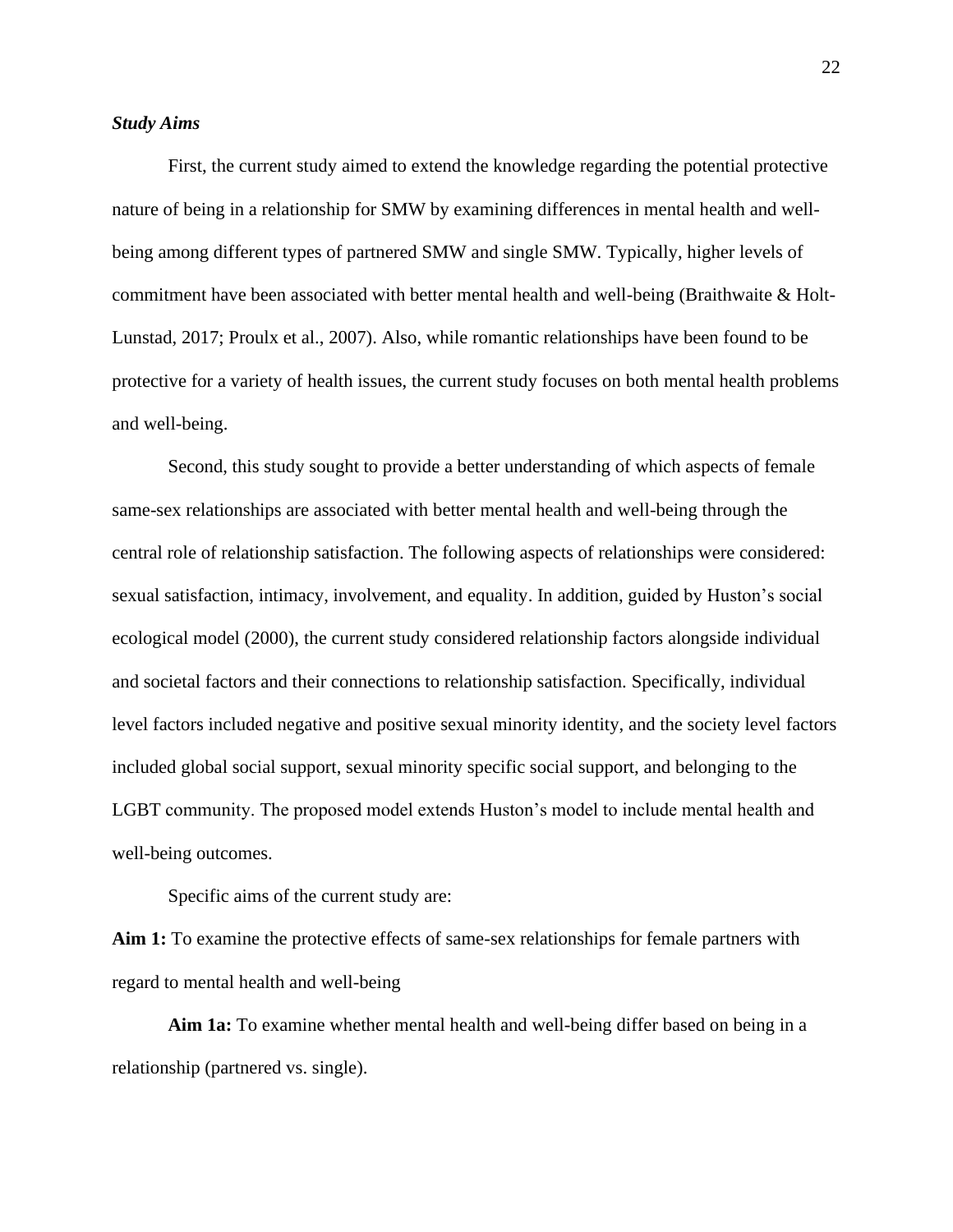Hypothesis 1a: Past research on heterosexual individuals has shown that generally people in relationships have better mental health and well-being. Therefore, it was predicted that women in same-sex relationships would report better mental health and well-being than single SMW.

**Aim 1b:** To examine whether mental health and well-being differ across all groups (married vs. cohabiting vs. non-cohabiting vs. single).

Hypothesis 1b: It was predicted that married women would have better mental health and well-being than cohabiting women, following by women in noncohabiting relationships and then single women.

**Aim 2:** To test a model of individual, relationship specific, and societal factors and mental health and well-being through relationship satisfaction for women in same-sex couples (see Figure 1).

**Aim 2a:** To test the direct effects of individual, relationship specific, and societal factors to relationship satisfaction, mental health, and well-being, as well as the direct effects from relationship satisfaction to mental health and well-being.

Hypothesis 2a: It was predicted that individual identity, relationship specific factors, and societal factors would be positively associated with relationship satisfaction, mental health, and well-being. It was also predicted that relationship satisfaction would be positively associated with mental health and well-being.

**Aim 2b:** To test the indirect effects of individual, relationship specific, and societal factors on mental health and well-being through relationship satisfaction.

Hypothesis 2b: It was predicted that relationship satisfaction would partially mediate the association between the individual, relationship specific, and societal factors and mental health and well-being.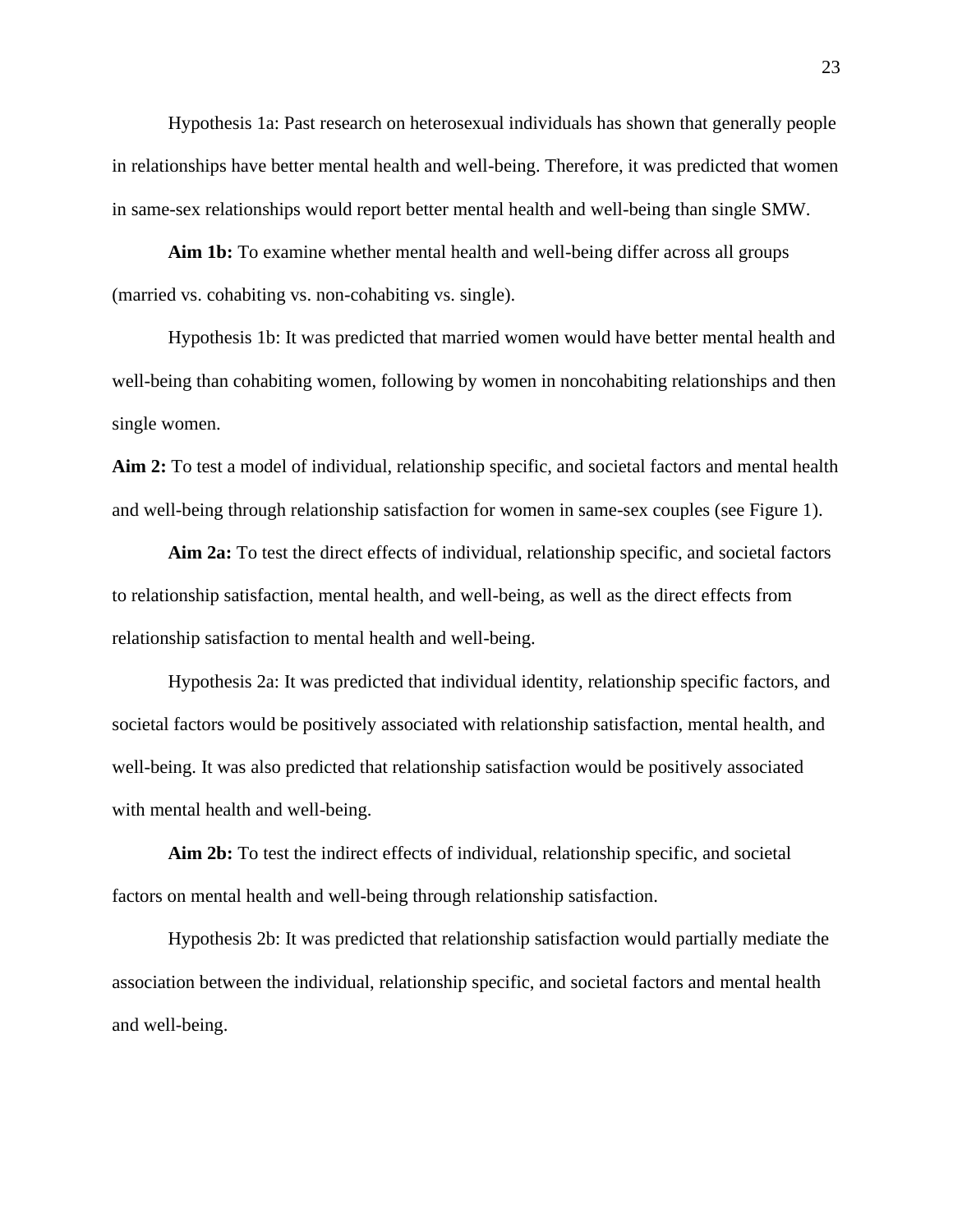# **Figure 1**

*Proposed Model*

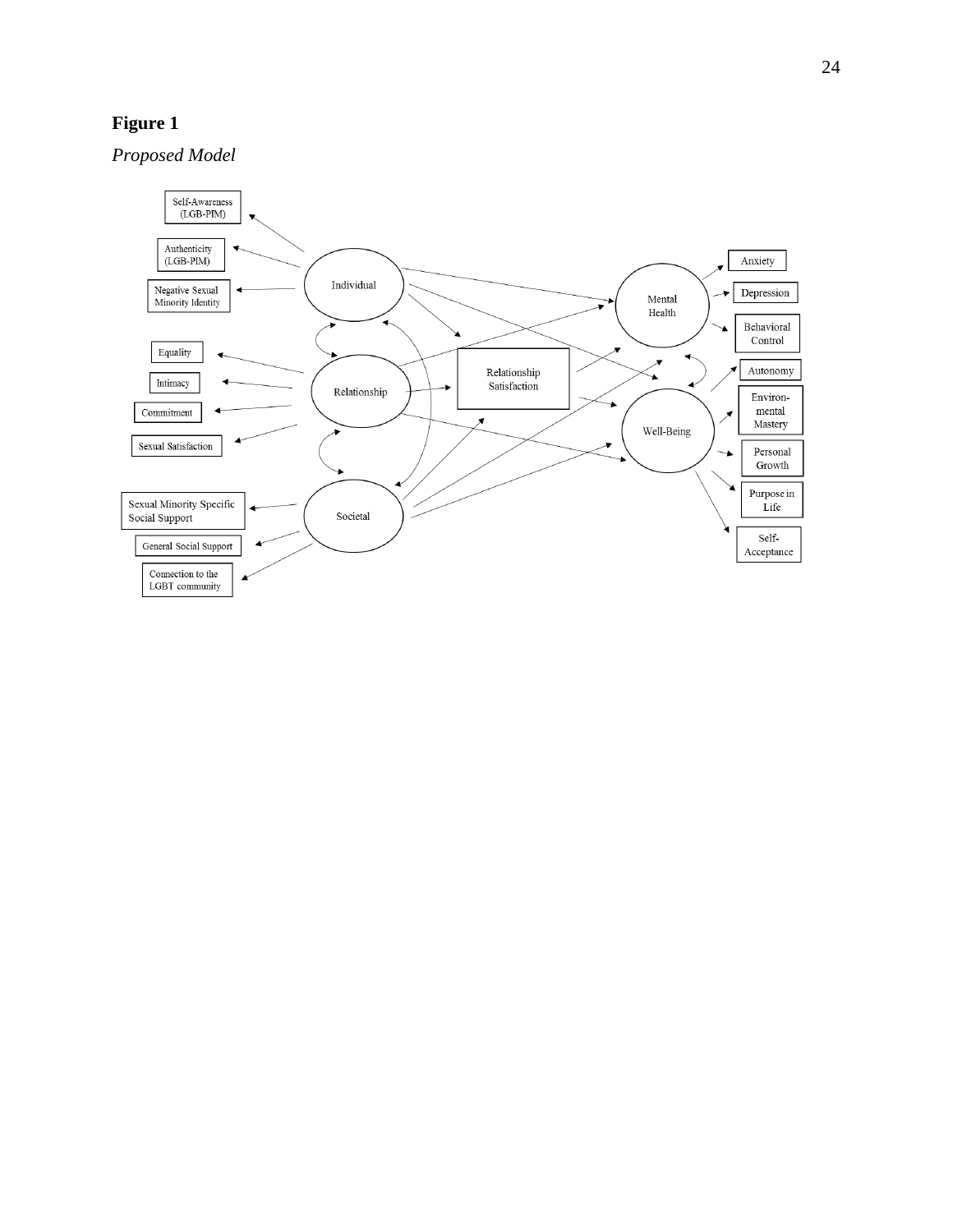#### **CHAPTER II**

#### **METHOD**

## <span id="page-26-1"></span><span id="page-26-0"></span>**Measures**

# *Demographics (Appendix A)*

Participants reported their general background information including age, ethnicity, education, and income. Participants also reported additional information regarding their gender identity, sexual identity, sexual attraction, sexual behaviors, coming out, and romantic relationships. Participants indicated the sex which they were assigned at birth and how they currently describe their gender identity (e.g., female, male, female-to-male transgender, male-tofemale transgender, or gender-nonconforming). Participants reported their sexual identity (e.g., lesbian, queer), their sexual attraction (range from only attracted to men to only attracted to women), and their sexual behaviors during the past year and throughout their lifetime. Information was collected about coming out, such as age of disclosure to parents. Participants answered questions about their romantic relationships, including questions about cohabitation and how often they see their partner.

## *Negative Sexual Minority Identity (Appendix B)*

The Lesbian, Gay, and Bisexual Identity Scale (LGBIS; Mohr & Kendra, 2011) is a 27 item measure of sexual minority identity. The measure was revised from the Lesbian and Gay Identity Scale to include bisexual individuals and to use less stigmatizing language. The LGBIS contains eight subscales: acceptance concerns, concealment motivation, identity uncertainty, internalized homophobia, difficult process, identity superiority, identity affirmation, and identity centrality. In the present study, four of the subscales were used to measure negative identity. The negative identity higher order subscale includes acceptance concerns ("I often wonder whether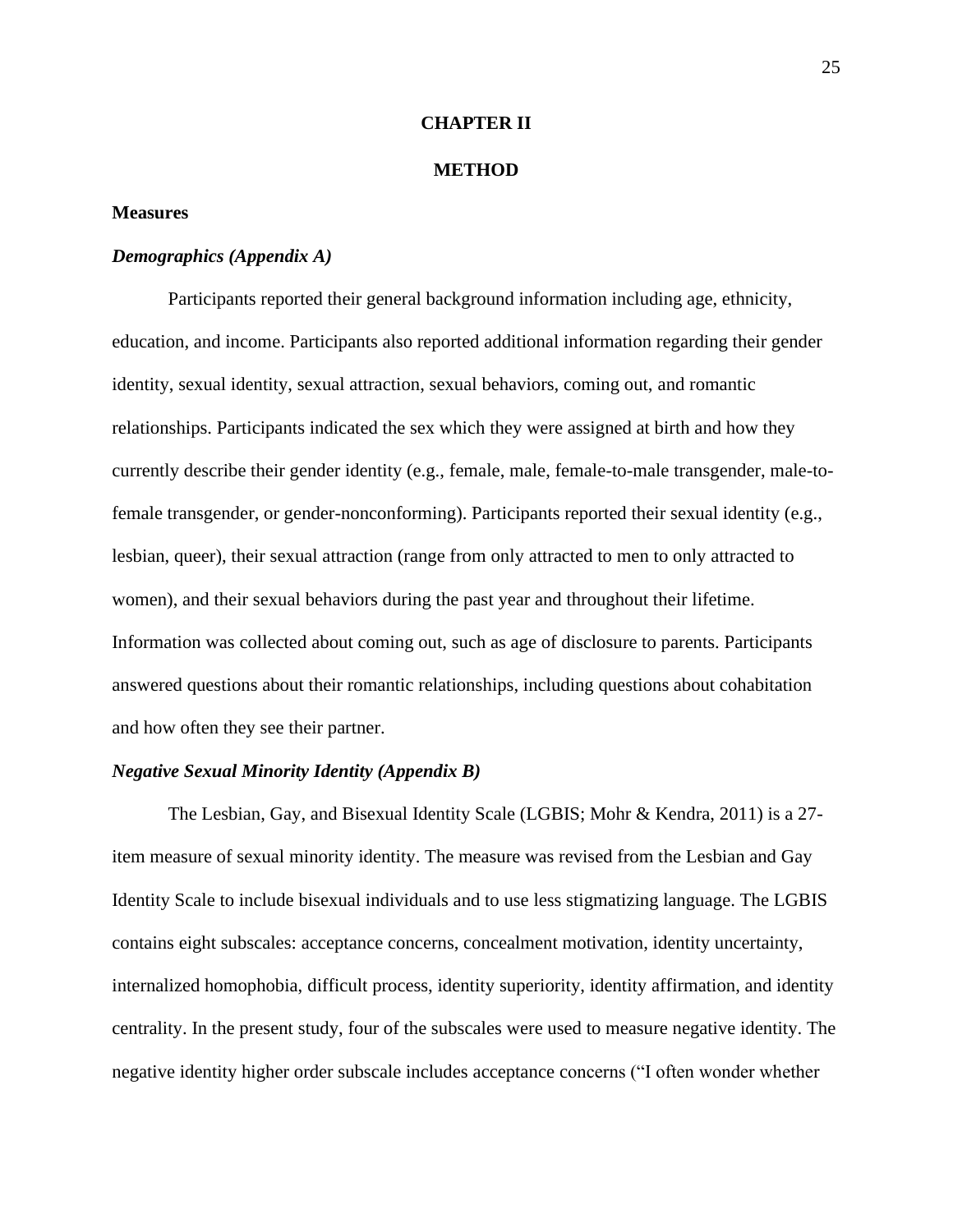others judge me for my sexual orientation."), concealment motivation ("I prefer to keep my same-sex relationships rather private."), difficult process ("Admitting to myself that I'm an LGB person has been a very slow process."), and internalized homonegativity ("If it were possible, I would choose to be straight."; Cramer et al., 2017). Originally, identity affirmation ("I am glad to be an LGB person") and identity centrality ("My sexual orientation is a central part of my identity") were not proposed to be used in the analyses of the present study. However, these variables were included in the SEM model so that the individual factor was able to fit adequately in the model. Participants responded to the measure using a scale ranging from 1 (*Disagree Strongly*) to 6 (*Agree Strongly*). Items 11 and 23 were reverse scored. Acceptance concerns (5, 9, 16), concealment motivation (1, 4, 9), difficult process (12, 17, 23), internalized homonegativity (2, 20, 27), identity affirmation (6, 13, 26), and identity centrality (11, 15, 21, 24, 25) were averaged into their respective subscale score. The average of each subscale was taken. The negative identity subscales were then reverse scored to be in the same direction as the positive identity subscales.

Mohr and Kendra (2011) found that the test-retest correlations for these subscales ranged from .70 to .92, and that Cronbach's alpha ranged from .72 to .94. Convergent validity was demonstrated by correlations with established measures in a sample of university students: acceptance concerns and concealment motivation were negatively associated  $(r = -.58; r = -.58, r = .58)$ respectively) with Out to World subscale of the Outness Inventory (Mohr & Fassinger, 2000), and Difficult Process and Internalized Homonegativity were positively associated (*r* = .51; *r* = .85, respectively) with the Ego-Dystonic Homosexuality scale (Martin & Dean, 1987; Mohr & Kendra, 2011). Validity and reliability for the negative identity subscale were also demonstrated by significant associations with negative affect  $(r = .32)$  and stress symptoms  $(r = .25)$  and a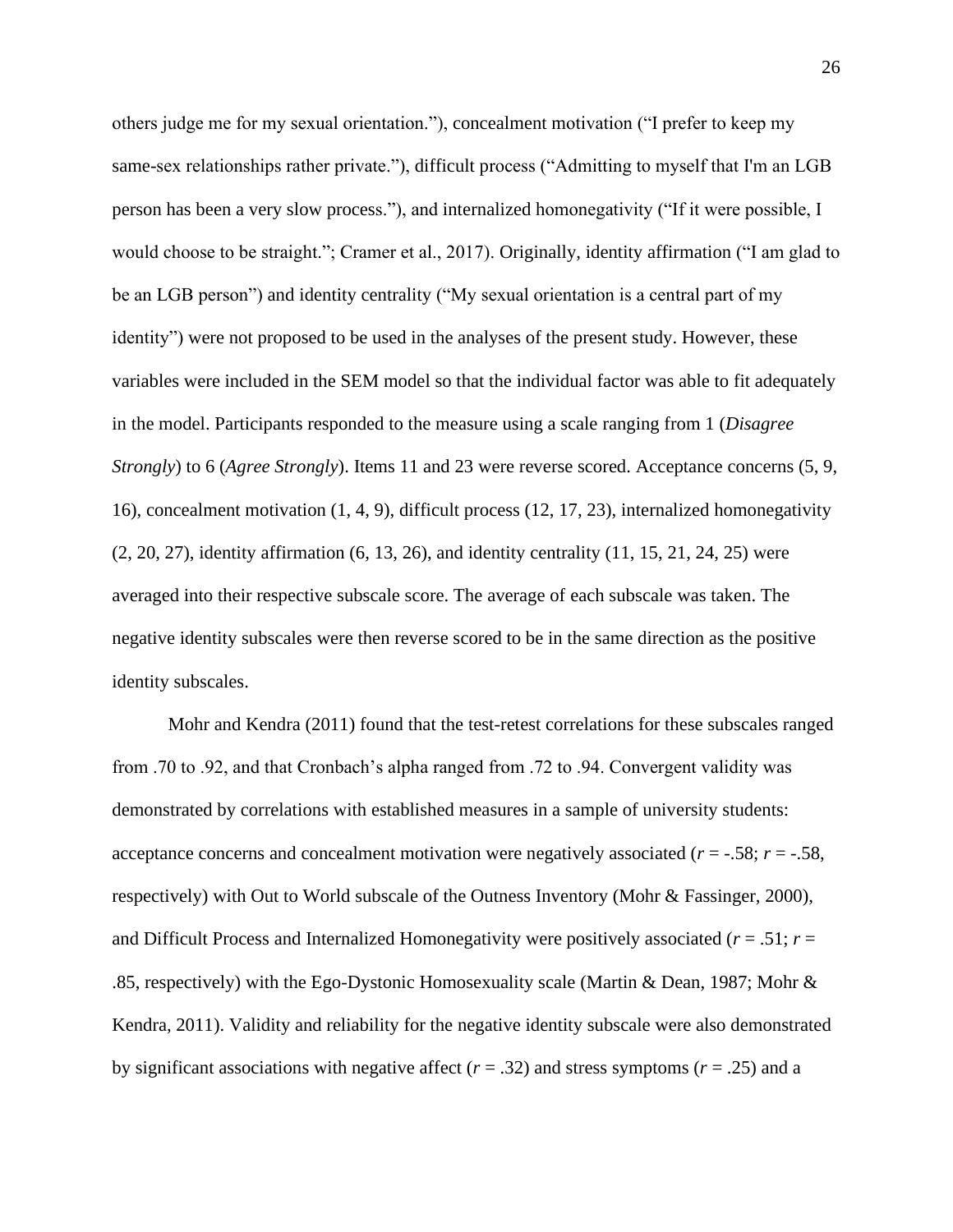Cronbach's alpha of .81 (Cramer et al., 2017). In the present study, concealment motivation ( $\alpha$  = .75), internalized homonegativity ( $\alpha$  = .85), identity Affirmation ( $\alpha$  = .88), and identity centrality  $(\alpha = .87)$  had adequate internal consistency.

## *Positive Sexual Minority Identity (Appendix C)*

The Lesbian, Gay, and Bisexual Positive Identity Measure (LGB-PIM; Riggle et al., 2014) is a 25-item measure of positive lesbian, gay, or bisexual identity. The LGB-PIM has five subscales: self-awareness, authenticity, intimate relationships, belonging to the LGBT community, and commitment to social justice. In the present study, self-awareness ("My LGBT identity leads me to important insights about myself") and authenticity ("I have a sense of inner peace about my LGBT identity") were used to assess positive sexual minority identity. Belonging to the LGBT community ("I feel supported by the LGBT community") assessed the societal factor of connectedness to the community. Participants respond to the items using a scale ranging from 1 (*Strongly Disagree*) to 7 (*Strongly Agree*). Self-awareness (1, 2, 3, 4, 5), authenticity  $(6, 7, 8, 9, 10)$ , and community  $(11, 12, 13, 14, 15)$  were averaged into their respective subscale score. Higher scores indicate a more positive sexual minority identity.

The LGB-PIM had high internal consistency ( $\alpha$  = .90) and high test-retest reliability ( $r$  = .91), and all subscales were significantly and negatively associated with the Internalized Negativity subscale of the Lesbian Gay Identity Scale (LGIS; Balsam & Mohr, 2007; Riggle et al., 2014). In addition, incremental validity was demonstrated such that the LGB-PIM and the LGIS explained satisfaction with life better than the LGIS alone (Riggle et al., 2014). The selfawareness ( $\alpha$  = .85), authenticity ( $\alpha$  = .86), and belonging to the LGBT community ( $\alpha$  = .86) subscales had strong internal consistency in the present sample.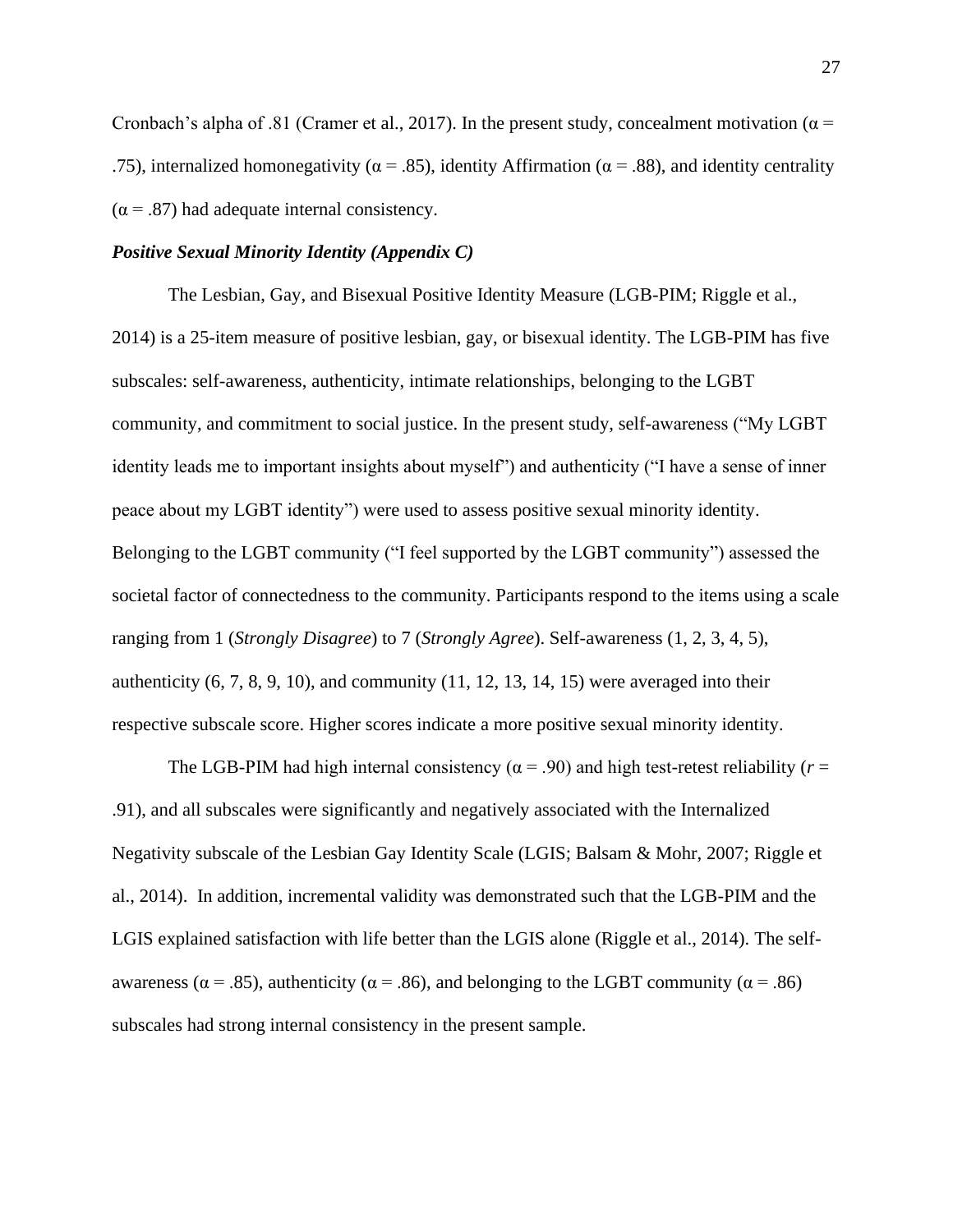#### *Relationship Satisfaction (Appendix D)*

The Gay and Lesbian Relationship Satisfaction Scale (GLRSS; Belous & Wampler, 2016) is a 24-item measure of same-sex relationship satisfaction and social support. In the present study, the relationship satisfaction and social support subscales were used separately. Sample items include: "If there is one thing that my partner and I are good at, it's talking about our feelings with each other," and "My partner and I share the same values and goals in life." Participants respond to the items with options ranging from 0 (*Strongly Disagree*) to 6 (*Strongly Agree*). Items 1, 2, 9, 14, 16, and 17 are reverse scored. The means of the relationship satisfaction subscale (1-16) and the social support subscale (17-24) were taken. Scores above the mean for relationship satisfaction ( $M = 68$ ,  $SD = 13$ ) and social support ( $M = 38$ ,  $SD = 7$ ) indicate higher rates of relationship satisfaction and support, and scores below the mean may indicate possible deficits in those areas.

The GLRSS total has adequate internal consistency ( $\alpha$  = .82); the GLRSS Relationship Satisfaction subscale had convergent validity demonstrated by a positive correlation  $(r = .68)$ with the Revised Dyadic Adjustment Scale (RDAS; Busby et al., 1995). In addition, the relationship satisfaction subscale and social support subscale were negative correlated  $(r = -0.47; r)$ = -.31, respectively) with the Outcome Questionnaire 45.2 which measure mental health-related functioning (OQ; Lambert et al., 1996; Belous & Wampler, 2016). In the present study, the relationship satisfaction subscale ( $\alpha$  = .70) and the social support subscale ( $\alpha$  = .71) had adequate internal consistency.

#### *Sexual Satisfaction (Appendix E)*

The Global Measure of Sexual Satisfaction (GMSEX; Lawrance & Byers, 1995) is a 5 item measure used to assess sexual satisfaction. Participants rate the sexual relationship on a 7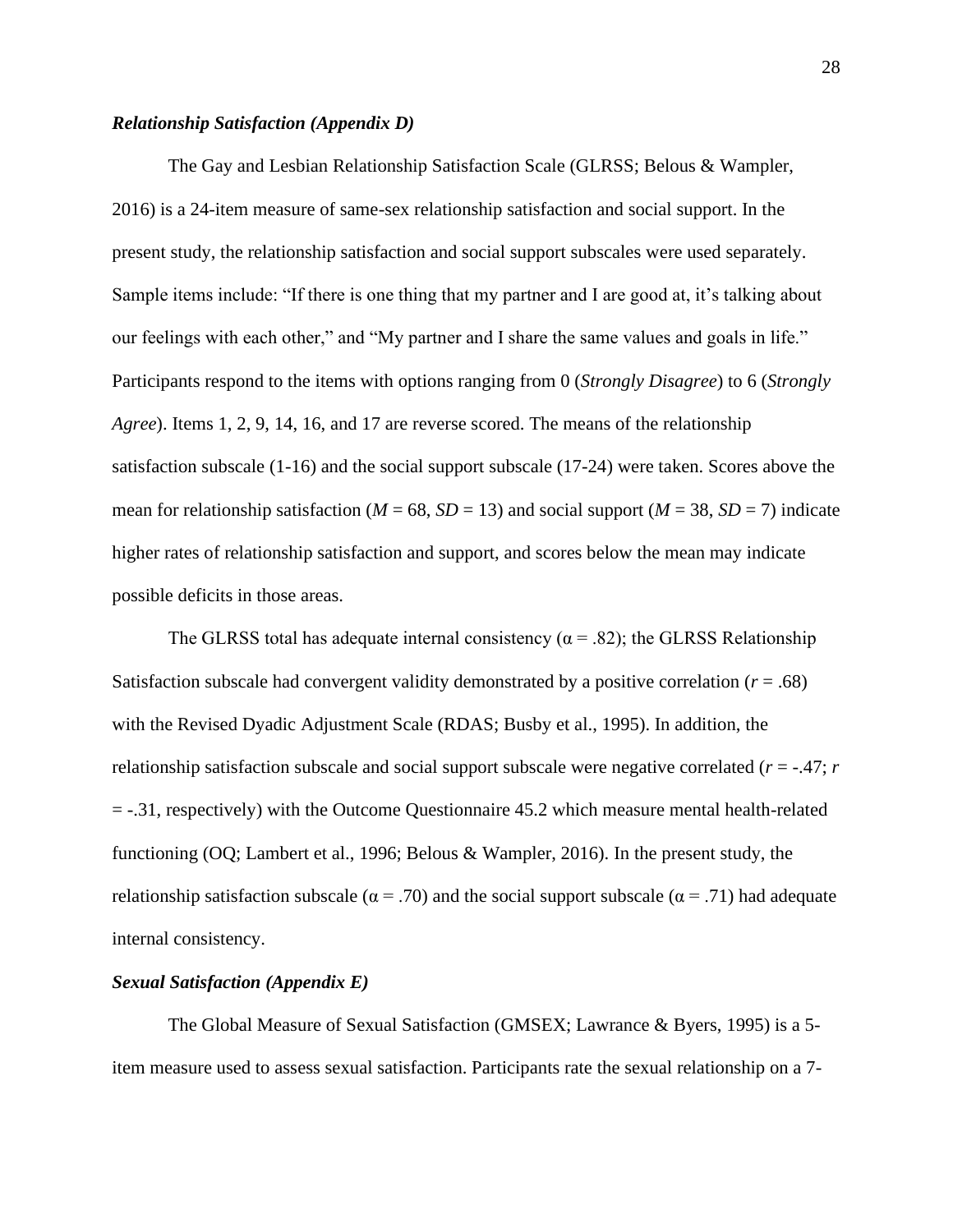point scale with the following items: good-bad, pleasant-unpleasant, positive-negative, satisfying-unsatisfying, and valuable-worthless. A total sum score was created for the GMSEX. Higher scores indicate higher sexual satisfaction. The GMSEX was internally consistent ( $\alpha$  = .94) in a sample of lesbian, bisexual, and heterosexual women (Henderson et al., 2009). The GMSEX has adequate test-retest reliability (*r* = .72) and convergent validity in a sample of majority heterosexual-identified women with the New Scale of Sexual Satisfaction-Short (*r* = .72; NSSS; Štulhofer et al., 2010) and a single item measure of sexual satisfaction (*r* = .50; Mark et al., 2014). Strong internal consistency ( $\alpha$  = .92) was found in the current sample.

#### *Intimacy (Appendix F)*

The Personal Assessment of Intimacy in Relationships (PAIR; Schaefer & Olson, 1981) assesses perceptions of romantic intimacy in relationships. Schaefer and Olson (1981) found five dimensions of intimacy: emotional, intellectual, recreational, sexual, and social. However, Moore and colleagues (1998) identified a three-factor model that includes engagement, communication, and shared friendships. LaFontaine and colleagues (2017) tested these two models in same-sex couples, finding evidence to support a revised three-factor model. The present study uses the Communication-R subscale, which include 8 items. Sample items include: "My partner can really understand my hurts and joys," and "My partner helps me clarify my thoughts and feelings." Participants respond to the items with options ranging from 0 (*Strongly Disagree*) to 4 (*Strongly Agree*). A total sum score was calculated for the Communication-R subscale, such that higher scores indicated a greater sense of intimacy. Communication-R ( $\alpha$  = .88) was internally consistent in a sample of same-sex couples (LaFontaine et al., 2017). Concurrent validity was established for Communication-R through a significant association (*r* = .63) with the Dyadic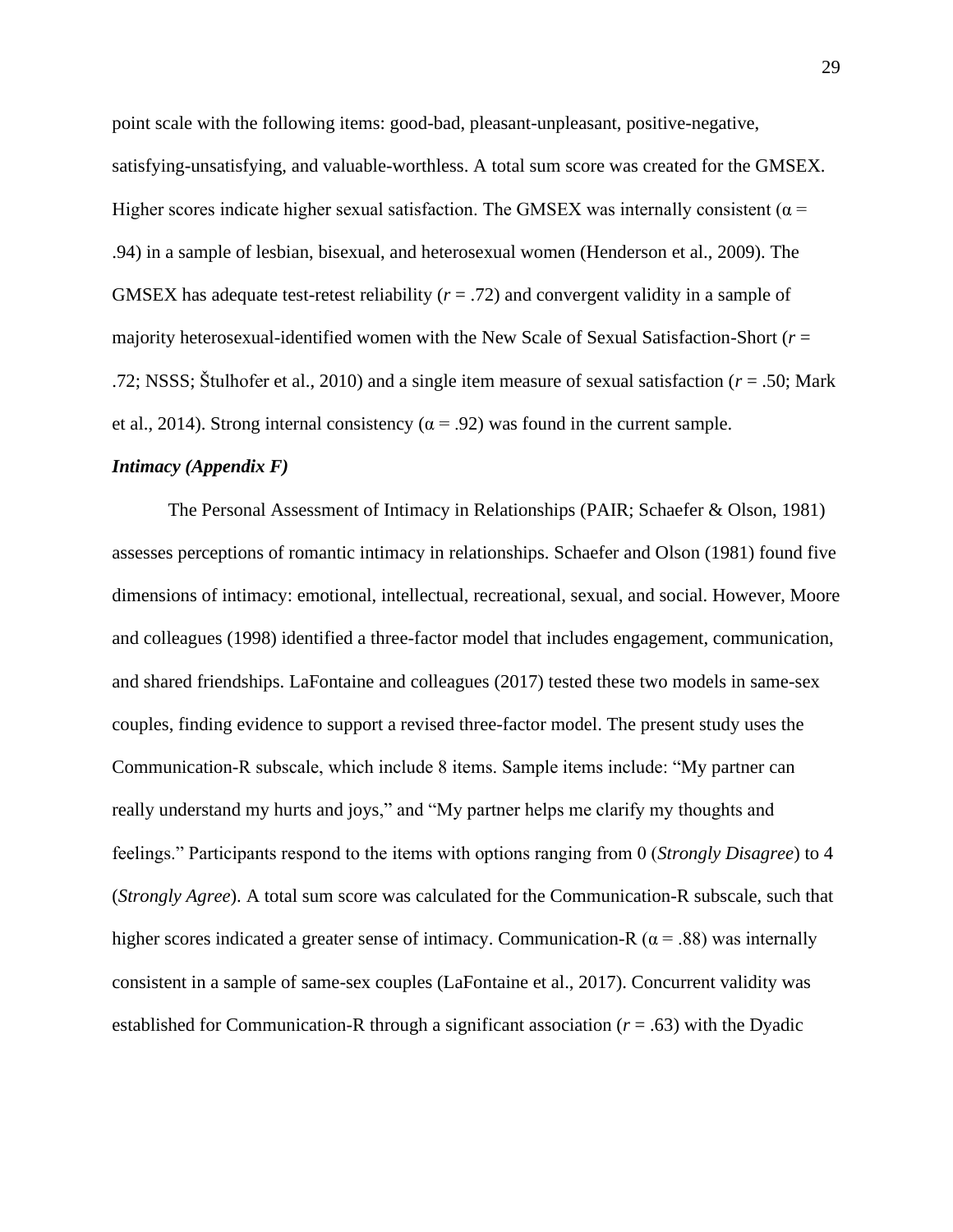Attachment Scale (DAS-4, Sabourin et al., 2005; LaFontaine et al., 2017). In the present sample, there was good internal consistency with the Communication-R subscale ( $\alpha$  = .84).

### *Commitment (Appendix G)*

The Investment Model Scale (IMS; Rusbult et al., 1998) is a self-report measure of commitment, satisfaction, quality of alternatives, and investment size for close relationships. The present study only uses the 7-item commitment level subscale, which measures the degree to which one intends to persist in the relationship. Sample items include "I want our relationship to last for a very long time," and "I am committed to maintaining my relationship with my partner." The response options range from 0 (*Do Not Agree At All*) to 8 (*Agree Completely*). Items 3 and 4 were reverse scored. The mean of the items was calculated, with higher scores indicating stronger commitment. Alphas for commitment level ranged from .91 to .95, indicating high internal consistency. The IMS had adequate convergent validity with Dyadic Adjustment ( $r =$ .56; Spanier, 1976) and Liking and Loving (*r* = .51; *r* = .75; Rubin, 1970) in a sample of undergraduate students (Rusbult et al., 1998). In a sample of lesbian couples, the commitment subscale was positively associated with relationship persistence (*B*= .31), whether an individual and her partner stay together (Barrantes et al., 2017). In the current sample, the IMS had good internal consistency ( $\alpha$  = .79).

## *Equality (Appendix H)*

Kurdek's (1995) 8-item measure of equality was used to assess perceptions of power and equality in the relationship. Sample items include: "My partner and I have equal power in the relationship," and "My partner and I invest equal amounts of time and energy in the relationship." The response options range from 1 (*Not at All True*) to 9 (*Very True*). The items were summed to make a total score, with higher scores indicating high equality. The equality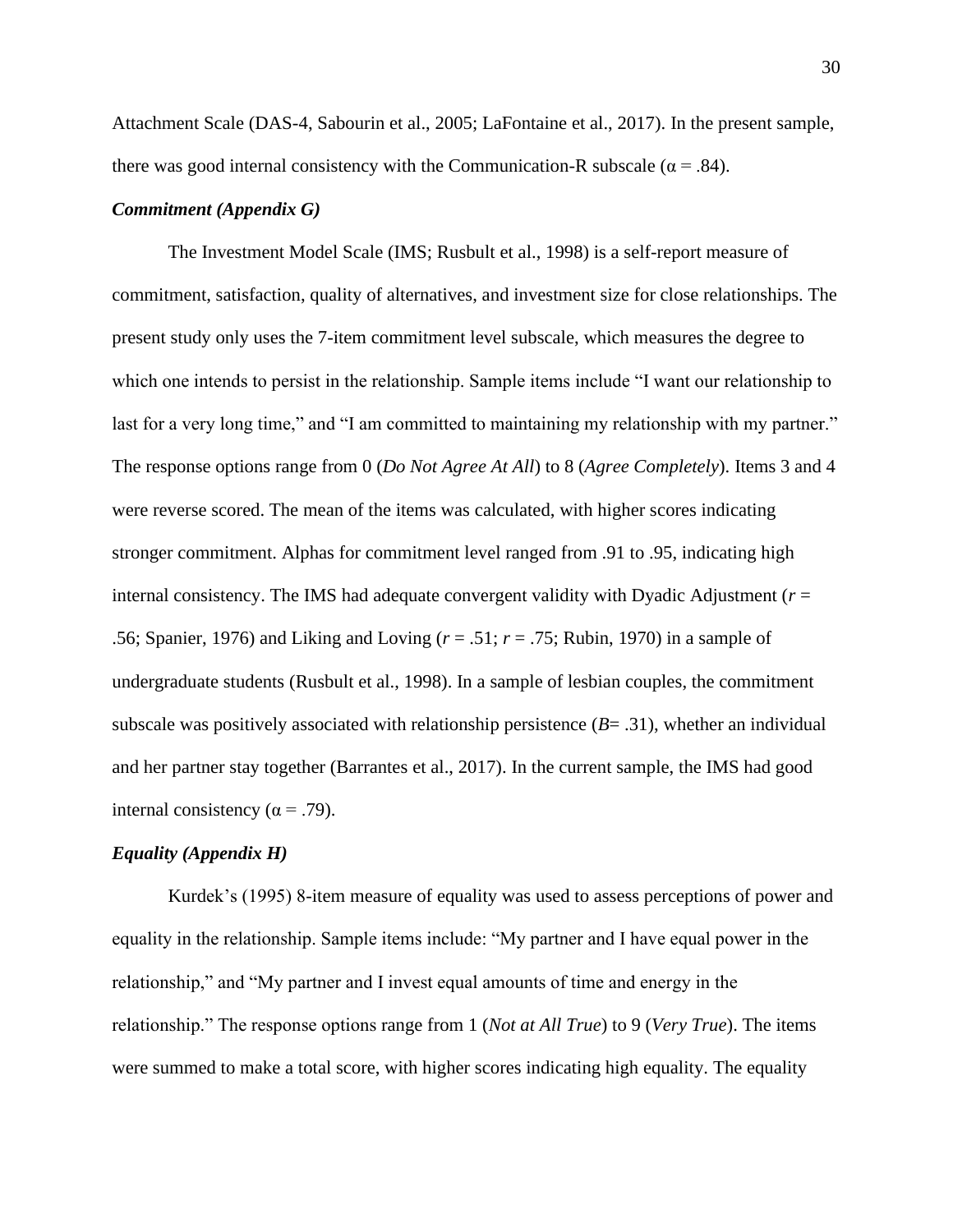scale was internally consistent ( $\alpha$  = .91) in a sample of gay, lesbian, and heterosexual partners (Kurdek, 1998). In a sample of female same-sex couples only, the equality scale was also internally consistent ( $\alpha$  = .91; Horne & Biss, 2009). In a sample of heterosexual and gay and lesbian couples, the scale was positively associate with Stemberg's (1988) commitment scale (*r* = .65; Kurdek, 2004). Internal consistency in the present sample was strong ( $\alpha$  = .92).

# *Social Support (Appendix I)*

The Multidimensional Scale of Perceived Social Support (MSPSS; Zimet et al., 1988) is self-report measure of social support. Whereas the scale includes three subscales, family, friends, and significant other, only the family and friends subscales was used in the present study. Examples of these eight items include: "I have friends with whom I can share my joys and sorrows," and "I can talk about my problems with my family." A 7-point response scale is used, ranging from 1 (*Very strongly disagree)* to 7 (*Very strongly agree*). The average of items 1, 2, 5, and 7 was calculated to create the family subscale score. The average of items 3, 4, 6, and 8 were calculated to form the friends subscale scores. The average of these subscale scores was then taken to create the general social support score. In a sample of undergraduate students, the MSPSS had adequate internal consistency for the family ( $\alpha$  = .87) and friends ( $\alpha$  = .85) subscales, and that the MSPSS demonstrated construct validity (family:  $r = -0.24$ ; friends:  $r = -0.24$ .24) with depressive symptoms (Zimet et al., 1988). The MSPSS had good internal consistency in a sample of lesbian women for the family ( $\alpha = .93$ ) and friends ( $\alpha = .94$ ) subscales (Mason et al., 2017). Construct validity was demonstrated in a sample of SMW: the MSPSS was negatively associated (*r* = -.36) with the Center for Epidemiologic Studies Depression Scale—Short Form (CES–D; Andresen et al., 1994; Lehavot & Simoni, 2011). In the present study, internal consistency of the combined friends and family subscales was good ( $\alpha = .87$ ).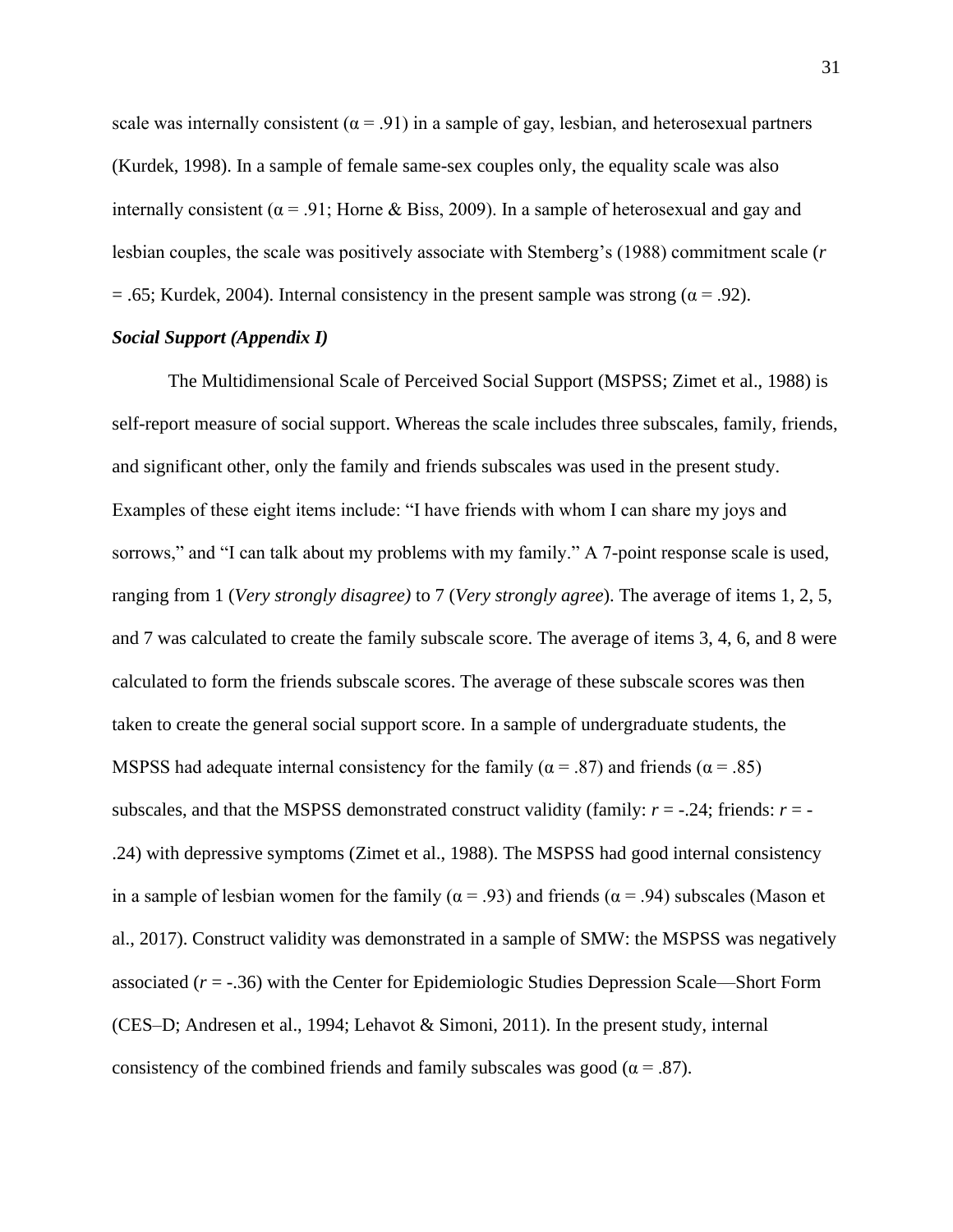# *Well-Being (Appendix J)*

Ryff's Scales of Psychological Well-being (SPWB; Ryff & Keyes, 1995) is an 18-item self-report measure of well-being that includes six components of positive psychological functioning. These six components are autonomy, environmental mastery, personal growth, positive relations with others, purpose in life, and self-acceptance. Positive relations with others was not used in the current study. Sample items include "Some people wander aimlessly through life, but I am not one of them," and "When I look at the story of my life, I am pleased with how things have turned out so far." Participants respond using a 6-point Likert scale, ranging from 1 (*Completely Disagree*) to 6 (*Completely Agree*). Items 4, 5, 6, 9, 12, and 13 were reverse scored. Each set of items for every subscale, including autonomy (13, 14, 15), environmental mastery (4, 7, 8), personal growth (10, 11, 12), purpose in life (3, 6, 9), and self-acceptance (1, 2, 5), are summed. Ryff and Keyes (1995) found that the SPWB was correlated with measures of happiness, life satisfaction, and depression. In a diverse LGB population, the Cronbach's alpha for the SWPD total score was .75, and psychological well-being was significantly associated with social well-being ( $r = .53$ ) and depression ( $r = -.56$ ; Kertzner et al., 2009). Ryff and Keyes (1995) found estimates of internal consistency ranging from .33. to .56. However, the authors noted that this was likely due to the small number of items per scale and that they selected certain items for conceptual reasons (Ryff  $\&$  Keyes, 1995). In the present study, the internal consistency of the autonomy ( $\alpha = .53$ ), personal growth ( $\alpha = .59$ ), and purpose in life ( $\alpha = .46$ ) were fairly low. Good internal consistency was found for the self-acceptance ( $\alpha$  = .75) and environmental mastery ( $\alpha$  = .70) subscales.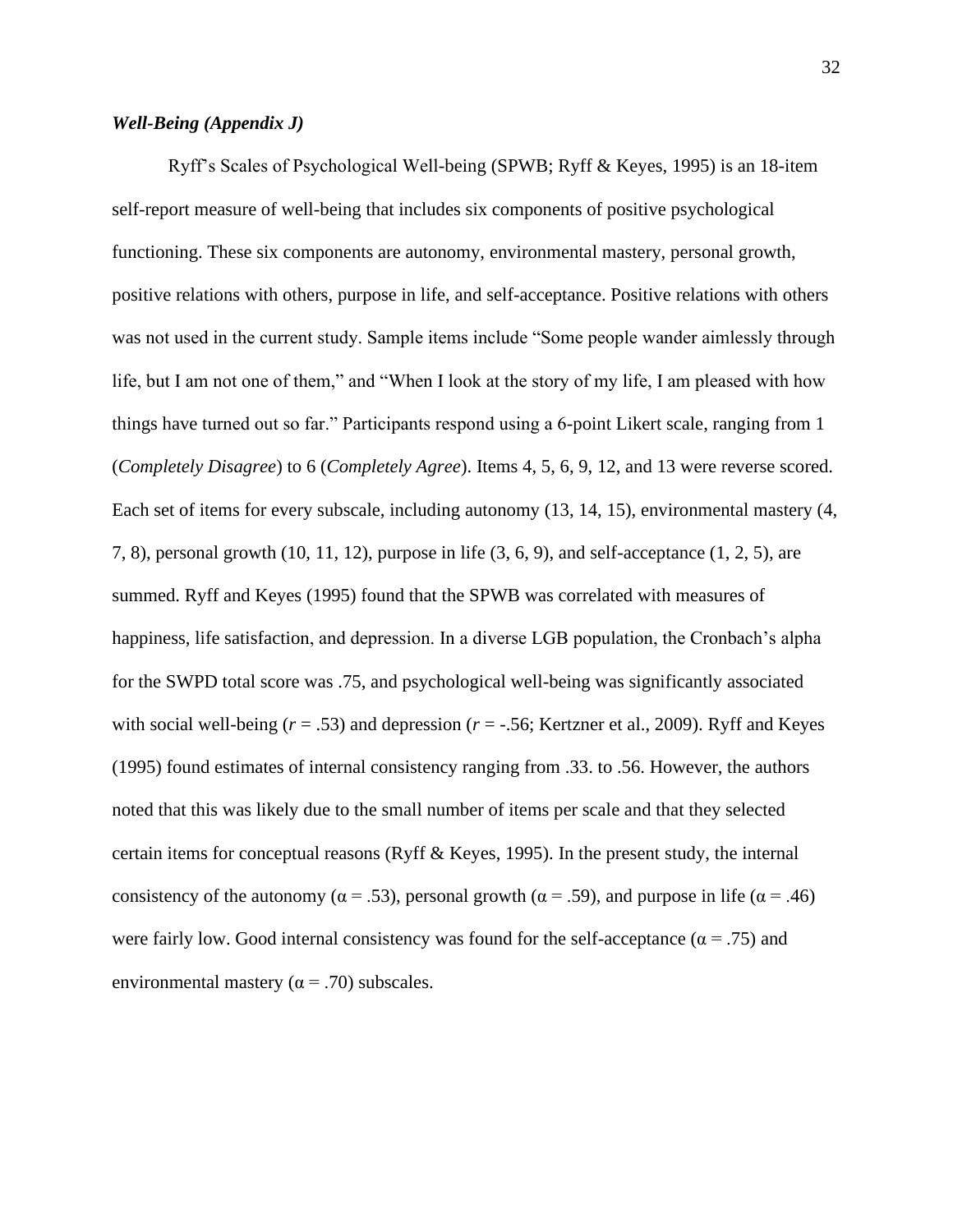# *Mental Health (Appendix K)*

The Mental Health Inventory (MHI-18; adapted from Veit & Ware, 1983) is an 18-item measure of psychological distress and well-being that is comprised of four subscales: anxiety, depression, behavioral control, and positive affect. The present study used the anxiety, depression, and behavioral control subscales. Sample items include: "Has your daily life been full of things that were interesting to you?" and "Have you been in firm control of your behavior, thoughts, emotions, and feelings?" Participants respond with how often they felt a certain way in the past four weeks, ranging from 1 (*None of the time*) to 6 (*All of the time*). Items 3, 5, and 7 were reverse scored. The mean of each subscale, anxiety (2, 4, 7, 8, 13), depression (1, 6, 9, 10), behavior control (3, 5, 11, 12), was calculated. Higher scores reflect more mental health problems.

The MHI-18 had high internal consistency in a sample of adults ( $\alpha$  = .96; McHorney et al., 1992). In a sample of lesbian and bisexual women there was adequate internal consistency with the anxiety ( $\alpha = .86$ ), depression ( $\alpha = .90$ ), and behavioral control ( $\alpha = .83$ ) subscales for the MHI, and the anxiety, depression, and behavioral control subscales were positively associated (*r*  $= .39$ ;  $r = .57$ ;  $r = .61$ , respectively) with social isolation (Mason & Lewis, 2015). In the current sample, the internal consistency of the anxiety ( $\alpha$  = .88), depression ( $\alpha$  = .92), and behavioral control ( $\alpha$  = .84) subscales was good.

#### <span id="page-34-0"></span>**Participants and Recruitment**

Participants for the present study were SMW age 18-30 years old. They were recruited through the Facebook advertisement platform, which includes Instagram and Facebook, during April 2019. Eligible participants were cisgender women and reported that they were exclusively or mostly attracted to women, or equally attracted to men and women. Additionally, to be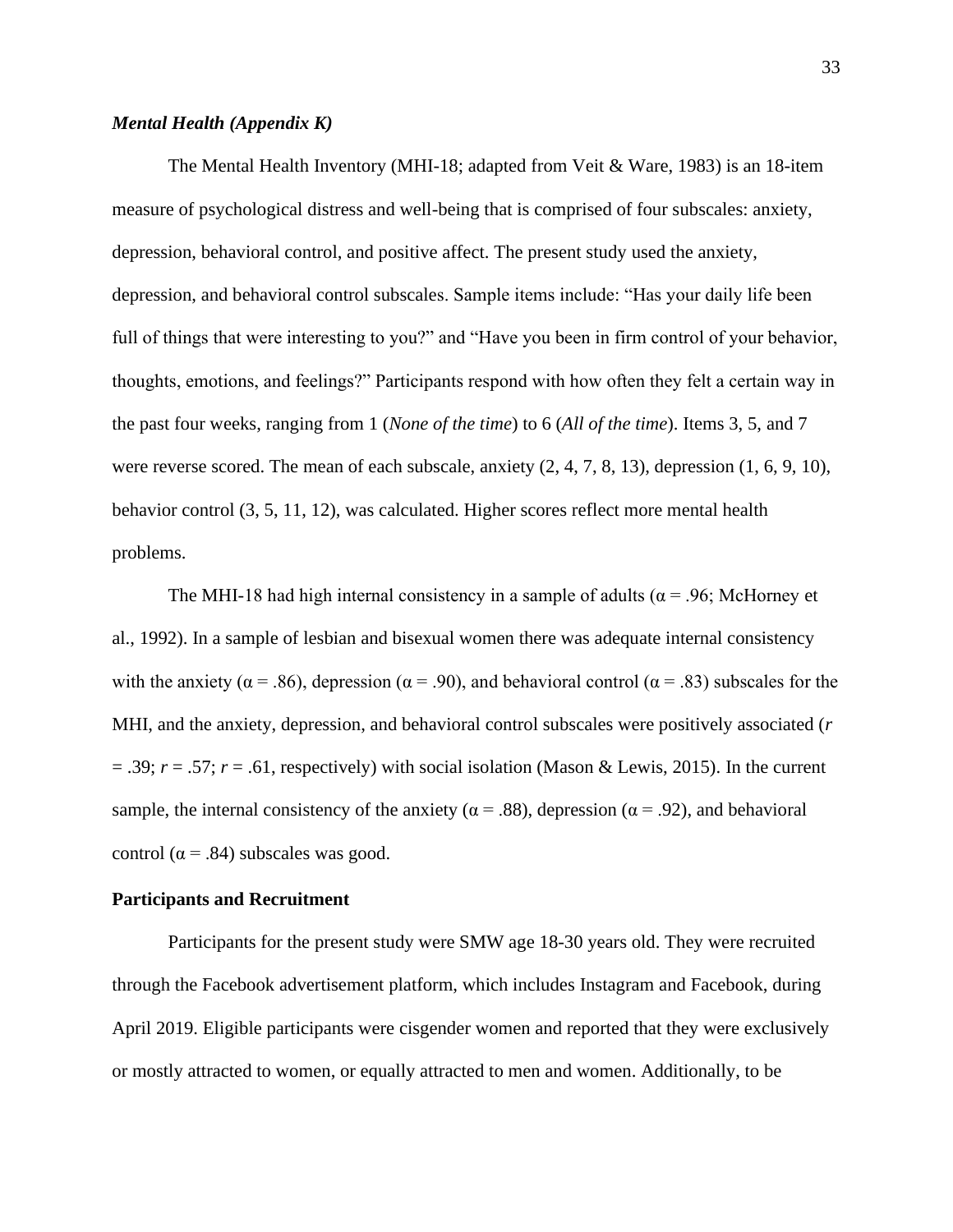eligible for the relationship part of the study, they must have been in a relationship with a cisgender woman for at least three months and see their partner in person at least once a week. The study was approved by the College of Science Human Subjects Committee. Participants' responses were anonymous, that is, identifying information was never associated with their responses to survey questions.

Power analyses were conducted to determine the number of participants needed for this study. Prior to conducting power analyses, the effect sizes of similar studies were reviewed, with effect sizes ranging from small (Braithwaite et al., 2010) to medium (Proulx et al., 2007). Using G\*Power, three power analyses were conducted to determine sample size for the MANCOVAs used to address Aim 1. To conduct the power analyses, sample sizes were calculated using the ANCOVA statistical test with a Bonferroni correction. All power analyses included eight response variables and used 80% power for detecting a small to medium (*f* = .20) sized effect at the .00625 level of statistical significance. A power analysis was conducted for Aim 1 first, indicating that 162 single participants were needed, and 162 partnered participants were needed. To address Aim 1b, 107 participants were needed in each group (married/ civil union, cohabiting, non-cohabiting, single). Taking into account all parts of Aim 1, 107 participants were needed for married/civil union, cohabiting, and non-cohabiting, and 162 single participants were needed. Therefore, based on this power analysis, the aim was to recruit 483 participants to ensure sufficient power for these analyses.

In order to evaluate the sample size needed to test the proposed model (Aim 2), the 20:1 recommended sample size to parameters ratio was used (Kline, 2016). Using this ratio, the minimum number of partnered SMW needed to test the model, 19, is 380. Therefore, the total number of participants needed is 542 (380 partnered and 162 single). A recent data collection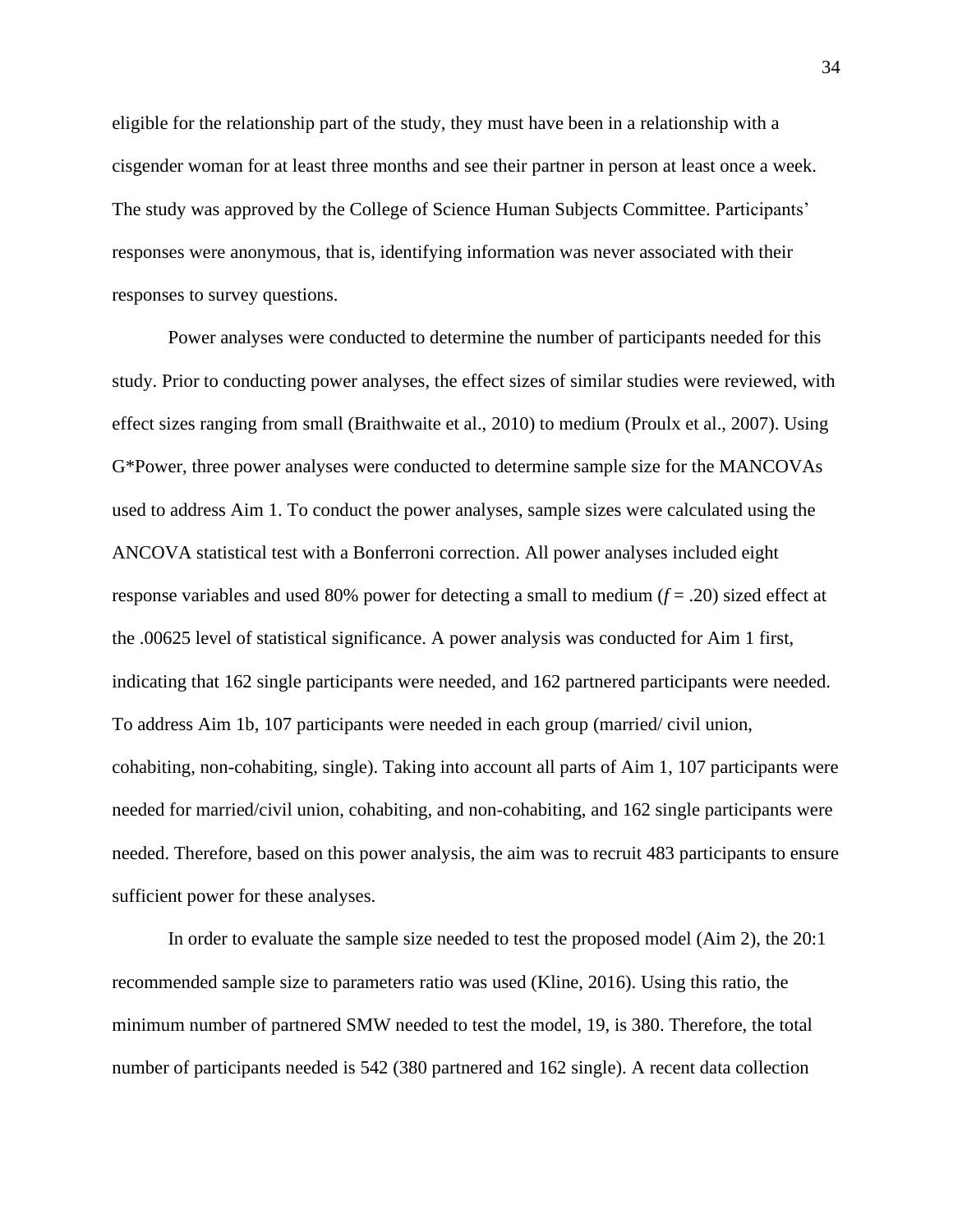using similar recruitment methods and incentives successfully recruited over 1,000 young SMW who were only or mostly attracted to women or equally attracted to men and women (Lewis  $\&$ Dawson, 2018). In the Lewis and Dawson (2018) study, participants reported their relationship statuses as partnered, married or in a civil union  $(n = 131)$ , partnered, in an exclusive relationship  $(n = 435)$ , single, exclusively dating one person  $(n = 79)$ , single, dating a main partner but not in an exclusive relationship ( $n = 91$ ), single, dating, but not anyone person in particular ( $n = 83$ ), and single, not dating anyone  $(n = 266)$ .

A total of 1,474 individuals completed the online survey. Individuals were deemed ineligible for a variety of reasons: individual demographic characteristics such as age, gender, attraction ( $n = 327$ ); relationship characteristics such as not indicating whether they were in a relationship or having a partner who identifies as male  $(n = 477)$ . Two individuals were excluded from the data analyses because they only answered questions that allowed them to move forward in the survey (i.e., eligibility questions that required a response through Qualtrics) but did not complete any measures. Therefore, the final *N* was 668 single and partnered sexual minority women prior to data cleaning. Of the 668 women, 439 were partnered and 229 were single. After data cleaning, 665 women were included in the final sample (see Table 1 for demographic characteristics of the final sample). The mean age of participants was  $23.65$  (*SD* = 3.70). Including those who identified as Latina, 83% of the women identified as White. In terms of attraction, 42.1% reported only women, 40.2% reported mostly women, and 17.7% reported equal to men and women. Regarding sexual identity, the most common sexual identities reported were Lesbian (63.2%), Queer (45.4%), and Bisexual (33.1%).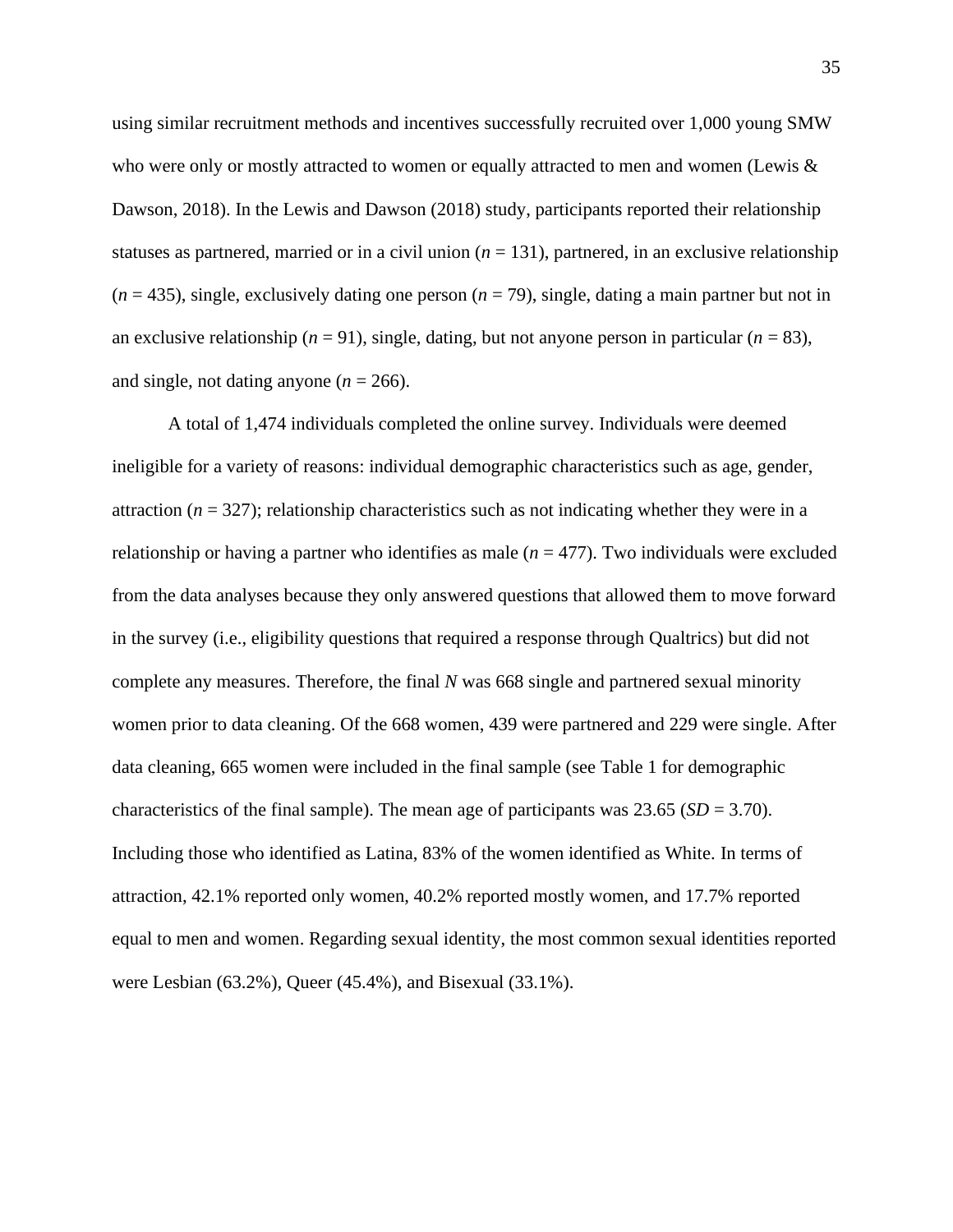# **Table 1**

*Descriptive Statistics of the Final Sample*

| Demographic Characteristics             | $N = 665$   |  |  |  |
|-----------------------------------------|-------------|--|--|--|
| Age                                     |             |  |  |  |
| 18-21                                   | 225 (33.8%) |  |  |  |
| $22 - 25$                               | 205 (30.8%) |  |  |  |
| $26 - 30$                               | 235 (35.3%) |  |  |  |
| Latina                                  | 55 (8.3%)   |  |  |  |
| Race                                    |             |  |  |  |
| White                                   | 552 (83.0%) |  |  |  |
| <b>Black</b>                            | 25 (3.8%)   |  |  |  |
| Asian/Hawaiian/Pacific Islander         | $14(2.1\%)$ |  |  |  |
| American Indian/Alaskan                 | $2(0.3\%)$  |  |  |  |
| Multiracial                             | $61(9.2\%)$ |  |  |  |
| Other                                   | $10(3.1\%)$ |  |  |  |
| Sexual Identity (select all that apply) |             |  |  |  |
| Lesbian                                 | 420 (63.2%) |  |  |  |
| <b>Bisexual</b>                         | 220 (33.1%) |  |  |  |
| Queer                                   | 302 (45.4%) |  |  |  |
| Asexual                                 | 29 (4.4%)   |  |  |  |
| Pansexual                               | 84 (12.6%)  |  |  |  |
| Questioning                             | 28 (4.2%)   |  |  |  |
| Gay                                     | $17(2.6\%)$ |  |  |  |
| <b>Sexual Attraction</b>                |             |  |  |  |
| Only Women                              | 280 (42.1%) |  |  |  |
| <b>Mostly Women</b>                     | 267 (40.2%) |  |  |  |
| Equally Men & Women                     | 118 (17.7%) |  |  |  |
| <b>Relationship Status</b>              |             |  |  |  |
| Single                                  | 233 (35.0%) |  |  |  |
| Noncohabiting Committed                 | 135 (20.3%) |  |  |  |
| <b>Cohabiting Committed</b>             | 137 (20.6%) |  |  |  |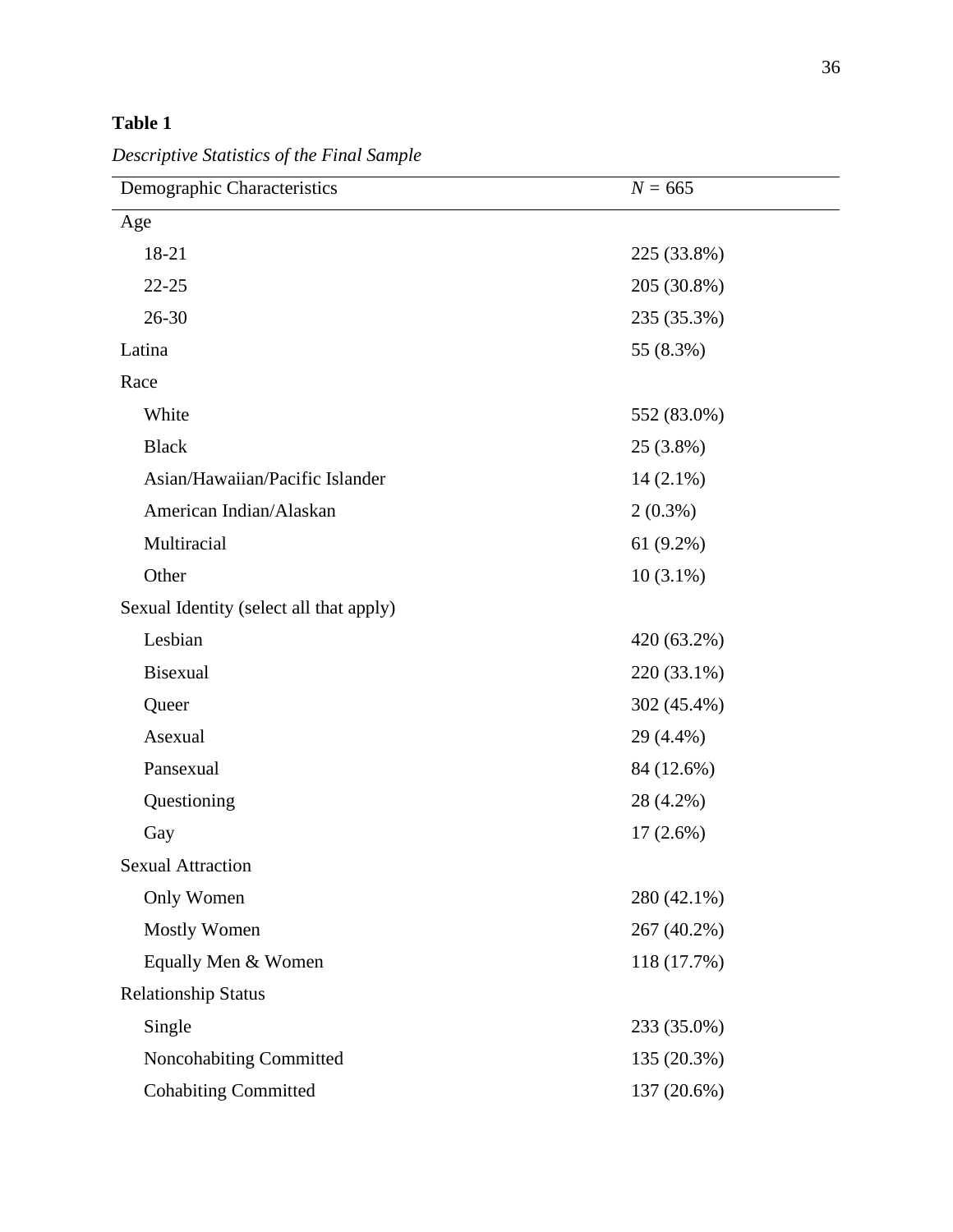| Married/Civil Union                | $160(24.1\%)$ |  |  |
|------------------------------------|---------------|--|--|
| City/Community/Town                |               |  |  |
| Urban                              | 292 (43.9%)   |  |  |
| Suburban                           | 267 (40.2%)   |  |  |
| Rural                              | 106 (15.9%)   |  |  |
| Employment (select all that apply) |               |  |  |
| <b>Employed Part-Time</b>          | 179 (26.9%)   |  |  |
| <b>Employed Full-Time</b>          | 298 (44.8%)   |  |  |
| Retired                            | $0(0.0\%)$    |  |  |
| Student                            | 293 (44.1%)   |  |  |
| Homemaker                          | $13(2.0\%)$   |  |  |
| Unemployed                         | 35 (5.3%)     |  |  |
| Education                          |               |  |  |
| Some High School                   | 18 (2.7%)     |  |  |
| <b>High School Graduate</b>        | 57 (8.6%)     |  |  |
| Some College                       | 230 (34.6%)   |  |  |
| Associate's Degree                 | 32 (4.8%)     |  |  |
| Bachelor's Degree                  | 216 (32.5%)   |  |  |
| Master's Degree                    | 99 (14.9%)    |  |  |
| Doctoral/Professional Degree       | 13 (2.0%)     |  |  |
| Income                             |               |  |  |
| \$0-\$19,000                       | 302 (45.4%)   |  |  |
| \$20,000-\$39,999                  | $167(25.1\%)$ |  |  |
| \$40,000-\$59,999                  | 116 (17.5%)   |  |  |
| \$60,000-\$79,999                  | 50 (7.5%)     |  |  |
| \$80,000+                          | 25 (3.8%)     |  |  |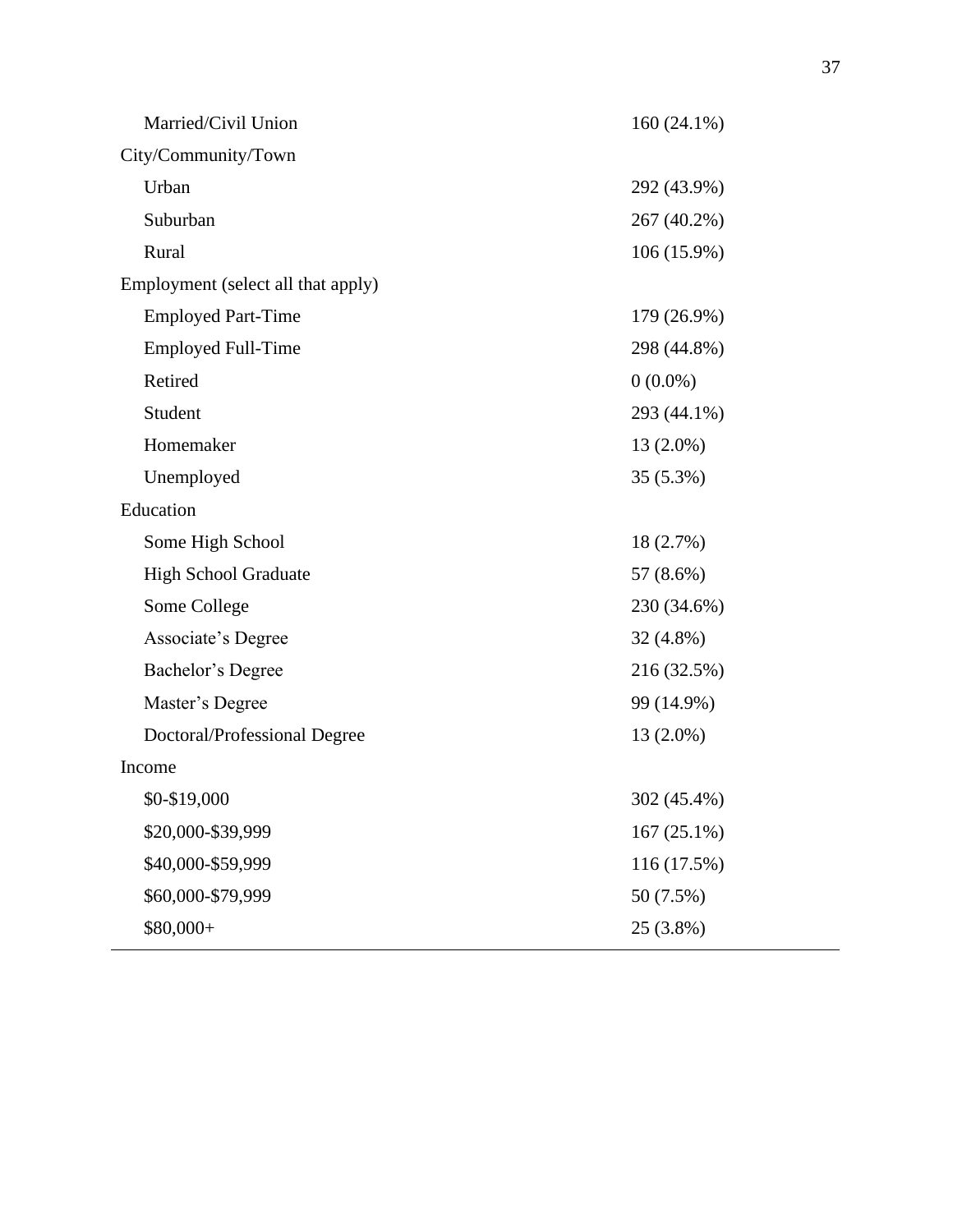## **Procedure**

Potential participants viewed an advertisement through Facebook's advertising platform. The advertisements targeted women who were aged 18-30, lived in the U.S., and had a sexual minority-related interest (e.g., Gay pride, Same-sex marriage, LGBT social movements). The advertisement appeared on participants' Facebook Newsfeed and Stories, as well as their Instagram Feed and Stories. Although potential participants may have seen the advertisement multiple times, only one response was allowed per IP address. If a potential participant clicked on the advertisement, they were directed to the Qualtrics survey. The Qualtrics survey included the Informed Consent document and a brief screening survey. If participants indicated that they were younger than 18 or old than 30, male, or mostly or exclusively attracted to men, then they were told that they were not eligible to complete the rest of the survey. Eligible participants completed an online survey, consisting of self-report measures. Participants who indicated that they were in female same-sex relationships completed all measures. Single participants completed a subset of measures. Participants who completed the survey could provide an email address in a separate survey to enter into a raffle for the opportunity to one \$50, four \$25, and five \$10 Amazon gift cards. Several items were added to the survey to ensure that participants were selecting their answers carefully. These "attention check" items were embedded into measures asking participants to select a particular answer (e.g., Please choose "Strongly Agree"). If the participant did not select the correct answer, she received feedback and responded again until the correct answer was chosen.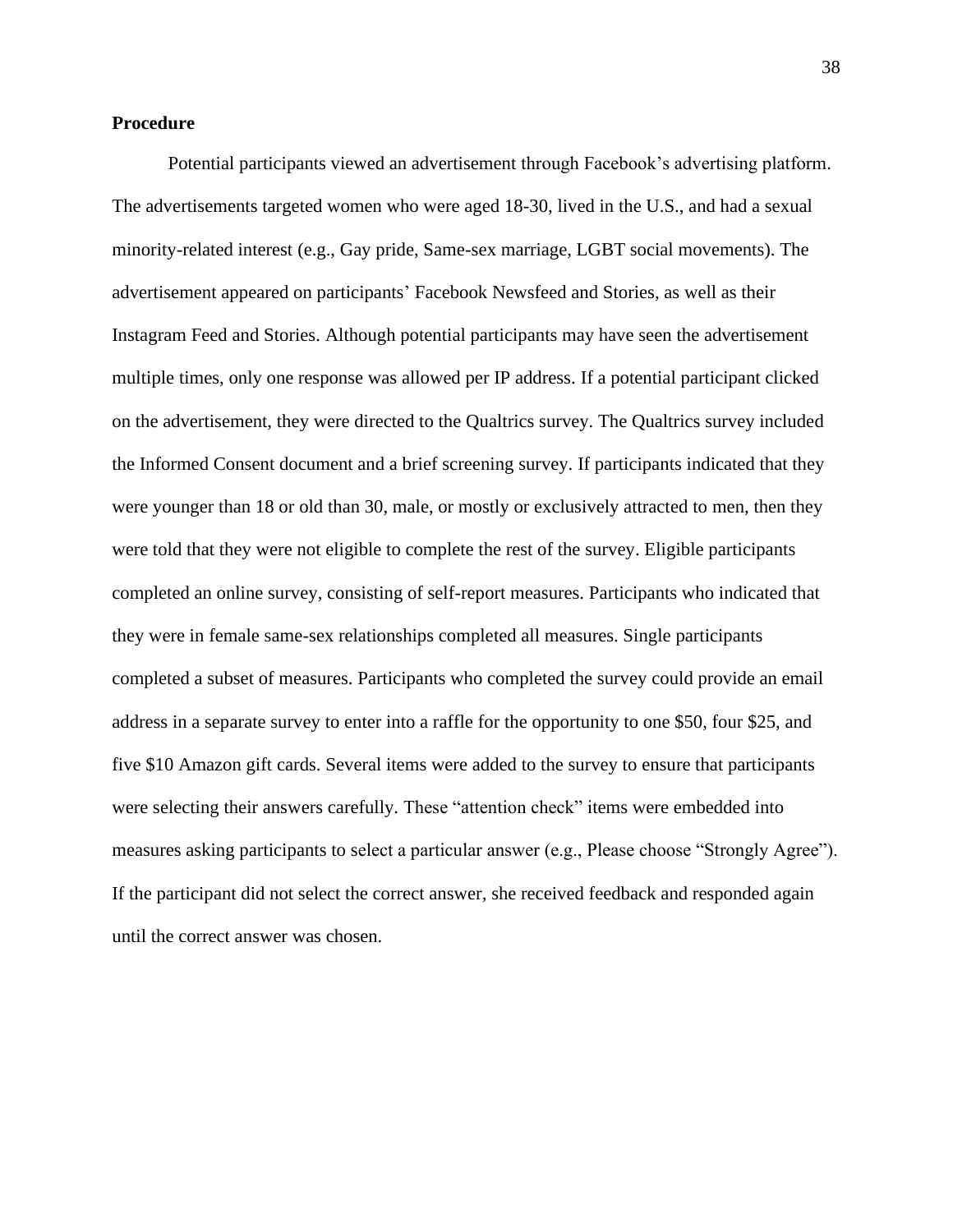### **CHAPTER III**

### **RESULTS**

#### **Preliminary Analyses and Data Cleaning**

Prior to conducting the MANCOVA analyses (Aim 1), the data were examined for outliers and normality (skewness and kurtosis). All variables were normally distributed. Outliers were identified using boxplots. One value for the personal growth subscale was winsorized from 5 to 8; no other variables had extreme outliers. A correlation matrix of the dependent variables showed that there was a high correlation  $(r = .70)$  or higher) between behavioral control and depression  $(r = 0.83)$ . Therefore, behavioral control was removed from the MANCOVA analyses. Missing value analyses confirmed that there were not any missing data for any of the seven dependent variables.

Additional data cleaning was conducted for the SEM analyses (Aim 2) in the subset of partnered SMW. The variables included in these analyses were also checked for outliers and normality (skewness and kurtosis). One value for authenticity was winsorized from 1.80 to 2.90. There were seven outliers identified for equality. The following values were winzorized: two values of 8 to 23, 12 to 24, 20 to 25, 24 to 26, and two values of 26 to 27. Commitment had six outliers that were winsorized, including 2.14 to 3.86, two values of 2.57 to 4, 3.14 to 4.14, 3.43 to 4.29, and 4.29 to 4.43. There were four outliers for sexual satisfaction, all of which were winsorized from 5 to 9. Intimacy had four outliers that were winsorized, including 9 to 17, 17 to 18, and two values of 18 to 19. identity affirmation had one outlier, which was winsorized from 1.33 to 2.33. Internalized homonegativity had ten outliers that were winsorized, including two values of 5.33 to 4.10, 5 to 4, 4.67 to 3.90, two values of 4.33 to 3.80, and four values of 4 to 3.80. Last, there were 6 outliers for relationship satisfaction. The following values were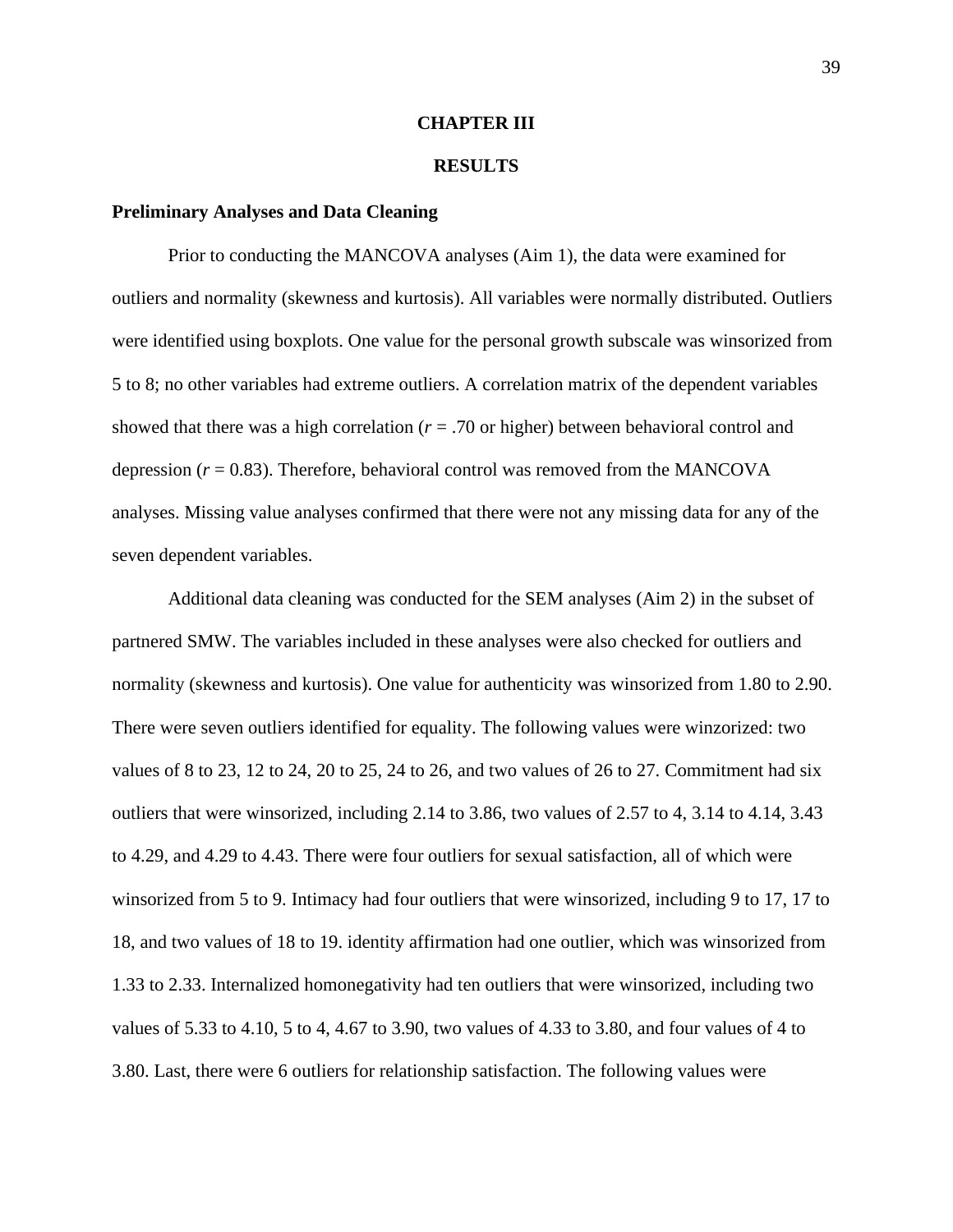winsorized: 46 to 52, 49 to 53, 50 to 54, two values of 51 to 55, and 52 to 56. All variables were normally distributed. Bivariate correlations among variables indicated high correlations (*r* = .70 or higher) among variables underlying the same factor. Intimacy was highly correlated with commitment  $(r = 0.77)$ , and behavioral control was highly correlated with depression  $(r = 0.82)$ . There were no high correlations between any variables belonging to different factors. Missing data ranged from 0% to 3.9% among the SEM variables. There were no missing data for any of the Individual factor indicators (concealment motivation, internalized homonegativity, identity affirmation, or identity centrality), Mental Health factor indicators (anxiety, depression, or behavioral control), or Well-Being factor indicators (environmental mastery, purpose in life, personal growth, or self-acceptance. Missing data for the Relationship factor indicators were minimal: sexual satisfaction (1.1%), equality (0.9%), commitment (0.2%), and intimacy (3.9%). Similarly, missing data was low for the Societal factor indicators: general social support (0.2%), sexual minority specific social support (2.3%), and connection to the LGBT community (0.2%). Relationship satisfaction was also missing very little data (2.3%). Maximum likelihood estimation was used in Mplus to address the missing data.

#### *MANCOVA Assumptions Aim 1a*

Assumptions for MANCOVA were addressed for Aim 1a (Laerd Statistics, 2017). The first assumption, two or more dependent variables measured at the continuous level, was confirmed. The second assumption, one independent variable that includes two categorical groups, was confirmed. The third assumption was confirmed, such that there was a covariate that was measured at the continuous level. The fourth assumption of independence of observations was confirmed. The fifth assumption is that there should be a linear relationship between each pair of dependent variables within each group of the independent variable. This assumption was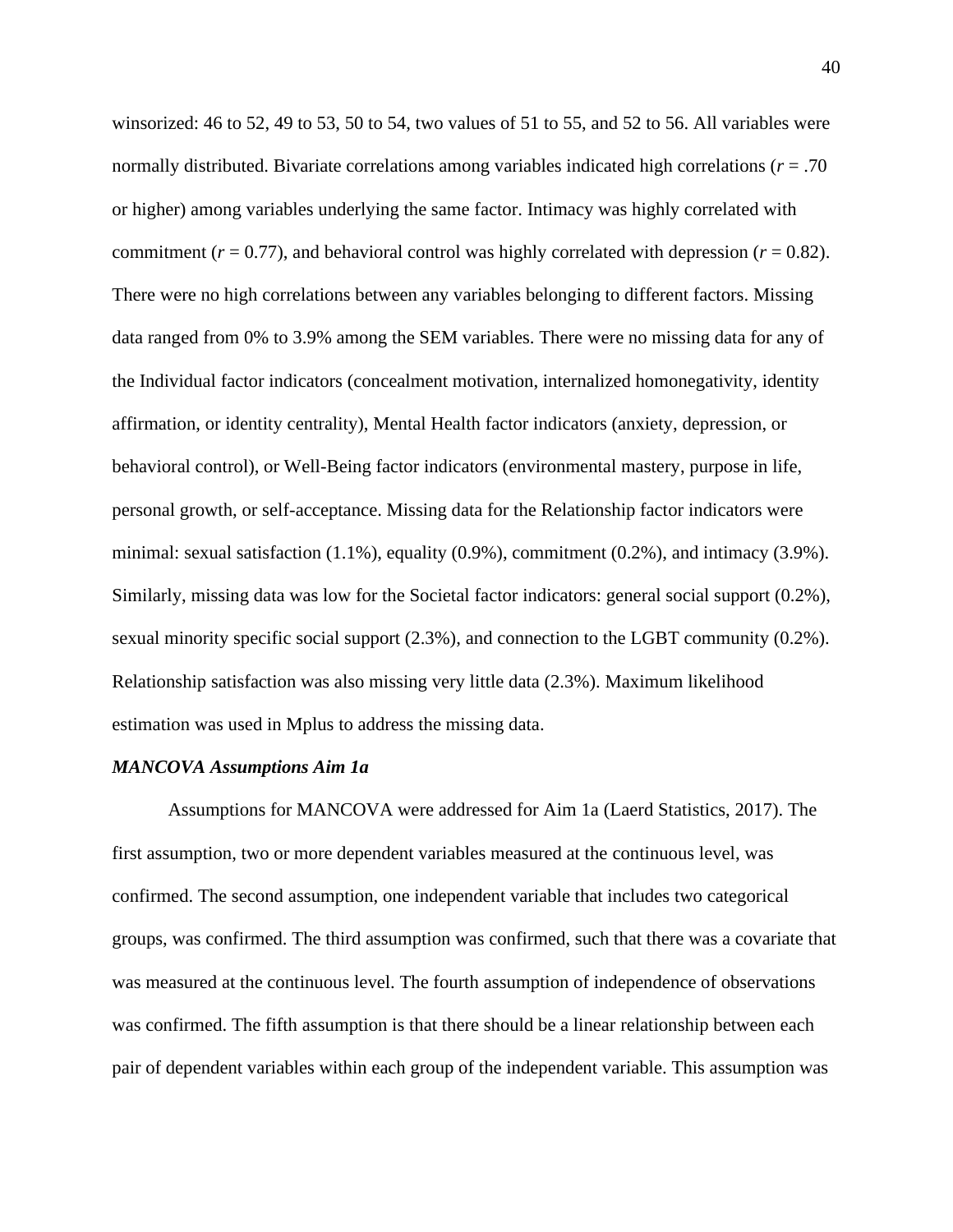tested using scatterplots. There were linear relationships between all pairs of dependent variables for each relationship status group. The sixth assumption, linear relationship between the covariate and each dependent variable within both groups of the independent variables, was also tested using scatterplots. There were linear relationships between the covariate and each dependent variable within each relationship status group. The seventh assumption is homogeneity of regression slopes. There was homogeneity of regression slopes, as assessed by the interaction term between relationship status and level of attraction,  $F(8, 657) = .495$ ,  $p =$ .860. The eighth assumption is homogeneity of variances and covariances. The assumption of homogeneity of variances and covariances was violated, as assessed by Box's M test,  $p < .001$ . Therefore, Pillai's Trace was used for significance testing (Tabachnick & Fidell, 2013). The ninth assumption, no significant univariate outliers in the groups of the independent variable for each dependent variable, was tested using boxplots and histograms. Significant univariate outliers were winsorized where necessary. The tenth assumption, no significant multivariate outliers in the relationship status groups for each dependent variable, was tested using Mahalanobis distance. There were three multivariate outliers in the data, as assessed by Mahalanobis distance  $(p > .001)$ . These cases were removed from subsequent analyses, resulting in a sample size of 665. The eleventh assumption, residuals should be normally distributed for each relationship status group, was violated as evidenced by significant Shapiro-Wilk values. However, for this type of analysis, the Type I error rate is not strongly affected by non-normality (Glass, Peckham, Sanders, 1972).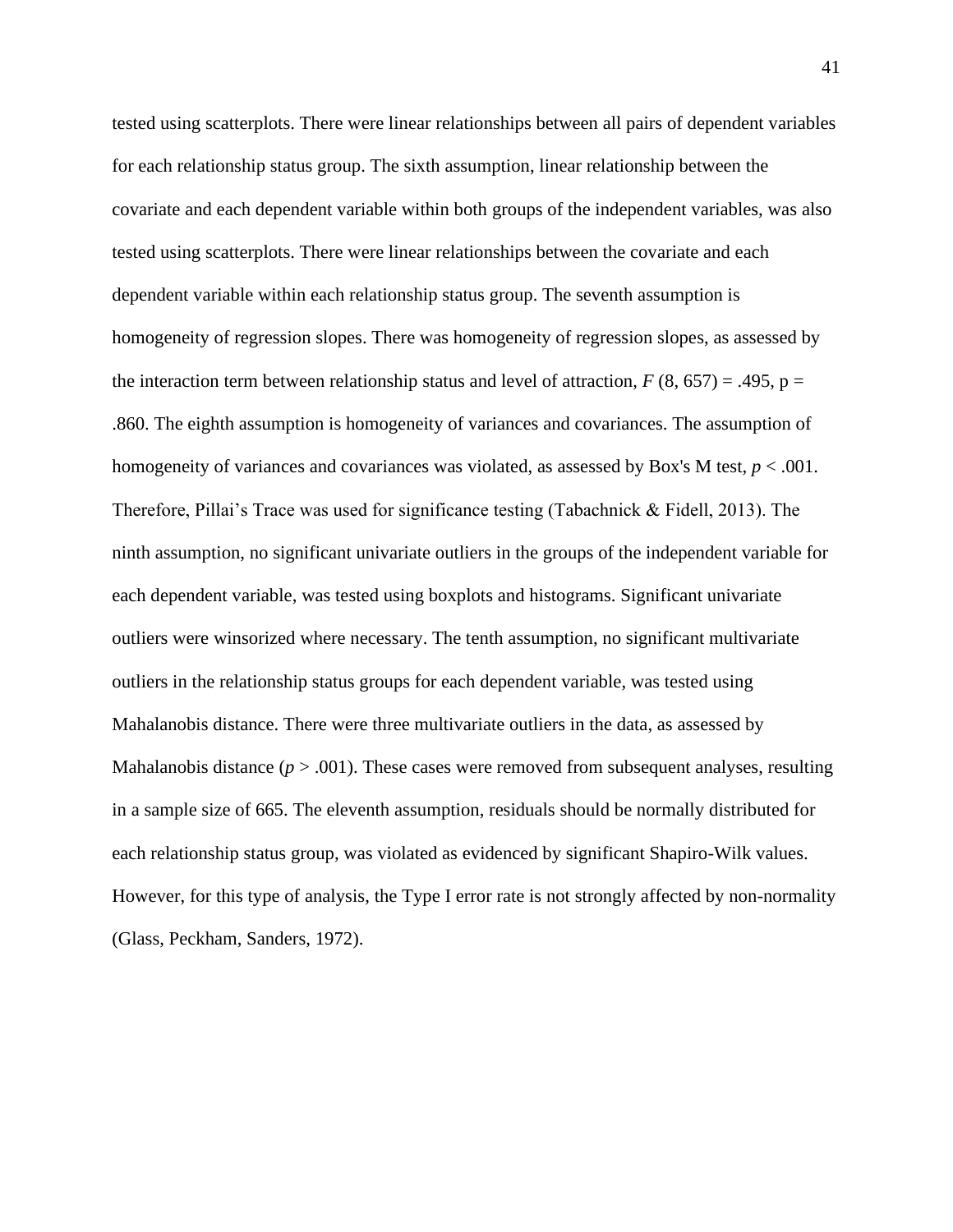### *MANCOVA Assumptions Aims 1b*

Additional MANCOVA assumptions were tested as relevant from the change in groups from partnered and single (Aim 1a) to married/civil union, committed cohabiting, committed non-cohabiting, and single (Aim 1b). The first and third assumptions were confirmed, as the dependent variables and covariate did not change. The second assumption was confirmed, with the independent variable having four categorical groups. The fourth assumption, independence of observations, was confirmed. The fifth and sixth assumptions of linearity were tested using scatterplots and were confirmed. There was homogeneity of regression slopes, as assessed by the interaction term between attraction and relationship level,  $F(21, 1869.87) = .672$ ,  $p = .864$ . Therefore, the seventh assumption was also met. The eighth assumption of homogeneity of variances and covariances was violated, as assessed by Box's M test,  $p < .001$ . Pillai's Trace was used for significance testing to accommodate this violation (Tabachnick  $\&$  Fidell, 2013). There were no additional univariate or multivariate outliers, confirming the ninth and tenth assumptions. The eleventh assumption was also violated, as shown by significant Shapiro-Wilk values. As with Aim 1a, no action was taken due to the weak effect of non-normality for this type of analysis.

## **Hypothesis Testing**

## *Aim 1: Hypothesis 1a Statistical Analysis Testing*

To examine Hypothesis 1a, a one-way MANCOVA was conducted to examine differences on anxiety, depression, autonomy, environmental mastery, personal growth, purpose in life, and self-acceptance. The grouping variable was relationship status (partnered vs. single). Attraction level may vary by relationship status (i.e., a woman who is married to a woman may be more likely to report being exclusively attracted to women than a single SMW) and therefore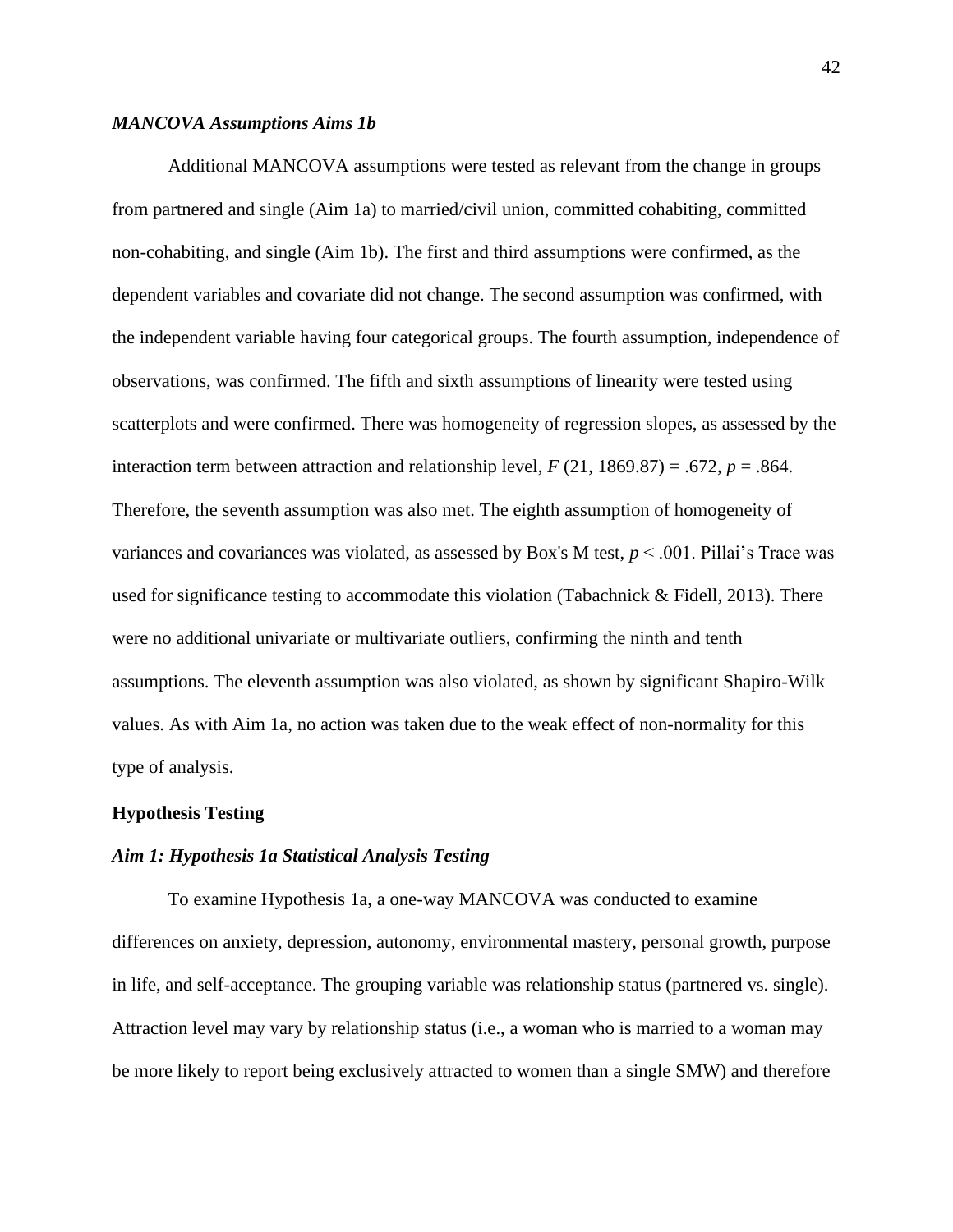was included as a covariate. With the use of Pillai's Trace criterion, there was a statistically significant difference between partnered and single women on the combined dependent variables after controlling for attraction,  $F(7, 656) = 11.180$ ,  $p \le 0.001$ , partial  $p^2 = 0.107$ .

Follow up univariate one-way ANCOVAs were performed. A Bonferroni adjustment was made such that statistical significance was accepted at  $p < .007143$ . The *p*-value of .05 was divided by the number of dependent variables to get this value. With this correction, partnered participants reported significantly less anxiety,  $F(1, 662) = 29.39$ ,  $p < .001$ , partial  $\eta^2 = .043$ ; less depression,  $F(1, 662) = 56.62$ ,  $p < .001$ , partial  $\eta^2 = .059$ ; and significantly more selfacceptance,  $F(1, 662) = 41.46$ ,  $p < .001$ , partial  $\eta^2 = .059$ ; personal growth,  $F(1, 662) = 9.22$ , *p* = .002, partial  $\eta^2$  = .014; environmental mastery, *F* (1, 662) = 71.83, *p* < .001, partial  $\eta^2$  = .098; and purpose in life,  $F(1, 662) = 18.27$ ,  $p < .001$ , partial  $\eta^2 = .027$  compared to single women. There were no significant differences between partnered and single women for autonomy, *F* (1,  $662$ ) = 5.43, *p* = 0.020, partial  $\eta^2$  = 0.08. See Table 2 for means and adjusted means for Aim 1a.

## *Aim 1: Hypothesis 1b Statistical Analysis Testing*

To examine Hypothesis 1b, an additional one-way MANCOVA was conducted to determine whether anxiety, depression, autonomy, environmental mastery, personal growth, purpose in life, and self-acceptance differ based on relationship status (marriage or civil union, in committed cohabiting relationship, in a committed noncohabiting relationship, or single). Attraction level was included as a covariate. For hypothesis 1b, significant multivariate effects were followed up with post hoc analyses to determine which groups differed significantly. With the use of Pillai's Trace criterion, there was a statistically significant difference among the married, cohabiting, non-cohabiting, and single women on the combined dependent variables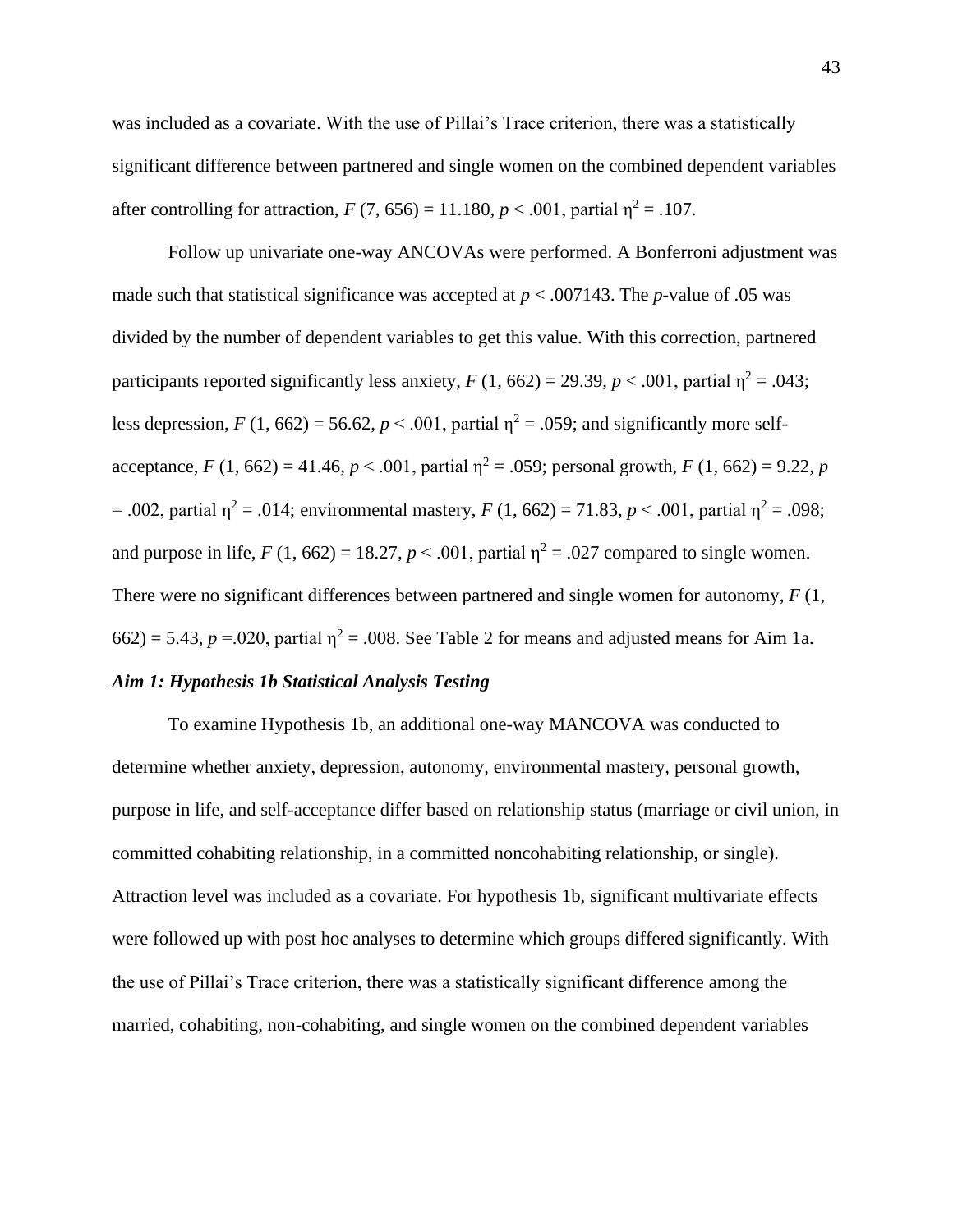# **Table 2**

*Means, Adjusted Means, Marginal Means, Standard Deviations, and Standard Errors for Mental Health and Well-Being Outcomes for Partnered and Single Women*

|                         | Group        |                     |             |               | Total       |
|-------------------------|--------------|---------------------|-------------|---------------|-------------|
|                         |              | Single<br>Partnered |             | Marginal      |             |
| Mental Health and Well- | M(SD)        | $M_{adi}(SE)$       | M(SD)       | $M_{adj}(SE)$ | M(SD)       |
| <b>Being Outcomes</b>   |              |                     |             |               |             |
| Anxiety*                | 3.56(1.12)   | 3.57(0.05)          | 4.08(1.07)  | 4.07(0.07)    | 3.74(1.13)  |
| Depression*             | 2.78(1.11)   | 2.78(0.06)          | 3.41(1.27)  | 3.41(0.08)    | 2.99(1.20)  |
| Autonomy                | 16.17(2.99)  | 16.15(0.15)         | 15.51(3.33) | 15.55(0.21)   | 15.95(3.12) |
| Environmental Mastery*  | 13.98 (3.66) | 13.93(0.18)         | 11.44(4.10) | 11.23(0.26)   | 13.01(4.04) |
| Personal Growth*        | 19.13 (2.09) | 19.13(0.11)         | 18.52(2.75) | 18.53(0.16)   | 18.92(2.35) |
| Purpose in Life*        | 16.39(3.33)  | 16.38(0.16)         | 15.15(3.53) | 15.17(0.23)   | 15.97(3.45) |
| Self-Acceptance*        | 15.87 (3.76) | 15.85(0.20)         | 13.59(4.66) | 13.64(0.28)   | 15.09(4.23) |

 $\frac{1}{2} p < .007143.$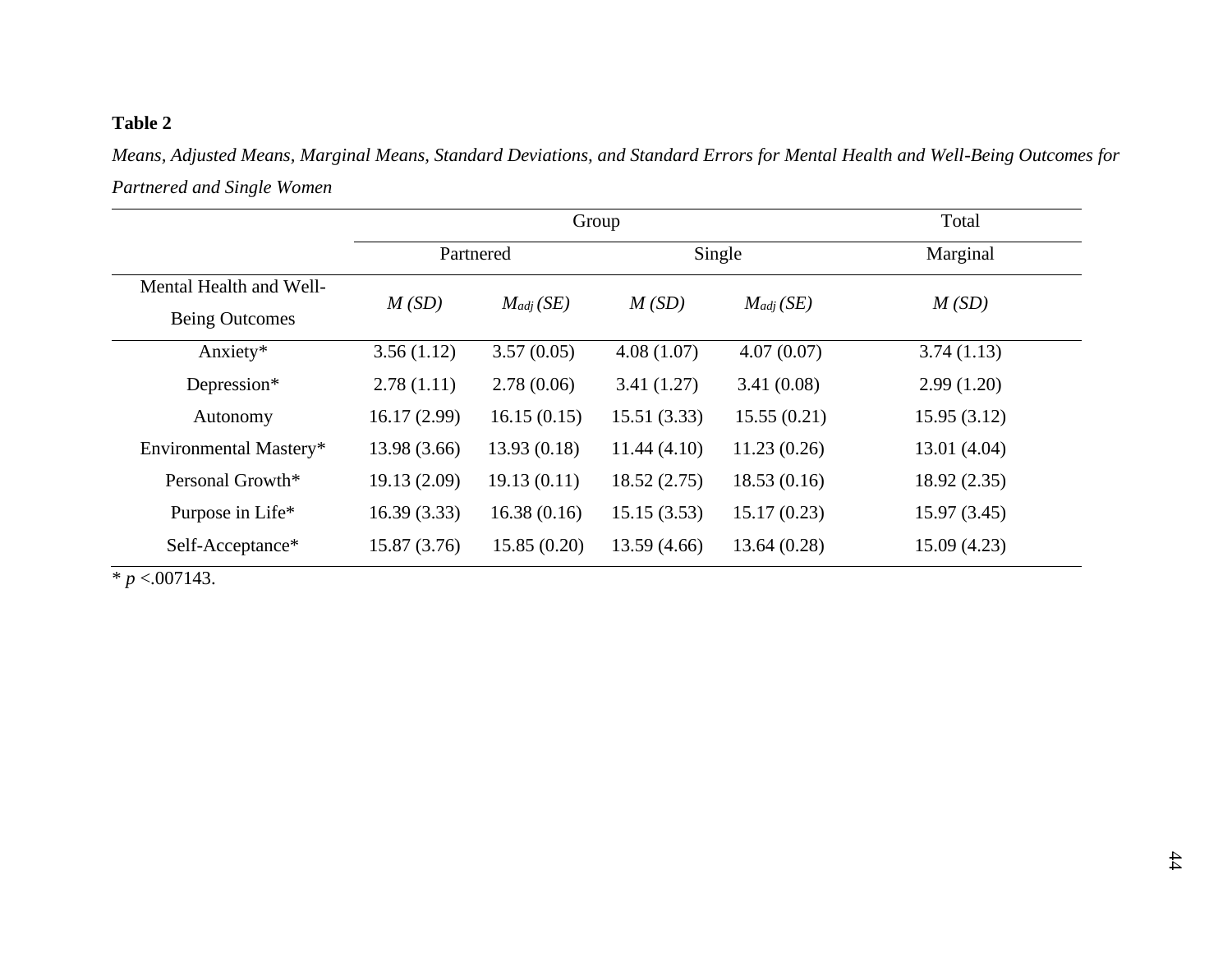after controlling for attraction,  $F(21, 1968) = 4.06$ ,  $p < .001$ , partial  $\eta^2 = .042$ .

One-way ANCOVAs were conducted to follow up the statistically significant one-way MANCOVA result. A Bonferroni adjustment was made such that statistical significance was accepted at *p* < .007143. This value was obtained by dividing .05 by the number of dependent variables. There were statistically significant differences in adjusted means among the four groups for anxiety,  $F(3, 660) = 10.14$ ,  $p < .001$ , partial  $\eta^2 = .044$ ); depression,  $F(3, 660) =$ 14.40,  $p < .001$ , partial  $\eta^2 = .061$ ; self-acceptance,  $F(3, 660) = 13.05$ ,  $p < .001$ , partial  $\eta^2 = .056$ ; environmental mastery,  $F(3, 660) = 23.84$ ,  $p < .001$ , partial  $\eta^2 = .098$ ; and purpose in life,  $F(3, 60) = 23.84$  $660$  = 6.88,  $p < .001$ , partial  $\eta^2 = .030$ ; no differences emerged for personal growth,  $F(3, 660) =$ 3.25,  $p = .021$ , partial  $\eta^2 = .015$  or autonomy,  $F(3, 660) = 5.434$ ,  $p = .045$ , partial  $\eta^2 = .012$ ).

Pairwise comparisons were conducted to see which groups differed significantly for anxiety, depression, self-acceptance, environmental mastery, and purpose in life using the Bonferroni post hoc test with statistical significance accepted at  $p < .007143$ . Married, cohabiting, and non-cohabiting women reported significantly less anxiety and depression than single women. Additionally, married, cohabiting, and non-cohabiting women reported significantly more self-acceptance and environmental mastery than single women. There were no significant differences among married, cohabiting, and non-cohabiting women for anxiety, depression, self-acceptance, or environmental mastery. For purpose in life, married and cohabiting women reported significantly higher levels than single women. There were no significant differences in purpose in life among any of the other groups. See Table 3 for means and adjusted means for Aim 1b and Table 4 for mean differences between groups.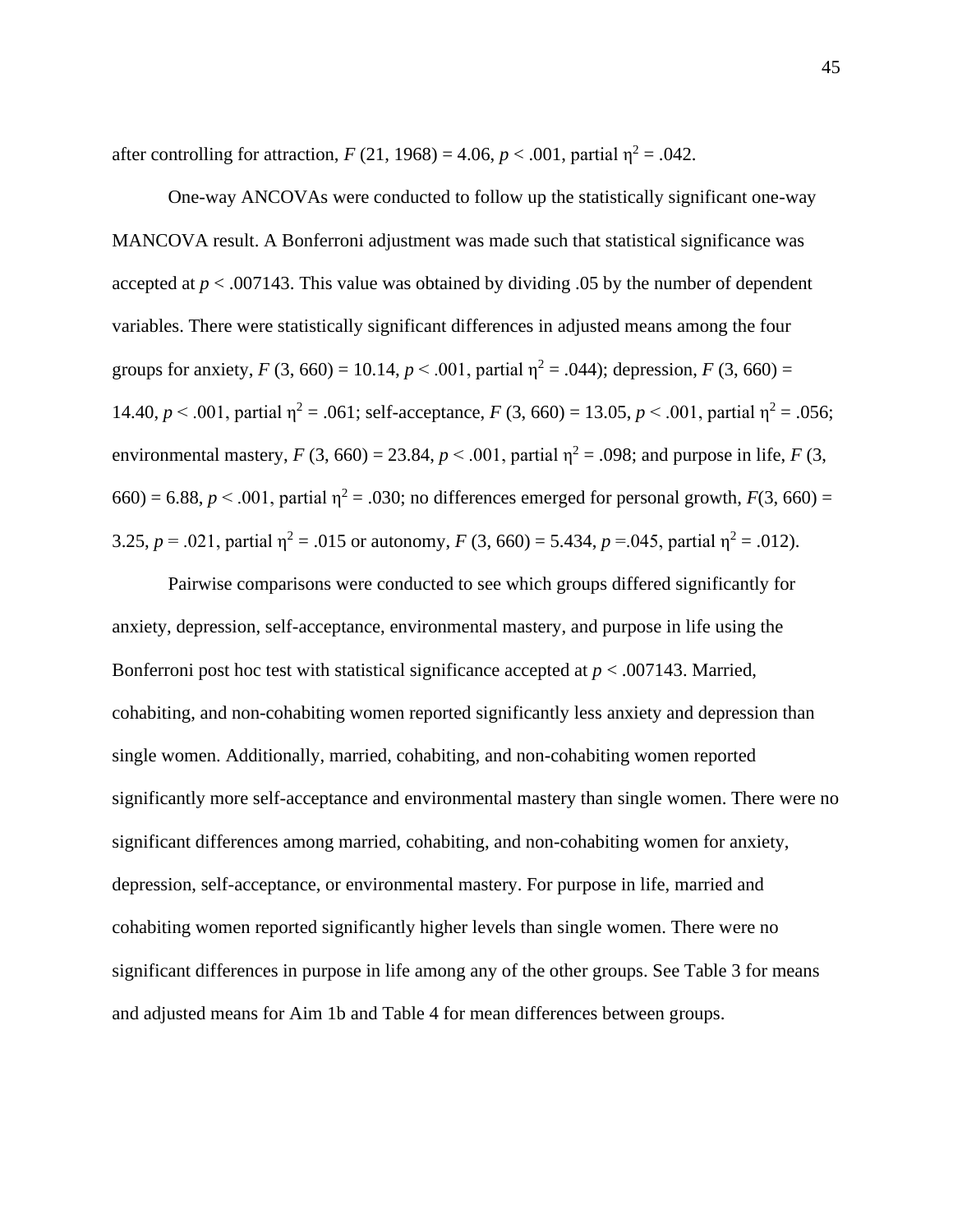# **Table 3**

*Means, Adjusted Means, Standard Deviations, and Standard Errors for Mental Health and Well-Being Outcomes for Married, Cohabiting, Non-cohabiting, and Single Women*

|                                                           | Group        |               |             |               |             |                |             |               |
|-----------------------------------------------------------|--------------|---------------|-------------|---------------|-------------|----------------|-------------|---------------|
|                                                           |              | Married       |             | Cohabiting    |             | Non-cohabiting |             | Single        |
| <b>Mental Health</b><br>and Well-Being<br><b>Outcomes</b> | M(SD)        | $M_{adj}(SE)$ | M(SD)       | $M_{adj}(SE)$ | M(SD)       | $M_{adj}(SE)$  | M(SD)       | $M_{adj}(SE)$ |
| Anxiety                                                   | 3.47(1.11)   | 3.48(0.09)    | 3.58(1.09)  | 3.58(0.10)    | 3.66(1.18)  | 3.67(0.10)     | 4.07(1.06)  | 4.06(0.07)    |
| Depression                                                | 2.69(1.09)   | 2.69(0.09)    | 2.73(1.09)  | 2.73(0.10)    | 2.93(1.16)  | 2.93(1.10)     | 3.39(1.27)  | 3.39(0.08)    |
| Autonomy                                                  | 16.46(2.81)  | 16.45(0.25)   | 16.17(3.15) | 16.15(0.27)   | 15.80(3.03) | 15.78 (0.27)   | 15.55(3.31) | 15.58(0.21)   |
| Environmental<br>Mastery                                  | 14.20 (3.99) | 14.16(0.30)   | 14.12(3.53) | 14.08(0.33)   | 13.58(3.37) | 13.52(0.33)    | 11.20(4.10) | 11.29(0.25)   |
| Personal<br>Growth                                        | 19.03(2.20)  | 19.03(0.19)   | 19.23(2.11) | 19.22(0.22)   | 19.16(1.99) | 19.16(0.20)    | 18.53(2.72) | 18.54(0.16)   |
| Purpose in Life                                           | 16.71(3.17)  | 16.70(0.27)   | 16.33(3.49) | 16.32(0.29)   | 16.10(3.32) | 16.09(0.29)    | 15.16(3.54) | 15.18(0.23)   |
| Self-<br>Acceptance                                       | 15.78 (3.82) | 15.76(0.33)   | 16.04(3.67) | 16.02(0.35)   | 15.77(3.85) | 15.74(0.35)    | 13.66(4.63) | 13.71(0.27)   |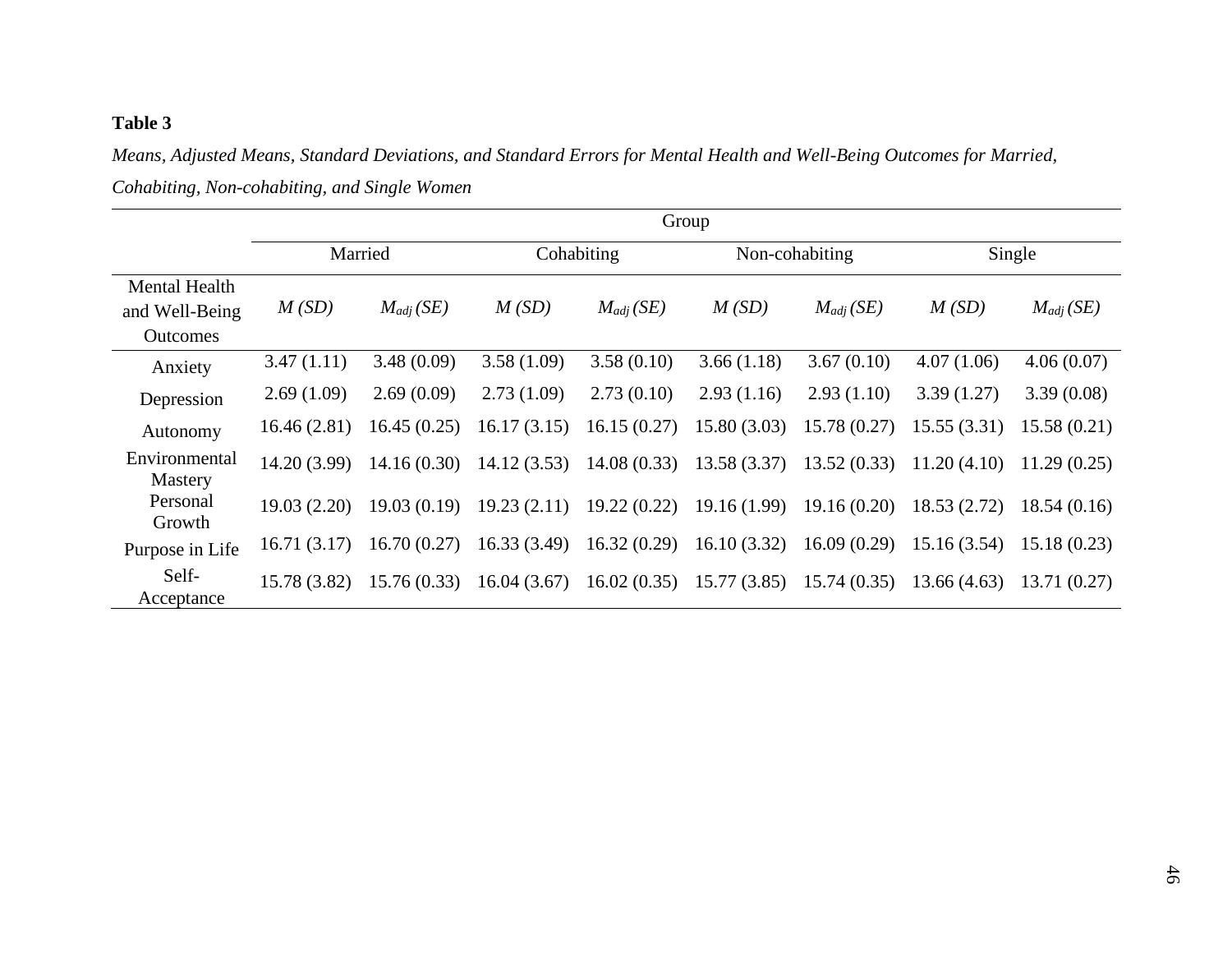# **Table 4**

|                                                 | Difference in adjusted means (95% CI) |                                   |                       |                                      |                          |                                  |
|-------------------------------------------------|---------------------------------------|-----------------------------------|-----------------------|--------------------------------------|--------------------------|----------------------------------|
| Mental Health and<br><b>Well-Being Outcomes</b> | Married vs.<br>Cohabiting             | Married vs.<br>Non-<br>cohabiting | Married vs.<br>Single | Cohabiting<br>vs. Non-<br>Cohabiting | Cohabiting<br>vs. Single | Non-<br>cohabiting<br>vs. Single |
| Anxiety                                         | $-0.11$                               | $-0.19$                           | $-.58*$               | $-0.08$                              | $-0.48*$                 | $-0.40*$                         |
| Depression                                      | $-0.05$                               | $-0.24$                           | $-0.70*$              | $-0.20$                              | $-0.66*$                 | $-0.46*$                         |
| Environmental                                   | 0.08                                  | 0.63                              | $2.87*$               | 0.55                                 | $2.78*$                  | $2.23*$                          |
| <b>Mastery</b>                                  |                                       |                                   |                       |                                      |                          |                                  |
| Purpose in Life                                 | 0.38                                  | 0.61                              | $1.52*$               | 0.23                                 | $1.14*$                  | 0.92                             |
| Self-Acceptance                                 | $-0.25$                               | 0.02                              | $2.06*$               | 0.28                                 | $2.31*$                  | $2.03*$                          |

*Mean Differences between Relationship Groups for Mental Health and Well-Being Outcomes*

 $* p < .007143$ .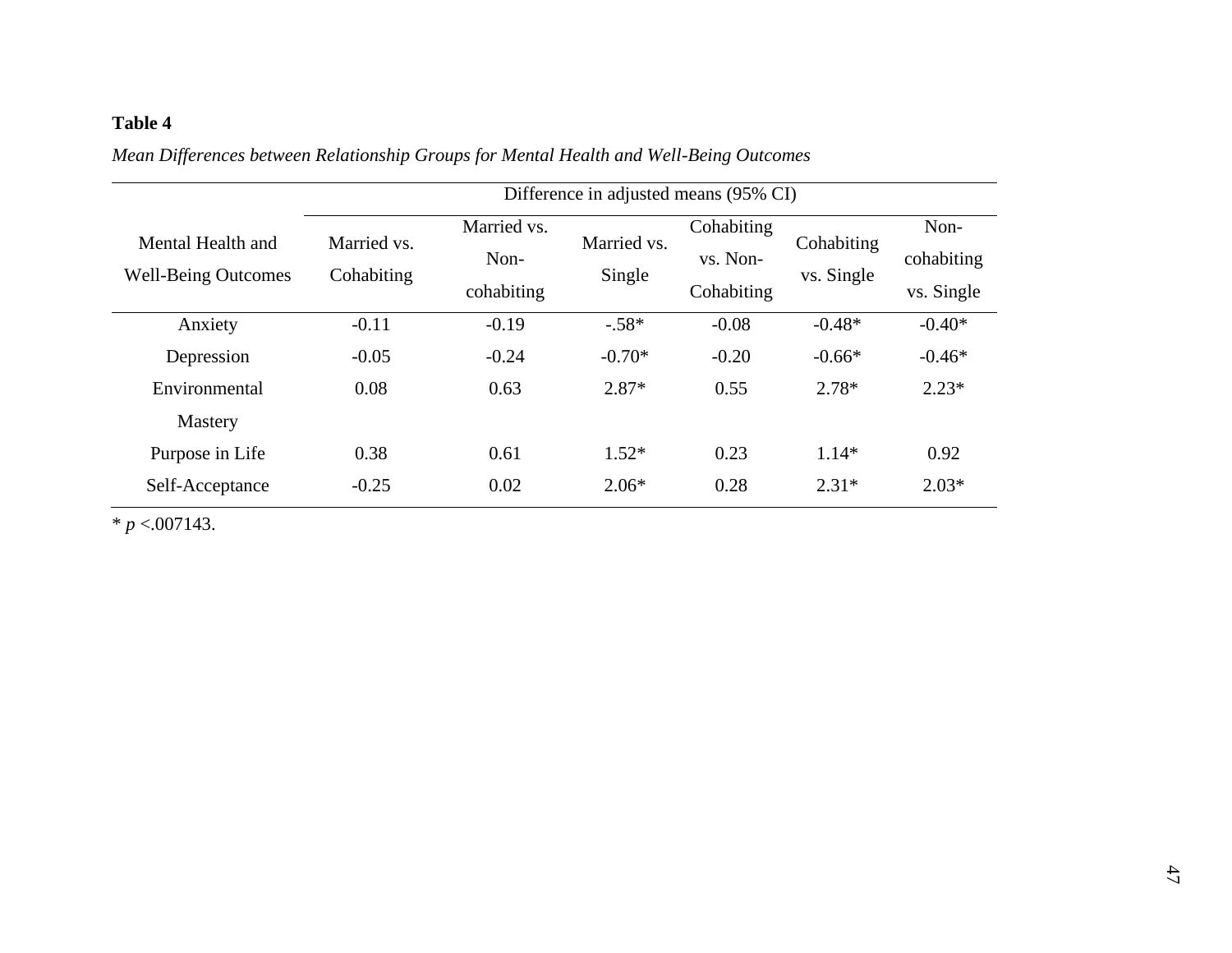### *Aim 2: Analytic Plan*

To examine Aim 2, five latent variables were constructed. Latent variables in the model included the Individual factor, Relationship factor, Societal factor, Mental Health factor, and Well-Being factor. The exogeneous latent variables included the Individual factor, Relationship factor, and Societal factor. The Individual factor was comprised of three indicators: selfawareness, authenticity, and negative sexual minority identity. Indicators for the Relationship factor included equality, commitment, sexual satisfaction, and intimacy. The Societal factor consisted of general social support, sexual minority social support, and belonging to the LGBT community. Mental Health and Well-Being were the endogenous latent variables. The indicators for the Mental Health factor were anxiety, depression, and behavioral control. The Well-Being factor was comprised of autonomy, environmental mastery, personal growth, purpose in life, and self-acceptance. The mediator variable is an observed variable of relationship satisfaction. Prior to analyzing the full SEM model, confirmatory factor analysis (CFA) was conducted to assess the adequacy of the latent variables included in the model. Next, the full SEM model was tested for model fit. After determining that model fit was adequate for each latent variable and the full SEM model, SEM was used to conduct path analyses among the observed and latent variables and address Aim 2. Addressing Aim 2, the direct and indirect effects of the Individual, Relationship, and Societal factors on the Mental Health and Well-Being factors through relationship satisfaction were tested.

### *Aim 2: Confirmatory Factor Analyses*

To test the factor structure of the latent variables, confirmatory factor analyses were conducted to evaluate whether the indicators contributed to underlying factors. Given that there were five latent variables in the model (Individual, Relationship, Societal, Mental Health, and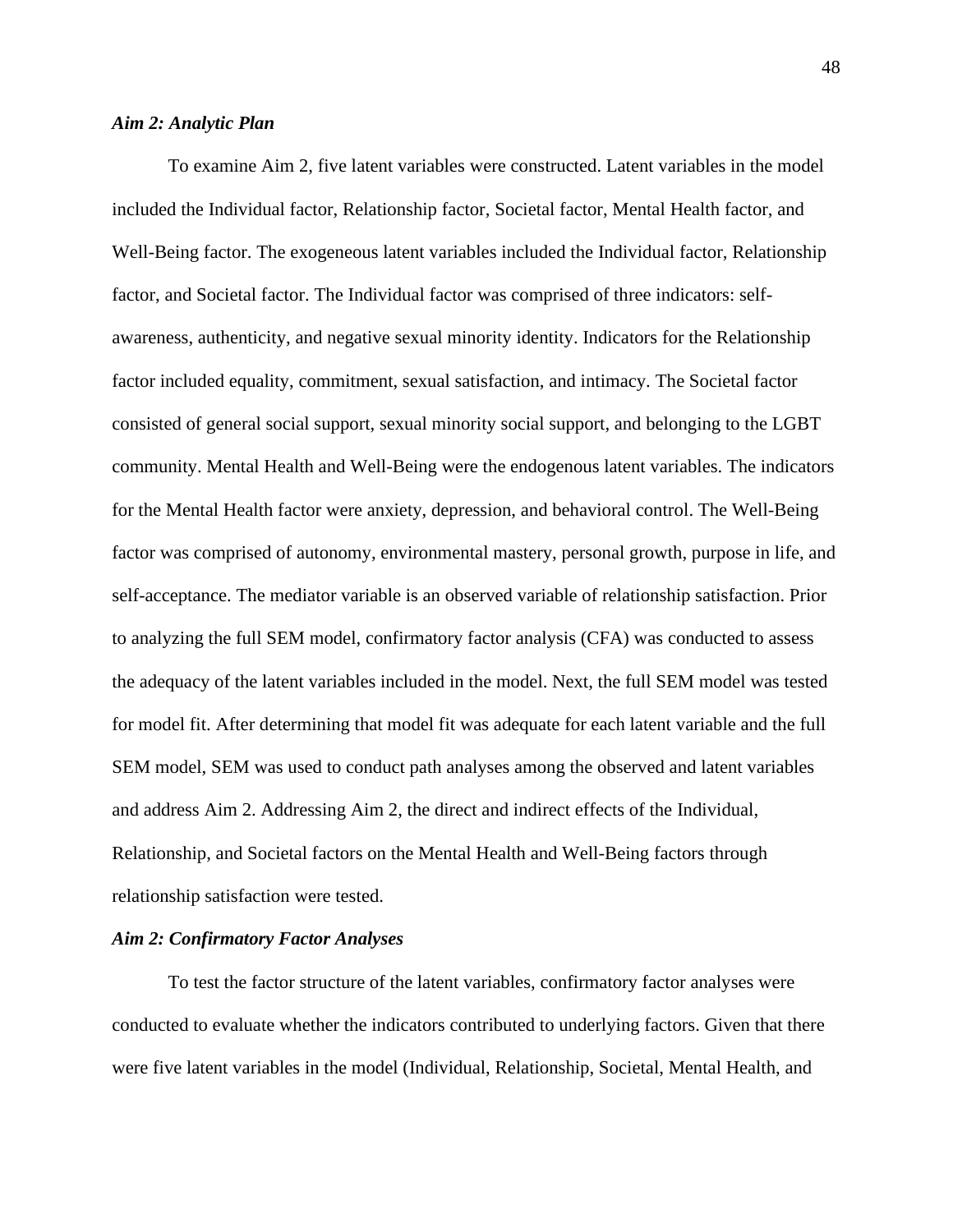Well-Being), a CFA was conducted for each latent variable in Mplus (Version 8.2; Muthén & Muthén, 2015). Model fit was assessed using the chi-square test of model fit, the root-meansquare error of approximation (RMSEA), the standardized root-mean-square residual (SRMR), and the comparative fit index (CFI). A non-significant chi-square test, a .06 or .07 cut-off for the RMSEA, a SRMR value of less than .08, and a CFI value of at least .95 indicate good model fit (Hooper et al., 2008; Hu & Bentler, 1999).

First, a CFA was conducted for the Individual factor, which included negative identity, self-awareness, and authenticity. This model resulted in a negative residual variance for negative identity, indicating model misspecification (Kolenikov & Bolen, 2010). Due to this model misspecification, additional models were tested using various negative and positive identity variables that were theoretically consistent with the proposed model. The model with the best model fit included concealment motivation, internalized homonegativity, identity affirmation, and identity centrality. The CFA showed adequate model fit  $[\chi^2(2) = 13.41, p = .001, RMSEA =$ .11, CFI= .97, and SRMR= .03]. The SRMR value was less than .08, and the CFI value was greater than .95. The chi-square test was significant; however, this may be due to overpowering caused by moderate to large sample size (Bentler & Bonnet, 1980). In addition, when the chisquare test is significant, the RMSEA value is often above the cutoff (Muthén & Muthén, 2017). Standardized factor loadings ranged from .42 to .91 (see Table 5 for specific factor loadings).

A second CFA for the Relationship factor was conducted, including equality, commitment, sexual satisfaction, and intimacy. The results indicated excellent model fit  $[\chi^2(2) =$ 2.85, *p =*0.24, RMSEA= 0.03, CFI= 0.99, and SRMR= 0.01]. The chi-square test was not significant, the RMSEA value was less than .06, the CFI was greater than .95, and the SRMR was less than .08. Standardized factor loadings ranged from .51 to .84.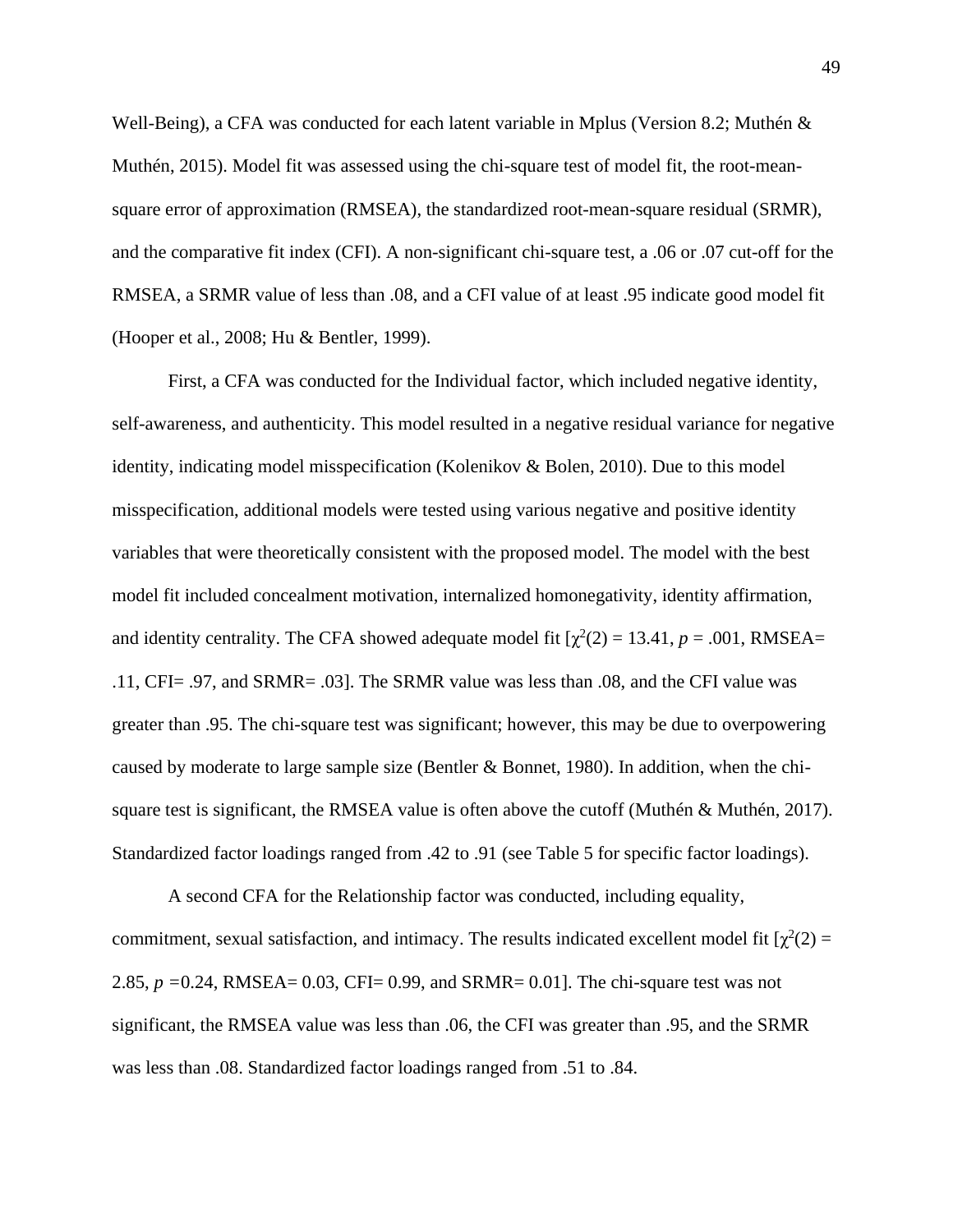Given that the Societal (general social support, sexual minority specific social support, and connection to the LGBT community) and Mental Health (anxiety, depression, and behavioral control) factors only had three indicators each, the factors were just identified. Therefore, model fit statistics could not be calculated for those factors. Standardized factor loadings for the Societal factor ranged from .30 to .73. The factor loading for connection to the LGBT community was .30. Due to the low factor loading, this indicator was excluded from future analyses. For the Mental Health factor, standardized factor loadings ranged from .72 to .92.

A CFA for the Well-Being factor was conducted with autonomy, environmental mastery, personal growth, purpose in life, and self-acceptance as indicators. The results of the CFA showed poor model fit  $[\chi^2(5) = 34.82, p < .001, RMSEA = 0.12, CFI = 0.94, and SRMR = 0.04]$ . The SRMR value was less than .08. However, the RMSEA was greater than .06, the CFI value was below .95, and the chi-square test was significant. Additionally, the factor loading for autonomy was low at 0.296. Therefore, autonomy was removed from the factor. A CFA was conducted with environmental mastery, personal growth, purpose in life, and self-acceptance, yielding similar poor model fit  $[\chi^2(2) = 29.36, p < .001, RMSEA = 0.12, CFI = 0.94, and SRMR =$ 0.05]. The modification indices indicated that correlating personal growth and purpose in life would improve model fit, so this correlation was added. The final Well-Being factor was just identified, so model fit statistics were not able to be calculated. Standardized factor loadings ranged from .43 to .86.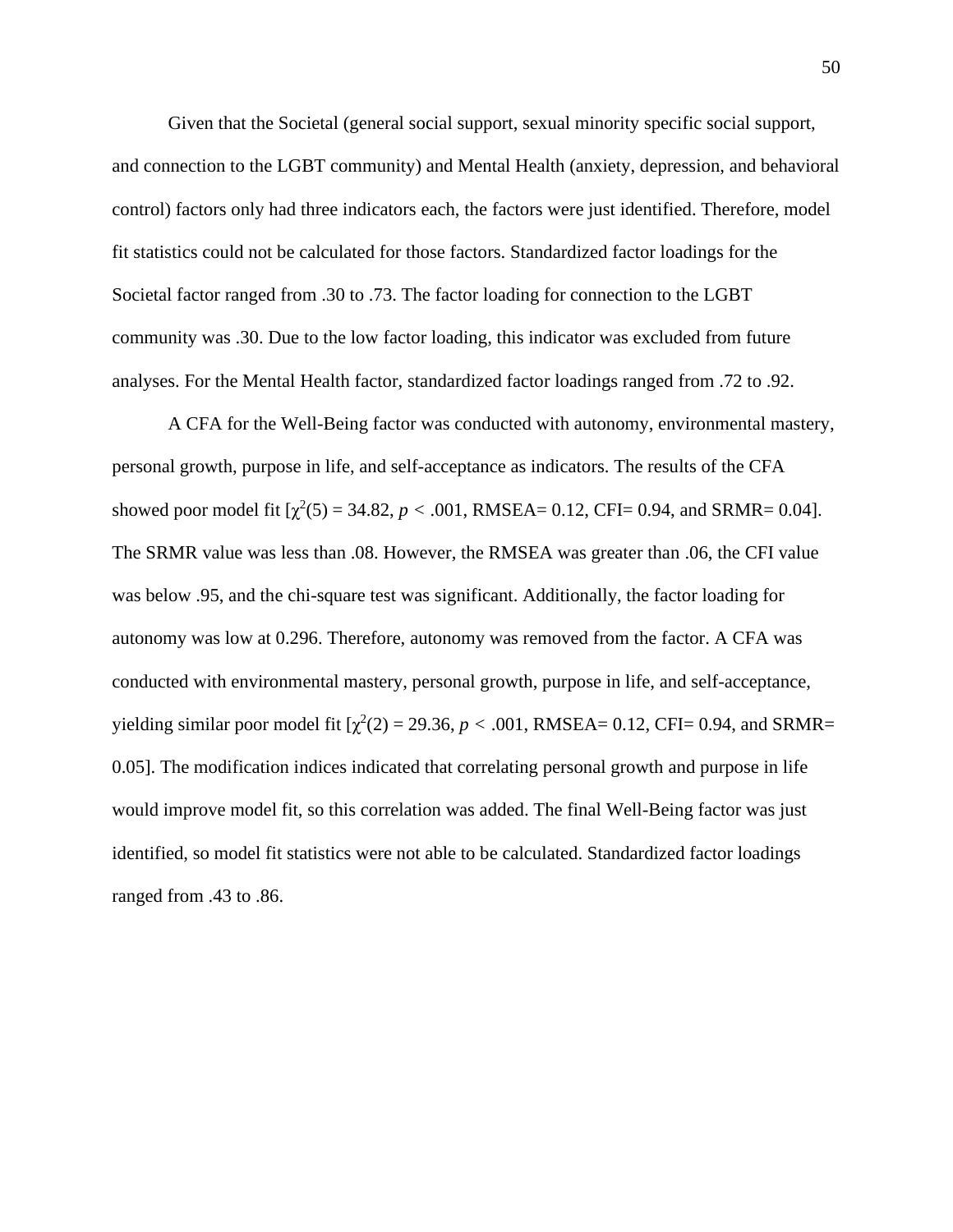# **Table 5**

| Factor        | Indicators                         | <b>Standardized Factor Loadings</b> |
|---------------|------------------------------------|-------------------------------------|
|               |                                    | (SE)                                |
| Individual    | <b>Concealment Motivation</b>      | .42(.05)                            |
|               | <b>Internalized Homonegativity</b> | .61(.04)                            |
|               | <b>Identity Affirmation</b>        | .91(.03)                            |
|               | <b>Identity Centrality</b>         | .60(.04)                            |
| Relationship  | Equality                           | .84(.03)                            |
|               | Commitment                         | .51(.04)                            |
|               | <b>Sexual Satisfaction</b>         | .63(.04)                            |
|               | Intimacy                           | .75(.03)                            |
| Societal      | <b>General Social Support</b>      | .73(.06)                            |
|               | <b>Sexual Minority Specific</b>    | .61(.06)                            |
|               | Social Support                     |                                     |
| Mental Health | Anxiety                            | .72(.03)                            |
|               | Depression                         | .92(.01)                            |
|               | <b>Behavioral Control</b>          | .90(0.02)                           |
| Well-Being    | <b>Environmental Mastery</b>       | .71(0.04)                           |
|               | Purpose in Life                    | .55(.04)                            |
|               | Personal Growth                    | .43(.05)                            |
|               | Self-Acceptance                    | .86(.04)                            |

*Standardized Factor Loadings by Factor*

*Note*. All factor loadings significant, *p* < .001.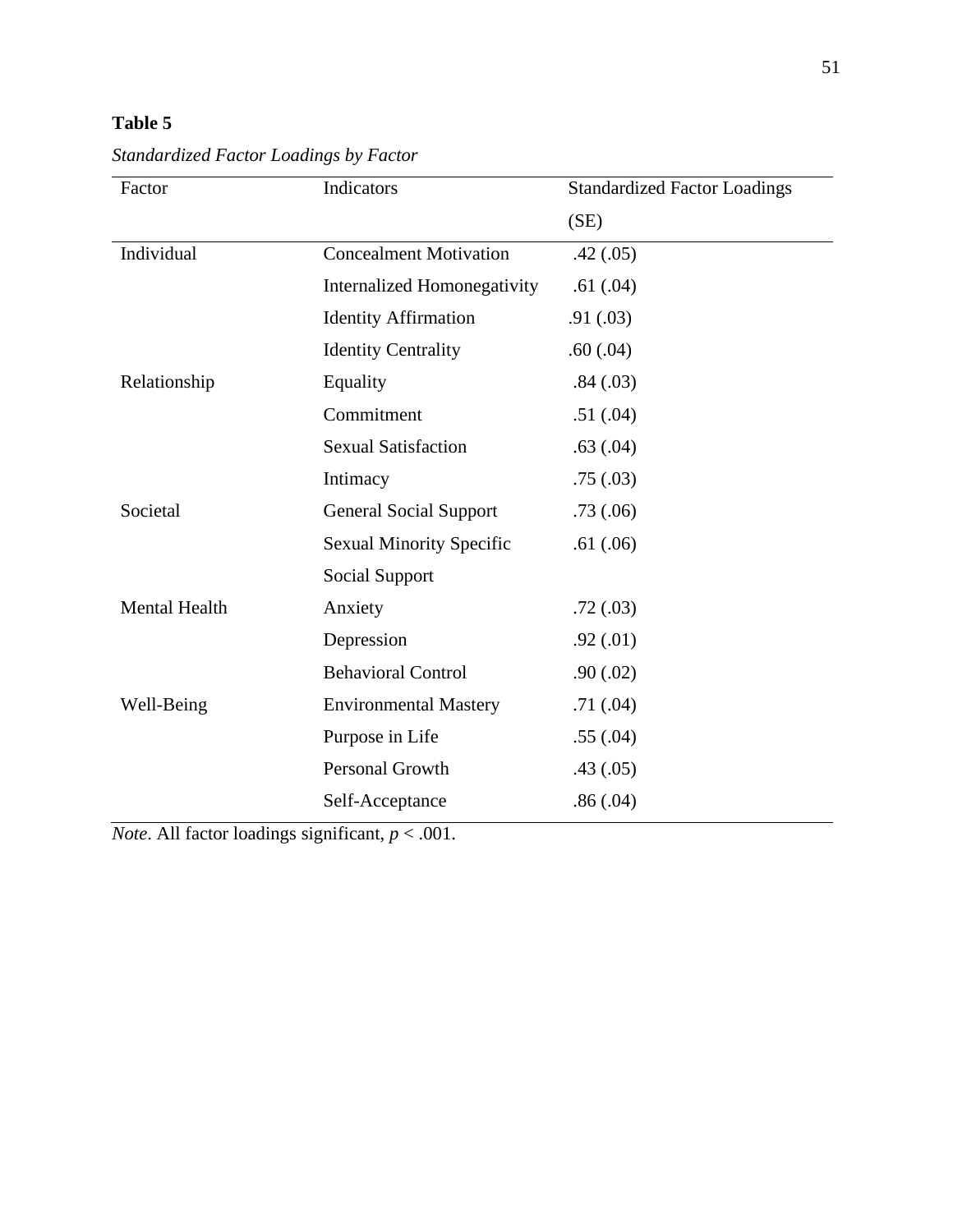### *Aim 2: Full Model Testing*

Last, the overall model fit was tested, including the Individual factor (concealment motivation, internalized homonegativity, identity affirmation, and identity centrality), the Relationship factor (equality, commitment, sexual satisfaction, and intimacy), the Societal factor (general social support and sexual minority-specific social support), the Mental Health factor (anxiety, depression, and behavioral control), and the Well-Being factor (self-acceptance, personal growth, environmental mastery, purpose in life). In addition, personal growth was correlated with purpose in life. The results of the CFA showed adequate model fit  $[\chi^2(120) =$ 292.37, *p <* .001, RMSEA= 0.057, CFI= 0.95, and SRMR= 0.05]. The RMSEA and SRMR values are within acceptable limits. Additionally, the CFI value is right at .95. The chi-square test of model fit was significant, which could be due to moderate to large sample size.

**Direct and Indirect Effects Testing.** To test the direct and indirect effects of the proposed model, standardized and unstandardized path coefficients were examined (see Figure 2). Based on the recommendations of Hayes and Scharkow (2013), confidence intervals were examined to identify significant paths using 95% bias-corrected bootstrapping of 5,000 samples. If the confidence interval does not include 0, then it is significant.

There was a significant direct association between the Individual factor and relationship satisfaction (Path A;  $\beta = 0.13$ ;  $B = 2.91$ , unstandardized 95% CI: 1.40, 4.42), a significant direct association between the Relationship factor and relationship satisfaction (Path B;  $β = 0.73$ ;  $B =$ 0.90, unstandardized 95% CI: 0.81, 0.99). The direct effect between the Societal factor and relationship satisfaction (Path C) was not significant. However, the Societal factor was significantly associated with the Mental Health factor (Path H;  $\beta$  = -0.41; *B* = -0.08, unstandardized 95% CI: -1.03, -0.06) and the Well-Being factor (Path I;  $β = 0.43$ ;  $B = 0.32$ , unstandardized 95% CI: 0.22, 0.41). The direct paths from the Individual factor to the Mental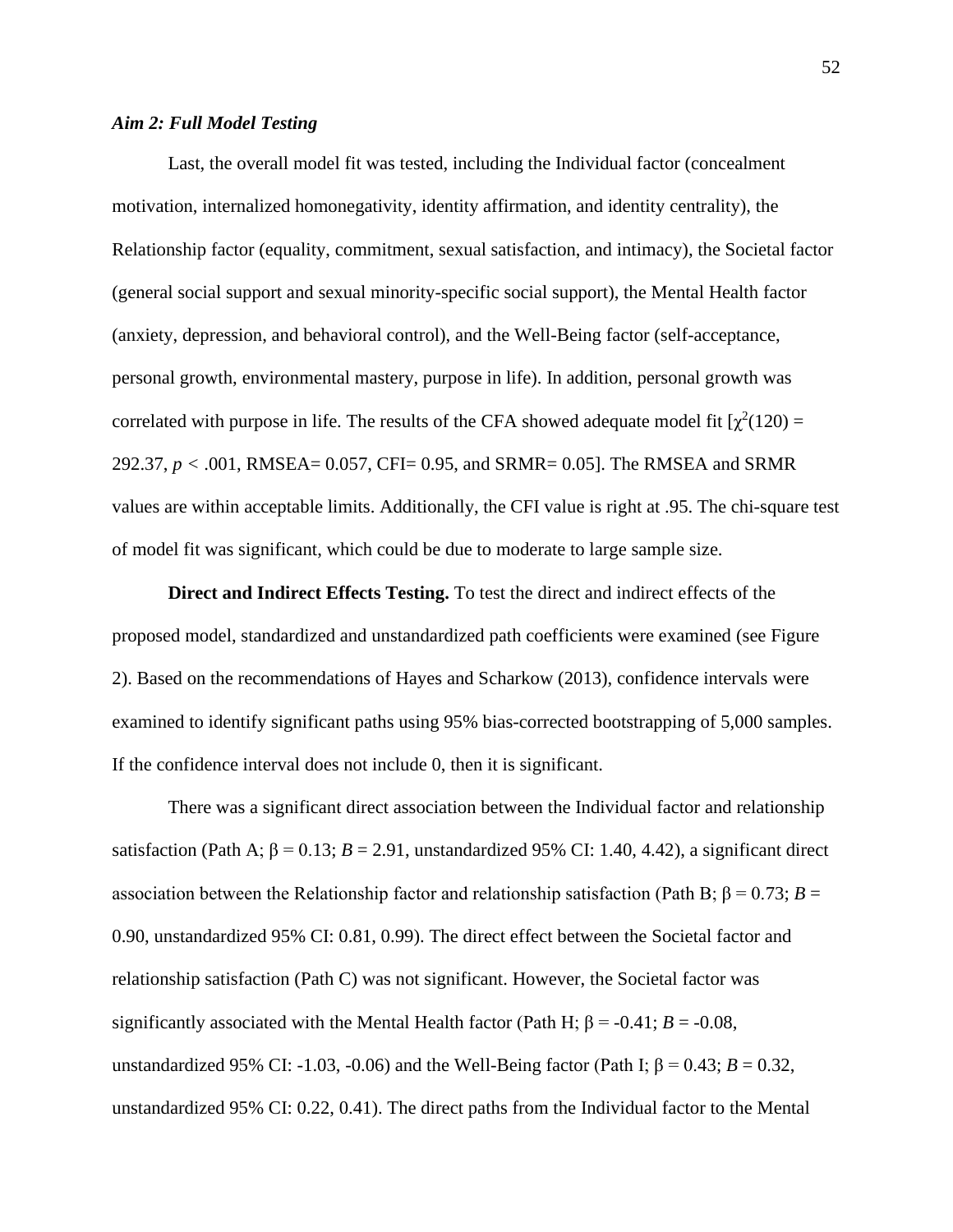Health factor (Path D) and the Well-Being factor (Path E) were not significant. The Relationship factor was not directly associated with the Mental Health factor (Path F) or the Well-Being factor (Path G). The direct effect between relationship satisfaction and the Mental Health factor (Path J) was not significant. Relationship satisfaction was significantly associated with the Well-Being factor (Path K;  $\beta = 0.20$ ;  $B = 0.06$ , unstandardized 95% CI: 0.01, 0.10). Additionally, none of the indirect effects through relationship satisfaction were significant.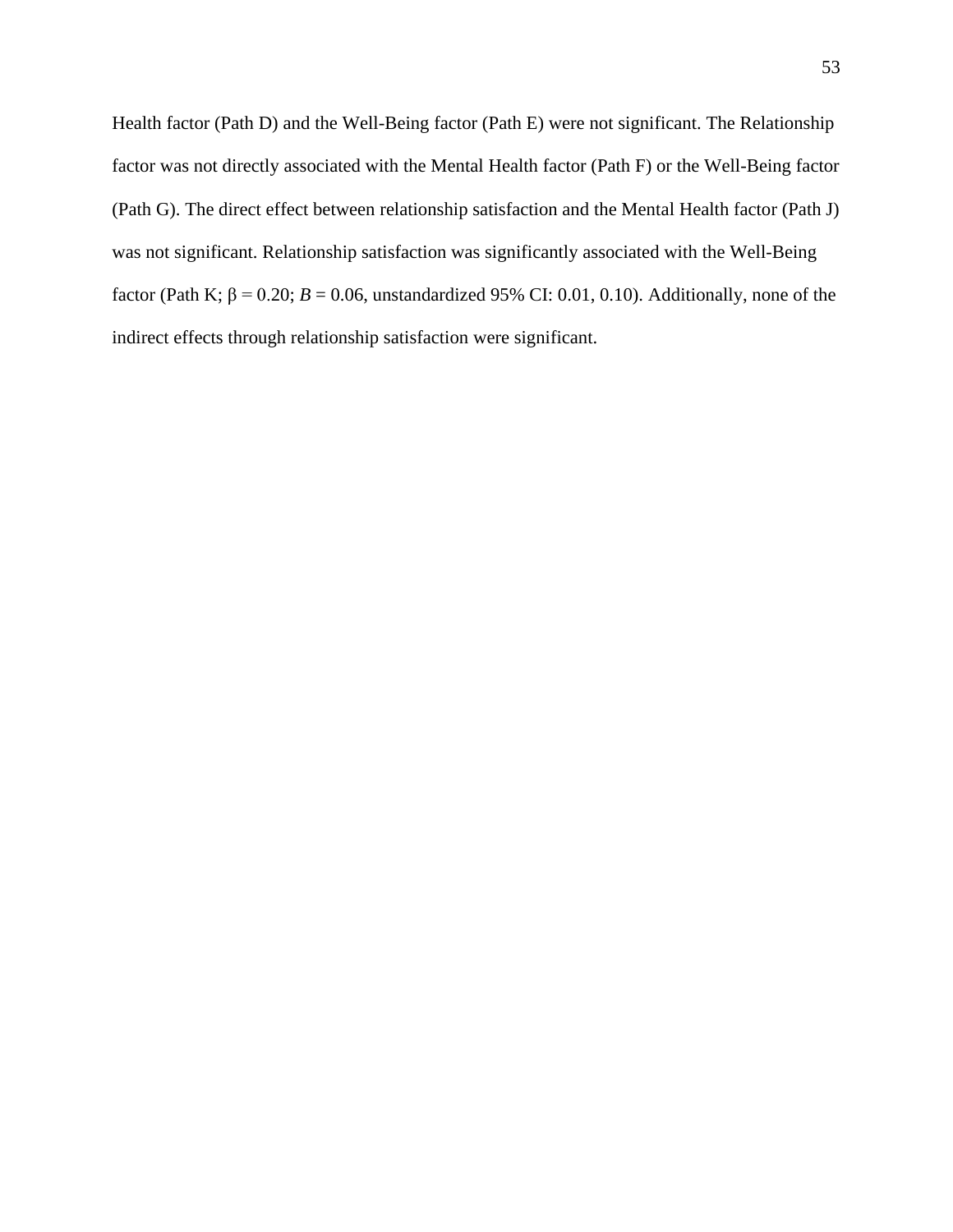# **Figure 2**

## *Final Model with Hypothesized and Significant Paths*



*Note. \** indicates that paths are significant. Standardized coefficients are included for significant paths.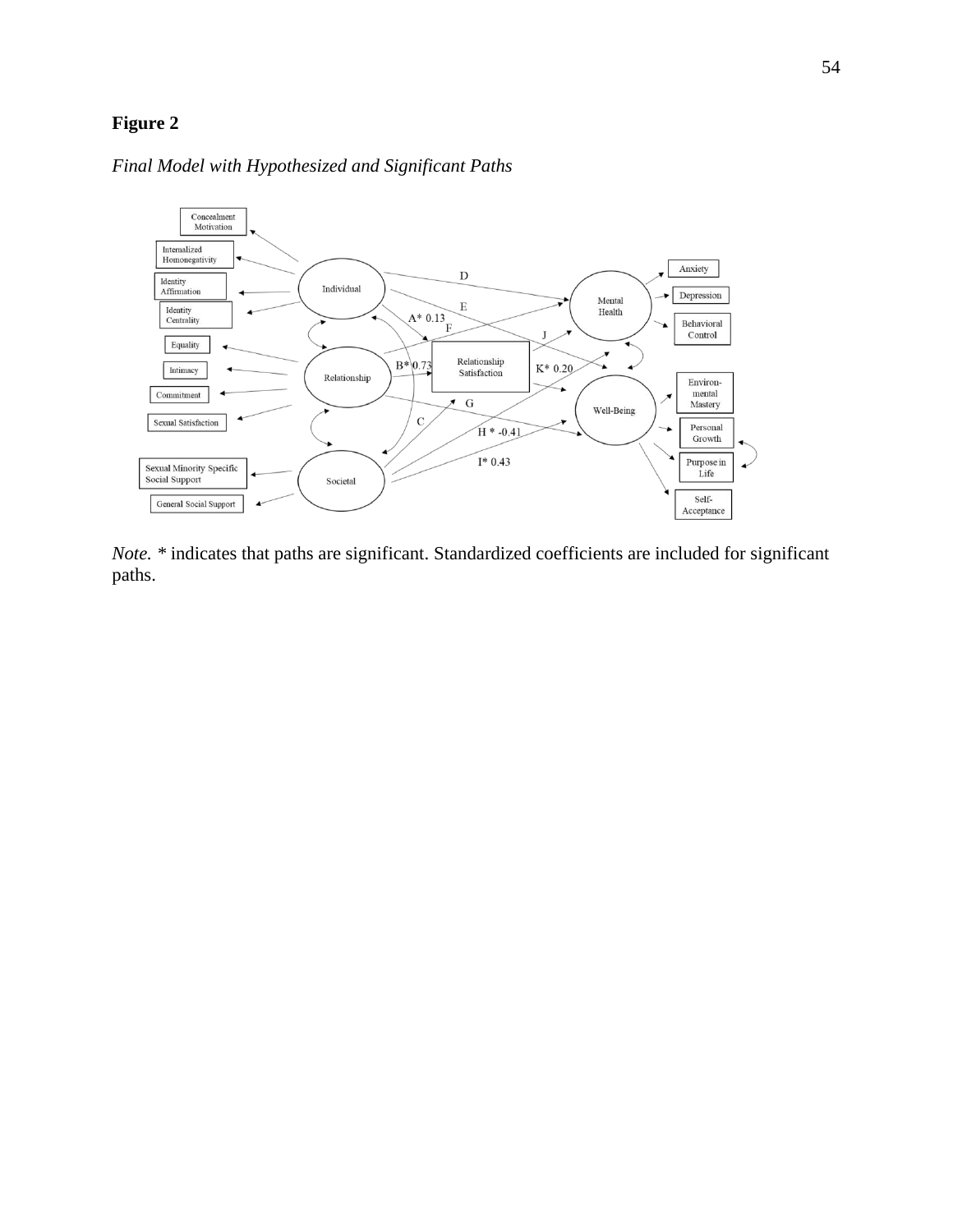### **CHAPTER IV**

### **DISCUSSION**

It is well documented that SMW are more likely to report mental health problems (e.g., depression, anxiety, substance use) when compared to their heterosexual counterparts (Bostwick et al., 2010; Cochran et al., 2003; Drabble et al. 2018; Fergusson et al., 1999; Gilman et al., 2001; Jorm et al., 2002; King et al., 2008). Meyer (2003) and Haztenbuehler (2009) have attributed this disparity to the sexual minority stress that SMW experience. Previous research has linked sexual minority stress with greater psychological distress and physical health problems (Flenar et al., 2017; Lea et al., 2014) and lower levels of relationship well-being (Cao et al., 2017). However, little research has focused the potential protective nature of romantic relationships and the central role that relationship satisfaction may play for same-sex female couples. The present study sought to expand the literature by comparing the mental health and well-being of SMW of different relationship statuses (i.e., married, committed cohabiting, committed non-cohabiting, and single). Additionally, Huston's (2000) model of individual, relationship, societal factors and relationship factors was extended to include mental health and well-being outcomes in an SEM model.

## **Aim 1: Relationship Status, Mental Health, and Well-Being**

The purpose of Aim 1 was to examine the potential protective nature of romantic relationships for mental health and well-being among SMW. It was hypothesized that partnered women (i.e., women who indicated that they were in a relationship) would report better mental health and well-being than single women. Additionally, it was predicted that there would be differences in mental health and well-being based on relationship status. Women who were married (or in a civil union or legal domestic partnership) were predicted to have the best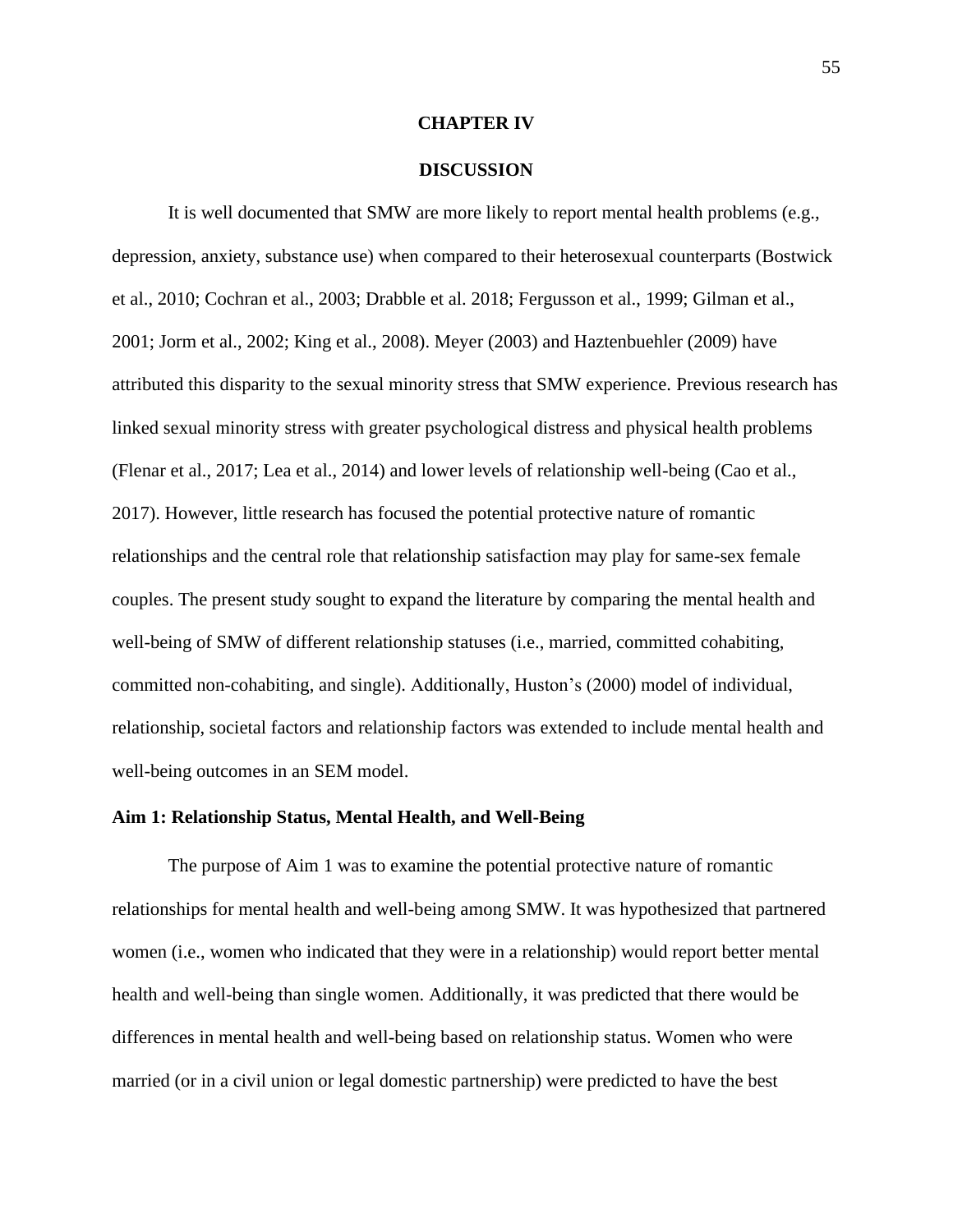outcomes, followed by cohabiting women in a relationship, then non-cohabiting women in a relationship, and last single women.

## *Aim 1a: Partnered vs. Single*

In support of hypothesis 1a, partnered women reported better mental health than single women controlling for attraction, with partnered women reporting significantly less depression and anxiety. These results are consistent previous research indicating that partnered heterosexual individuals (Braithwaite & Holt-Lunstad, 2017; Simon & Barrett, 2010) and partnered sexual minority individuals (Riggle et al., 2010) reported better mental health than their single counterparts. In addition, these results expanded upon previous findings with the inclusion of attraction as a covariate. Similarly, when controlling for attraction, partnered women fared better in terms of their well-being, such that partnered women reported significantly higher levels of self-acceptance, personal growth, environmental mastery, and purpose in life. Again, these findings are consistent with previous research in which partnered heterosexual women reported enhanced well-being compared to single heterosexual women (Holt-Lunstad, Birmingham, & Jones, 2008). Although the study of the potential benefits of partnership has been limited among sexual minority individuals, the current results are consistent with previous research that found that partnered LGB individuals reported finding more meaning in life than single LGB individuals (Riggle et al., 2010). In particular, the differences between partnered and single SMW in terms of self-acceptance, personal growth, and environmental mastery add to the literature as these constructs are not known to have been studied in this context before. However, levels of autonomy did not significantly differ between partnered and single women. Although it was predicted that partnered women would report higher levels of autonomy than single women, there is no known previous research that would indicate that this particular aspect of well-being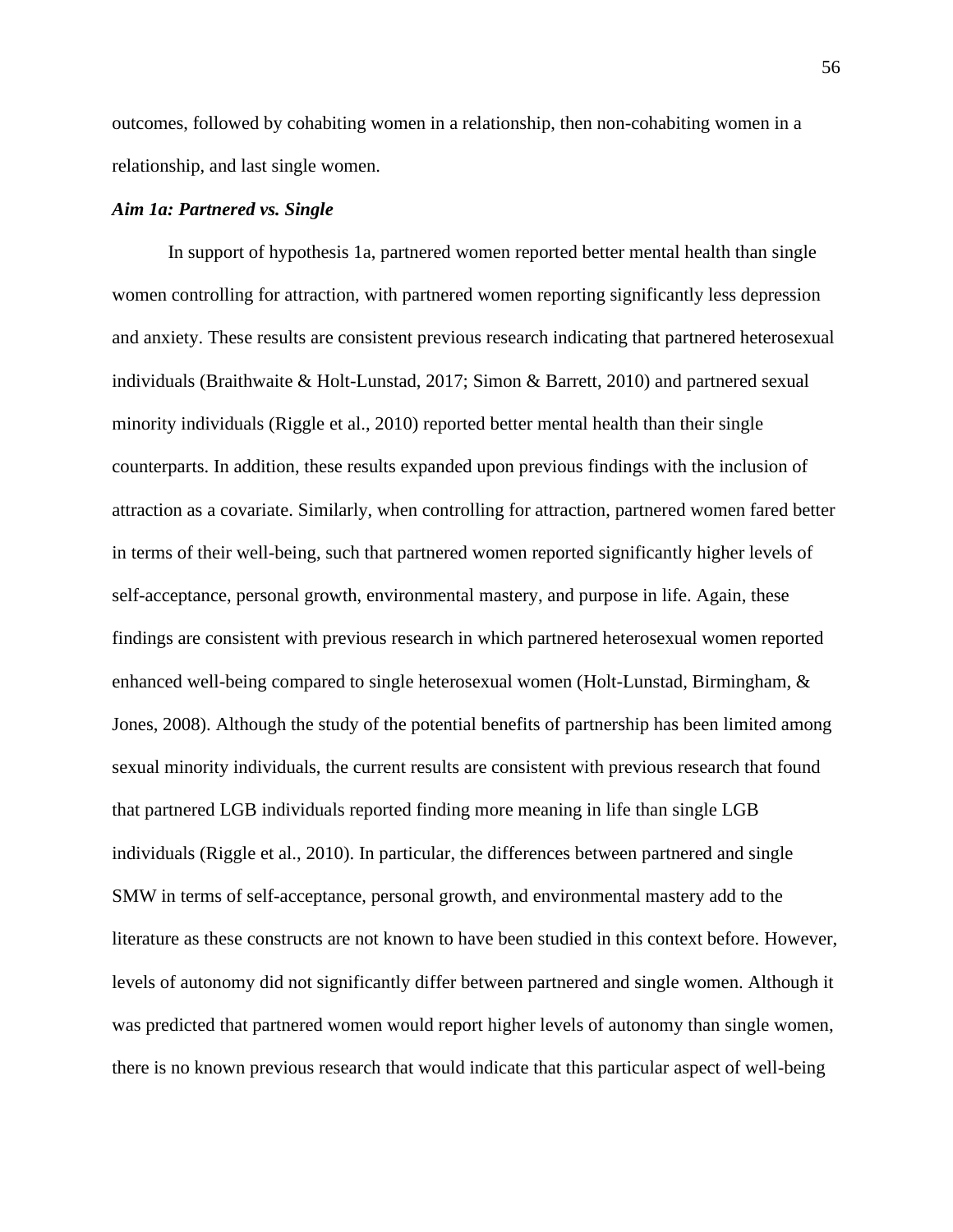might be higher among partnered SMW women compared to single SMW. Autonomy has been noted as an important aspect when comparing same-sex female relationships and mixed sex relationships (Kurdeck, 2004); however, SMW as whole seem to report similar levels of autonomy regardless of their relationship status.

#### *Aim 1b: Comparing All Relationship Status Groups*

In line with the mental health comparisons between partnered and single women, married, cohabiting, and non-cohabiting partnered women reported significantly less depression and anxiety than single women controlling for attraction. Contrary to predictions, there were no significant differences among married, cohabiting, and non-cohabiting partnered women regarding mental health outcomes. These findings contrast with previous research in which the legal status of relationships among LGB couples was associated with fewer depressive symptoms (Riggle et al., 2010). It is important to note that the mean age of 39 for Riggle et al. sample was higher than the 18-30 age range in the current study. Additionally, the current results are not in line with research suggesting that cohabitation among SMW might protect against alcoholrelated problems when comparing SMW who lived with their partners and those who did not (Veldhuis et al., 2017). In contrast to the current study which included women in relationships with women and separated married and cohabiting women who were unmarried, the Veldhuis et al. sample included SMW who had both male and female partners, and women who were married were combined with the women in cohabiting relationships. The current study is the first known study to examine legal status groups and cohabitation groups together on mental health outcomes among SMW. Perhaps some of the differences between different relationship status groups are masked when considering both legal relationship status and cohabitation status. Another possible explanation is that being in any type of committed relationship is sufficient to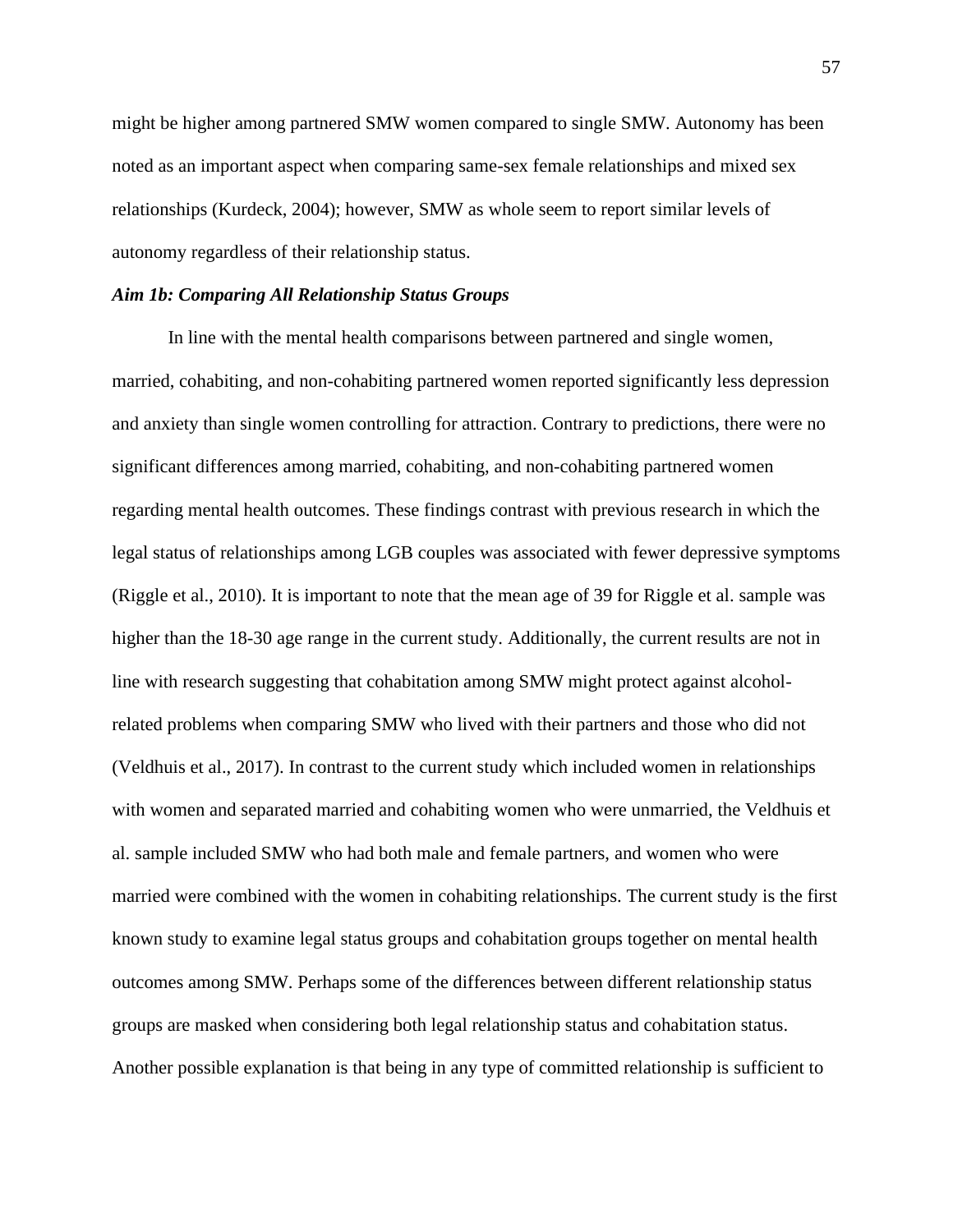protect against mental health problems. It may also take time to see the effects of legal recognition in a relationship and due to the recency of legal recognition of same-sex couples, we have not yet been able to see how this plays out over time.

In terms of well-being, married, cohabiting, and non-cohabiting partnered women reported significantly more self-acceptance and environmental mastery than single women controlling for attraction. Similar to the findings for mental health outcomes and contrary to hypotheses, there were no differences among the groups of partnered women (i.e., married, cohabiting, and non-cohabiting). Previous research has shown that, among heterosexual individuals, well-being increases as level of relationship commitment increases (i.e., dating to cohabiting to married; Dush & Amato, 2005; Soons & Liefbroer, 2008). In addition, Riggle and colleagues (2010) found that meaning in life was higher among LGB individuals in legally recognized relationships when compared with other partnered LGB individuals. Again, this sample consisted individuals whose average age was higher than the current sample. Similar to the mental health outcomes, being in a committed relationship may, regardless of relationship type, may be the protective aspect for well-being among SMW. Interestingly, married and cohabiting women reported significantly higher levels of purpose in life than single women controlling for attraction, but non-cohabiting partnered women did not significantly differ from any of the other groups. These results indicate that being in a legally recognized relationship or living together may be important when considering meaning or purpose in life for SMW. Perhaps the higher level of commitment and support associated with marriage or cohabitation contributes to greater purpose in life. Additionally, there were no differences between any of the groups on the personal growth and autonomy outcomes. These autonomy results, while inconsistent with predictions, were consistent with the partnered vs. single results. However, the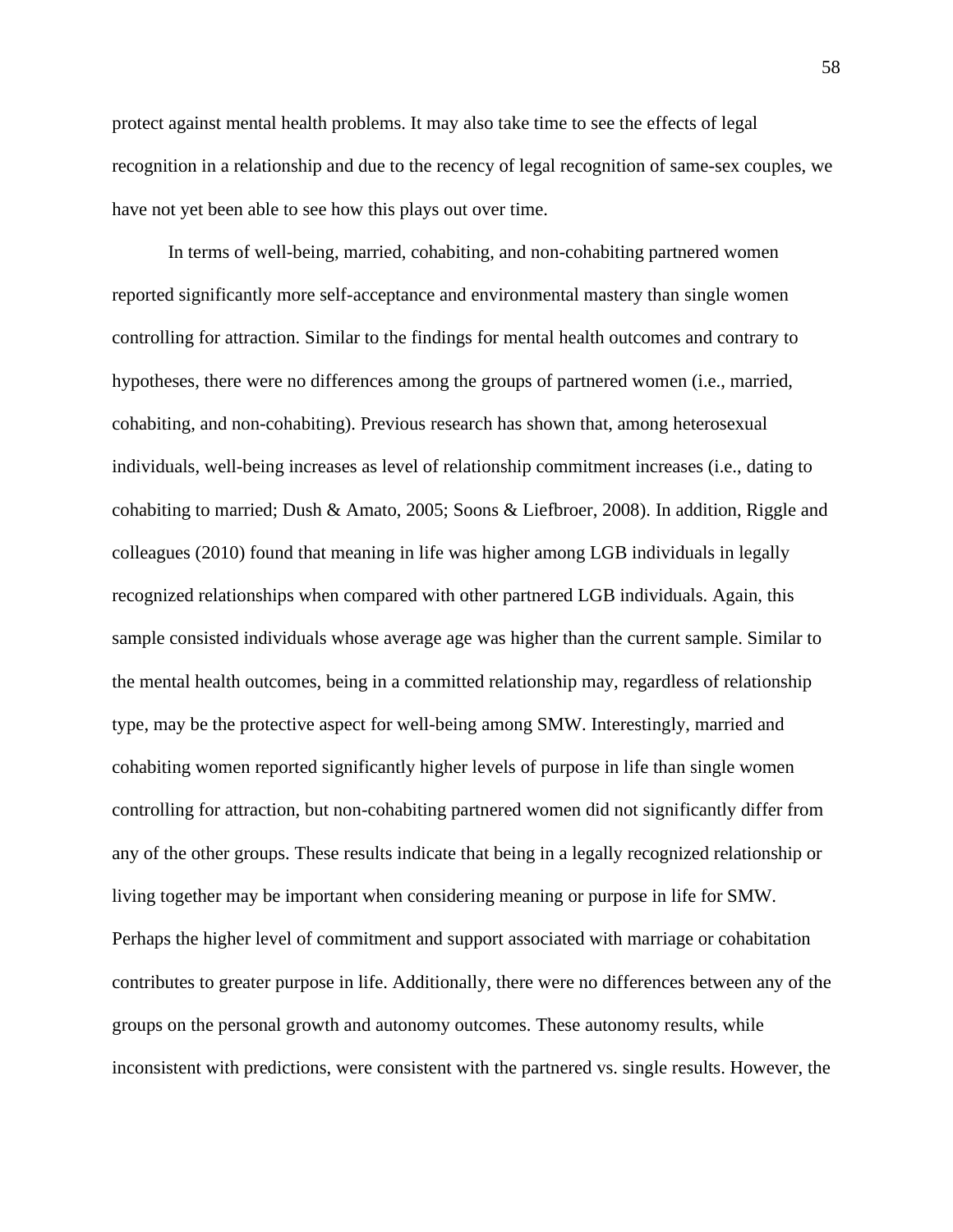lack of relationship group differences for personal growth was not in line with the partnered vs. single results. Interestingly, when the relationship groups were combined as the partnered group personal growth was significantly higher compared to single women.

## **Aim 2: SEM Model**

The second aim of the study was to extend the Huston's (2000) model to test how individual, relationship specific, and societal factors contribute to mental health and well-being through relationship satisfaction for SMW in same-sex couples in an SEM model. In other words, the purpose of Aim 2 was to examine how the mediational role of relationship satisfaction factor for mental health and well-being. More specifically, it was hypothesized that the Individual, Relationship, and Societal factors would be positively associated with relationship satisfaction and the Mental Health and Well-Being factors. It was also hypothesized that relationship satisfaction would be positively associated with the Mental Health and Well-Being factors. In addition, it was predicted that relationship satisfaction would partially mediate the association between the Individual, Relationship, and Societal factors and Mental Health and Well-Being.

One of the benefits of SEM is that all of the direct and indirect associations can be tested simultaneously. Additionally, latent variables can be used to measure underlying constructs. While these are major benefits of SEM, it is important to keep in mind the type of analyses when comparing the SEM model to previous research. For example, much of the previous research examines dyadic relationships and does not include latent variables. In contrast, the SEM model must be interpreted within the context of the other variables in the model.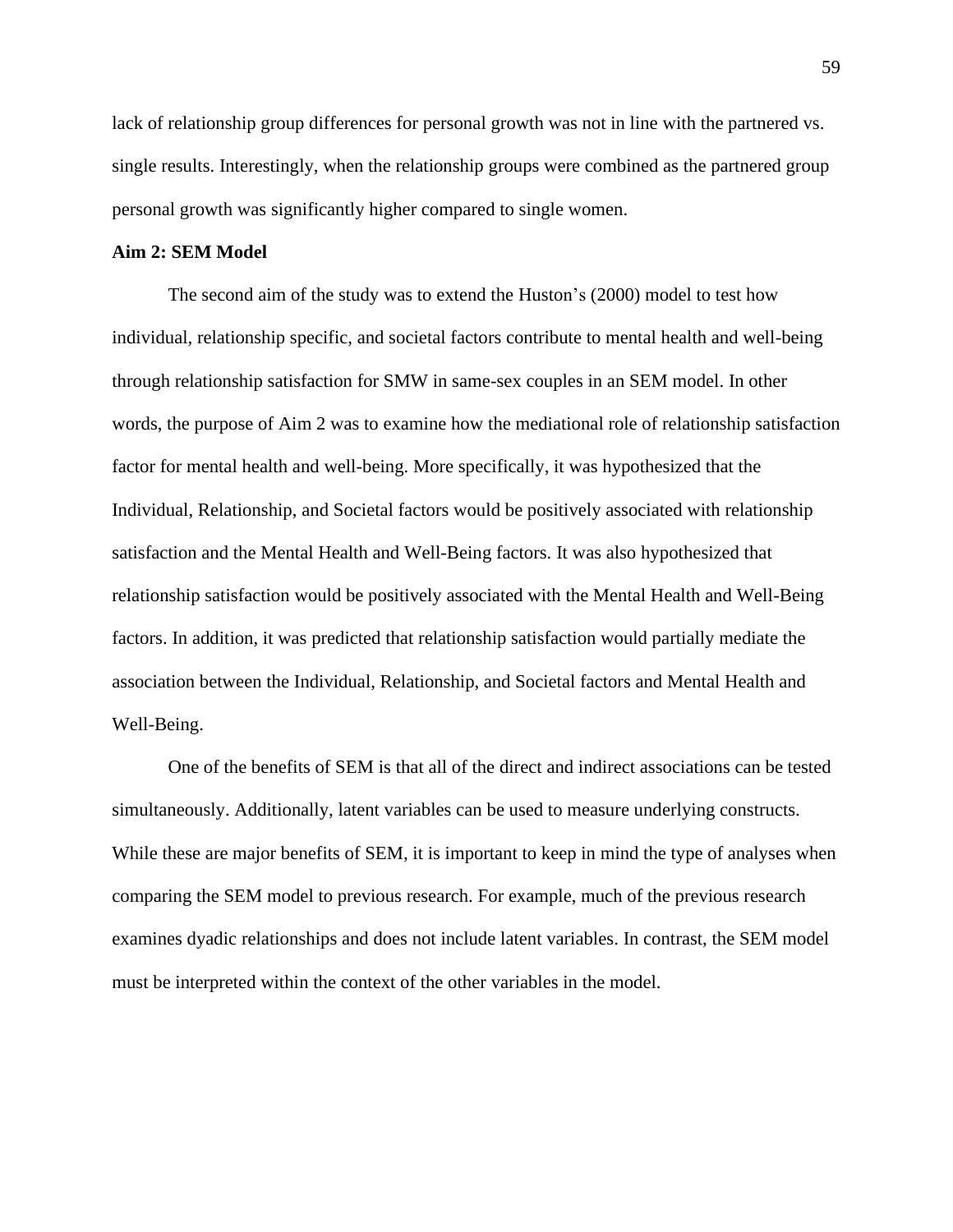## *Aim 2a: Direct Effects*

In line with predictions, there were direct associations between the Individual and Relationship factors and relationship satisfaction. The Individual factor, which included aspects of positive and negative sexual minority identity, was positively associated with relationship satisfaction. This finding is in line with past research which found a negative association between internalized homophobia and overall relationship well-being (Cao et al., 2017) and internalized homonegativity and relationship quality (Mohr & Fassinger, 2006). This connection between the Relationship factor (equality, commitment, sexual satisfaction, and intimacy) and relationship satisfaction is consistent with previous research that linked sexual satisfaction with relationship satisfaction and relationship well-being (Henderson et al., 2009; Holmberg et al. 2010), intimacy with relationship satisfaction (Eldridge & Gilbert, 1990), equal commitment or involvement with relationship satisfaction (Peplau et al., 1982), and power and equality with relationship satisfaction (Caldwell & Peplau, 1984; Eldridge & Gilbert, 1990) in female samesex couples. The association between the Societal factor (sexual minority specific social support and general social support) and relationship satisfaction was not significant. This finding is not congruent with past research indicating that social support is associated with relationship wellbeing (Blair & Holmberg, 2008) and relationship satisfaction (Terrell & Duggar, 2018) for women in same-sex relationships. However, Blair and Holmberg's sample included individuals up to age 58, and Terrell and Duggar's sample included women up to age 76. Additionally, these direct effects are tested while controlling for many other associations between variables. Perhaps there would be a significant, direct association if the Societal factor and relationship satisfaction were tested alone.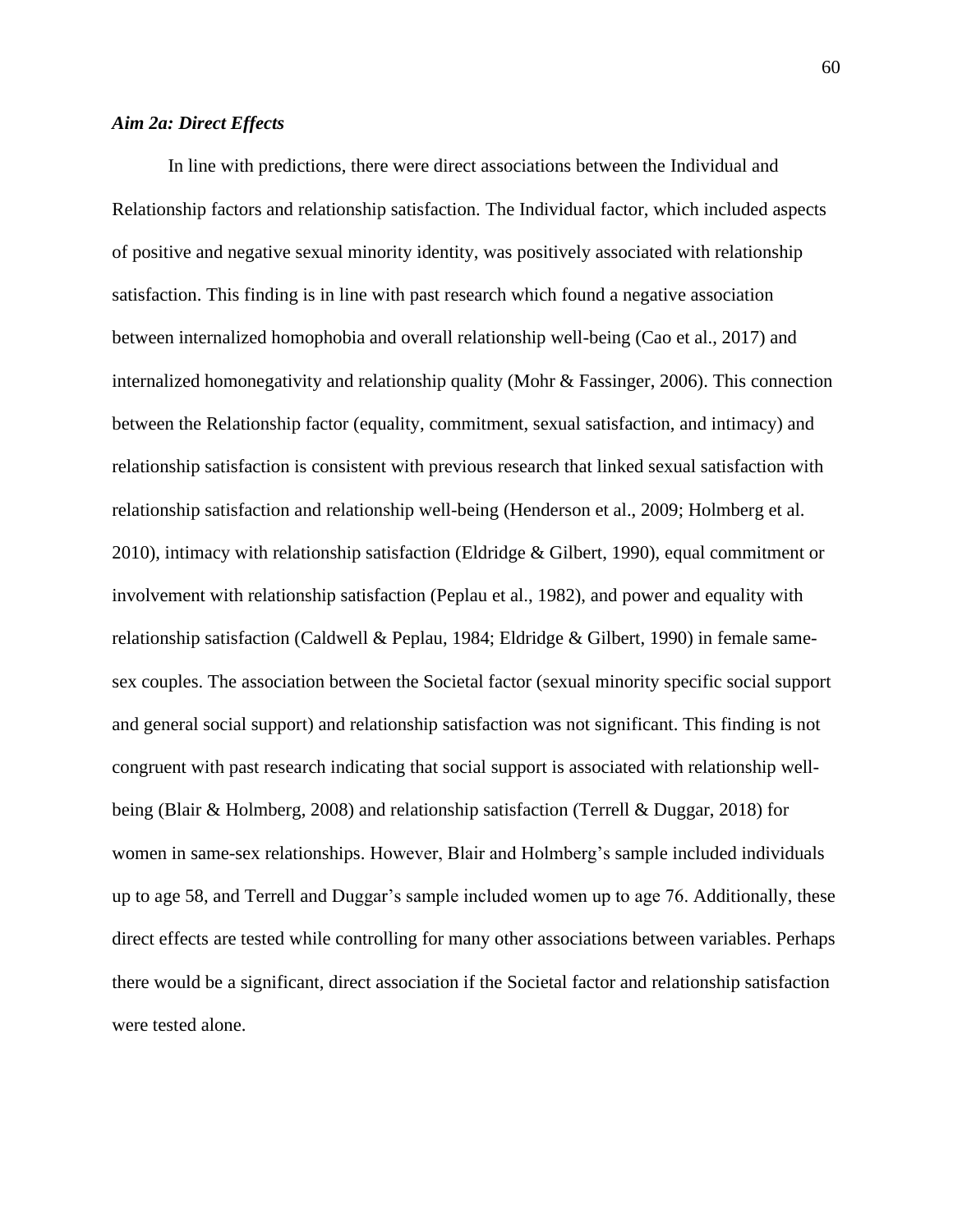The only variable in the model that was significantly associated with mental health and well-being was the Societal factor. Prior research has found connections between social support and personal well-being among individuals in same and mixed-sex couples (Blair & Holmberg, 2008) and an inverse association between sexual minority specific social support and psychological distress among LGB individuals (Belous & Wampler, 2016). Therefore, this link between the Societal factor and mental and well-being is supported by previous search and highlights that, even for SMW in same-sex relationships, social support is important the health and well-being of these women.

In contrast to expectations, relationship satisfaction was not significantly associated with the Mental Health factor. These results are not in line with previous research that has shown a strong connection between relationship satisfaction and mental health among female same-sex couples (Otis et al., 2006; Terrell & Duggar, 2018) and male and female same-sex couples (Belous & Wampler; Blair & Holberg, 2008; Holmberg et al., 2010). As previously mentioned, the current model controls for many other associations, therefore lessening the chance of significance for the structural paths. Whereas the link between relationship status and mental health is well established, less research has been conducted on relationship status and well-being. The current well-being results, however, are consistent with previous research demonstrating a significant association between relationship quality and overall well-being among women in same-sex marriages (Ducharme & Kollar, 2012). Given that this is one of the first studies to establish a link between relationship satisfaction and well-being among same-sex female couples, more research is needed in this area.

The Individual and Relationship factors were not significantly associated with mental health or well-being. These results were not expected given that negative sexual minority identity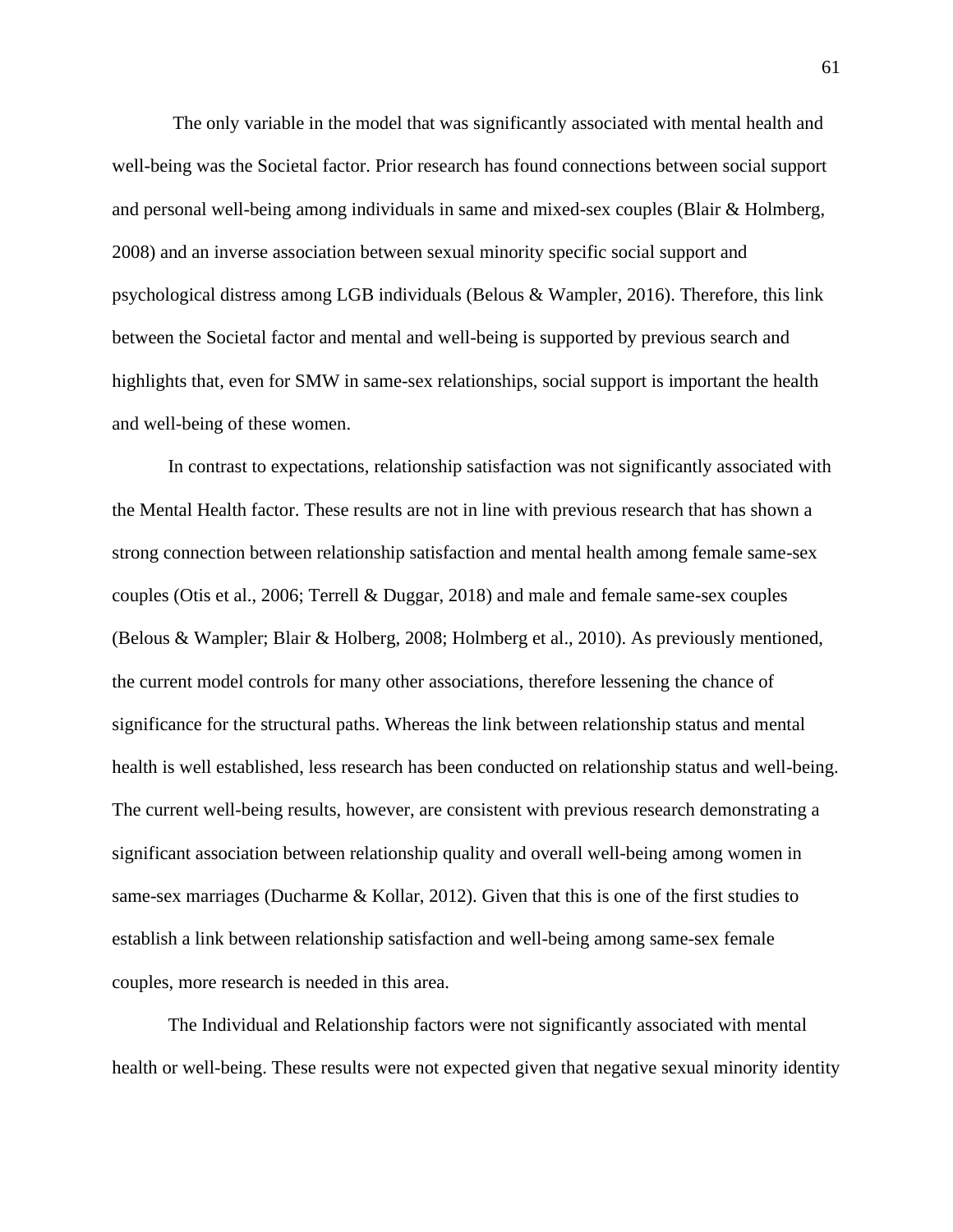has been positively associated with psychological distress and poor mental health (Cramer et al. 2017; Kaysen et al., 2014; Newcomb & Mustanski, 2010), and positive sexual minority identity has been linked to satisfaction with life, self-esteem, and psychological well-being (Mohr & Kendra, 2011; Riggle et al., 2014; Riggle et al., 2017). Similarly, the results for the Relationship factor went against predictions based on past research indicating that sexual satisfaction is a predictor of better mental health (Henderson et al., 2009; Holmberg et al., 2010) and poorer mental health has been associated with lower levels of intimacy and commitment (Otis et al., 2006). As previously mentioned, these associations are considered in the context of the larger SEM model, and there were possible ceiling effects due to a restricted range of the personal growth subscale of the Well-Being factor.

#### *Aim 2b: Indirect Effects*

In contrast with predictions, relationship satisfaction did not partially mediate the associations between Individual, Relationship, and Societal factors and mental health and wellbeing. It was predicted that relationship satisfaction would play a central role in the mental health and well-being of partnered SMW. This hypothesis was based on findings that marital quality has been an important factor for mental health and well-being among heterosexual individuals (Beach et al., 1993) and findings that relationship satisfaction mediated that association between sexual satisfaction and depression among SMW and heterosexual women (Henderson et al., 2009). However, previous studies included either only heterosexual individuals or a combination of SMW and heterosexual women. Although relationship satisfaction was hypothesized to mediate the association between individual, relationship, and societal factors and the health and well-being outcomes, it is possible that it acts as a moderator instead between individual, relationship, and societal factors and mental health and well-being. Rather than explaining why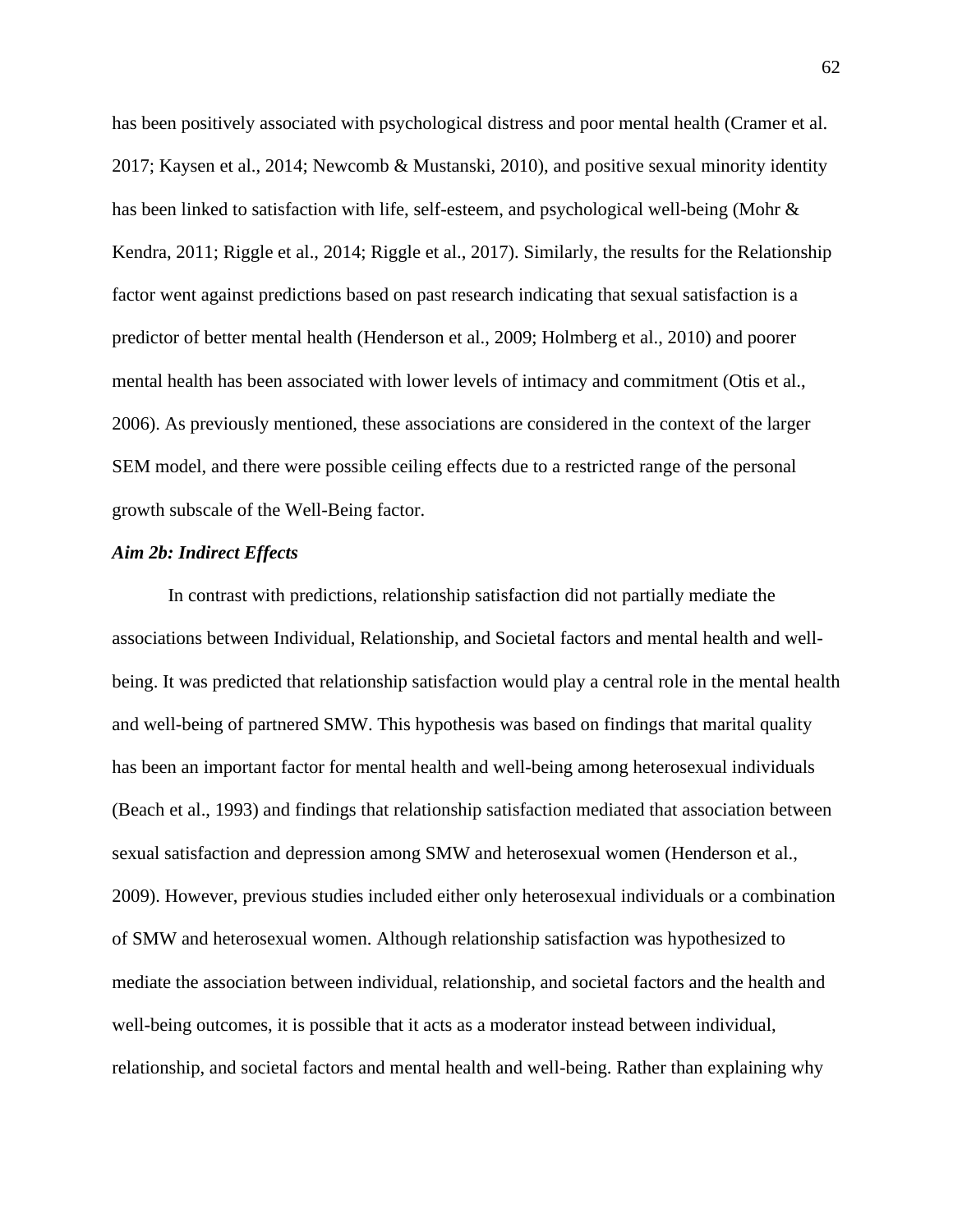there are associations between these factors between mental health and well-being, the associations may depend on the level of relationship satisfaction. Perhaps for women with higher levels of relationship satisfaction, the associations between the three levels and mental health and well-being may be stronger.

## **Limitations and Future Directions**

Compared to the much larger literature on relationships among heterosexual individuals, there is still much to learn about relationships among sexual minority individuals. Although the current study begins to help fill these gaps in the literature, limitations of the present research must be acknowledged. In order to take part in the study, participants were required to identify as cisgender women. Transgender women or individuals who identify as non-binary, who were excluded from participating, likely face additional and unique stressors at the individual level, relationship level, and societal level. For these reasons, the current study was limited to cisgender women. However, future research should explore relationship functioning among transgender and non-binary individuals. In addition, women were included in the study based on their level of attraction, one element of sexual orientation. Women were included if they reported being exclusively or mostly attracted to women or equally attracted to men and women. However, women who reported being mostly being attracted to men were not included. Women who report being mostly attracted to men may identify (e.g., bisexual) and behave (e.g., in a relationship with a woman) in ways such that they align more so with SMW than heterosexual women. Future research should consider inclusion criteria that take into account attraction, identity, and behavior such as including women who identify as lesbian or queer, report attraction to women, and are in a relationship with a woman.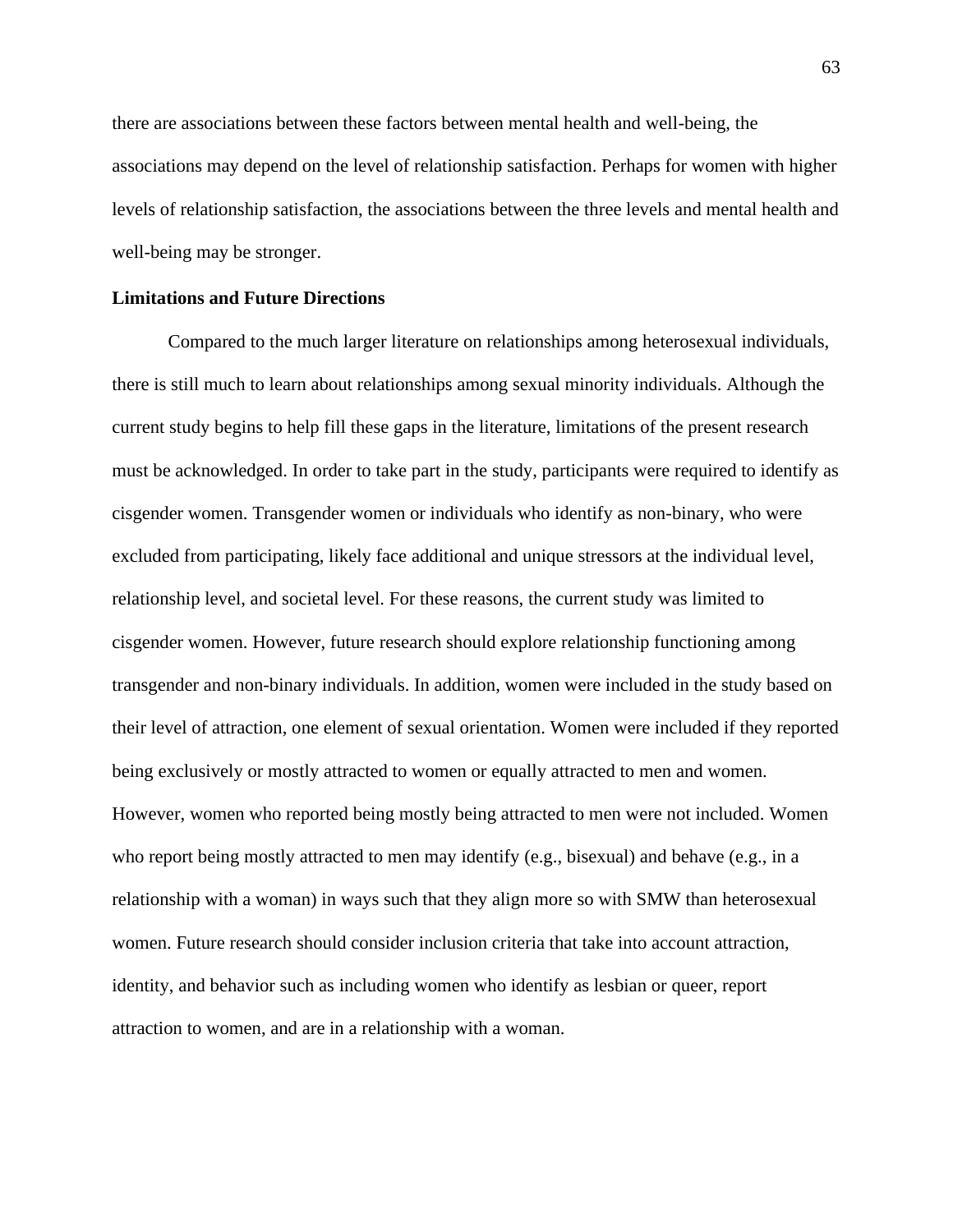There are additional limitations related to the sample. First, 83% of the sample identified as White. This is greater than the 2019 U.S. population estimate of 76.5%, indicating that the current sample has an overrepresentation of White individuals (U.S. Census Bureau). Similarly, individuals identifying as Multiracial were also overrepresented, with 9.2% of the current sample compared to 2.7% of the population identifying as Multiracial. In contrast, Black (3.8%) and Latina (8.3%) individuals were largely underrepresented in the current sample, compared the population estimates of 13.4% and 18.3%, respectively. Asian/Hawaiian/Pacific Islander and American Indian/Alaskan were also underrepresented groups in the current sample. Obtaining a diverse sample of sexual minority women is an ongoing challenge in this line of research. Recruitment a more diverse sample will help with generalization of findings and consideration of intersectionality.

Another limitation to consider is how participants were recruited. Potential participants were targeted on the Facebook advertisement platform based on their interests (e.g., LGBT related) and relationship status indicated on their profile. Therefore, it is possible that participants in the current sample may have higher levels of outness than the general population. The majority of the sample (91.5%) indicated that they were either completely out of the closet (57.9%) or out of the closet most of the time (33.6%). Consequently, it is difficult to generalize findings to those who are less open about their sexual orientation.

There are also limitations associated with the groups of comparison. When comparing different relationship status groups, women who were married, in a civil union, or in a legal domestic partnership were combined into one group. Given that these unions offer different levels of benefits, there may be differences in mental health and well-being among this combined group. An additional limitation when thinking about the different types of relationships is that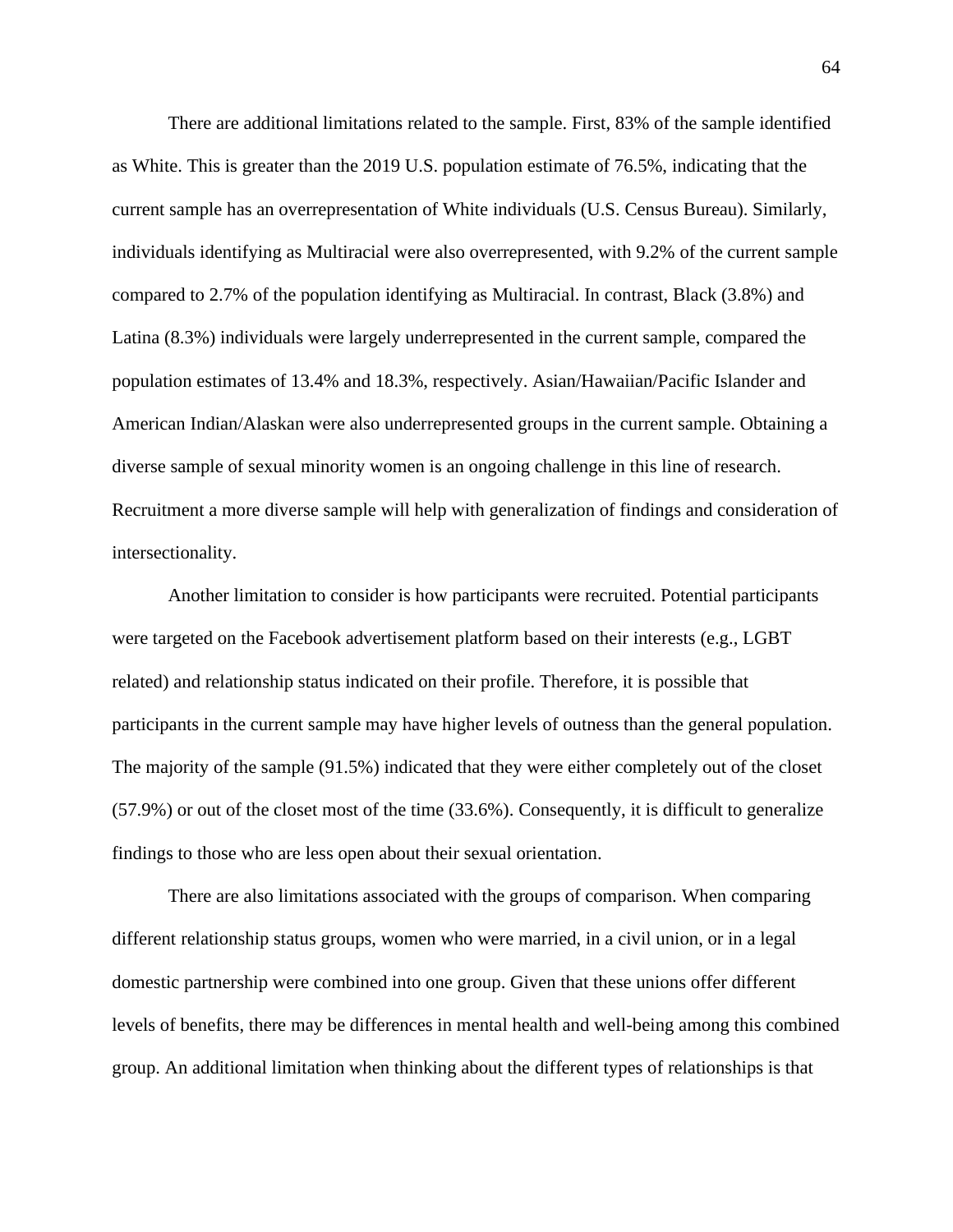women in relationships with women were compared to single women who may have had a history of relationships with men. While all women in the study reported being exclusively or mostly attracted to women or equally attracted to men and women currently, their history of sexual of behavior may be very different. For example, SMW who are currently in a relationship with a woman and have only been in relationships with women may have different experiences than SMW who are currently single but have a history of relationships with only men. Thus, it is important to consider all aspects of sexual orientation: identity, attraction, and behavior.

Another important limitation is the low reliability of some of the well-being scales, including autonomy, personal growth, and purpose in life. The results obtained with these measures should be interpreted with this limitation in mind. Although Ryff and Keyes (1995) emphasized that shorter scales often have lower reliability, and the items they chose were conceptually consistent with what they were aiming to measure, future researchers should aim to replicate the results of the current study with different measures of well-being.

Although the present study provides valuable information about SMW in relationships with women, future research should also focus on SMW in relationships with men. Future research should aim to compare SMW in relationships with men with both SMW in relationships with men and heterosexual women in relationships with men. In addition, previous research on sexual minority relationships has often combined men and women. Therefore, researchers should examine these groups separately and continue investigating same-sex male relationships as the experiences of SMW and sexual minority men are likely to be different.

Future researchers should also consider testing variations of the SEM model in the current study. There are bidirectional associations among many of the variables included in the model. For example, one's mental health or well-being may impact their relationship. Therefore,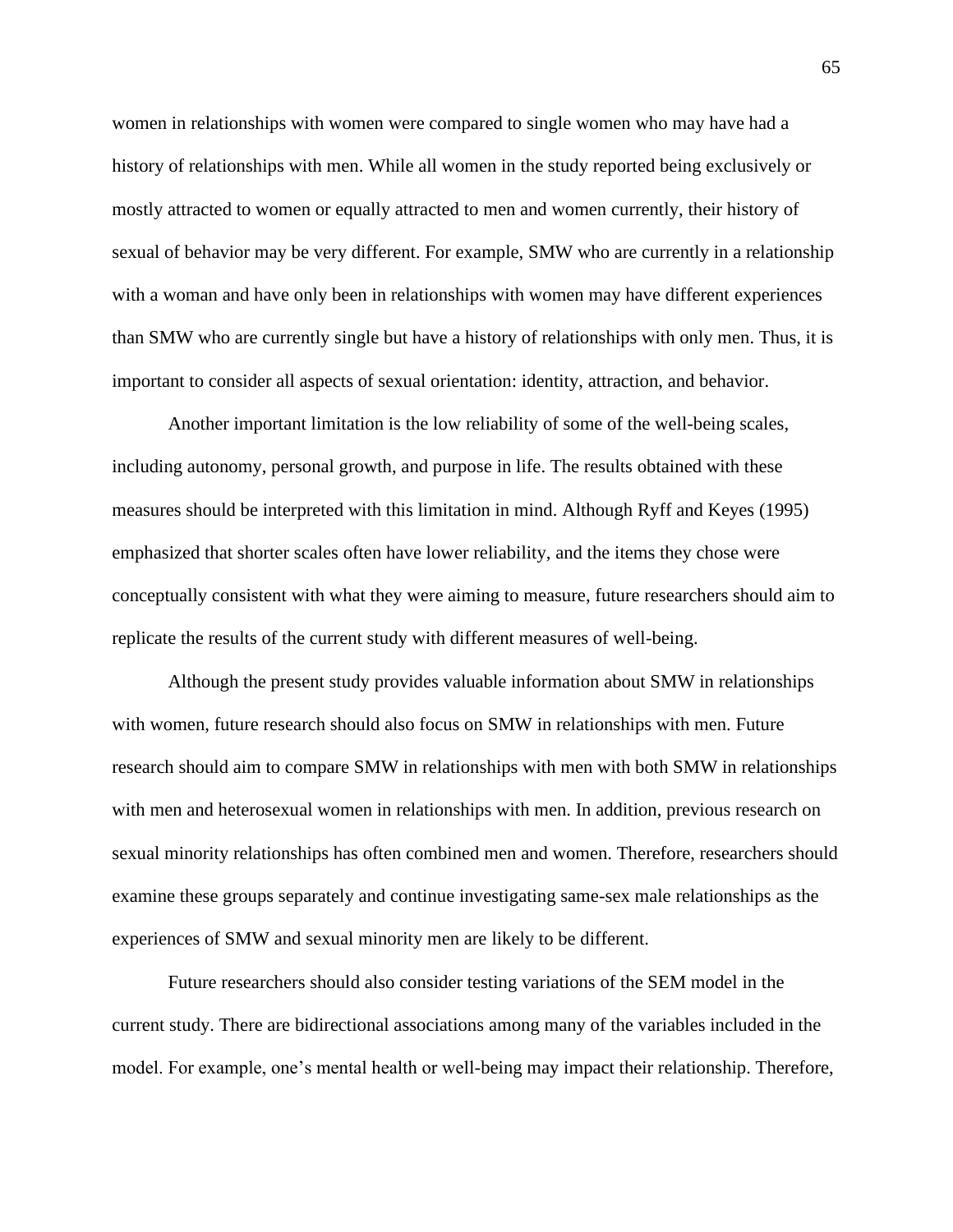future researchers should consider how mental health and well-being may lead to changes at the individual, relationship, and societal levels. Additionally, this model considered all three levels (individual, relationship, and societal) in one model with relationship satisfaction, mental health, and well-being. Future research could examine each level separately and together. It is important to understand how these levels may function independently and how they may be interdependent. While the current study tested the mediational role of relational satisfaction, future research should investigate how relationship satisfaction may function as a moderator. In addition, social support may serve as a mediator between the individual and relationship levels and mental health and well-being or as a moderator of these associations. Finally, these constructs were examined at the cross-sectional level. Relationships both change over time and can have an impact on one's mood within a day. Therefore, future research should aim to examine these constructs at longitudinal and daily levels.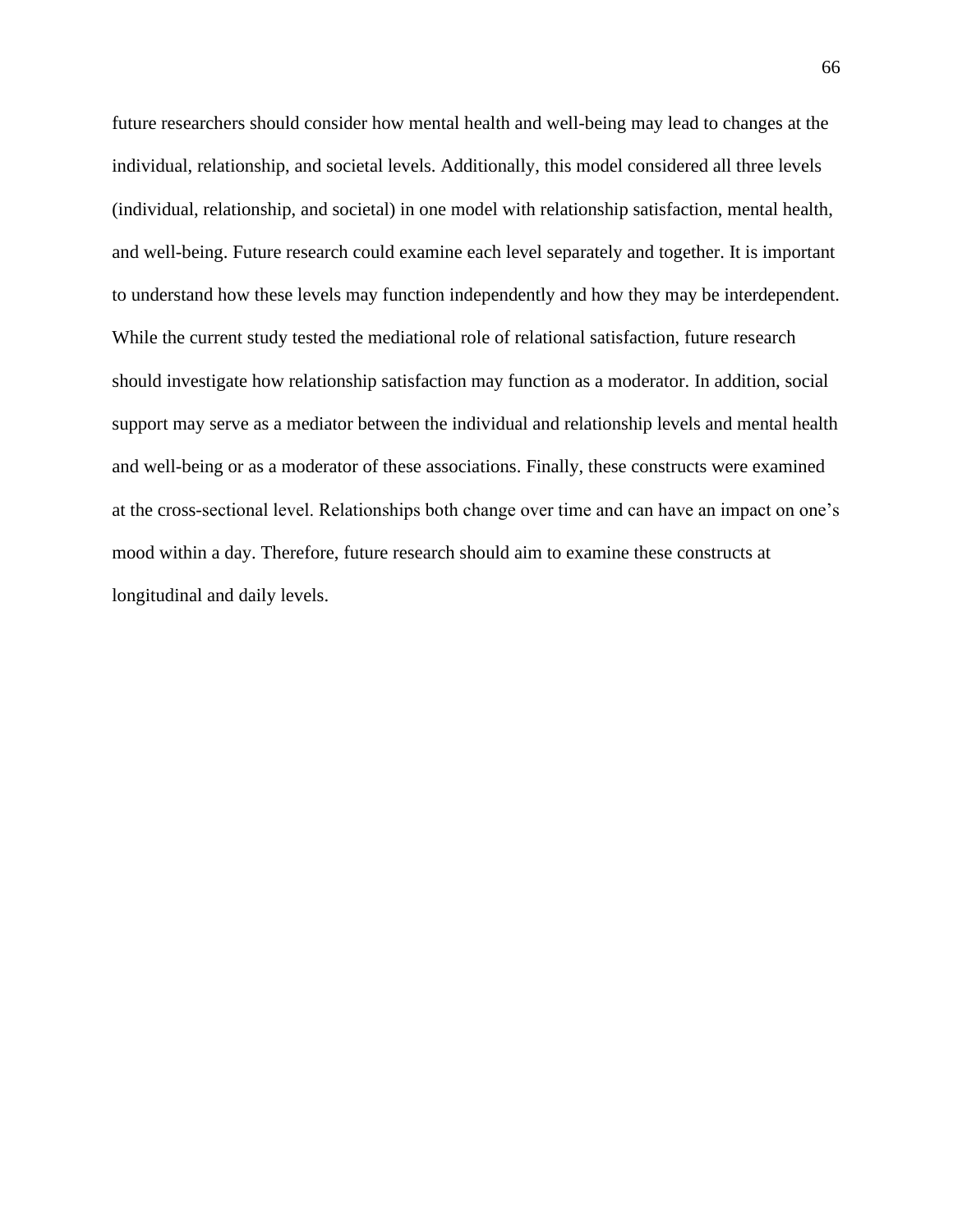### **CHAPTER V**

### **CONCLUSIONS**

The significant differences in anxiety and depression symptoms between partnered and single women found in Aim 1 suggest that being in a relationship is protective against mental health problems for SMW. In addition to mental health, partnership also appears to act as a protective factor for well-being given that SMW in relationships reported significantly higher levels of self-acceptance, personal growth, environmental mastery, and purpose in life when compared to single women. Another possible explanation is that women with better mental health and well-being are more likely to be in and stay in relationships. The differences in mental health and well-being between partnered and single women are clear. However, it is unclear whether different relationship statuses (e.g., marriage and cohabitation) offer additional benefits in terms of mental health and well-being. Although previous research has found that some relationships that are legally recognized or involve couples living together provide protection for mental health, the current study did not find any differences in mental health and well-being among partnered women.

The results of the final model in Aim 2 suggest that the Societal factor (sexual minority specific social support and general social support) plays an important role in the mental health and well-being of partnered SMW. The Societal factor was the only variable that was significantly associated with mental health and well-being. These results also suggest that SMW with less mental health problems and better well-being may be better at seeking out social support and engaging with others. As expected, there were direct effects between the Individual and Relationship factors and relationship satisfaction, suggesting a strong link between individual identity and relationship-related variables and relationship satisfaction. In addition,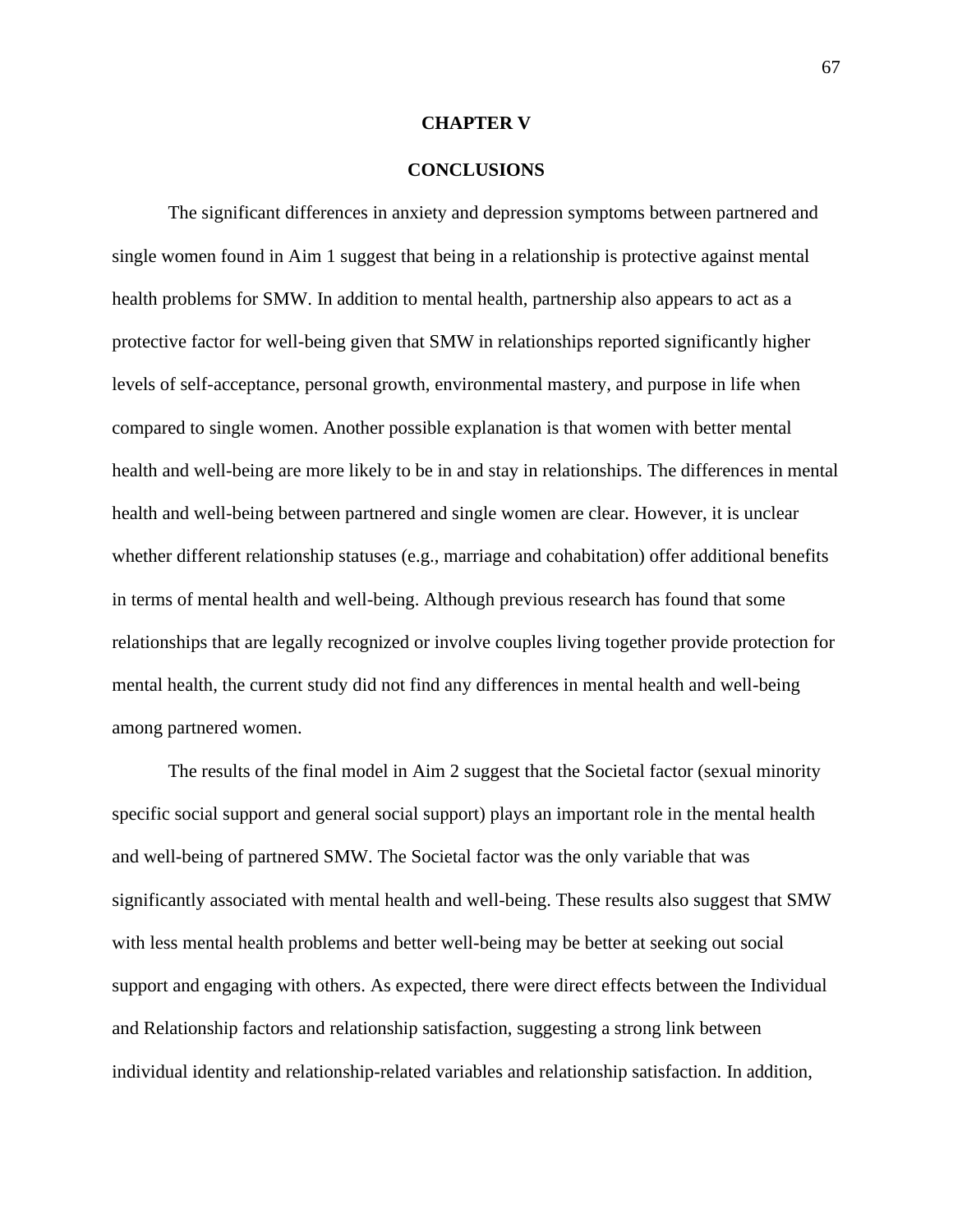there was a significant direct association between relationship satisfaction and well-being. Future researchers should seek to better understand the association between relationship satisfaction and well-being among partnered SMW. Contrary to expectations, there were no direct effects between the Individual factor and mental health or well-being, between the Relationship factor and mental health or well-being, between the Societal factor and relationship satisfaction, or between relationship satisfaction and mental health. Additionally, relationship satisfaction did not play a mediational role in associations between the Individual, Relationship, and Societal factors and mental health and well-being.

The current study offers support for differences in mental health and well-being based on whether SMW are partnered or single. Future research should continue to examine differences among partnered women and consider how different relationship statuses may be protective for the health and well-being of SMW. In addition, the current study emphasized the importance of social support for partnered SMW. This information could be used when considering interventions for partnered SMW who are experiencing mental health problems. Given that relationship satisfaction did not mediate any of the associations in the model, alternative models should be considered. One possibility is that relationships satisfaction may function better as a moderator. Continued work is still needed to further understand the role of relationships for SMW's health. Although there has been increased attention to health disparities among SMW, there is still much for researchers to investigate and address.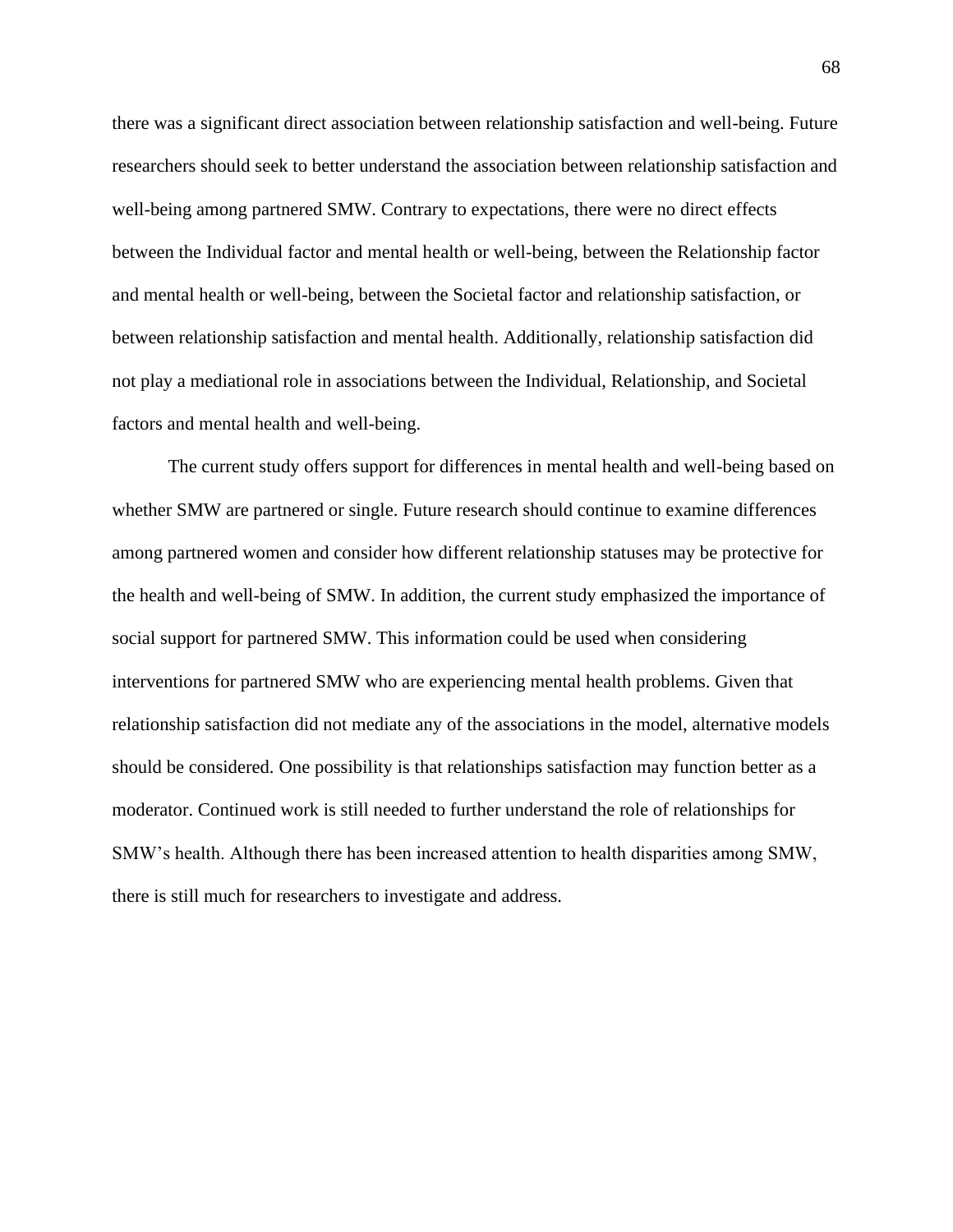### **REFERENCES**

- Andersen, J. P. & Zou, C. (2015). Exclusion of sexual minority couples from research. *Health Science Journal*, *9*(6)*,* 1-9.
- Andresen, E. M., Malmgren, J. A., Carter, W. B., & Patrick, D. L. (1994). Screening for depression in well older adults: Evaluation of a short form of the CES-D. *American Journal of Preventive Medicine*, *10*(2)*,* 77-84. http://dx.doi.org/10.1016/s0749- 3797(18)30622-6
- Balsam, K. F., & Mohr, J. J. (2007). Adaptation to sexual orientation stigma: A comparison of bisexual and lesbian/gay adults. *Journal of Counseling Psychology*, *54*(3)*,* 306-319. http://dx.doi.org/10.1037/0022-0167.54.3.306
- Barrantes, R. J., Eaton, A. A., Veldhuis, C. B., & Hughes, T. L. (2017). The role of minority stressors in lesbian relationship commitment and persistence over time. *Psychology of Sexual Orientation and Gender Diversity*, *4*(2), 205-217. http://dx.doi.org/10.1037/sgd0000221
- Beach, S. R., Martin, J. K., Blum, T. C., & Roman, P. M. (1993). Effects of marital and coworker relationships on negative affect: Testing the central role of marriage. *American Journal of Family Therapy*, *21*(4), 313-323.

http://dx.doi.org/10.1080/01926189308251002

- Beals, K. P., & Peplau, L. A. (2001). Social involvement, disclosure of sexual orientation, and the quality of lesbian relationships. *Psychology of Women Quarterly*, *25*(1), 10-19. http://dx.doi.org/10.1111/1471-6402.00002
- Belous, C. K., & Wampler, R. S. (2016). Development of the gay and lesbian relationship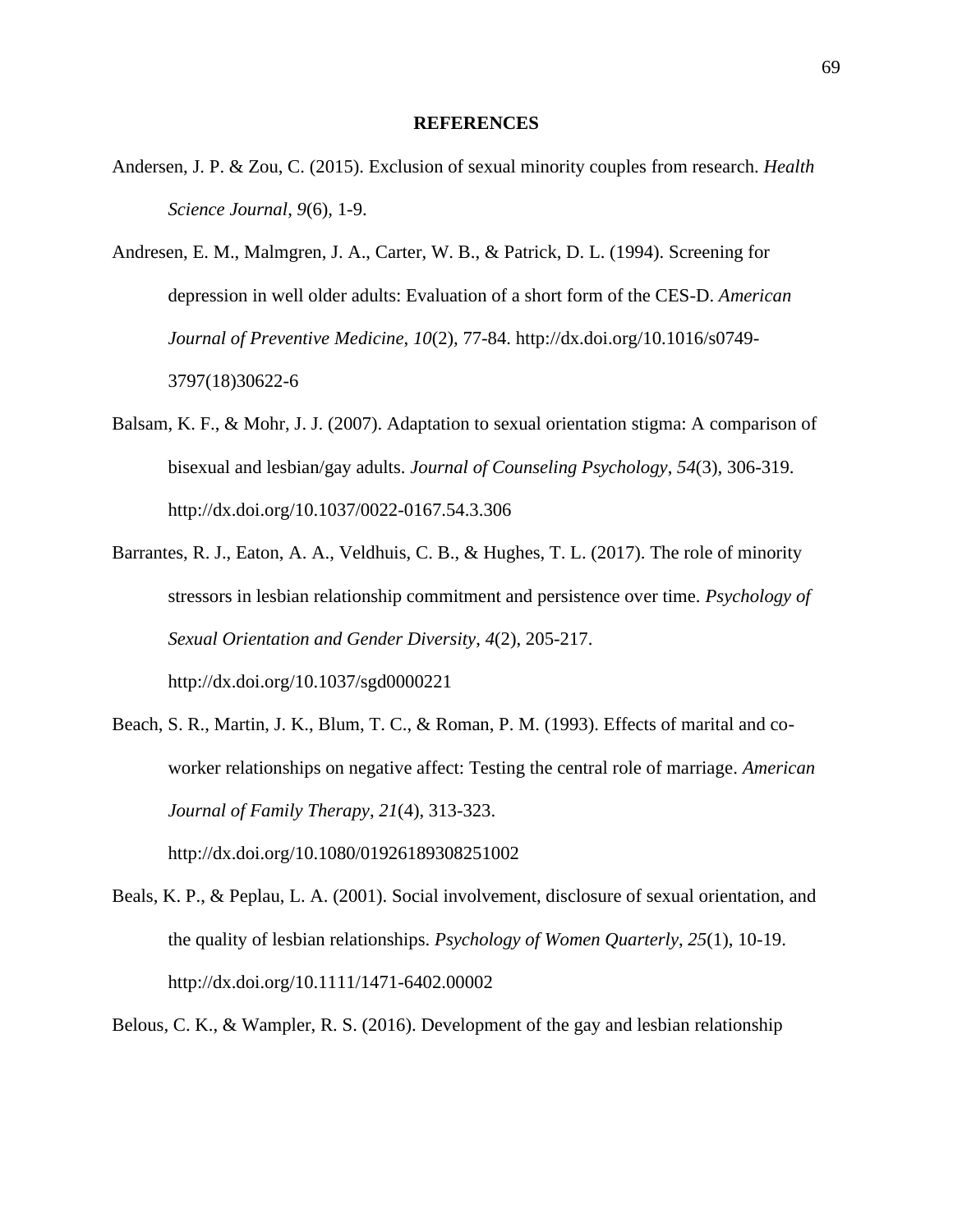satisfaction Scale. *Journal of Marital and Family Therapy*, *42*(3), 451-465. http://dx.doi.org/10.1111/jmft.12158

Blair, K. L., & Holmberg, D. (2008). Perceived social network support and well-being in samesex versus mixed-sex romantic relationships. *Journal of Social and Personal Relationships*, *25*(5), 769-791. http://dx.doi.org/10.1177/0265407508096695

Bostwick, W. B., Boyd, C. J., Hughes, T. L., & McCabe, S. E. (2010). Dimensions of sexual orientation and the prevalence of mood and anxiety disorders in the United States. *American Journal of Public Health*, *100*(3), 468-475. http://dx.doi.org/10.2105/AJPH.2008.152942

- Braithwaite, S. R., Delevi, R., & Fincham, F. D. (2010). Romantic relationships and the physical and mental health of college students. *Personal Relationships*, *17*(1), 1-12. http://dx.doi.org/10.1111/j.1475-6811.2010.01248.x
- Braithwaite, S., & Holt-Lunstad, J. (2017). Romantic relationships and mental health. *Current Opinion in Psychology*, *13*, 120-125. http://dx.doi.org/10.1016/j.copsyc.2016.04.001
- Busby, D. M., Christensen, C., Crane, D. R., & Larson, J. H. (1995). A revision of the Dyadic Adjustment Scale for use with distressed and nondistressed couples: Construct hierarchy and multidimensional scales. *Journal of Marital and Family Therapy*, *21*(3), 289-308. http://dx.doi.org/10.1111/j.1752-0606.1995.tb00163.x
- Caldwell, M. A., & Peplau, L. A. (1984). The balance of power in lesbian relationships. *Sex Roles*, *10*(7-8), 587-599. http://dx.doi.org/10.1007/bf00287267
- Cao, H., Zhou, N., Fine, M., Liang, Y., Li, J., & Mills‐Koonce, W. R. (2017). Sexual Minority Stress and Same‐Sex Relationship Well‐being: A Meta‐analysis of Research Prior to the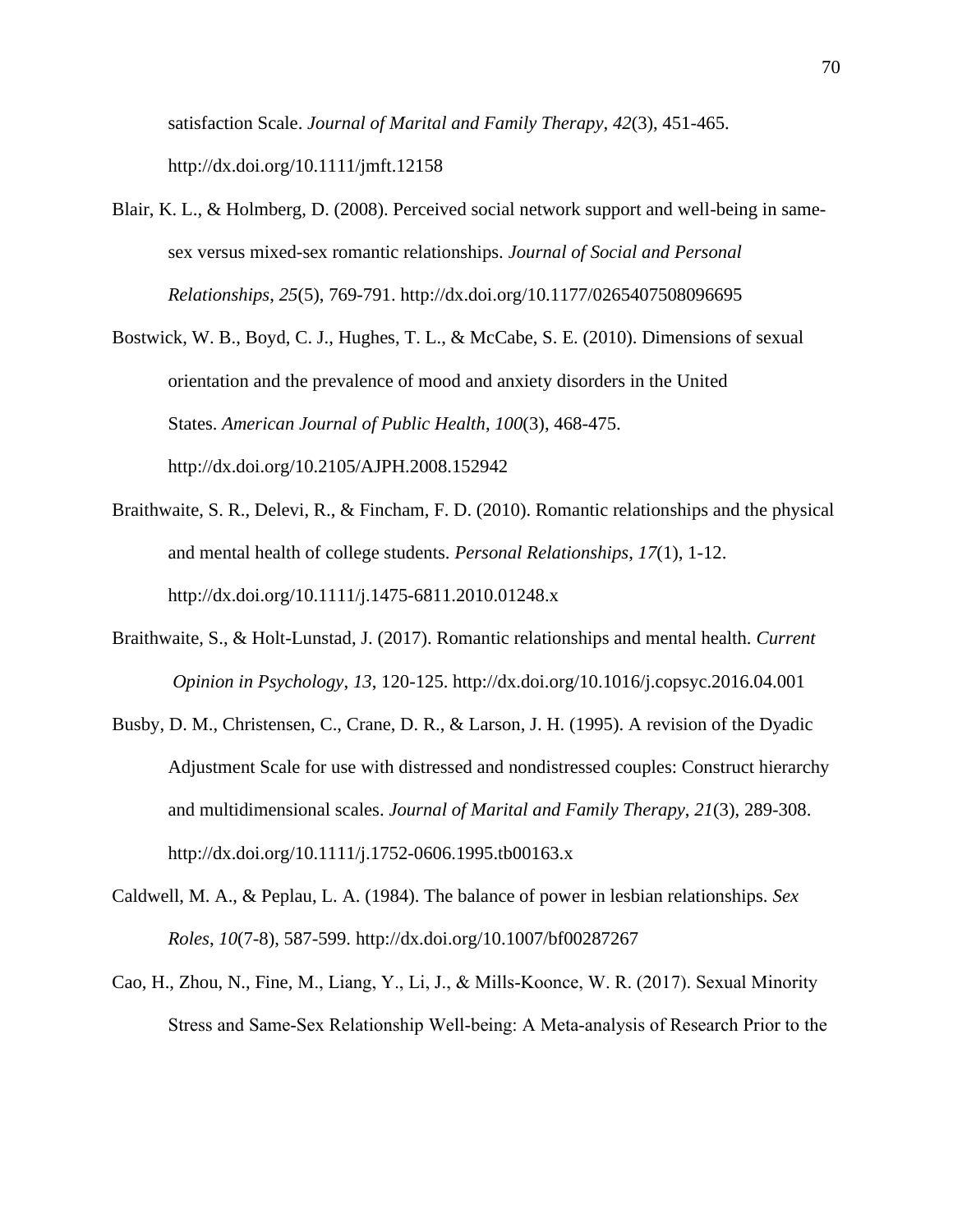US Nationwide Legalization of Same‐Sex Marriage. *Journal of Marriage and Family*, *79*(5), 1258-1277. http://dx.doi.org/10.1111/jomf.12415

- Cochran, S. D., Sullivan, J. G., & Mays, V. M. (2003). Prevalence of mental disorders, psychological distress, and mental health services use among lesbian, gay, and bisexual adults in the United States. *Journal of Consulting and Clinical Psychology*, *71*(1), 53-61. http://dx.doi.org/10.1037/0022-006x.71.1.53
- Cramer, R. J., Burks, A. C., Golom, F. D., Stroud, C. H., & Graham, J. L. (2017). The Lesbian, Gay, and Bisexual Identity Scale: Factor analytic evidence and associations with health and well-being. *Measurement and Evaluation in Counseling and Development*, *50*(1-2), 71-88. http://dx.doi.org/10.1080/07481756.2017.1325703
- Drabble, L. A., Trocki, K. F., Korcha, R. A., Klinger, J. L., Veldhuis, C. B., & Hughes, T. L. (2018). Comparing substance use and mental health outcomes among sexual minority and heterosexual women in probability and non-probability samples. *Drug and Alcohol Dependence*, *185,* 285-292. http://dx.doi.org/10.1016/j.drugalcdep.2017.12.036
- DuBois, S. N., Legate, N., & Kendall, A. D. (2019). Examining Partnership–Health Associations Among Lesbian Women and Gay Men Using Population-Level Data. *LGBT Health*, *6*(1), 23-33. http://dx.doi.org/10.1089/lgbt.2018.0158
- Ducharme, J. K., & Kollar, M. M. (2012). Does the "marriage benefit" extend to same-sex union?: Evidence from a sample of married lesbian couples in Massachusetts. *Journal of Homosexuality*, *59*(4), 580-591. http://dx.doi.org/10.1080/00918369.2012.665689
- Dush, C. M. K., & Amato, P. R. (2005). Consequences of relationship status and quality for subjective well-being. *Journal of Social and Personal Relationships*, *22*(5), 607-627. http://dx.doi.org/10.1177/0265407505056438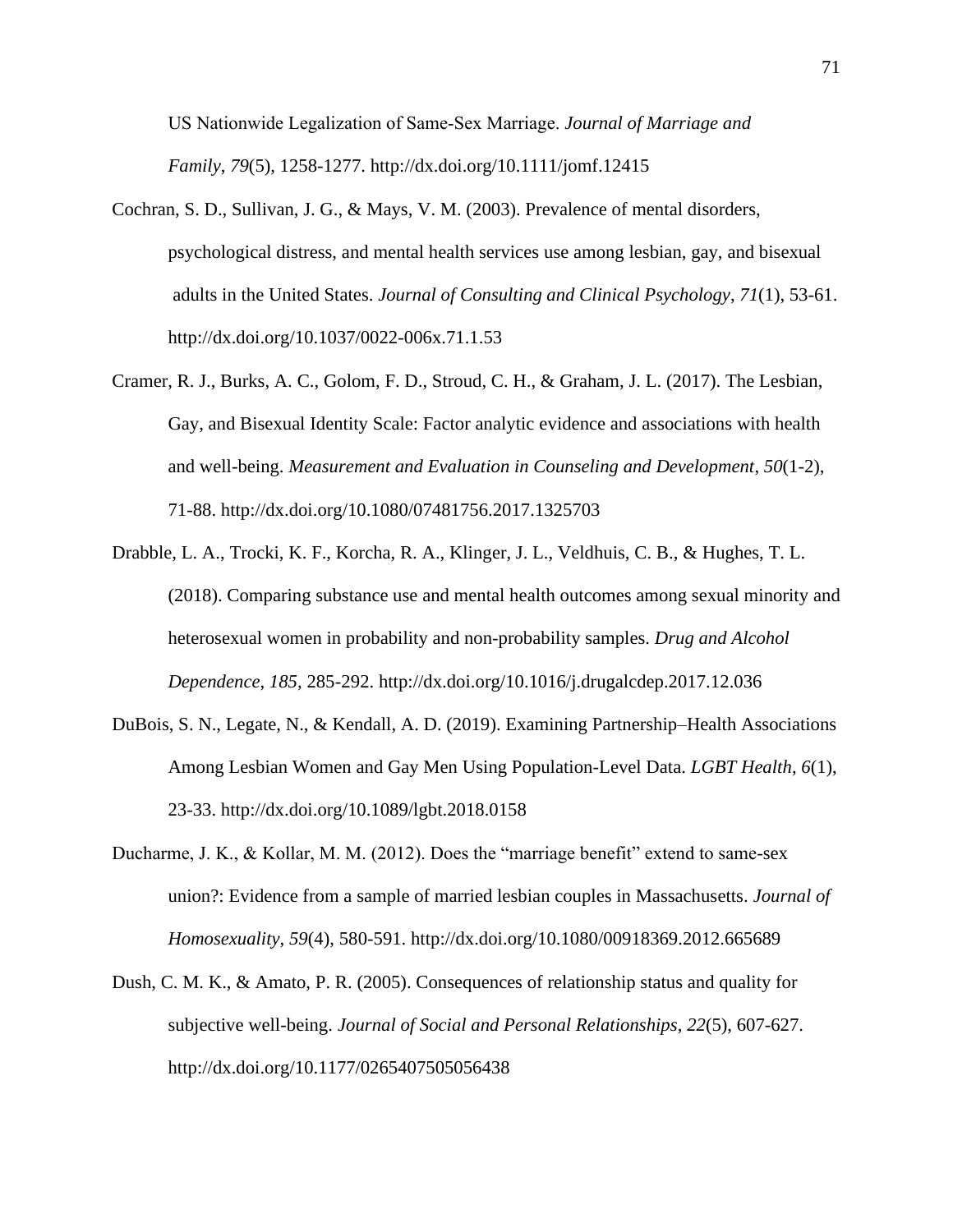- Eldridge, N. S., & Gilbert, L. A. (1990). Correlates of relationship satisfaction in lesbian couples. *Psychology of Women Quarterly*, *14*(1), 43-62. http://dx.doi.org/10.1111/j.1471- 6402.1990.tb00004.x
- Fergusson, D. M., Horwood, L. J., & Beautrais, A. L. (1999). Is sexual orientation related to mental health problems and suicidality in young people?. *Archives of General Psychiatry*, *56*(10), 876-880. http://dx.doi.org/10.1001/archpsyc.56.10.876
- Flenar, D. J., Tucker, C. M., & Williams, J. L. (2017). Sexual Minority Stress, Coping, and Physical Health Indicators. *Journal of Clinical Psychology in Medical Settings, 24*(3-4), 223-233. http://dx.doi.org/10.1007/s10880-017-9504-0
- Frost, D. M., & Meyer, I. H. (2009). Internalized homophobia and relationship quality among lesbians, gay men, and bisexuals. *Journal of Counseling Psychology*, *56*(1), 97-109. http://dx.doi.org/10.1037/a0012844
- Frost, D. M., Lehavot, K., & Meyer, I. H. (2015). Minority stress and physical health among sexual minority individuals. *Journal of Behavioral Medicine*, *38*(1), 1-8. http://dx.doi.org/10.1007/s10865-013-9523-8
- Galupo, M. P., Mitchell, R. C., & Davis, K. S. (2015). Sexual minority self-identification: Multiple identities and complexity. *Psychology of Sexual Orientation and Gender Diversity*, *2*(4), 355-364. http://dx.doi.org/ 10.1037/sgd0000131
- Gilman, S. E., Cochran, S. D., Mays, V. M., Hughes, M., Ostrow, D., & Kessler, R. C. (2001). Risk of psychiatric disorders among individuals reporting same-sex sexual partners in the National Comorbidity Survey. *American Journal of Public Health*, *91*(6), 933-939. http://dx.doi.org/10.2105/ajph.91.6.933

Gove, W. R., Hughes, M., & Style, C. B. (1983). Does marriage have positive effects on the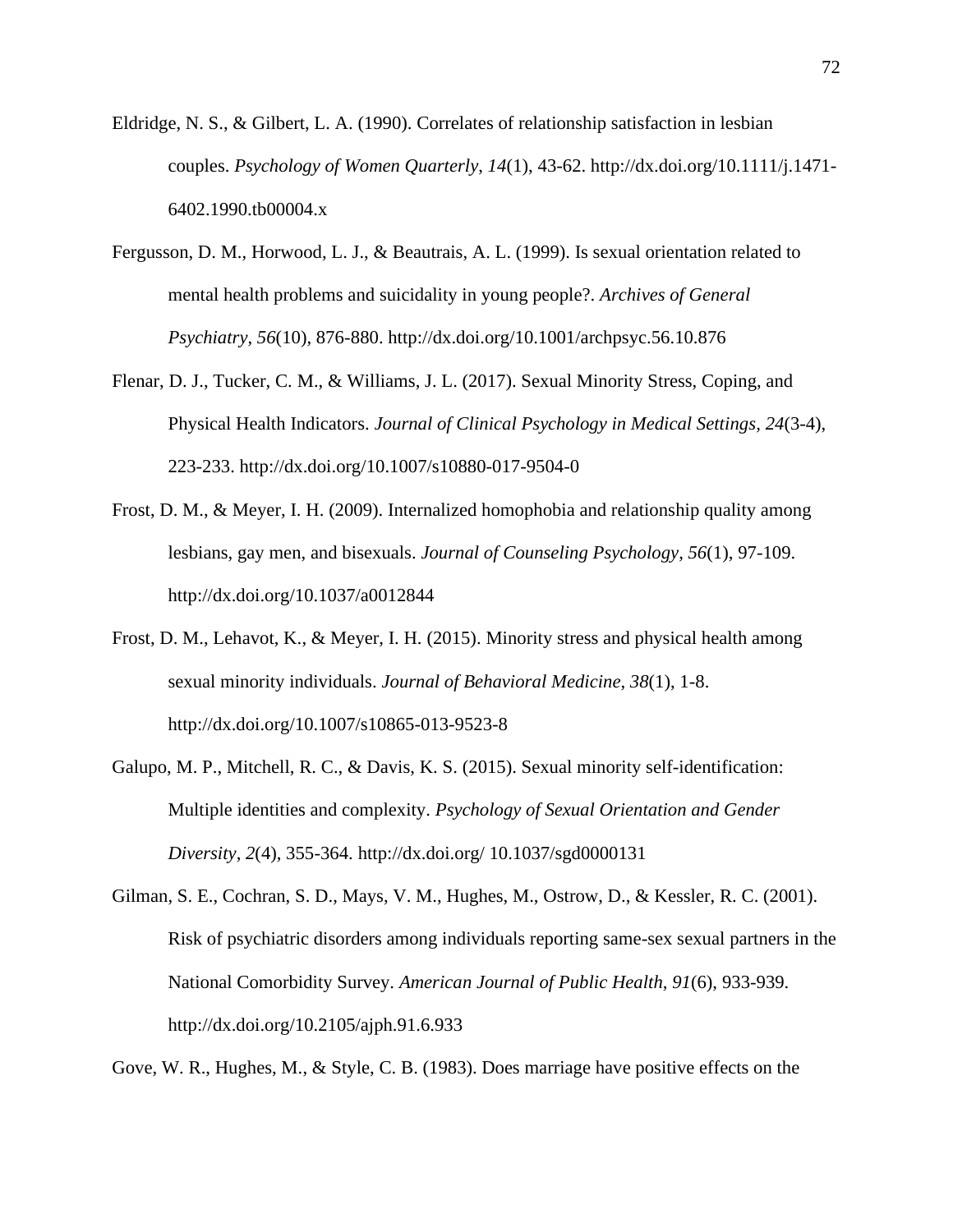psychological well-being of the individual?. *Journal of Health and Social Behavior*, *24*, 122-131. http://dx.doi.org/10.2307/2136639

- Gove, W. R., Style, C. B., & Hughes, M. (1990). The effect of marriage on the well-being of adults: A theoretical analysis. *Journal of Family Issues*, *11*(1), 4-35. http://dx.doi.org/10.1177/019251390011001002
- Hatzenbuehler, M. L. (2009). How does sexual minority stigma "get under the skin"? A psychological mediation framework. *Psychological Bulletin*, *135*(5), 707-730. http://dx.doi.org/10.1037/a0016441

Hayes, A. F., & Scharkow, M. (2013). The relative trustworthiness of inferential tests of the indirect effect in statistical mediation analysis: Does method really matter?. *Psychological Science*, *24*(10), 1918-1927. http://dx.doi.org/10.1177/0956797613480187

- Henderson, A. W., Lehavot, K., & Simoni, J. M. (2009). Ecological models of sexual satisfaction among lesbian/bisexual and heterosexual women. *Archives of Sexual Behavior*, *38*(1), 50- 65. http://dx.doi.org/10.1007/s10508-008-9384-3
- Holmberg, D., Blair, K. L., & Phillips, M. (2010). Women's sexual satisfaction as a predictor of well-being in same-sex versus mixed-sex relationships. *Journal of Sex Research*, *47*(1), 1-11. http://dx.doi.org/10.1080/00224490902898710
- Holt-Lunstad, J., Birmingham, W., & Jones, B. Q. (2008). Is there something unique about marriage? The relative impact of marital status, relationship quality, and network social support on ambulatory blood pressure and mental health. *Annals of Behavioral Medicine*, *35*(2), 239-244. http://dx.doi.org/10.1007/s12160-008-9018

Hooper, D., Coughlan, J., & Mullen, M. (2008). Structural equation modeling: Guidelines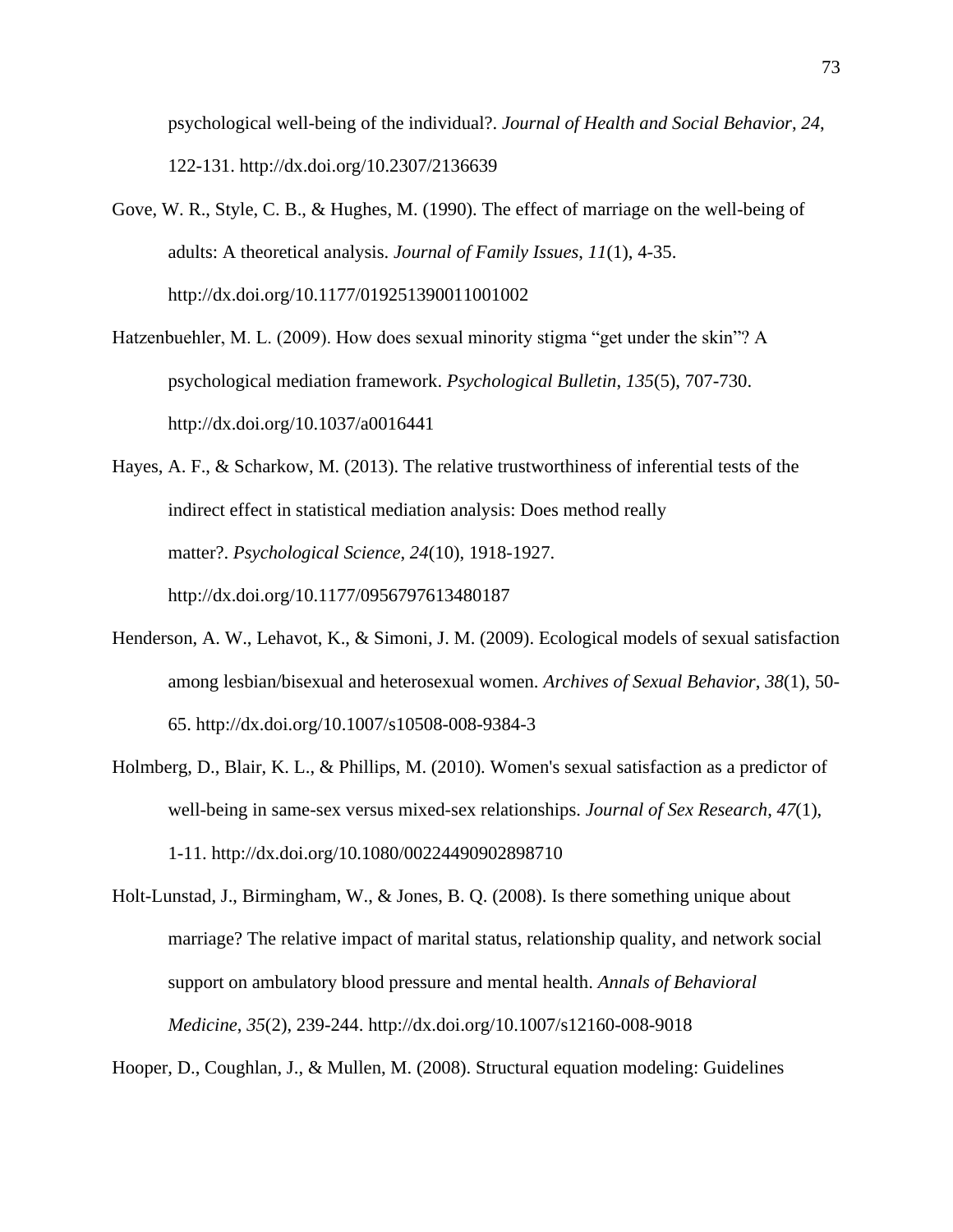for determining model fit. *Electronic Journal of Business Research Methods, 6*, 53-60.

- Horne, S. G., & Biss, W. J. (2009). Equality discrepancy between women in same-sex relationships: The mediating role of attachment in relationship satisfaction. *Sex Roles*, *60*(9-10), 721-730. http://dx.doi.org/10.1007/s11199-008-9571-7
- Hu, L. T., & Bentler, P. M. (1999). Cutoff criteria for fit indexes in covariance structure analysis: Conventional criteria versus new alternatives. *Structural Equation Modeling: A Multidisciplinary Journal*, *6*, 1-55. doi:10.1080/10705519909540118
- Huston, T. L. (2000). The social ecology of marriage and other intimate unions. *Journal of Marriage and Family*, *62*, 298-320. http://dx.doi.org/10.1111/j.1741-3737.2000.00298.x
- Institute of Medicine. (2011). *The health of lesbian, gay, bisexual, and transgender (LGBT) people: Building a foundation for better understanding*, Washington, DC: National Academies Press.
- Jorm, A. F., Korten, A. E., Rodgers, B., Jacomb, P. A., & Christensen, H. (2002). Sexual orientation and mental health: Results from a community survey of young and middleaged adults. *The British Journal of Psychiatry*, *180*(5), 423-427. ` http://dx.doi.org/10.1192/bjp.180.5.423
- Kaysen, D. L., Kulesza, M., Balsam, K. F., Rhew, I. C., Blayney, J. A., Lehavot, K., & Hughes, T. L. (2014). Coping as a mediator of internalized homophobia and psychological distress among young adult sexual minority women. *Psychology of Sexual Orientation and Gender Diversity*, *1*(3), 225-233. http://dx.doi.org/10.1037/sgd0000045

Kertzner, R. M., Meyer, I. H., Frost, D. M., & Stirratt, M. J. (2009). Social and psychological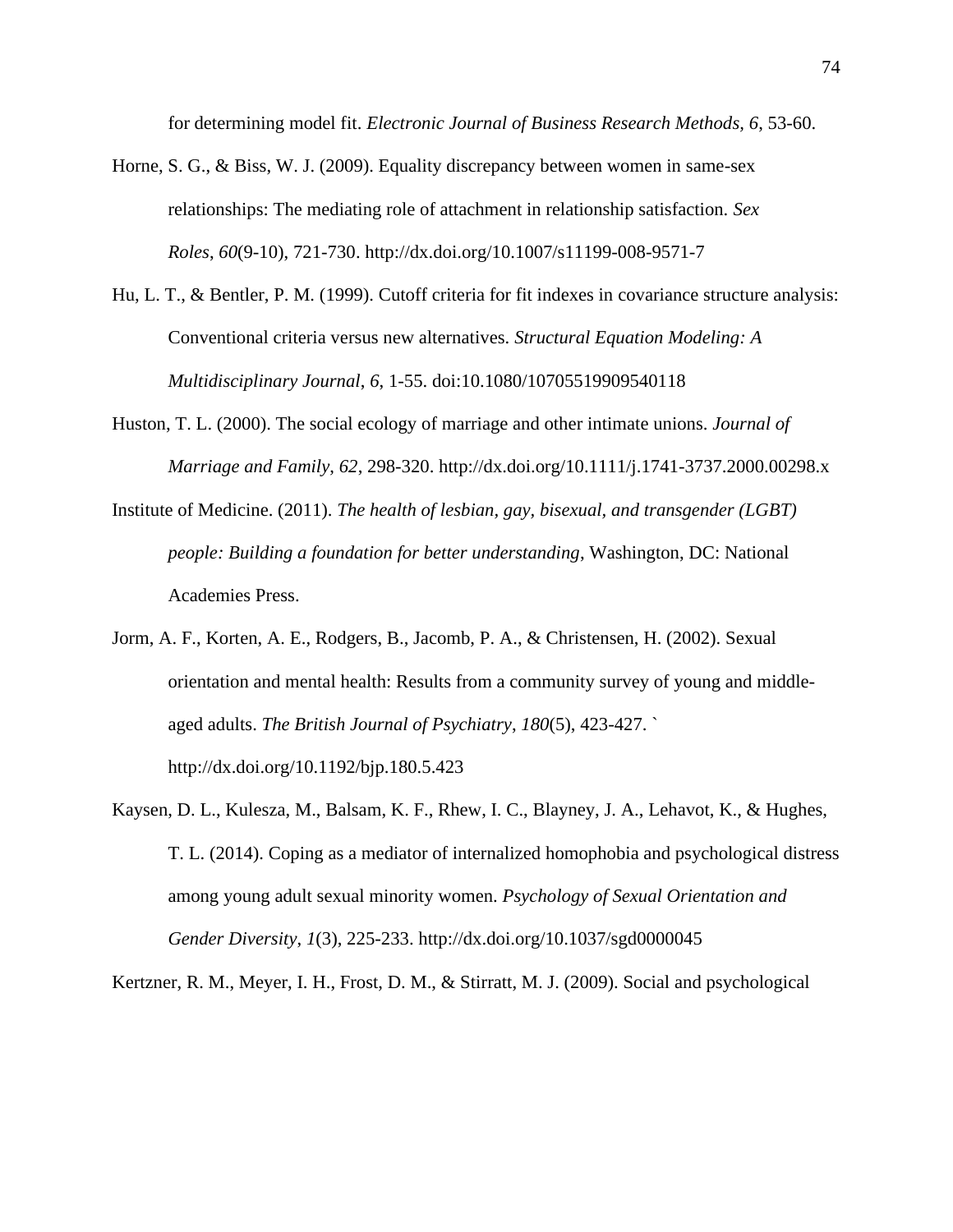well-being in lesbians, gay men, and bisexuals: the effects of race, gender, age, and sexual identity. *American Journal of Orthopsychiatry*, *79*(4), 500-510. http://dx.doi.org/10.1037/aoO16&18

- Kessler, R. C., Berglund, P., Demler, O., Jin, R., Merikangass, K. R., & Walters, E. E. (2005). Lifetime prevalence and age-of-onset distributions of DSM-IV disorders in the National Comorbidity Survey Replication. *Archives of General Psychiatry*, *62*(6), 593-602. http://dx.doi.org/10.1001/archpsyc.62.6.593
- King, M., Semlyen, J., Tai, S. S., Killaspy, H., Osborn, D., Popelyuk, D., & Nazareth, I. (2008). A systematic review of mental disorder, suicide, and deliberate self harm in lesbian, gay and bisexual people. *BMC Psychiatry, 8*(1). http://dx.doi.org/10.1186/1471-244x-8-70
- Kline, R.B. (2016). *Principles and practice of structural equation modeling*. New York: Guilford.
- Kornblith, E., Green, R. J., Casey, S., & Tiet, Q. (2016). Marital status, social support, and depressive symptoms among lesbian and heterosexual women. *Journal of Lesbian Studies, 20*(1), 157–173. http://dx.doi.org/10.1080/10894160.2015.1061882
- Kurdek, L. A. (1995). Developmental changes in relationship quality in gay and lesbian cohabiting couples. *Developmental Psychology*, *31*(1), 86-94. http://dx.doi.org/10.1037/0012-1649.31.1.86
- Kurdek, L. A. (1998). Relationship outcomes and their predictors: Longitudinal evidence from heterosexual married, gay cohabiting, and lesbian cohabiting couples. *Journal of Marriage and the Family*, *60*(3), 553-568. http://dx.doi.org/10.2307/353528

Kurdek, L. A. (2004). Are gay and lesbian cohabiting couples really different from heterosexual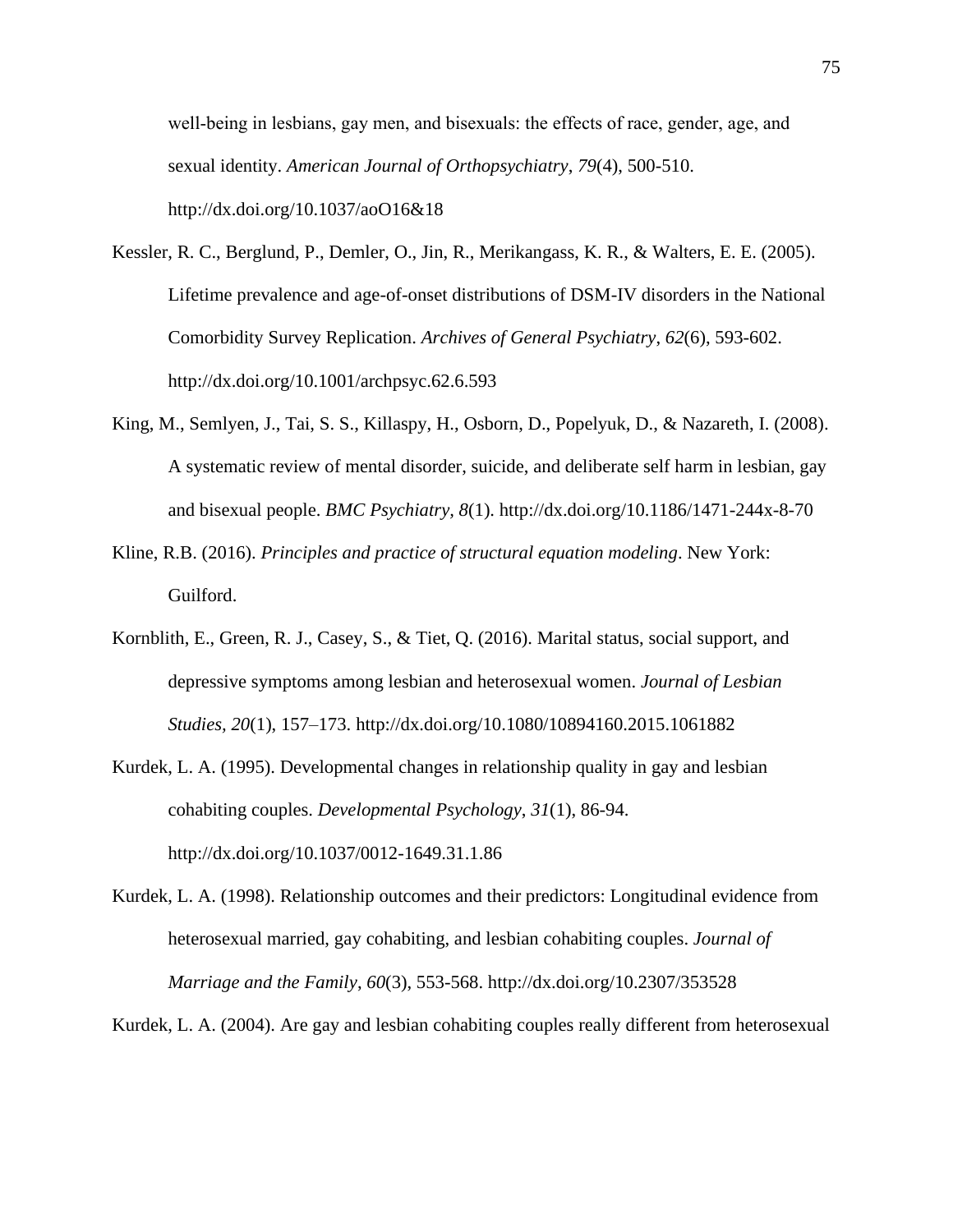married couples?. *Journal of Marriage and Family*, *66*(4), 880-900. http://dx.doi.org/10.1111/j.0022-2445.2004.00060.x

- Kurdek, L. A., & Schmitt, J. P. (1986). Relationship quality of partners in heterosexual married, heterosexual cohabiting, and gay and lesbian relationships. *Journal of Personality and Social Psychology*, *51*(4), 711. http://dx.doi.org/10.1037/0022-3514.51.4.711
- Laerd Statistics (2017). One-way MANCOVA using SPSS Statistics. *Statistical tutorials and software guides*.
- LaFontaine, M. F., Hum, L., Gabbay, N., & Dandurand, C. (2017). Examination of the psychometric properties of the Personal Assessment of Intimacy in Relationships with individuals in same-sex couple relationships. *Journal of GLBT Family Studies*, *14*(4), 1- 32. http://dx.doi.org/10.1080/1550428X.2017.1326017
- Lambert, M. J., Burlingame, G. M., Umphress, V., Hansen, N. B., Vermeersch, D. A., Clouse, G. C., & Yanchar, S. C. (1996). The reliability and validity of the Outcome Questionnaire. *Clinical Psychology & Psychotherapy: An International Journal of Theory and Practice*, *3*(4), 249-258. http://dx.doi.org/10.1002/(sici)1099- 0879(199612)3:4<249::aid-cpp106>3.3.co;2-j
- Lawrance, K. A., & Byers, E. S. (1995). Sexual satisfaction in long‐term heterosexual relationships: The interpersonal exchange model of sexual satisfaction. *Personal Relationships*, *2*(4), 267-285. http://dx.doi.org/10.1111/j.1475-6811.1995.tb00092.x
- Lea, T., Wit, J., Reynolds, R. (2014). Minority stress in lesbian, gay, and bisexual adults in Australia: Associations with psychological distress, suicidality, and substance use. *Archives of Sexual Behavior*, *43*(8), 1571-1578. http://dx.doi.org/10.1007/s10508-014- 0266-6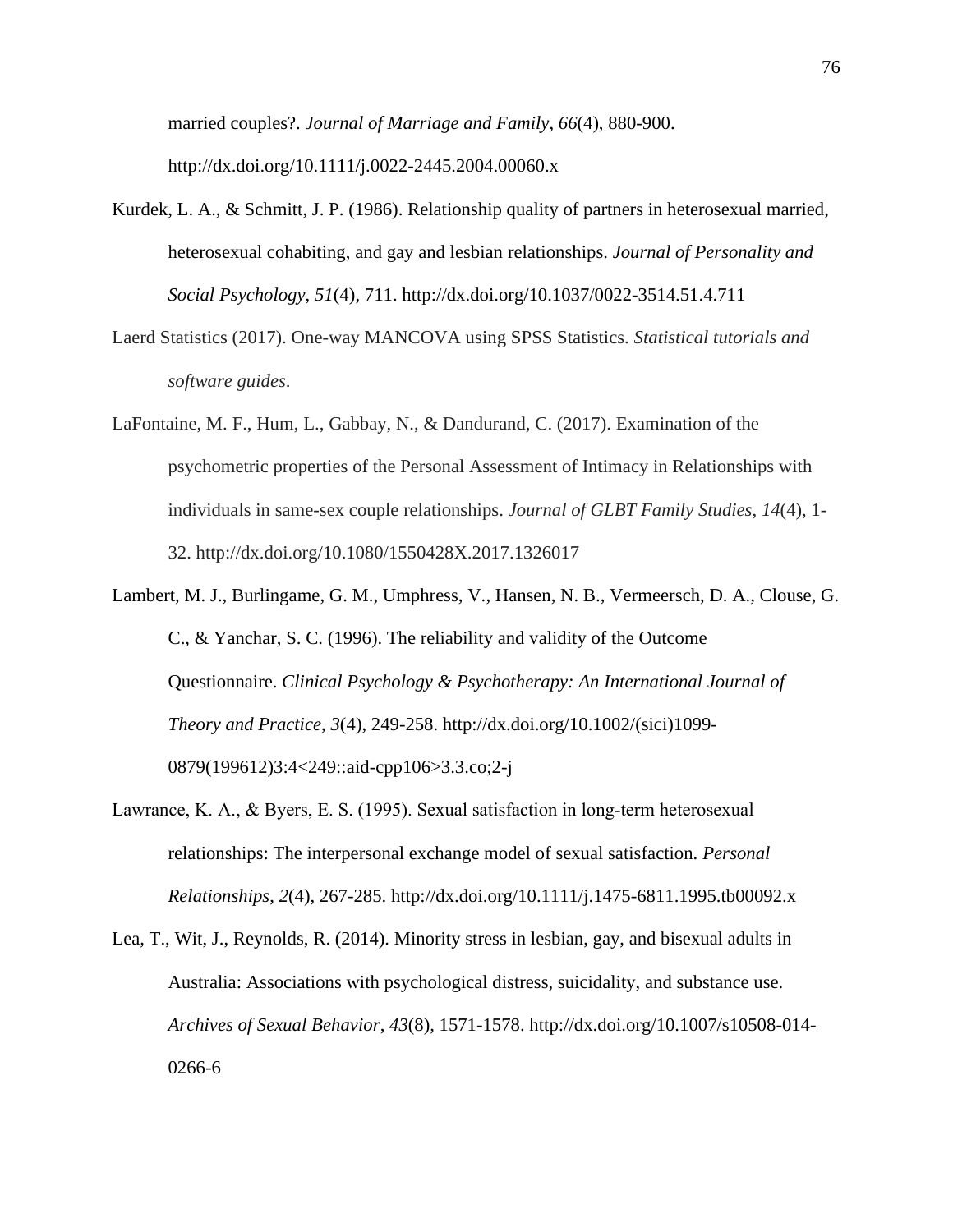- Lehavot, K., Simoni, J. M. (2011). The impact of minority stress on mental health and substance use among sexual minority women. *Journal of Consulting and Clinical Psychology, 79*(2), 159-170. http://dx.doi.org/10.1037/a0022839
- Lewis, R.J., & Dawson, C.A. (2018). [Sexual minority women's health survey]. Unpublished raw data.
- Lewis, R. J., Derlega, V. J., Griffin, J. L., & Krowinski, A. C. (2003). Stressors for gay men and lesbians: Life stress, gay-related stress, stigma consciousness, and depressive symptoms. *Journal of Social and Clinical Psychology*, *22*(6), 716-729. http://dx.doi.org/10.1521/jscp.22.6.716.22932
- Liu, H., Reczek, C., & Brown, D. (2013). Same-sex cohabitors and health: The role of raceethnicity, gender, and socioeconomic status. *Journal of Health and Social Behavior*, *54*(1), 25-45. http://dx.doi.org/10.1177/0022146513479002
- Lyubomirsky, S., & Lepper, H. S. (1999). A measure of subjective happiness: Preliminary reliability and construct validation. *Social Indicators Research*, *46*(2), 137-155.
- Mark, K. P., Herbenick, D., Fortenberry, J. D., Sanders, S., & Reece, M. (2014). A psychometric comparison of three scales and a single-item measure to assess sexual satisfaction. *The Journal of Sex Research*, *51*(2), 159-169.
- Martin, J. L., & Dean, L. L. (1987). *Ego-dystonic homosexuality scale*. School of Public Health, Columbia University.

http://dx.doi.org/10.1080/00224499.2013.816261

Mason, T.B., & Lewis, R.J. (2015). Minority Stress and Binge Eating Among Lesbian and Bisexual Women. *Journal of Homosexuality*, *62*(7), 971-992. http://dx.doi.org/0.1080/00918369.2015.1008285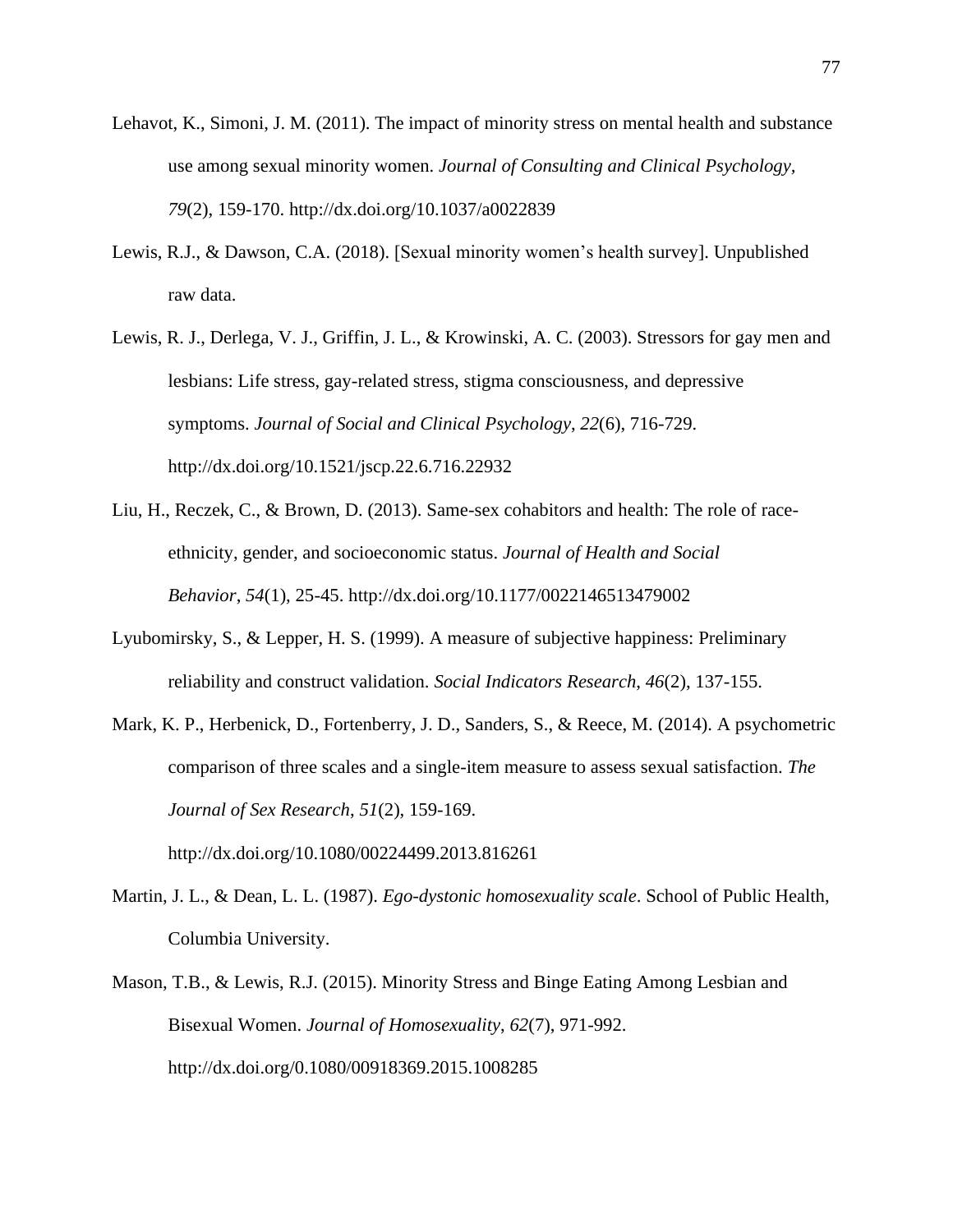- Mason, T. B., Lewis, R. J., & Heron, K. E. (2017). Indirect pathways connecting sexual orientation and weight discrimination to disordered eating among young adult lesbians. *Psychology of Sexual Orientation and Gender Diversity, 4*(2), 193-204. http://dx.doi.org/10.1037/sgd0000220
- McHorney, C. A., Ware Jr, J. E., Rogers, W., Raczek, A. E., & Lu, J. R. (1992). The validity and relative precision of MOS short-and long-form health status scales and Dartmouth COOP charts: results from the Medical Outcomes Study. *Medical Care*, 253-265.
- Meyer, I. H. (2003). Prejudice, social stress, and mental health in lesbian, gay, and bisexual populations: conceptual issues and research evidence. *Psychological Bulletin*, *129*(5), 674-697. http://dx.doi.org/10.1037/0033-2909.129.5.674
- Mohr, J., & Fassinger, R. (2000). Measuring dimensions of lesbian and gay male experience. *Measurement and Evaluation in Counseling and Development*, *33*(2), 66-90.
- Mohr, J. J., & Fassinger, R. E. (2006). Sexual orientation identity and romantic relationship quality in same-sex couples. *Personality and Social Psychology Bulletin*, *32*(8), 1085- 1099. http://dx.doi.org/10.1177/0146167206288281
- Mohr, J. J., & Kendra, M. S. (2011). Revision and extension of a multidimensional measure of sexual minority identity: The Lesbian, Gay, and Bisexual Identity Scale. *Journal of Counseling Psychology*, *58*(2), 234-245. http://dx.doi.org/10.1037/a0022858
- Moore, K. A., McCabe, M. P., & Stockdale, J. E. (1998). Factor analysis of the Personal Assessment of Intimacy in Relationships Scale (PAIR): Engagement, communication and shared friendships. *Sexual and Marital Therapy*, *13*(4), 361-368.
- Muthén, L.K., & Muthén, B.O. (1998-2017). Mplus User's Guide. Eighth Edition. Los Angeles, CA: Muthén & Muthén.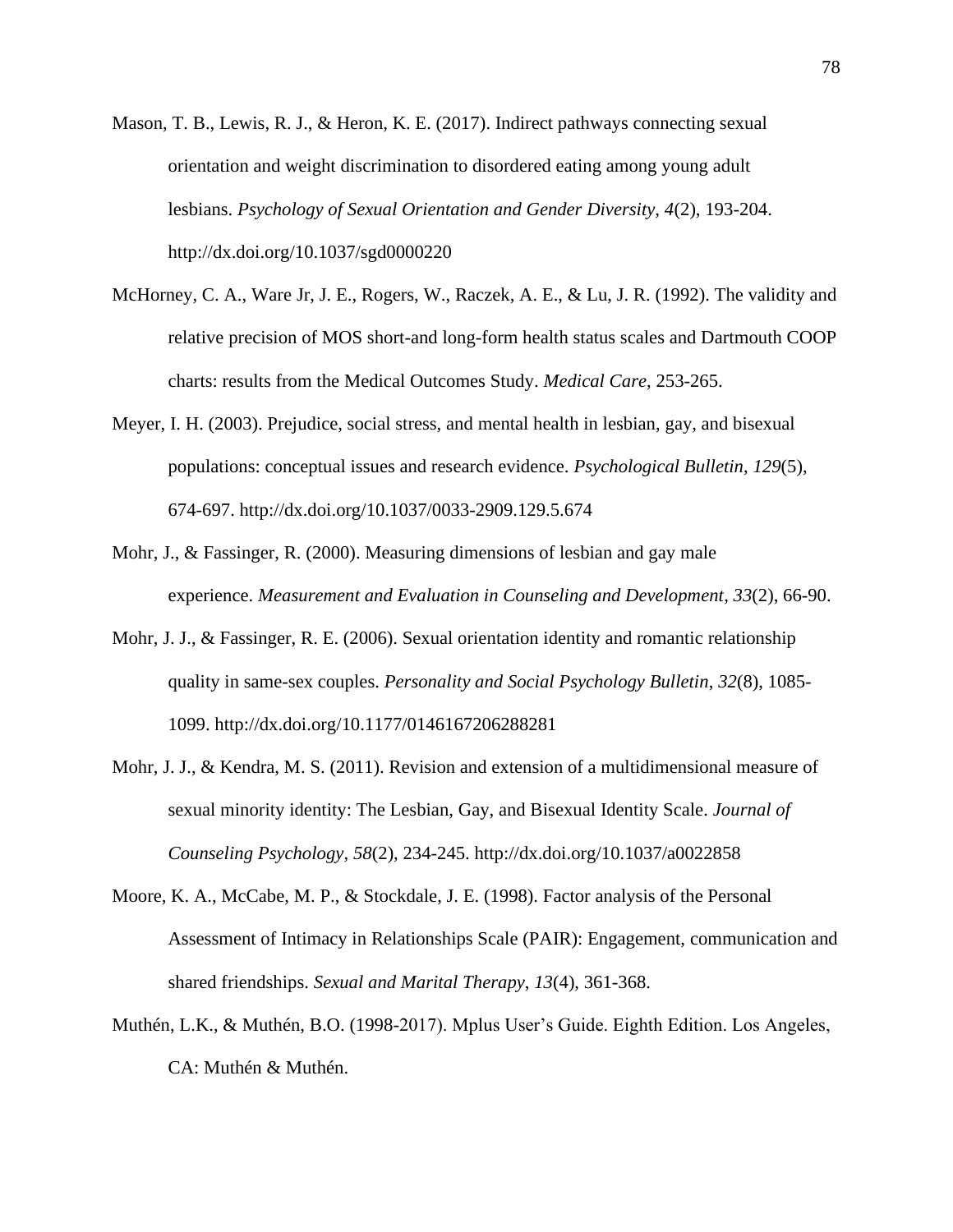- Newcomb, M. E., & Mustanski, B. (2010). Internalized homophobia and internalizing mental health problems: A meta-analytic review. *Clinical Psychology Review*, *30*(8), 1019-1029. http://dx.doi.org/10.1016/j.cpr.2010.07.003
- Otis, M. D., Riggle, E. D., & Rostosky, S. S. (2006). Impact of mental health on perceptions of relationship satisfaction and quality among female same-sex couples. *Journal of Lesbian Studies*, *10*(1-2), 267-283. http://dx.doi.org/10.1300/J155v10n01\_14
- Patel, V., Flisher, A. J., Hetrick, S., & McGorry, P. (2007). Mental health of young people: a global public-health challenge. *The Lancet*, *369*(9569), 1302-1313. http://dx.doi.org/10.1016/S0140- 6736(07)60368-7
- Peplau, L. A., Cochran, S., Rook, K., & Padesky, C. (1978). Loving women: Attachment and autonomy in lesbian relationships. *Journal of Social Issues*, *34*(3), 7-27. http://dx.doi.org/10.1111/j.1540-4560.1978.tb02611.x
- Peplau, L. A., & Fingerhut, A. W. (2007). The close relationships of lesbians and gay men. *Annu. Rev. Psychol.*, *58*, 405-424.

http://dx.doi.org/10.1146/annurev.psych.58.110405.085701

- Peplau, L. A., Padesky, C., & Hamilton, M. (1982). Satisfaction in lesbian relationships. *Journal of Homosexuality*, *8*(2), 23-35. http://dx.doi.org/10.1300/j082v08n02\_04
- Proulx, C. M., Helms, H. M., & Buehler, C. (2007). Marital quality and personal well‐being: A meta‐analysis. *Journal of Marriage and Family*, *69*(3), 576-593. http://dx.doi.org/10.1111/j.1741-3737.2007.00393.x
- U.S. Census Bureau. *Quick Facts*. Census.gov. https://www.census.gov/quickfacts/fact/table/US/PST045219
- Riggle, E. D., Mohr, J. J., Rostosky, S. S., Fingerhut, A. W., & Balsam, K. F. (2014). A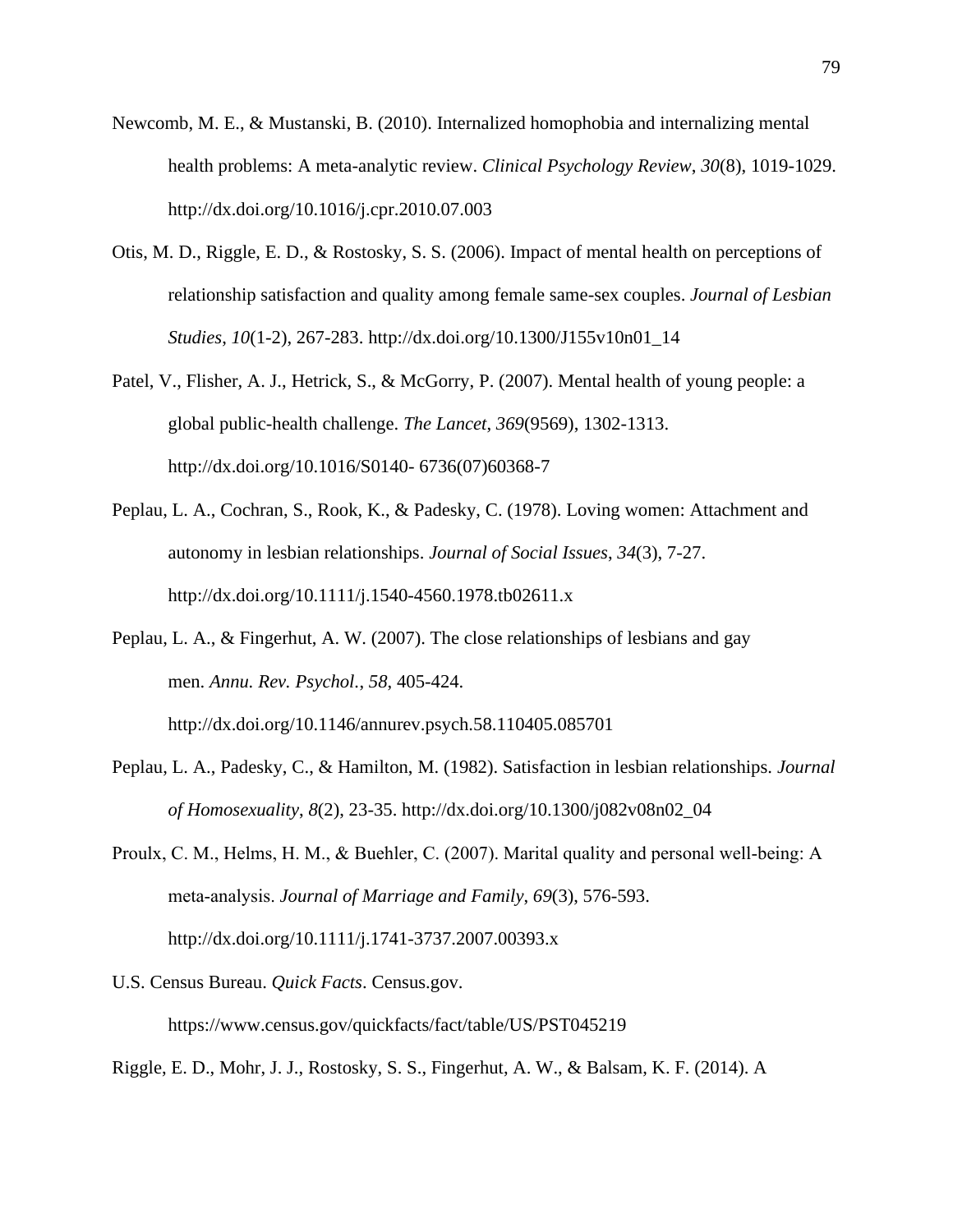multifactor Lesbian, Gay, and Bisexual Positive Identity Measure (LGB-PIM). *Psychology of Sexual Orientation and Gender Diversity*, *1*(4), 398-411. http://dx.doi.org/10.1037/sgd0000057

- Riggle, E. D., Rostosky, S. S., Black, W. W., & Rosenkrantz, D. E. (2017). Outness, concealment, and authenticity: Associations with LGB individuals' psychological distress and well-being. *Psychology of Sexual Orientation and Gender Diversity*, *4*(1), 54-62. http://dx.doi.org/10.1037/sgd0000202
- Riggle, E. D., Rostosky, S. S., & Horne, S. G. (2010). Psychological distress, well-being, and legal recognition in same-sex couple relationships. *Journal of Family Psychology*, *24*(1), 82-86. http://dx.doi.org/10.1037/a0017942
- Riggle, E. D., Whitman, J. S., Olson, A., Rostosky, S. S., & Strong, S. (2008). The positive aspects of being a lesbian or gay man. *Professional Psychology: Research and Practice*, *39*(2), 210-217. http://dx.doi.org/10.1037/0735-7028.39.2.210
- Riggle, E. D., Wickham, R. E., Rostosky, S. S., Rothblum, E. D., & Balsam, K. F. (2017). Impact of civil marriage recognition for long-term same-sex couples. *Sexuality Research and Social Policy*, *14*(2), 223-232. http://dx.doi.org/10.1007/s13178-016-0243-z
- Rubin, Z. (1970). Measurement of romantic love. *Journal of Personality and Social Psychology*, *16*(2), 265-273. http://dx.doi.org/10.1037/h0029841

Rusbult, C. E., Martz, J. M., & Agnew, C. R. (1998). The investment model scale: Measuring commitment level, satisfaction level, quality of alternatives, and investment size. *Personal Relationships*, *5*(4), 357-387. http://dx.doi.org/10.1111/j.1475- 6811.1998.tb00177.x

Ryan, R. M., & Deci, E. L. (2000). Self-determination theory and the facilitation of intrinsic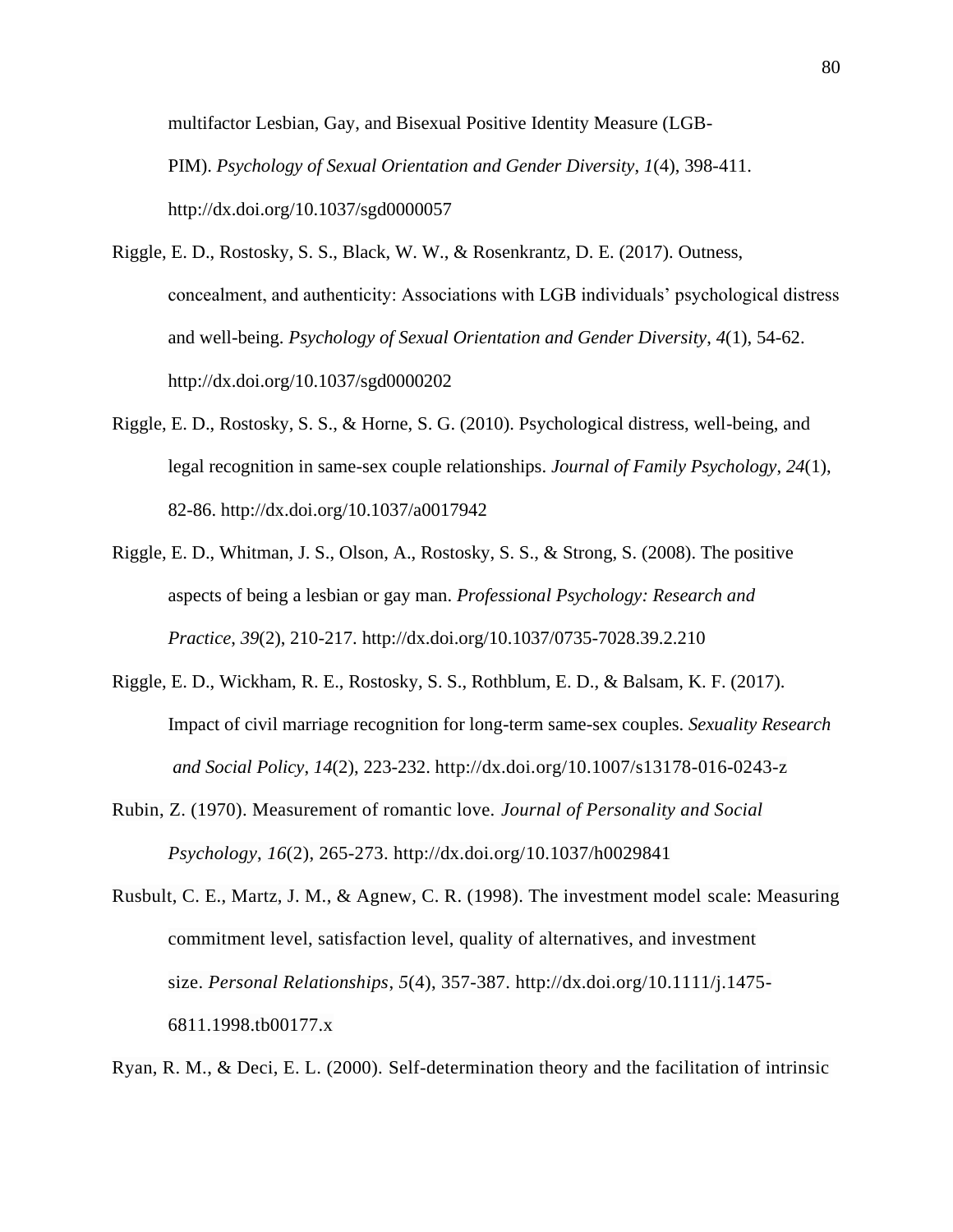motivation, social development, and well-being. *American Psychologist, 55*(1), 68– 78. http://dx.doi.org/10.1037//0003-066x.55.1.68

- Ryff, C. D., & Keyes, C. L. M. (1995). The structure of psychological well-being revisited. *Journal of Personality and Social Psychology*, *69*(4), 719-727. http://dx.doi.org/10.1037//0022-3514.69.4.719
- Sabourin, S., Valois, P., & Lussier, Y. (2005). Development and Validation of a Brief Version of the Dyadic Adjustment Scale With a Nonparametric Item Analysis Model. *Psychological Assessment, 17*(1), 15-27. http://dx.doi.org/10.1037/1040-3590.17.1.15
- Savin-Williams, R. (2013). Refusing and resisting sexual identity labels. In *Adolescent Identities* (pp. 85-110). Routledge.
- Schaefer, M. T., & Olson, D. H. (1981). Assessing intimacy: The PAIR inventory. *Journal of Marital and Family Therapy*, *7*(1), 47-60.
- Shenkman, G. (2018). The association between basic need satisfaction in relationship and personal growth among lesbian and heterosexual mothers. *Journal of Social and Personal Relationships*, *35*(2), 246-262. http://dx.doi.org/10.1177/0265407516681192
- Simon, R. W., & Barrett, A. E. (2010). Nonmarital romantic relationships and mental health in early adulthood: Does the association differ for women and men? *Journal of Health and Social Behavior*, *51*(2), 168-182. http://dx.doi.org/10.1177/0022146510372343
- Soons, J. P., & Liefbroer, A. C. (2008). Together is better? Effects of relationship status and resources on young adults' well-being. *Journal of Social and Personal Relationships*, *25*(4), 603-624. http://dx.doi.org/10.1177/0265407508093789
- Stemberg, R. J. (1988). Triangulating love. In R. J. Stemberg & M. L. Barnes (Eds.), *The psychology of love* (pp. 119-138). New Haven, CT: Yale University Press.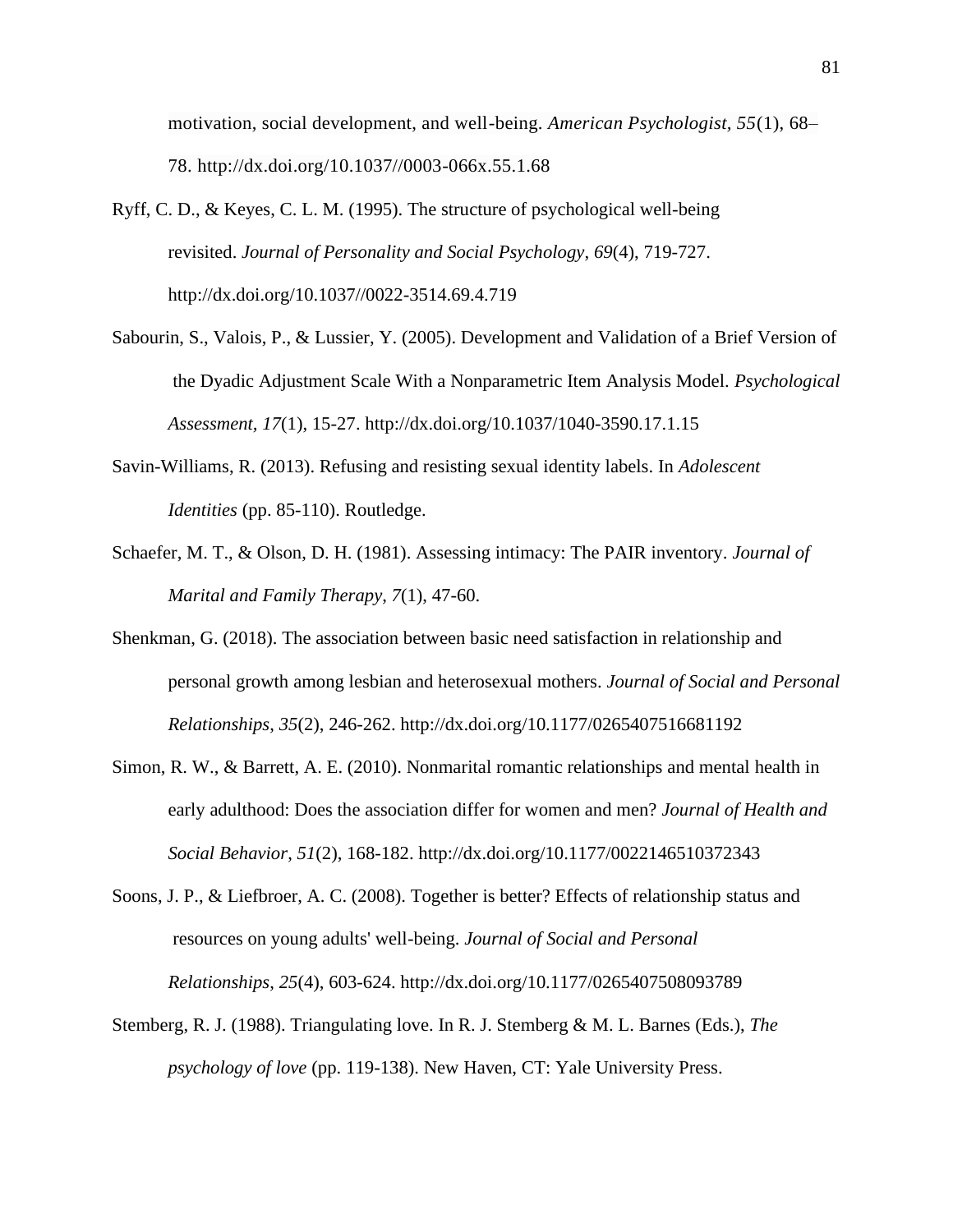- Štulhofer, A., Buško, V., & Brouillard, P. (2010). Development and bicultural validation of the new sexual satisfaction scale. *Journal of Sex Research*, *47*(4), 257-268. http://dx.doi.org/10.1080/00224490903100561
- Szymanski, D. M., Dunn, T. L., & Ikizler, A. S. (2014). Multiple minority stressors and psychological distress among sexual minority women: The roles of rumination and maladaptive coping. *Psychology of Sexual Orientation and Gender Diversity, 1*(4), 412- 421. http://dx.doi.org/10.1037/sgd0000066
- Szymanski, D. M., Ikizler, A. S., & Dunn, T. L. (2016). Sexual minority women's relationship quality: Examining the roles of multiple oppressions and silencing the self. *Psychology of Sexual Orientation and Gender Diversity, 3*(1), 1-10. http://dx.doi.org/10.1037/sgd0000145
- Terrell, K. R., & Dugger, S. M. (2018). Exploring the Relationship Among Mental Health Concerns, Social Support, and Relationship Satisfaction in Female Same-Sex Couples. *Journal of LGBT Issues in Counseling*, *12*(1), 51-65. http://dx.doi.org/10.1080/15538605.2018.1421113
- U.S. Department of Health and Human Services. (2018). Healthy People 2020 Topics & Objectives: Lesbian, Gay, Bisexual, and Transgender Health. Retrieved from https://www.healthypeople.gov/2020/topics-objectives/topic/lesbian-gay-bisexual-andtransgender-health
- Veldhuis, C. B., Hughes, T. L., Drabble, L., Wilsnack, S. C., Riggle, E. D., & Rostosky, S. S. (2017). Relationship status and drinking-related outcomes in a community sample of lesbian and bisexual women. *Journal of Social and Personal Relationships*, *36*(1), 1-25. http://dx.doi.org/10.1177/0265407517726183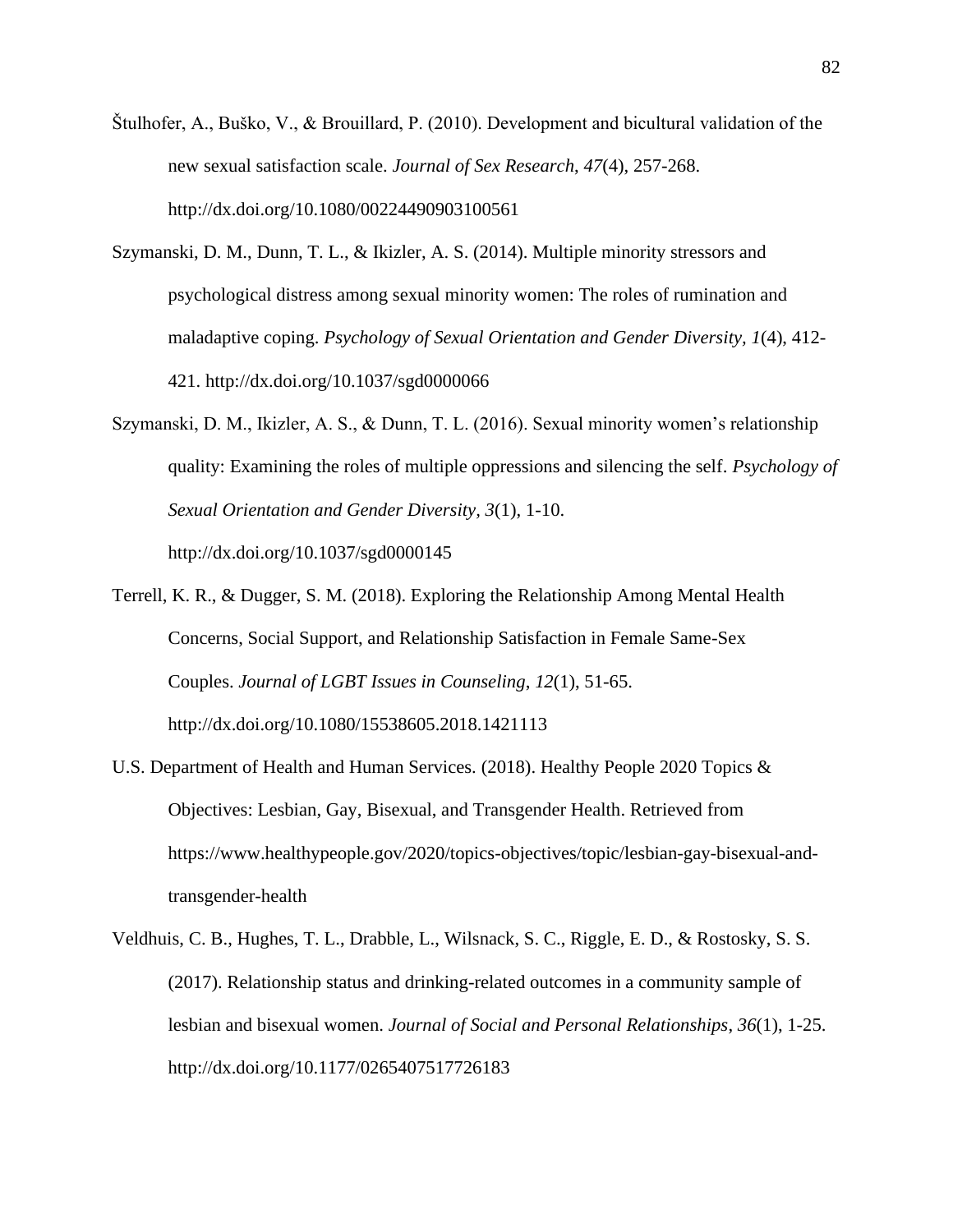- Veit, C. T., & Ware, J. E. (1983). The structure of psychological distress and well-being in general populations. *Journal of Consulting and Clinical Psychology*, *51*(5), 730-742. http://dx.doi.org/10.1037//0022-006x.51.5.730
- Whisman, M. A. (2001). The association between depression and marital dissatisfaction. In S. R. H. Beach (Ed.), *Marital and Family Processes in Depression: A Scientific Foundation for Clinical Practice* (pp. 3-24). Washington, DC, US: American Psychological Association. http://dx.doi.org/10.1037/10350-001
- Whitton, S. W., & Kuryluk, A. D. (2014). Associations between relationship quality and depressive symptoms in same-sex couples. *Journal of Family Psychology, 28*(4), 571– 576. http://dx.doi.org/10.1037/fam0000011
- Wight, R. G., LeBlanc, A. J., & Lee Badgett, M. V. (2013). Same-sex legal marriage and psychological well-being: findings from the California Health Interview Survey. *American Journal of Public Health, 102*(3), 339-346. http://dx.doi.org/10.2105/AJPH.2012.301113
- Zimet, G. D., Dahlem, N. W., Zimet, S. G., & Farley, G. K. (1988). The multidimensional scale of perceived social support. *Journal of Personality Assessment*, *52(1),* 30-41. http://dx.doi.org/10.1037/t02380-000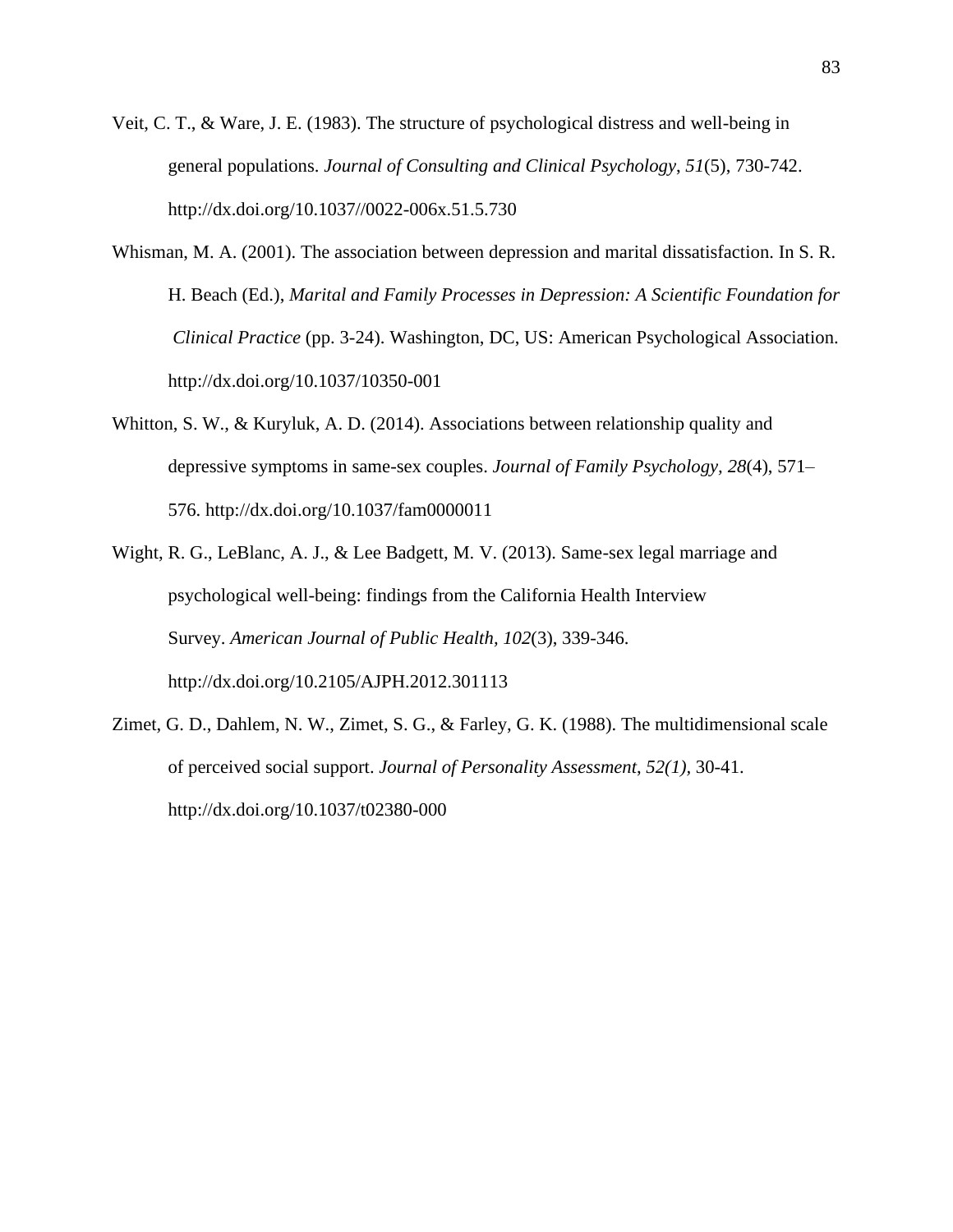# **APPENDIX A**

- 1. What is your age? \_\_\_\_\_\_\_ years
- 2. Which sex were you assigned at birth? (i.e., what appears on your birth certificate?)
	- $\Box$  Male
	- $\Box$  Female
- 3. How would you describe yourself?
	- $\Box$  Male
	- $\Box$  Female
	- $\Box$  Male to female transgender
	- $\Box$  Female to male transgender
	- $\Box$  Gender queer/non-conforming
	- $\Box$  Other- please specify

4. People are different in their sexual attraction to other people. Which best describes your feelings?

- $\Box$  I am only attracted to women.
- $\Box$  I am mostly attracted to women.
- $\Box$  I am equally attracted to men and women.
- $\Box$  I am mostly attracted to men.
- $\Box$  I am only attracted to men.
- 5. In what state do you currently reside? \_\_\_\_\_
- 6. What is your employment status? (check all that apply)
	- $\Box$  Employed part-time
	- $\Box$  Employed full-time (or more)
	- $\Box$  Retired
	- □ Student
	- □ Homemaker
	- $\Box$  Unemployed
- 7. What best describes your educational level?
	- $\Box$  Less than high school
	- $\Box$  Some high school
	- $\Box$  High school graduate
	- $\Box$  Some college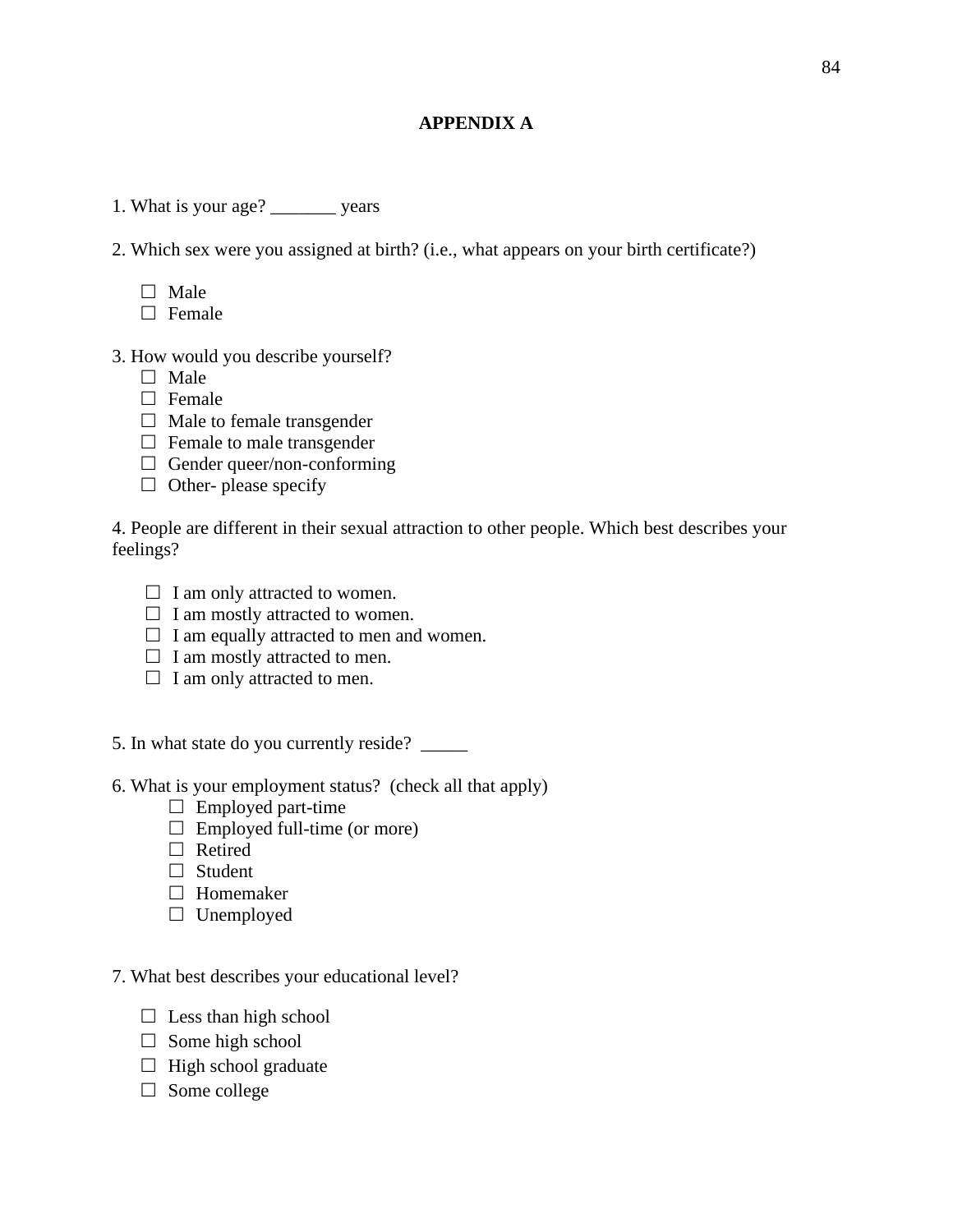- $\Box$  Associate's degree
- $\Box$  Bachelor's degree
- $\Box$  Master's degree
- $\Box$  Doctoral/Professional degree
- 8. What is your average individual income?
	- $\Box$  \$0 \$9,999
	- $\Box$  \$10,000 \$19,999
	- $\Box$  \$20,000 \$29,999
	- $\Box$  \$30,000 \$39,999
	- $\Box$  \$40,000 \$49,999
	- $\Box$  \$50,000 \$59,999
	- $\Box$  \$60,000 \$69,999
	- $\Box$  \$70,000 \$79,999
	- $\Box$  \$80,000 \$89,999
	- $\Box$  \$90,000 \$99,999
	- $\Box$  \$100,000+
- 9. How much are finances an issue for you or your immediate family?
	- $\Box$  Difficulty meeting my/my family's basic needs
	- $\Box$  Barely able to meet my /my family's basic needs
	- $\Box$  Once-in-a-while have difficulty covering my/my family's basic needs
	- $\Box$  No difficulty covering basic needs
	- $\Box$  Have extra money each month

10. The city/community/town in which I live is:

- $\Box$  Urban
- $\Box$  Suburban
- □ Rural

11. What is your ethnicity?

- $\Box$  Hispanic, Latina, or Spanish origin
- ☐ Not Hispanic, Latina, or Spanish origin
- 12. Which racial group BEST describes you?
- □ African American or Black alone
- ☐ American Indian and Alaska Native alone
- $\Box$  Asian, Asian American
- ☐ Native Hawaiian, or Pacific Islander alone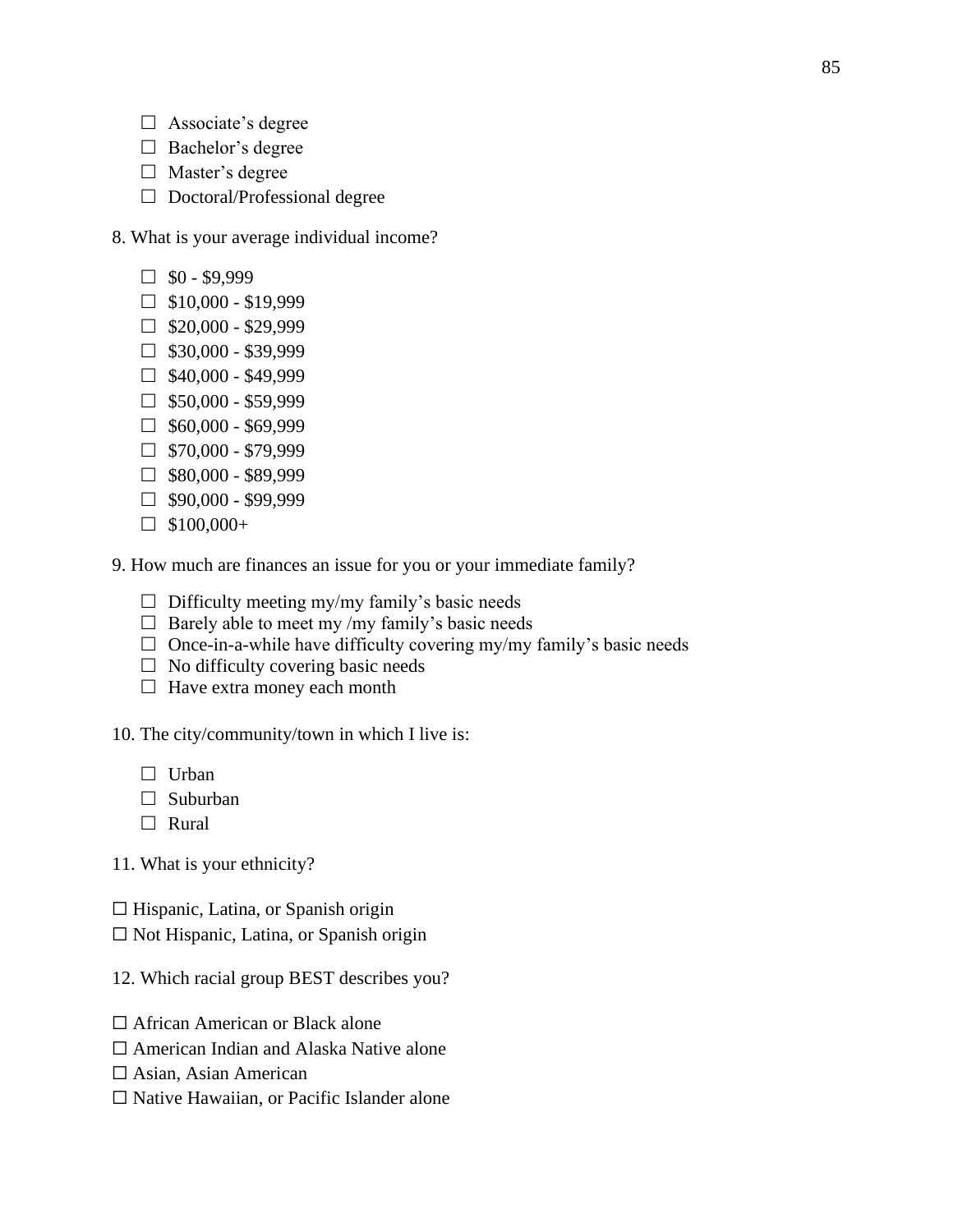$\Box$  European American, Caucasian or White alone

□ Multiracial

☐ Other: \_\_\_\_\_\_\_\_\_\_\_\_\_\_\_\_\_\_\_\_\_\_\_\_\_\_\_

13. There are many ways that individuals think of their sexual identity. Choose all that describe you:

- $\Box$  Lesbian
- $\Box$  Bisexual
- □ Queer
- □ Asexual
- □ Pansexual
- ☐ Questioning

☐ Gay

☐ Other (specify): \_\_\_\_\_\_\_\_\_\_\_\_\_\_\_\_\_\_\_\_\_\_\_\_\_\_\_\_\_

# 14**. During the past year**, with whom have you had sex?

- ☐ Women only
- ☐ Women and men
- $\Box$  Men only
- $\Box$  No one
- $\Box$  Prefer not to answer
- 15. With whom have you had sex in your **lifetime**?
- ☐ Women only
- ☐ Women and men
- $\Box$  Men only
- $\square$  No one
- ☐ Prefer not to answer

16. At what age did you first wonder about your sexual identity? \_\_\_\_\_\_\_\_\_years

- 17. At what age did you self-identify as being lesbian/gay/bisexual/other? \_\_\_\_\_\_\_\_\_years
- 18. At what age did you first disclose your sexual identity to someone else? \_\_\_\_\_\_\_\_\_years
- 19. Have you disclosed your sexual identity to a parent or guardian? Yes/No If yes to question 19, then: At what age did you first disclose your sexual identity to a parent or guardian?

\_\_\_\_\_\_\_\_\_years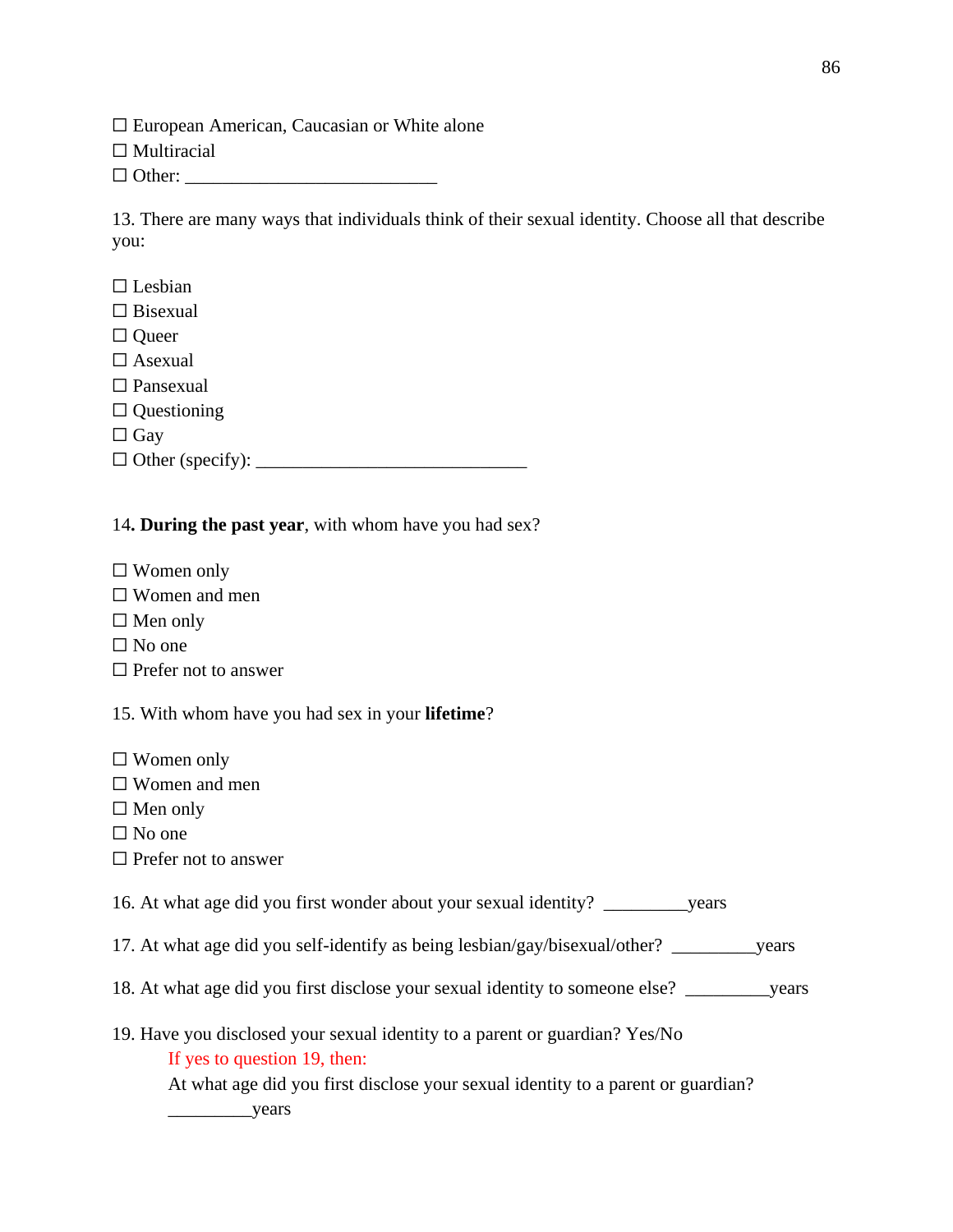20. Have you disclosed your sexual identity to another family member other than a parent or guardian? Yes/No

If "yes" to question 20, then:

At what age did you first disclose your sexual identity to another family member other than a parent or guardian? \_\_\_\_\_\_\_\_\_years

- 21. Have you "come out" to any of your friends? Yes/No If "yes" to question 21, then: At what age did you first "come out" to friends? vears
- 22. Have you "come out" to any of your coworkers? Yes/No If "yes" to question 22, then: At what age did you first "come out" to coworkers? \_\_\_\_\_\_\_\_\_years
- 23. Relative to other lesbian/gay/bisexual individuals, I am:
	- $\Box$  Definitely in the closet.
	- $\Box$  In the closet most of the time.
	- □ Half-in and half-out.
	- □ Out of the closet most of the time.
	- $\Box$  Completely out of the closet.
	- $\Box$  Prefer not to answer

### 24. Are you in a relationship?

- □ Yes
- $\Box$  No
- □ Other\_\_\_\_

25. How would you best describe your relationship status?

- □ not dating anyone
- □ dating, but not any one person in particular
- $\Box$  dating a main partner but not in an exclusive relationship
- $\Box$  exclusively dating one person
- $\Box$  in an exclusive relationship
- $\Box$  legally recognized civil union or domestic partnership
- □ married
- □ Other

### 26. What is the gender of your partner?

- $\neg$  Female
- □ Male
- $\Box$  Other, please specify
- 27. How long have you been in your current relationship?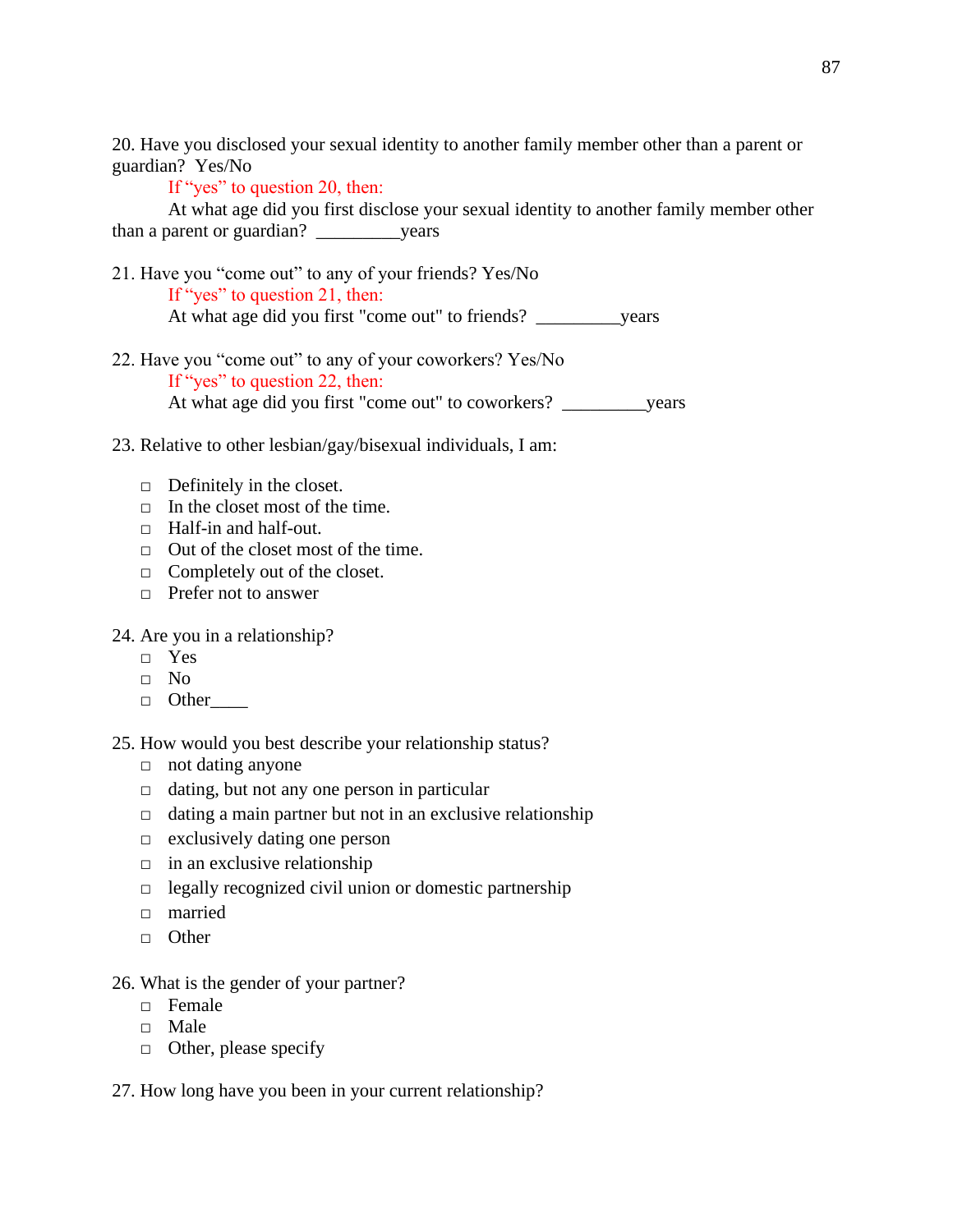28. Do you live with your partner?

□ Yes

□ No

29. During an average week, on how many days do you see your partner I person?

- □ I don't see my partner in person during an average week.
- $\Box$  1-2 days
- $\Box$  3-5 days
- $\Box$  6-7 days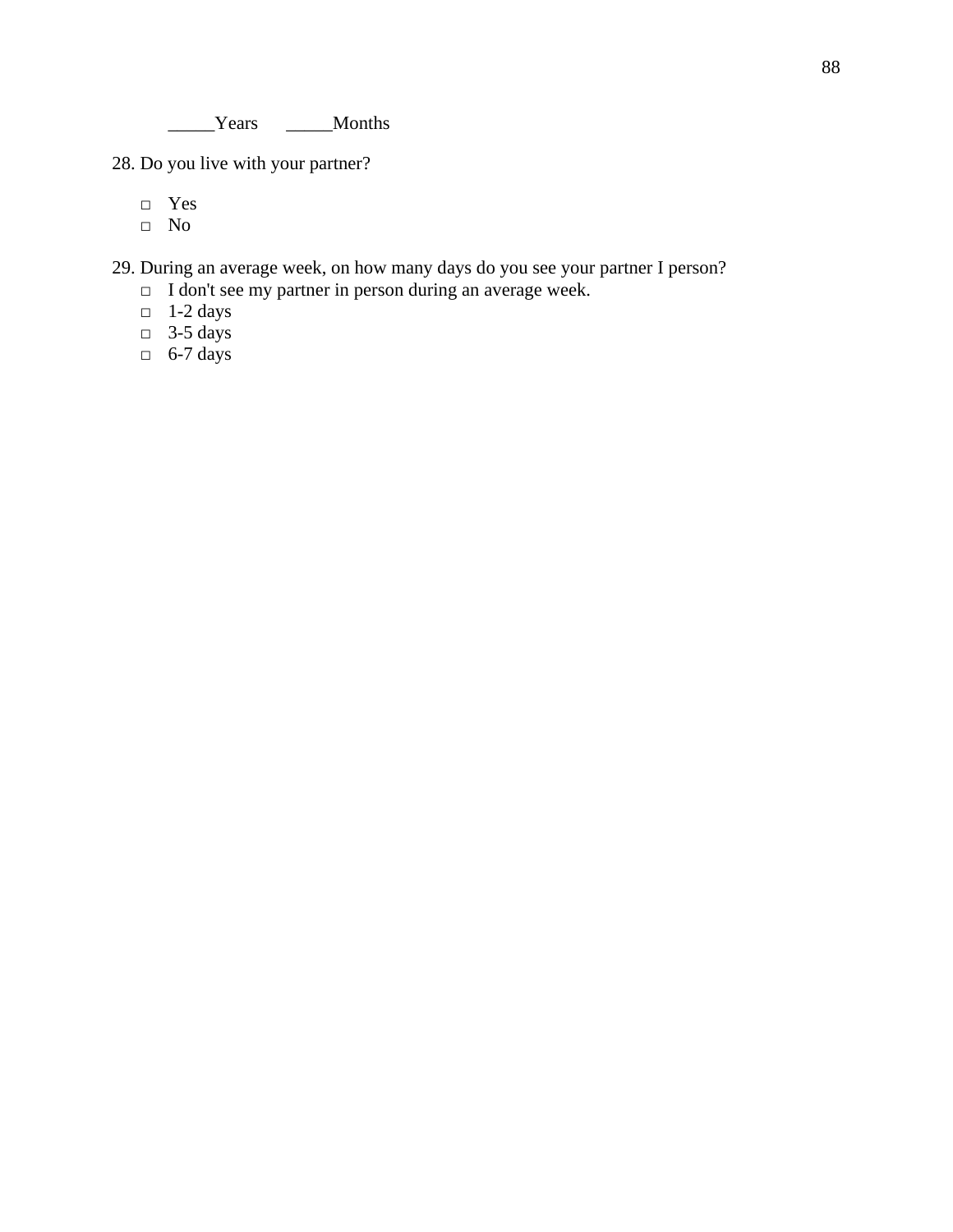### **APPENDIX B**

### **LESBIAN, GAY, BISEXUAL IDENTITY SCALE- NEGATIVE IDENTITY SUBSCALE**

For each of the following questions, please mark the response that best indicates your current experience as an LGB person. Please be as honest as possible: Indicate how you really feel now, not how you think you should feel. There is no need to think too much about any one question. Answer each question according to your initial reaction and then move on to the next.

| Disagree | Disagree | Disagree | Agree    | Agree | Agree    |
|----------|----------|----------|----------|-------|----------|
| Strongly |          | Somewhat | Somewhat |       | Strongly |

- 1. If it were possible, I would choose to be straight.
- 2. I often wonder whether others judge me for my sexual orientation.
- 3. I am glad to be an LGB person.
- 4. I can't feel comfortable knowing that others judge me negatively for my sexual orientation.
- 5. My sexual orientation is an insignificant part of who I am.\*
- 6. I'm proud to be part of the LGB community.
- 7. My sexual orientation is a central part of my identity.
- 8. I think a lot about how my sexual orientation affects the way people see me.
- 9. I wish I were heterosexual.
- 10. To understand who I am as a person, you have to know that I'm LGB.
- 11. Being an LGB person is a very important aspect of my life.
- 12. I believe being LGB is an important part of me.
- 13. I am proud to be LGB.
- 14. I believe it is unfair that I am attracted to people of the same sex.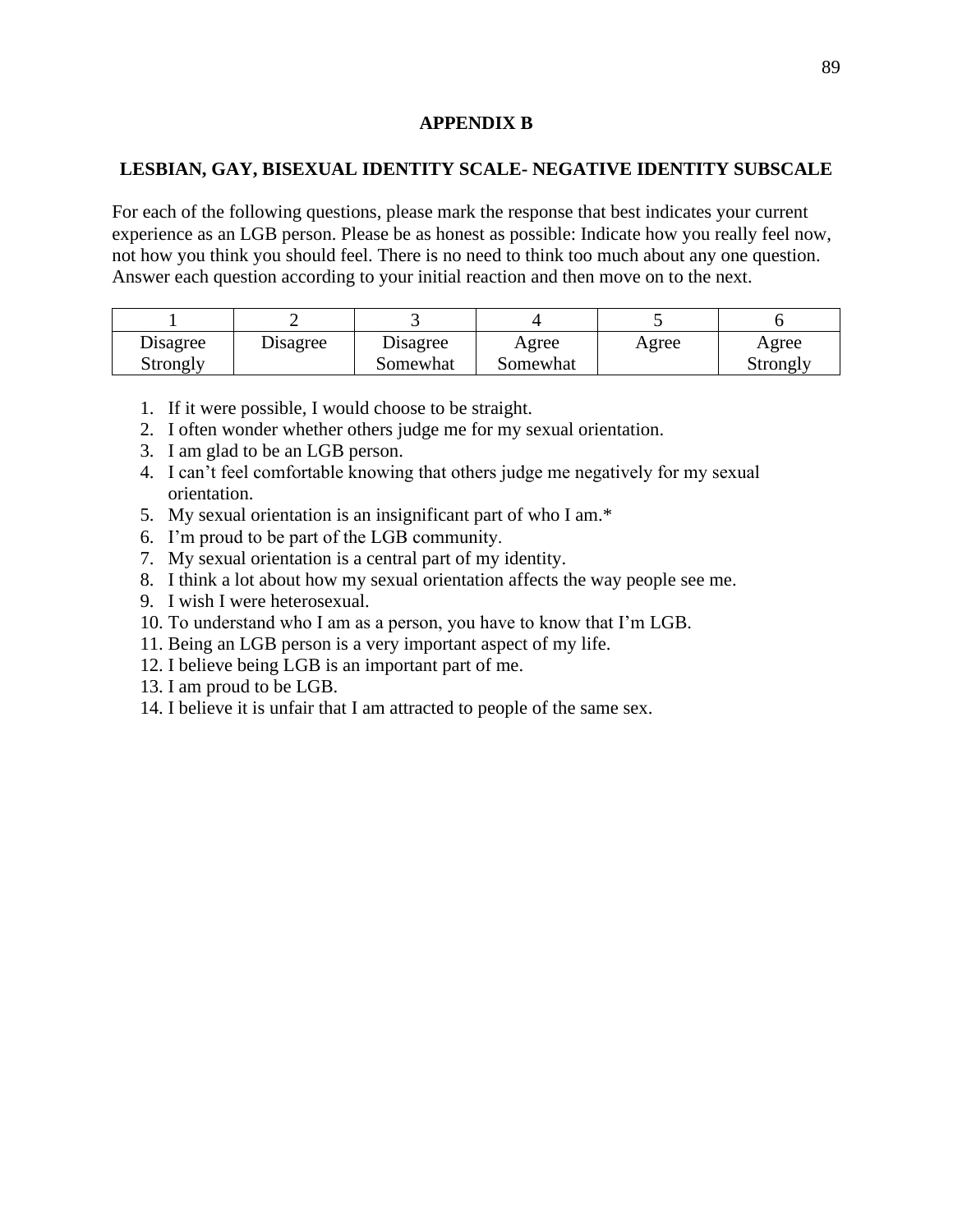## **APPENDIX C**

# **LESBIAN, GAY, AND BISEXUAL POSITIVE IDENTITY MEASURE**

We are going to ask you a series of questions about your identity as a Lesbian, Gay, or Bisexual identified (LGB) person. There are several questions and some of the questions may seem similar, but there are differences in the wording, so please try to answer all of the questions. Please answer the questions by thinking about which response category best represents your feelings about your experiences. Indicate how you really feel now, not how you think you should feel. There is no need to think too much about any one question. Answer each question according to your initial reaction and then move on to the next. Choose the response that best reflects your feelings about your lesbian, gay, or bisexual identity.

| Strongly        | Disagree | Somewhat | Neither   | Somewhat | Agree | Strongly |
|-----------------|----------|----------|-----------|----------|-------|----------|
| <b>Disagree</b> |          | Disagree | Agree nor | Agree    |       | Agree    |
|                 |          |          | Disagree  |          |       |          |

1. My LGBT identity leads me to important insights about myself.

2. I am more aware of how I feel about things because of my LGBT identity.

3. My LGBT identity motivates me to be more self-aware.

4. Because of my LGBT identity, I am more in tune with what is happening around me.

5. My LGBT identity has led me to develop new insights into my strengths.

6. I feel I can be honest and share my LGBT identity with others.

7. I am honest with myself about my LGBT identity.

8. I have a sense of inner peace about my LGBT identity.

9. I embrace my LGBT identity.

10. I am comfortable with my LGBT identity.

11. I feel supported by the LGBT community.

12. I feel visible in the LGBT community.

13. I feel included in the LGBT community.

14. I feel a connection to the LGBT community.

15. I find positive networking opportunities in the LGBT community.

Subscale scores are computed by averaging subscale item ratings: Self-awareness (1, 2, 3, 4, 5), Authenticity (6, 7, 8, 9, 10), Community (11, 12, 13, 14, 15).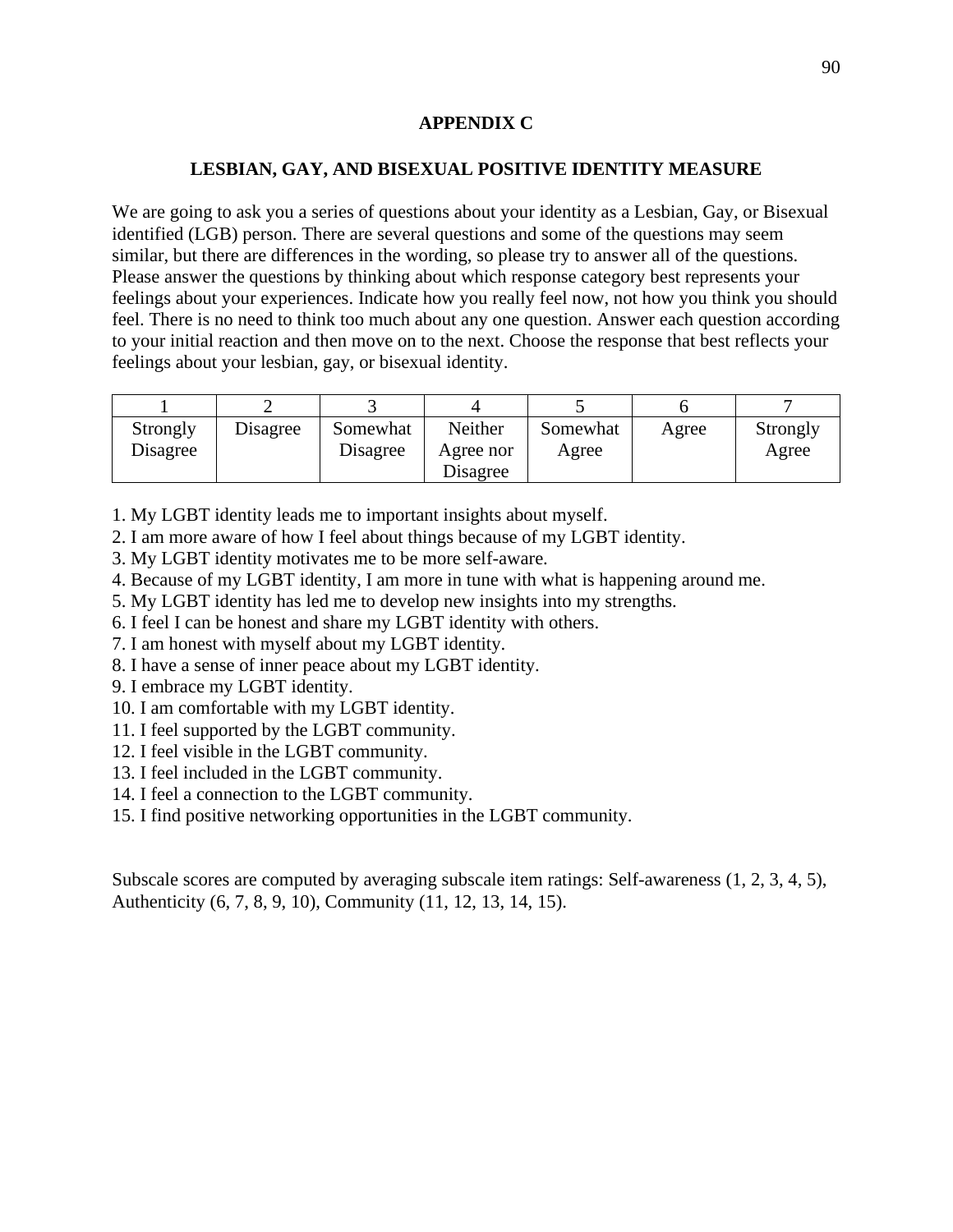### **APPENDIX D**

### **GAY AND LESBAIN RELATIONSHIP SATISFACTION SCALE**

Couples often have good and not-so-good moments in their relationship. This measure has been developed to get an objective point of view of your relationship. Thinking about your relationship with your partner, please mark your agreement with each statement on the scale below.

| Strongly | Disagree | Somewhat | Neutral | Somewhat | Agree | Strongly |
|----------|----------|----------|---------|----------|-------|----------|
| Disagree |          | Disagree |         | Agree    |       | Agree    |

- 1. There are some things about my partner that I do not like.
- 2. I wish my partner enjoyed more of the activities that I do.
- 3. My mate has the qualities I want in a partner.
- 4. My partner and I share the same values and goals in life.
- 5. My partner and I have an active social life.
- 6. My partner's sociability adds a positive aspect to our relationship.

7. If there is one thing that my partner and I are good at, it's talking about our feelings with each other.

- 8. Our differences of opinion lead to shouting matches.
- 9. I would lie to my partner if I thought it would "keep the peace."
- 10. During our arguments, I never put down my partner's point of view.
- 11. When there is a difference of opinion, we try to talk it out rather than fight.
- 12. We always do something to mark a special day in our relationship, like an anniversary.
- 13. I often tell my partner that I love him/her.
- 14. Sometimes sex with my partner seems more like work than play to me.
- 15. I always seem to be in the mood for sex when my partner is.
- 16. My partner sometimes turns away from my sexual advances.
- 17. My family accepts my relationships with my partner.
- 18. My partner's family accepts our relationship.
- 19. My family would support our decision to adopt or have children.
- 20. My partner's family would support our decision to adopt or have children.
- 21. I feel as though my relationship is generally accepted by my friends.
- 22. I have a strong support system that accepts me as I am.
- 23. I have told my coworkers about my sexual orientation/attraction.
- 24. Most of my family members know about my sexual orientation/attraction.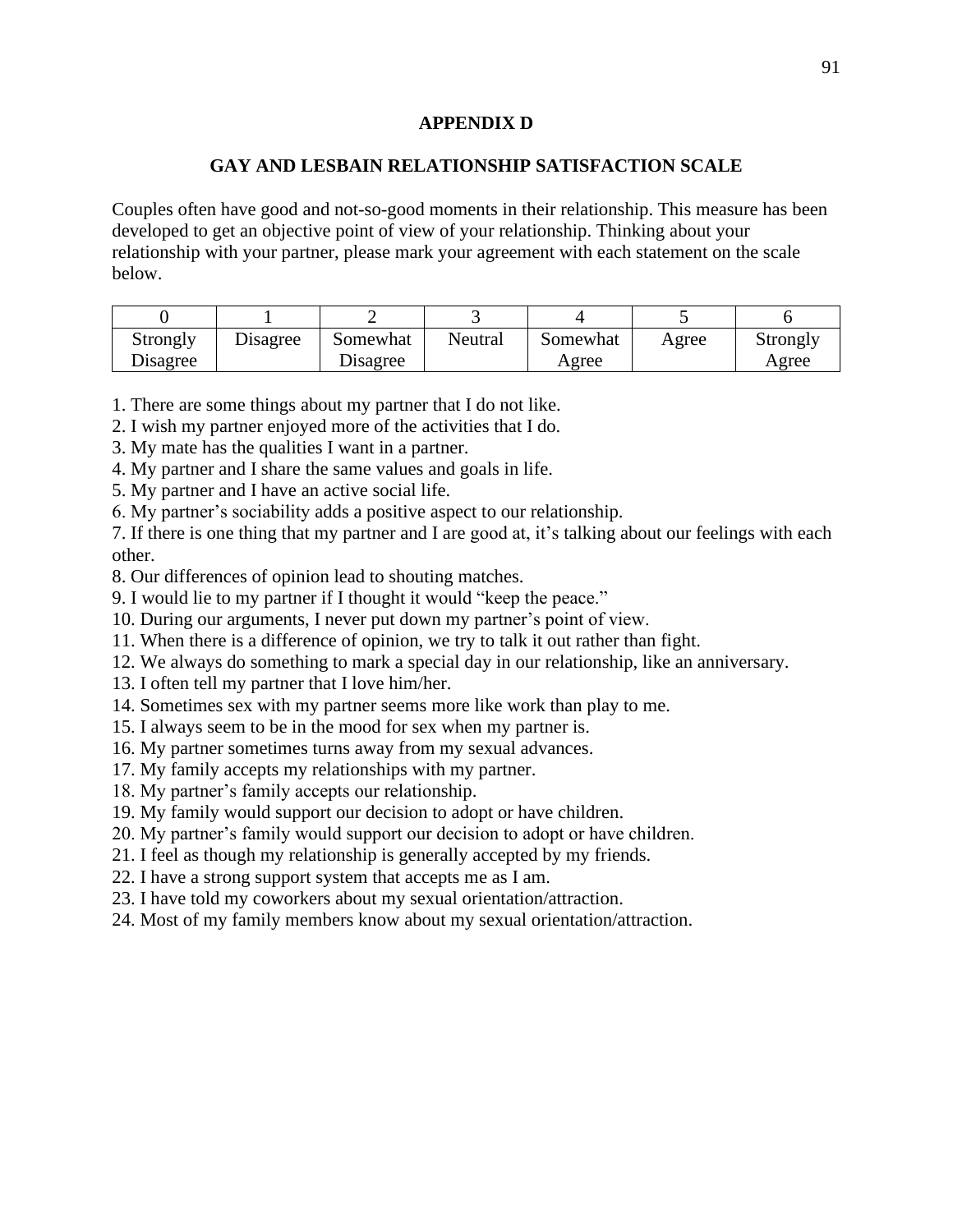# **APPENDIX E**

# **GLOBAL MEASURE OF SEXUAL SATISFACTION**

In general, how would you describe your sexual relationship with your partner?

7-point dimension scale ex: 7=good, 1=bad

| `∩∩∩ |  |  |  |
|------|--|--|--|

good–bad pleasant–unpleasant positive–negative satisfying–unsatisfying valuable–worthless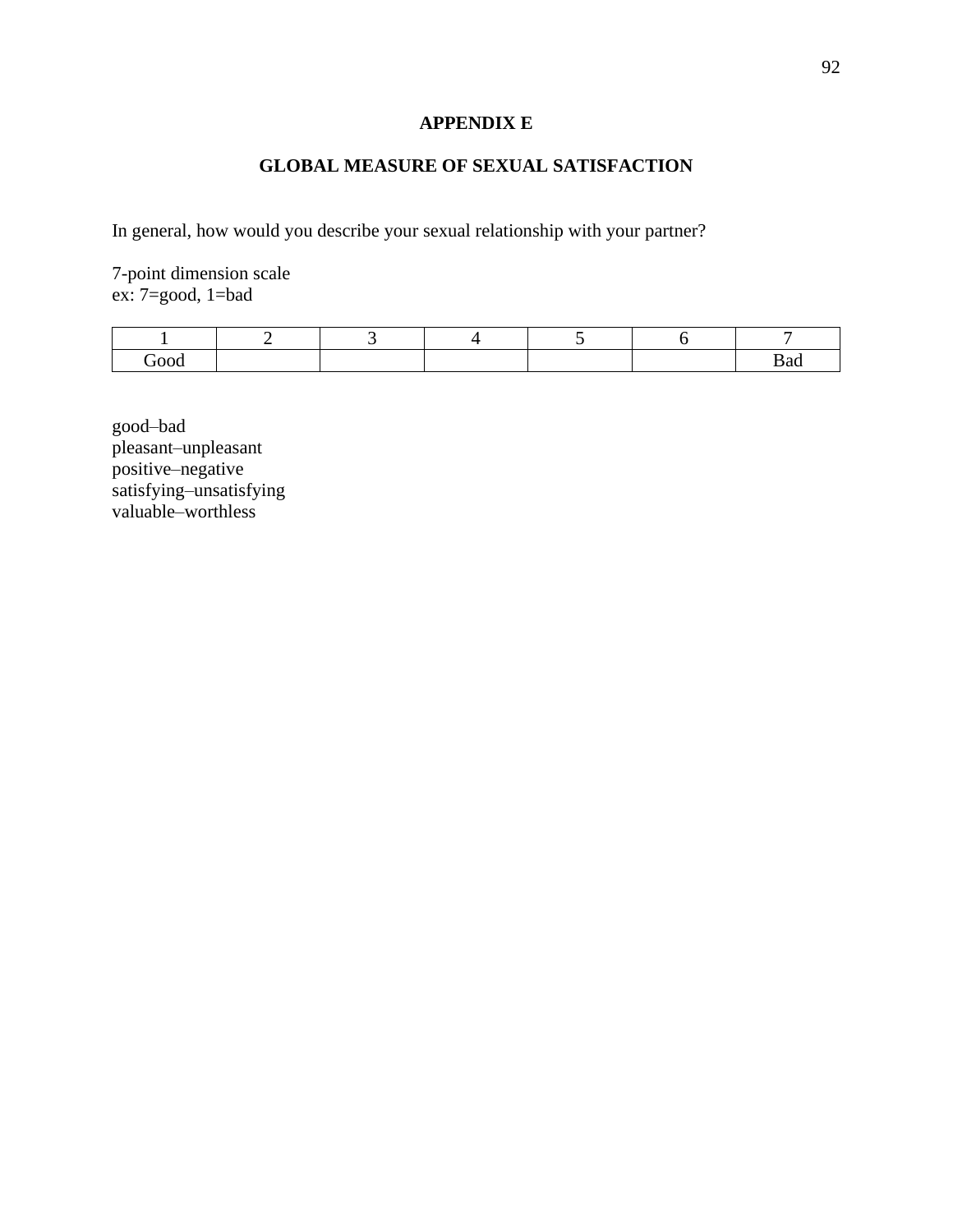### **APPENDIX F**

### **PERSONAL ASSESSMENT OF INTIMACY IN RELATIONSHIPS**

Please respond to each question as your relationship is now.

| Strongly<br>/ Disagree |  | Agree<br>Strongly |
|------------------------|--|-------------------|

1. My partner listens to me when I need someone to talk to.

2. I am satisfied with the level of affection in our relationship.

3. My partner helps me clarify my thoughts and feelings.

4. I can state my feelings without him/her getting defensive.

5. I am able to tell my partner when I want sexual intimacy.

6. We like playing and having fun together.

7. My partner can really understand my hurts and joys.

8. We have an endless number of things to talk about.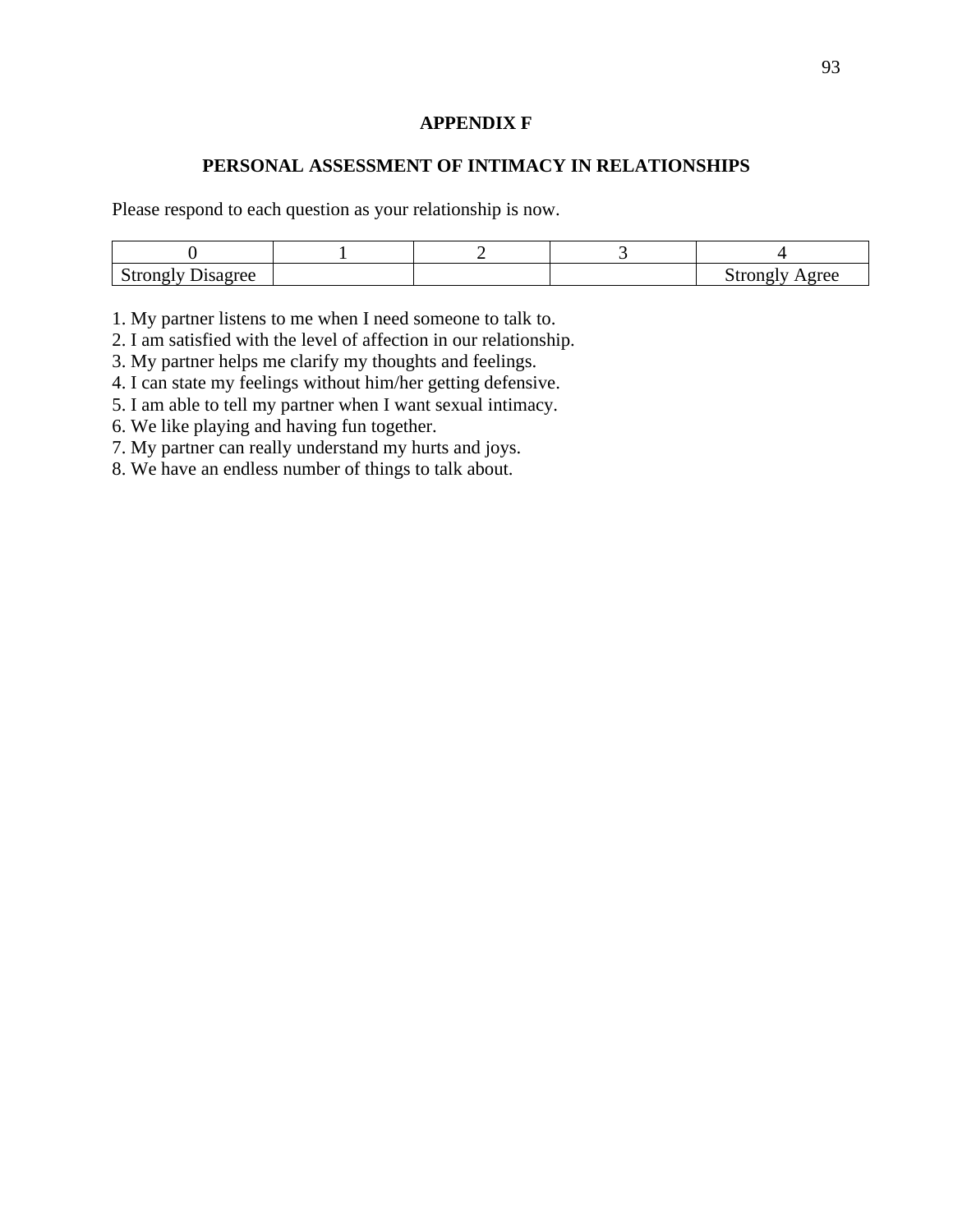# **APPENDIX G**

### **THE INVESTMENTS MODEL SCALE- COMMITMENT LEVEL**

| Do Not |  | Agree    |  | Agree      |
|--------|--|----------|--|------------|
| Agree  |  | Somewhat |  | Completely |
| At All |  |          |  |            |

1. I want our relationship to last for a very long time.

2. I am committed to maintaining my relationship with my partner.

3. I would not feel very upset if our relationship were to end in the near future.

4. It is very likely that I will date someone other than my partner within the next year.

5. I feel very attached to our relationship- very strongly linked to my partner.

6. I want our relationship to last forever.

7. I am oriented toward the long-term future of my relationship (for example, I imagine being with my partner several years from now).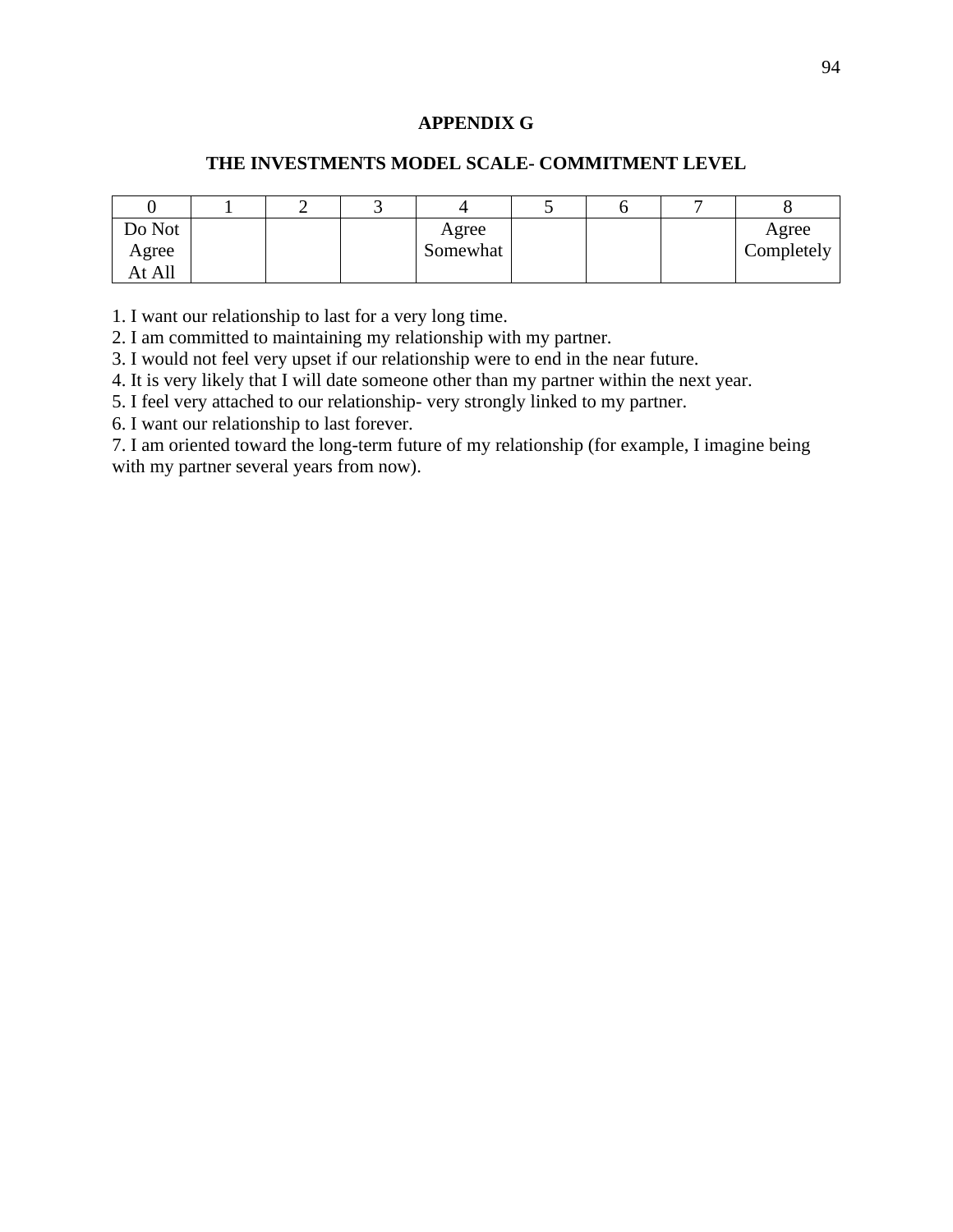### **APPENDIX H**

### **KURDEK'S EQUALITY MEASURE**

| Not At<br>All True |  |  |  | Very<br>True |
|--------------------|--|--|--|--------------|
|                    |  |  |  |              |

1. My partner and I have equal power in the relationship.

2. My partner shows as much affection to me as I think I show to her.

3. My partner and I invest equal amounts of time and energy in the relationship.

4. My partner and I are equally committed to working out problems that occur in our relationship.

5. All things considered, my partner and I contribute an equal amount to the relationship.

6. My partner and I deal with each other as equals.

7. My partner treats and respects me as an equal.

8. My partner depends on me as much as I depend on her.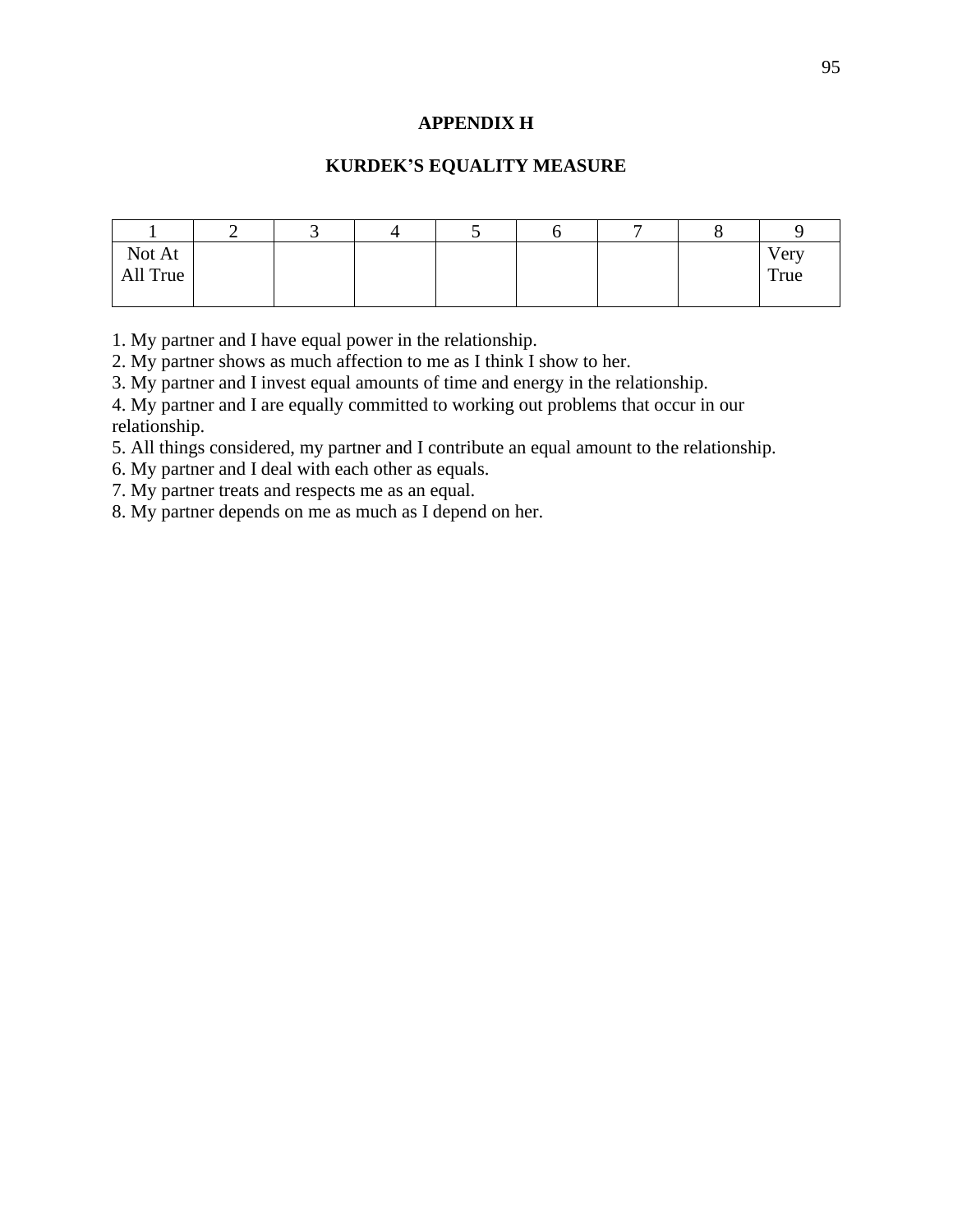### **APPENDIX I**

### **MULTIDIMENSIONAL SCALE OF PERCEIVED SOCIAL SUPPORT**

| Very     |  |  | Very     |
|----------|--|--|----------|
| Strongly |  |  | Strongly |
| Disagree |  |  | Agree    |

1. My family really tries to help me.

2. I get the emotional help and support I need from my family.

3. My friends really try to help me.

4. I can count on my friends when things go wrong.

5. I can talk about my problems with my family.

6. I have friends with whom I can share my joys and sorrows.

7. My family is willing to help me make decisions.

8. I can talk about my problems with my friends.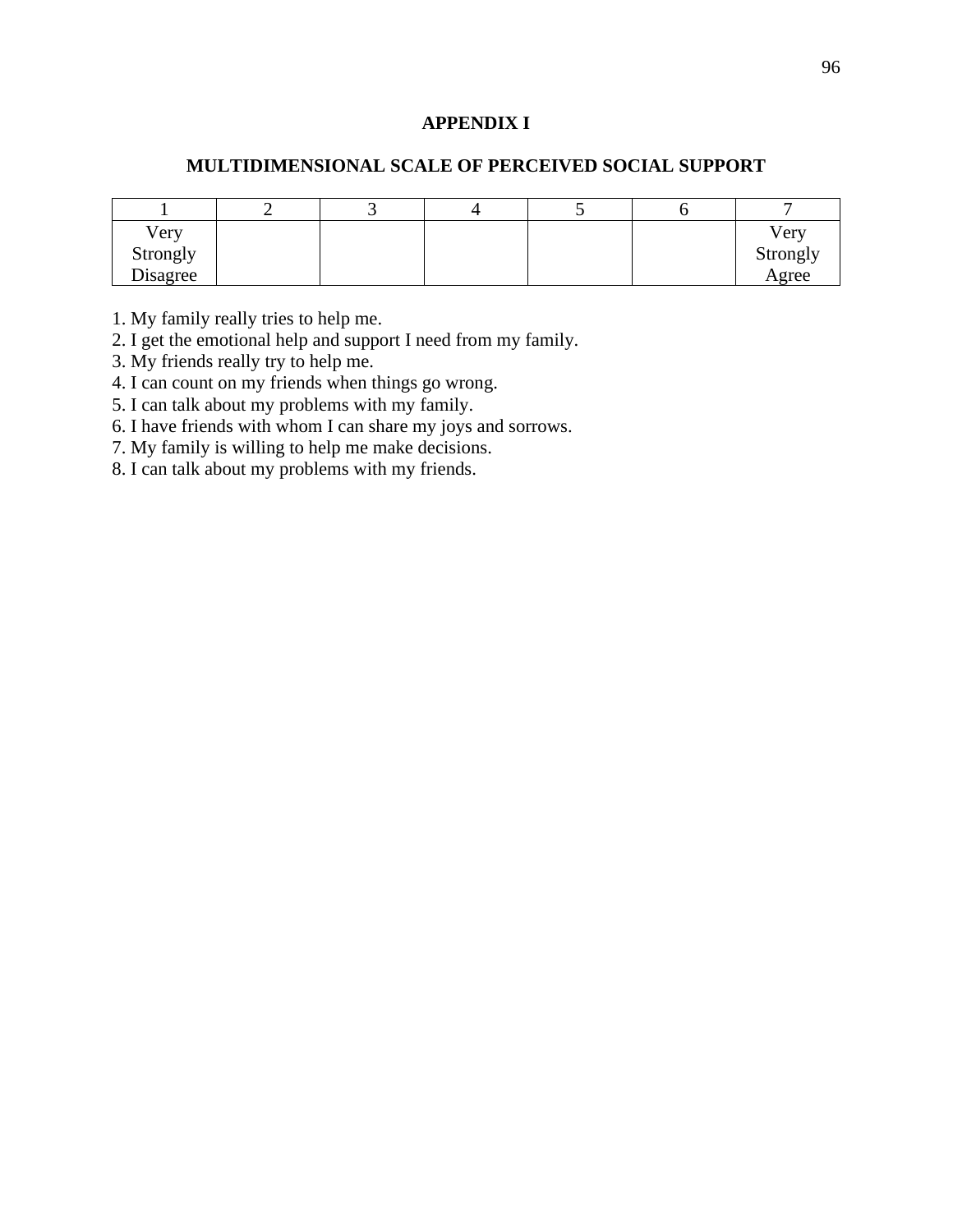### **APPENDIX J**

### **RYFF'S SCALES OF PSYCHOLOGICAL WELL-BEING**

**Instructions:** Circle one response below each statement to indicate how much you agree or disagree.

| Strongly<br>Agree | Somewhat<br>Agree | A Little<br>Agree | Neither<br>Agree or<br>Disagree | A Little<br>Disagree | Somewhat<br>Disagree | Strongly<br>Disagree |
|-------------------|-------------------|-------------------|---------------------------------|----------------------|----------------------|----------------------|

1. I like most parts of my personality.

2. When I look at the story of my life, I am pleased with how things have turned out so far.

3. Some people wander aimlessly through life, but I am not one of them.

4. The demands of everyday life often get me down.

5. In many ways I feel disappointed about my achievements in life.

6. I live life one day at a time and don't really think about the future.

7. In general, I feel I am in charge of the situation in which I live.

8. I am good at managing the responsibilities of daily life.

9. I sometimes feel as if I've done all there is to do in life.

10. For me, life has been a continuous process of learning, changing, and growth.

11. I think it is important to have new experiences that challenge how I think about myself and the world.

12. I gave up trying to make big improvements or changes in my life a long time ago.

13. I tend to be influenced by people with strong opinions.

14. I have confidence in my own opinions, even if they are different from the way most other people think.

15. I judge myself by what I think is important, not by the values of what others think is important.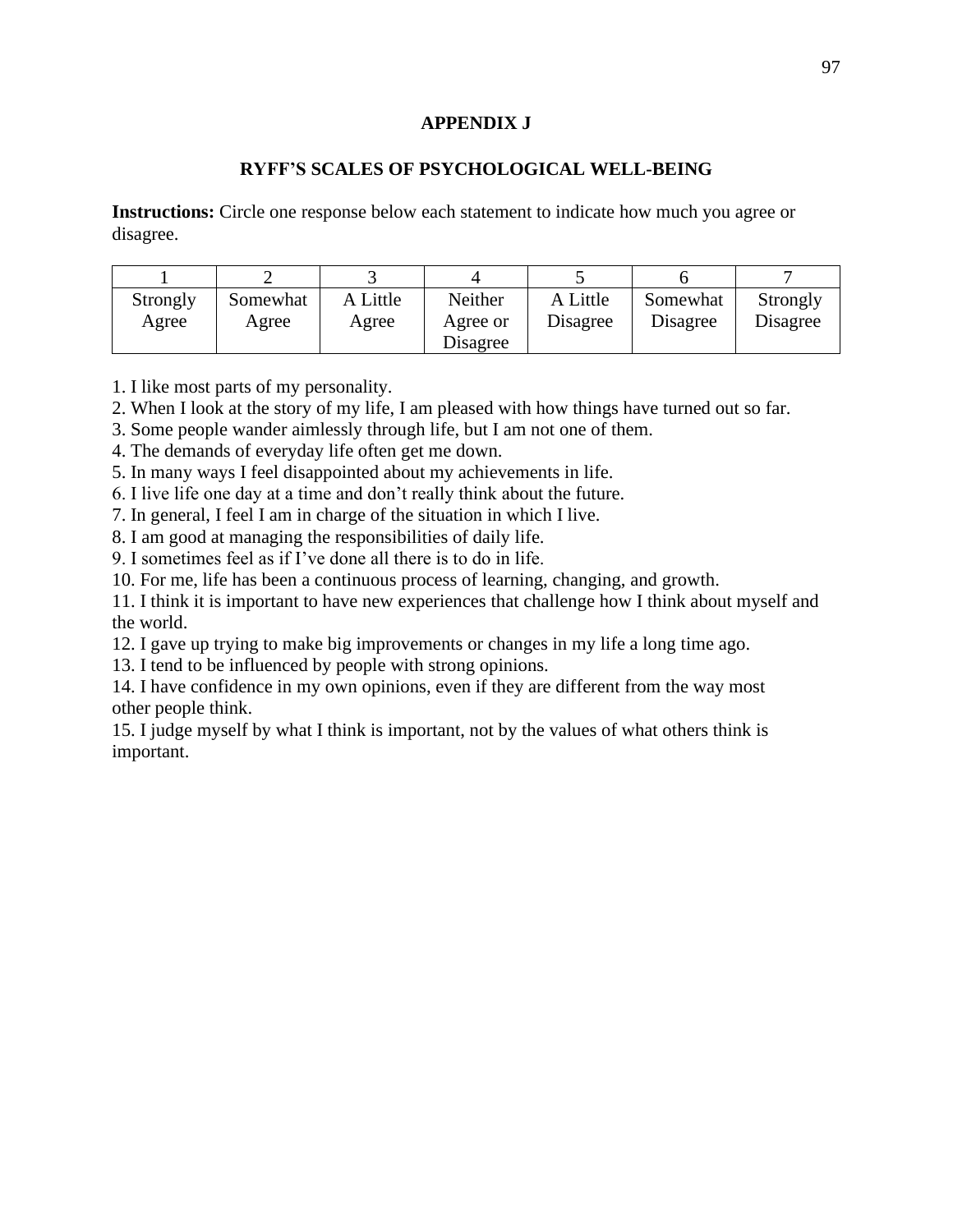### **APPENDIX K**

# **MENTAL HEALTH INVENTORY- DEPRESSION, ANXIETY, AND BEHAVIORAL CONTROL**

The next set of questions are about how you feel, and how things have been for you during the PAST 4 WEEKS. Please answer every question. If you are not sure which answer to select, please choose the one that comes closest to describing you.

During the PAST 4 WEEKS, how much of the time...

| All of the | Most of the | A Good bit of Some of the |      | A Little Bit | None of the |
|------------|-------------|---------------------------|------|--------------|-------------|
| Time       | Time        | the Time                  | Time | of the Time  | Time        |
|            |             |                           |      |              |             |

- 1. Did you feel depressed?
- 2. Have you been a very nervous person?
- 3. Have you been in firm control of your behavior, thoughts, emotions, feelings?
- 4. Have you felt tense or high-strung?
- 5. Have you felt emotionally stable?
- 6. Have you felt downhearted and blue?
- 7. Were you able to relax without difficulty?
- 8. Have you felt restless, fidgety, or impatient?
- 9. Have you been moody, or brooded about things?
- 10. Have you been in low or very low spirits?
- 11. Did you feel you had nothing to look forward to?
- 12. Have you felt so down in the dumps that nothing could cheer you up?
- 13. Have you been anxious or worried?